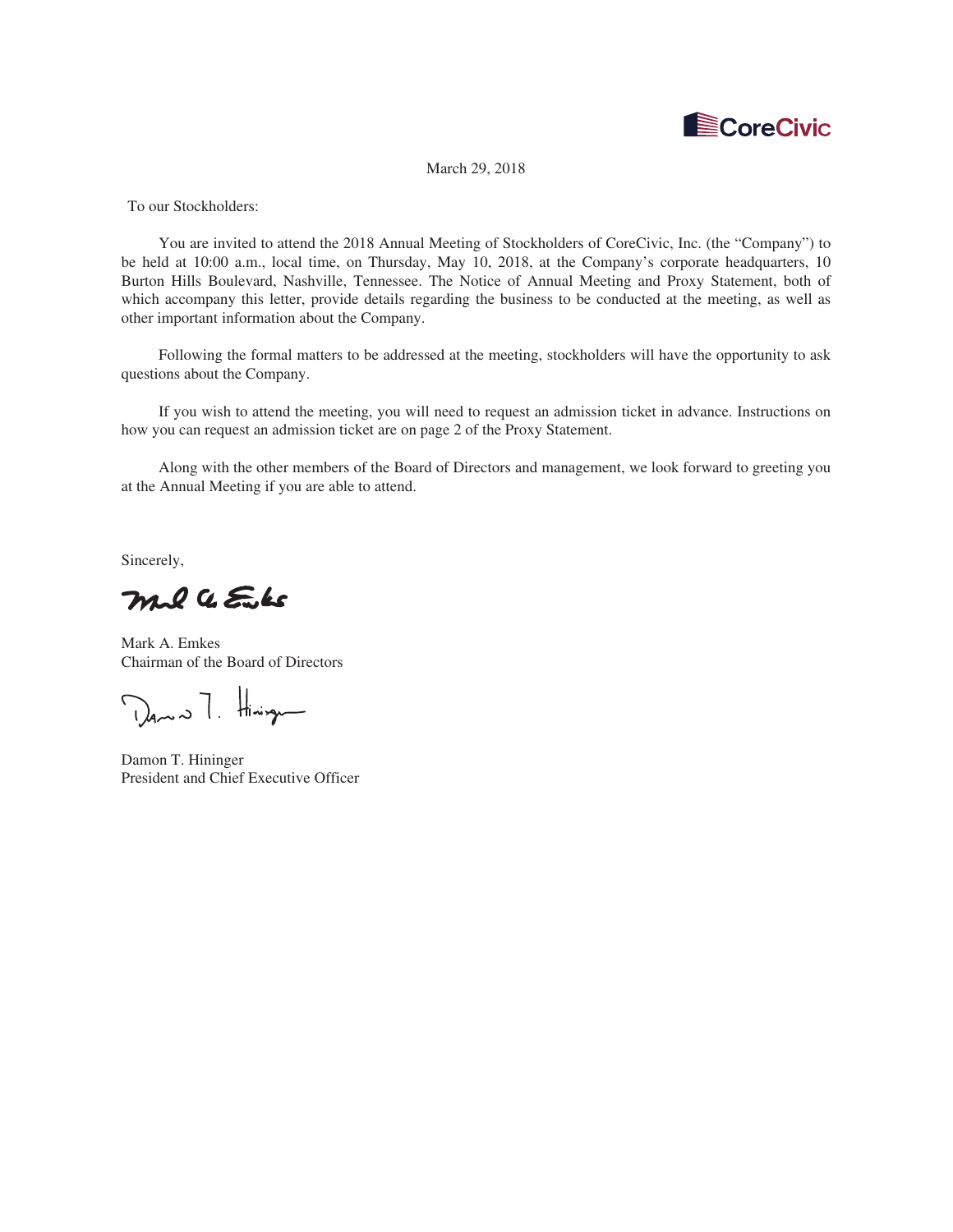## **CORECIVIC, INC.**

## **10 Burton Hills Boulevard Nashville, Tennessee 37215**

## **NOTICE OF ANNUAL MEETING OF STOCKHOLDERS TO BE HELD ON THURSDAY, MAY 10, 2018**

The Annual Meeting of Stockholders of CoreCivic, Inc. (the "Annual Meeting") will be held at 10:00 a.m., local time, on Thursday, May 10, 2018, at our corporate headquarters, 10 Burton Hills Boulevard, Nashville, Tennessee. At the Annual Meeting, stockholders will consider and act on the following items of business:

- (1) The election of the 10 nominees named in the accompanying Proxy Statement to serve on our Board of Directors. The nominees are Damon T. Hininger, Donna M. Alvarado, Robert J. Dennis, Mark A. Emkes, Stacia A. Hylton, Harley G. Lappin, Anne L. Mariucci, Thurgood Marshall, Jr., Charles L. Overby and John R. Prann, Jr.
- (2) The ratification of the appointment by our Audit Committee of Ernst & Young LLP as our independent registered public accounting firm for the fiscal year ending December 31, 2018.
- (3) An advisory vote to approve the compensation of our Named Executive Officers.
- (4) Such other matters as may properly come before the Annual Meeting or any adjournments or postponements thereof.

We are pleased to take advantage of Securities and Exchange Commission ("SEC") rules that allow issuers to furnish proxy materials to their stockholders over the internet. We believe these rules allow us to provide our stockholders with the information they need in a timely and convenient manner, while lowering the costs of delivery and reducing the environmental impact of the Annual Meeting. Our Proxy Statement and Annual Report to Stockholders (including our Letter to Stockholders and 2017 Annual Report on Form 10-K) are available on our website at www.corecivic.com. Additionally, and in accordance with SEC rules, you may access our proxy materials at http://materials.proxyvote.com/21871N. You may request copies of the proxy materials, including our Proxy Statement, without charge by sending a written request to CoreCivic, Attention: Cameron Hopewell, Managing Director of Investor Relations, 10 Burton Hills Boulevard, Nashville, Tennessee 37215, or by calling Cameron Hopewell at (615) 263-3000.

Your vote is important. You may vote by internet or toll-free telephone. If you receive a copy of our Proxy Statement and proxy card by mail, you may vote by completing, signing and returning the proxy card in the accompanying postage-paid envelope. Please refer to the proxy card and the accompanying Proxy Statement for additional information regarding your voting options. Even if you plan to attend the Annual Meeting, please take advantage of one of the advance voting options to ensure your shares are represented at the Annual Meeting. You may revoke your proxy at any time before it is voted by following the procedures described in the accompanying Proxy Statement.

Stockholders of record at the close of business on March 12, 2018 are entitled to vote at the Annual Meeting and any adjournments or postponements thereof.

By Order of the Board of Directors,

/s/ Scott D. Irwin Scott D. Irwin Executive Vice President, General Counsel and Secretary

March 29, 2018 Nashville, Tennessee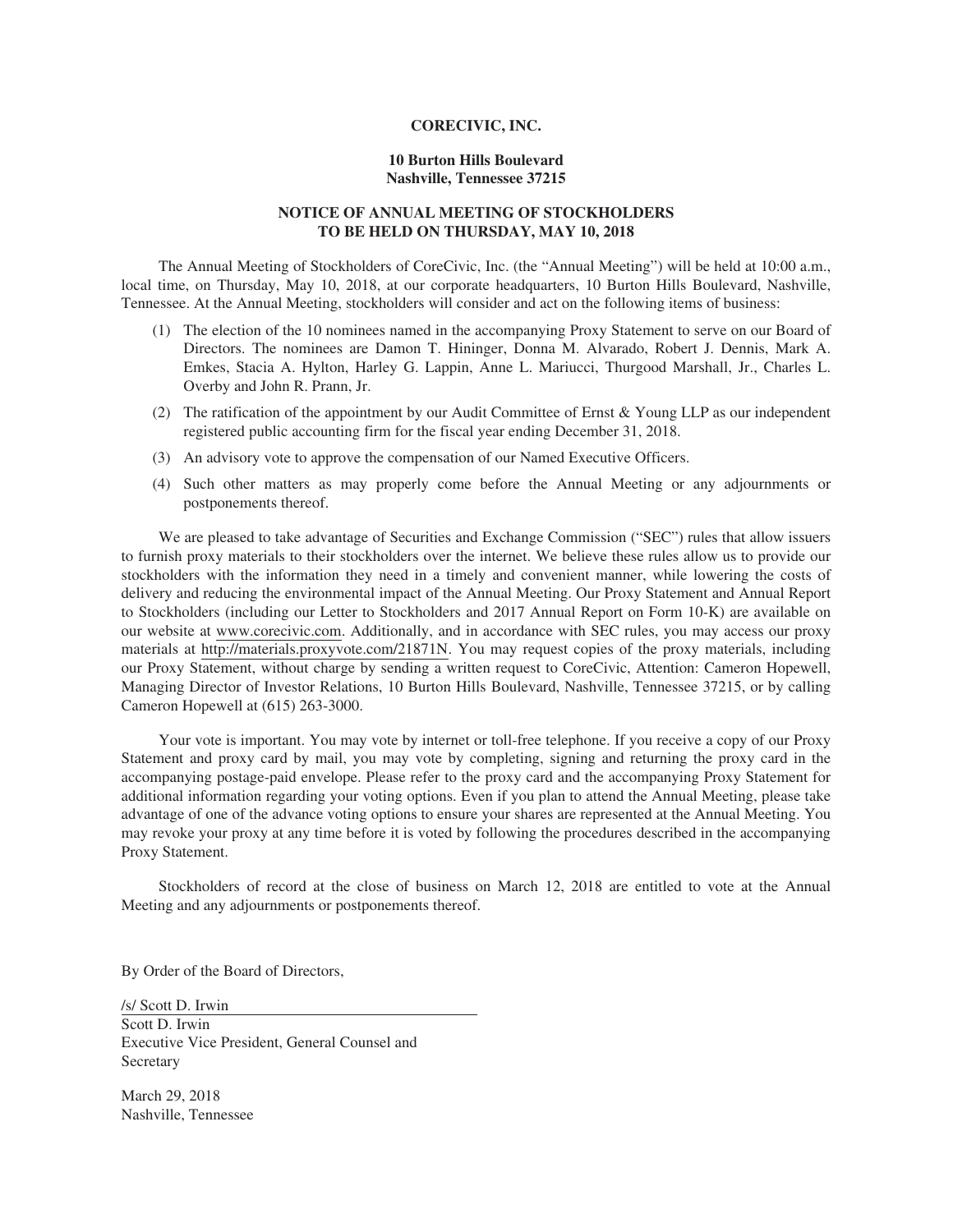# **TABLE OF CONTENTS**

| IMPORTANT NOTICE REGARDING THE AVAILABILITY OF PROXY MATERIALS FOR THE<br>STOCKHOLDER MEETING TO BE HELD ON THURSDAY, MAY 10, 2018 | $\mathbf{1}$     |
|------------------------------------------------------------------------------------------------------------------------------------|------------------|
| INFORMATION ABOUT THE ANNUAL MEETING AND VOTING                                                                                    | $\sqrt{2}$       |
|                                                                                                                                    | $\mathfrak{2}$   |
|                                                                                                                                    | $\overline{2}$   |
|                                                                                                                                    | $\sqrt{2}$       |
|                                                                                                                                    | $\sqrt{2}$       |
| Why did I receive the Notice in the mail instead of a full set of printed proxy materials? $\dots$                                 | 3                |
|                                                                                                                                    | $\mathfrak{Z}$   |
|                                                                                                                                    | $\overline{4}$   |
|                                                                                                                                    | $\overline{4}$   |
|                                                                                                                                    | 5                |
| How and when may I submit a stockholder proposal for the Company's 2019 Annual Meeting?                                            | 5                |
|                                                                                                                                    | 5                |
|                                                                                                                                    | 5                |
| How many copies of the Notice and proxy materials should I receive if I share an address with                                      | 5                |
|                                                                                                                                    | 6                |
|                                                                                                                                    | $\tau$           |
|                                                                                                                                    | $\tau$           |
|                                                                                                                                    | $\boldsymbol{7}$ |
|                                                                                                                                    | $\tau$           |
|                                                                                                                                    | 8                |
|                                                                                                                                    | 12               |
|                                                                                                                                    | 12               |
|                                                                                                                                    | 13               |
|                                                                                                                                    | 13               |
|                                                                                                                                    | 14               |
|                                                                                                                                    | 14               |
|                                                                                                                                    | 14               |
|                                                                                                                                    | 15               |
|                                                                                                                                    | 16               |
|                                                                                                                                    | 16               |
| PROPOSAL 2 - RATIFICATION OF APPOINTMENT OF INDEPENDENT REGISTERED PUBLIC                                                          | 21               |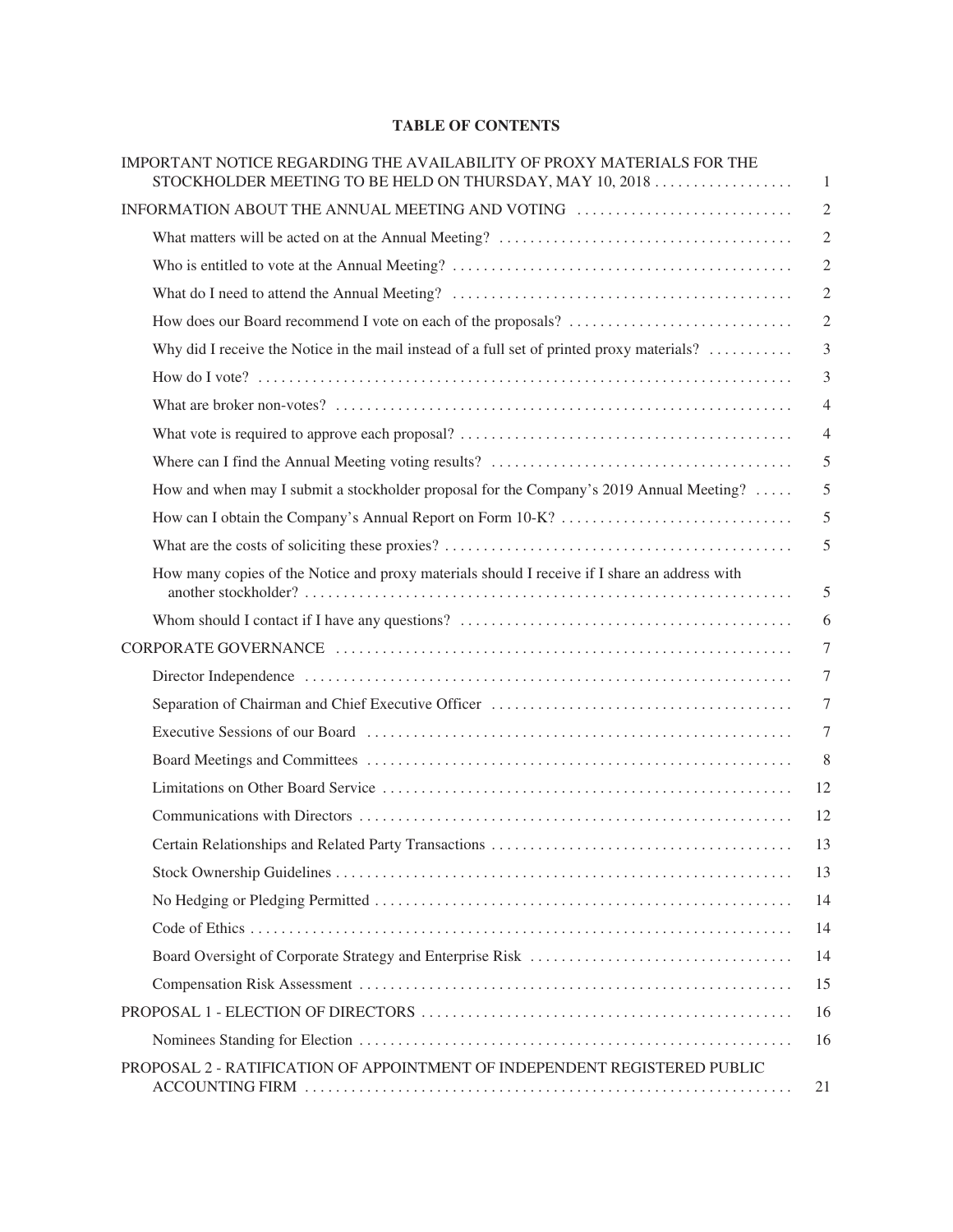|                                                                                  | 22       |
|----------------------------------------------------------------------------------|----------|
|                                                                                  | 22       |
|                                                                                  | 22       |
|                                                                                  | 22       |
| PROPOSAL 3 - ADVISORY VOTE TO APPROVE THE COMPENSATION OF NAMED EXECUTIVE        | 24       |
|                                                                                  | 25       |
|                                                                                  | 27       |
|                                                                                  | 27       |
|                                                                                  | 27       |
|                                                                                  | 33       |
| Process for Determining Compensation – Independent Review and Use of Market Data | 33       |
|                                                                                  | 35       |
|                                                                                  | 41       |
|                                                                                  | 42       |
|                                                                                  | 45       |
|                                                                                  | 46       |
|                                                                                  | 48       |
|                                                                                  | 48       |
|                                                                                  | 49       |
|                                                                                  | 50       |
|                                                                                  | 50       |
|                                                                                  | 51       |
| Table of Potential Payments Upon Termination or Change in Control                | 53       |
|                                                                                  | 54       |
|                                                                                  | 55       |
|                                                                                  | 56       |
|                                                                                  | 57       |
| SECURITY OWNERSHIP OF CERTAIN BENEFICIAL OWNERS AND MANAGEMENT                   | 58       |
|                                                                                  | 58       |
|                                                                                  | 59       |
| <b>OTHER</b>                                                                     | 59<br>60 |
|                                                                                  | 60       |
|                                                                                  | 60       |
| APPENDIX: RECONCILIATION OF NON-GAAP DISCLOSURES                                 | A-1      |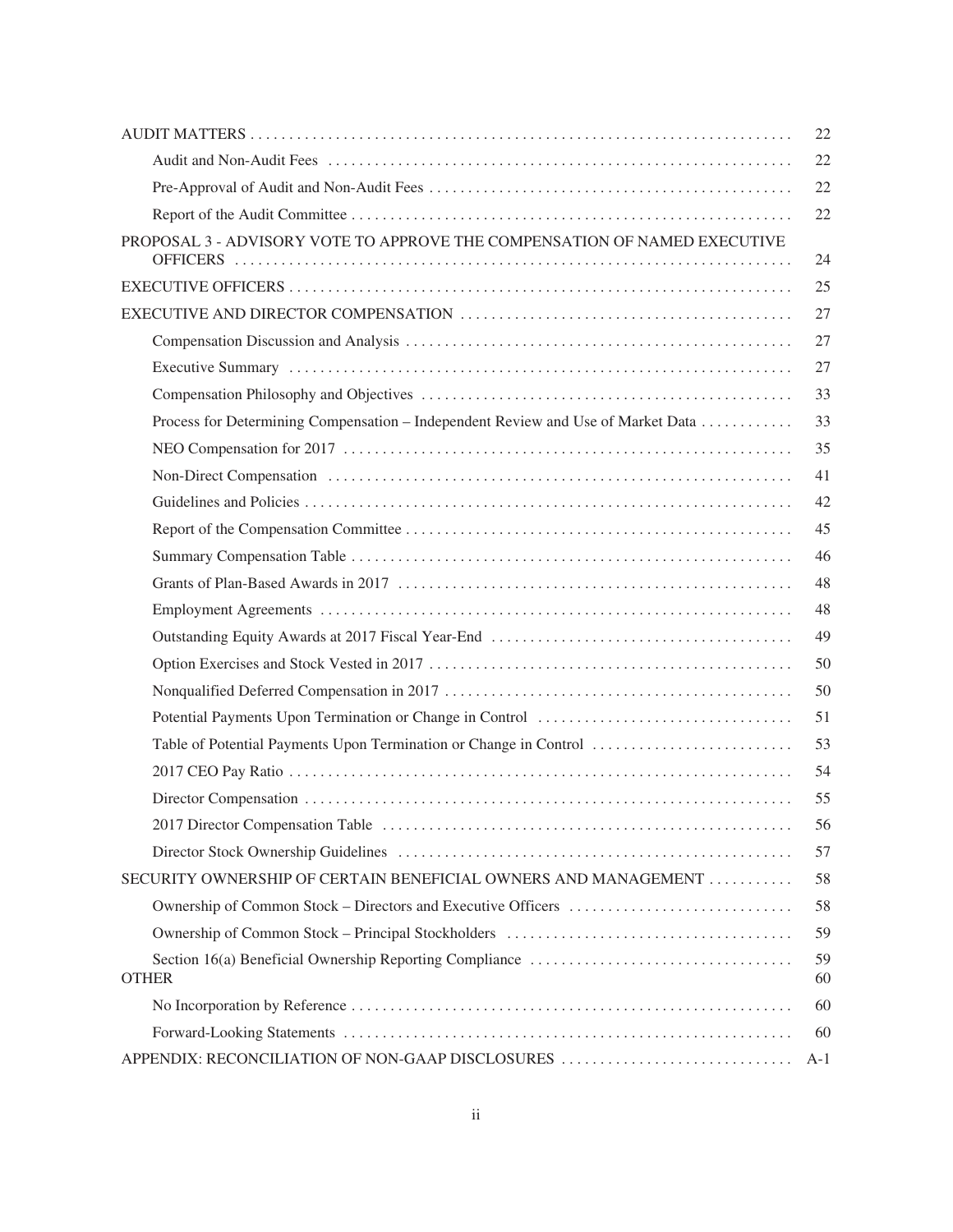## **CORECIVIC, INC.**

## **PROXY STATEMENT FOR THE ANNUAL MEETING OF STOCKHOLDERS TO BE HELD ON THURSDAY, MAY 10, 2018**

We are providing this Proxy Statement in connection with the solicitation by the Board of Directors (our "Board") of CoreCivic, Inc., a Maryland corporation (the "Company," "CoreCivic," "we" or "us"), of proxies to be voted at our 2018 Annual Meeting of Stockholders and any adjournments or postponements thereof (the "Annual Meeting").

On or about March 29, 2018, a Notice of Internet Availability of Proxy Materials (the "Notice") will be mailed to our stockholders as of the record date containing instructions on how to access this Proxy Statement, the Annual Report to Stockholders (including our Letter to Stockholders and 2017 Annual Report on Form 10-K) and other proxy materials online, and how to vote. If you prefer to receive the proxy materials in the mail and to vote by mail, the Notice also contains instructions on how to request a printed copy. You will not receive printed copies of the proxy materials in the mail unless you specifically request them.

The Annual Meeting will take place on Thursday, May 10, 2018, at 10:00 a.m., local time, at our corporate headquarters, 10 Burton Hills Boulevard, Nashville, Tennessee. All stockholders who are entitled to vote at the meeting are invited to attend. Seating at the Annual Meeting is limited and will be available on a first come, first served basis to stockholders who obtained an admission ticket in advance of the Annual Meeting. All stockholders of record will need to present an admission ticket and a form of personal photo identification in order to be admitted to the Annual Meeting. Instructions on how stockholders can request an admission ticket are provided on page 2 of the Proxy Statement under the heading "What do I need to attend the Annual Meeting?"

## **IMPORTANT NOTICE REGARDING THE AVAILABILITY OF PROXY MATERIALS FOR THE STOCKHOLDER MEETING TO BE HELD ON THURSDAY, MAY 10, 2018.**

**The Company's Proxy Statement and Annual Report to Stockholders (including our Letter to Stockholders and 2017 Annual Report on Form 10-K) are available on our website at www.corecivic.com. Additionally, and in accordance with SEC rules, you may access our proxy materials at http://materials.proxyvote.com/21871N.**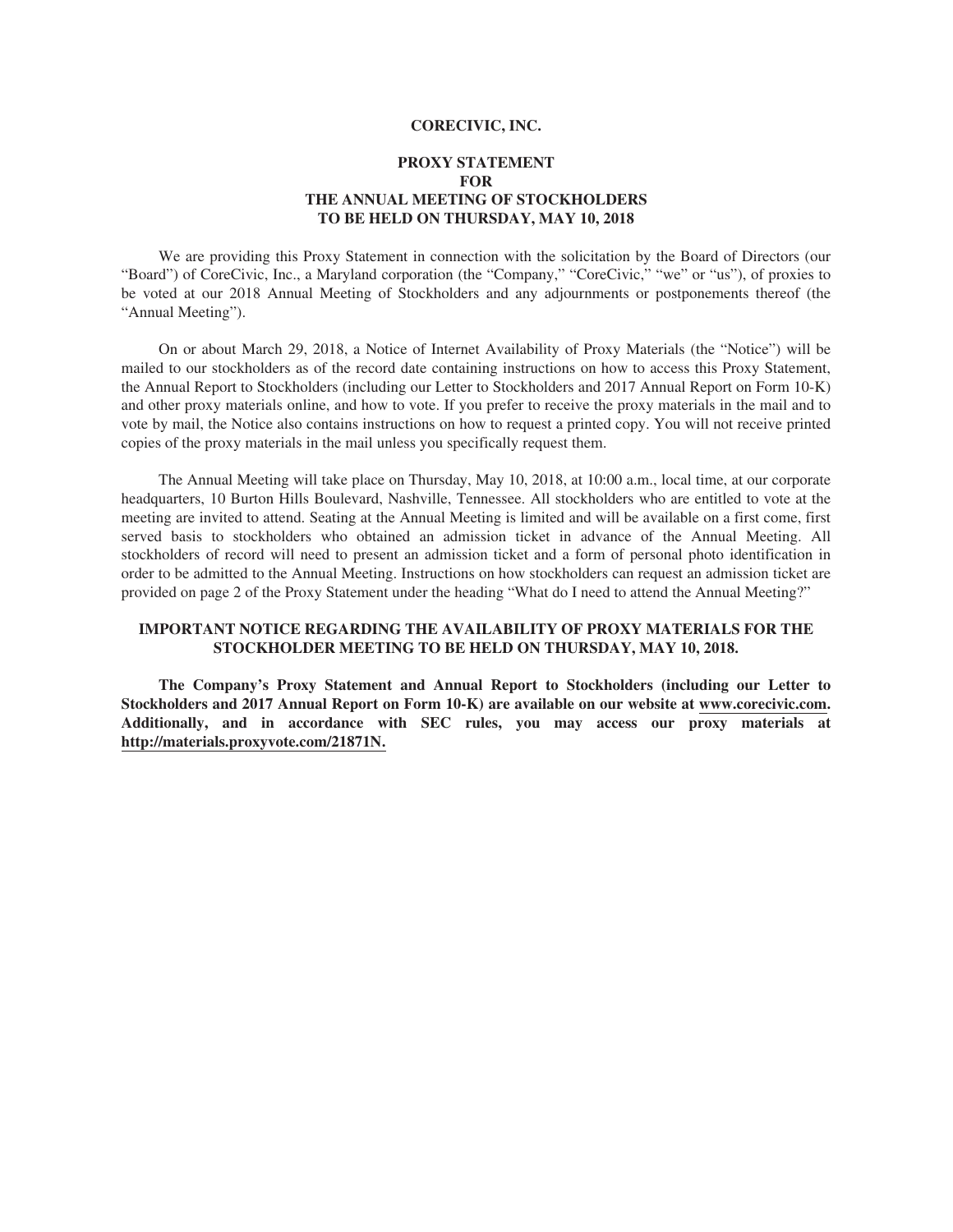## **INFORMATION ABOUT THE ANNUAL MEETING AND VOTING**

## **What matters will be acted on at the Annual Meeting?**

Stockholders are asked to consider and vote on the following matters at the Annual Meeting:

- Proposal 1. The election of 10 nominees named in this Proxy Statement to our Board.
- Proposal 2. The ratification of the appointment by our Audit Committee of Ernst & Young LLP as our independent registered public accounting firm for the fiscal year ending December 31, 2018.
- Proposal 3. An advisory vote to approve the compensation paid to our Named Executive Officers.
- Proposal 4. Such other matters as may properly come before the Annual Meeting or any adjournments or postponements thereof.

As of the date of this Proxy Statement, we are not aware of any other matters that will be presented for action at the Annual Meeting.

### **Who is entitled to vote at the Annual Meeting?**

Stockholders of record of our common stock at the close of business on the "record date" are entitled to receive notice of and to vote at the Annual Meeting. Our Board has fixed the close of business on March 12, 2018 as the record date.

As of the record date, there were 118,543,632 shares of common stock outstanding and entitled to vote. Holders of common stock are entitled to one vote for each share of common stock held as of the record date on each matter to be voted on at the Annual Meeting.

## **What do I need to attend the Annual Meeting?**

If you wish to attend the Annual Meeting, you must be a stockholder as of the March 12, 2018 record date. You must request an admission ticket in advance by visiting www.proxyvote.com and following the instructions provided (you will need the 12 digit control number included on the Notice, your proxy card or voter instruction form). Tickets will be issued only to registered and beneficial owners as of the record date. Stockholders who own shares as joint-tenants will be issued one ticket with both names on the ticket.

Requests for admission tickets will be processed in the order in which they are received and must be received no later than May 9, 2018. Please note that seating is limited and requests for tickets will be accepted on a first-come, first-served basis. On the day of the Annual Meeting, each stockholder will be required to present an admission ticket and valid picture identification such as a driver's license or passport. No person will be admitted to the Annual Meeting without these credentials. Seating will begin at 9:15 a.m. local time and the Annual Meeting will begin at 10:00 a.m. local time.

Please note that cameras (including cell phones with photographic or video capabilities), recording devices and other electronic devices will not be permitted at the Annual Meeting.

## **How does our Board recommend I vote on each of the proposals?**

Our Board recommends that you vote:

- **FOR** the election of each of the 10 nominees to serve as directors on our Board.
- **FOR** the ratification of the appointment of Ernst & Young LLP.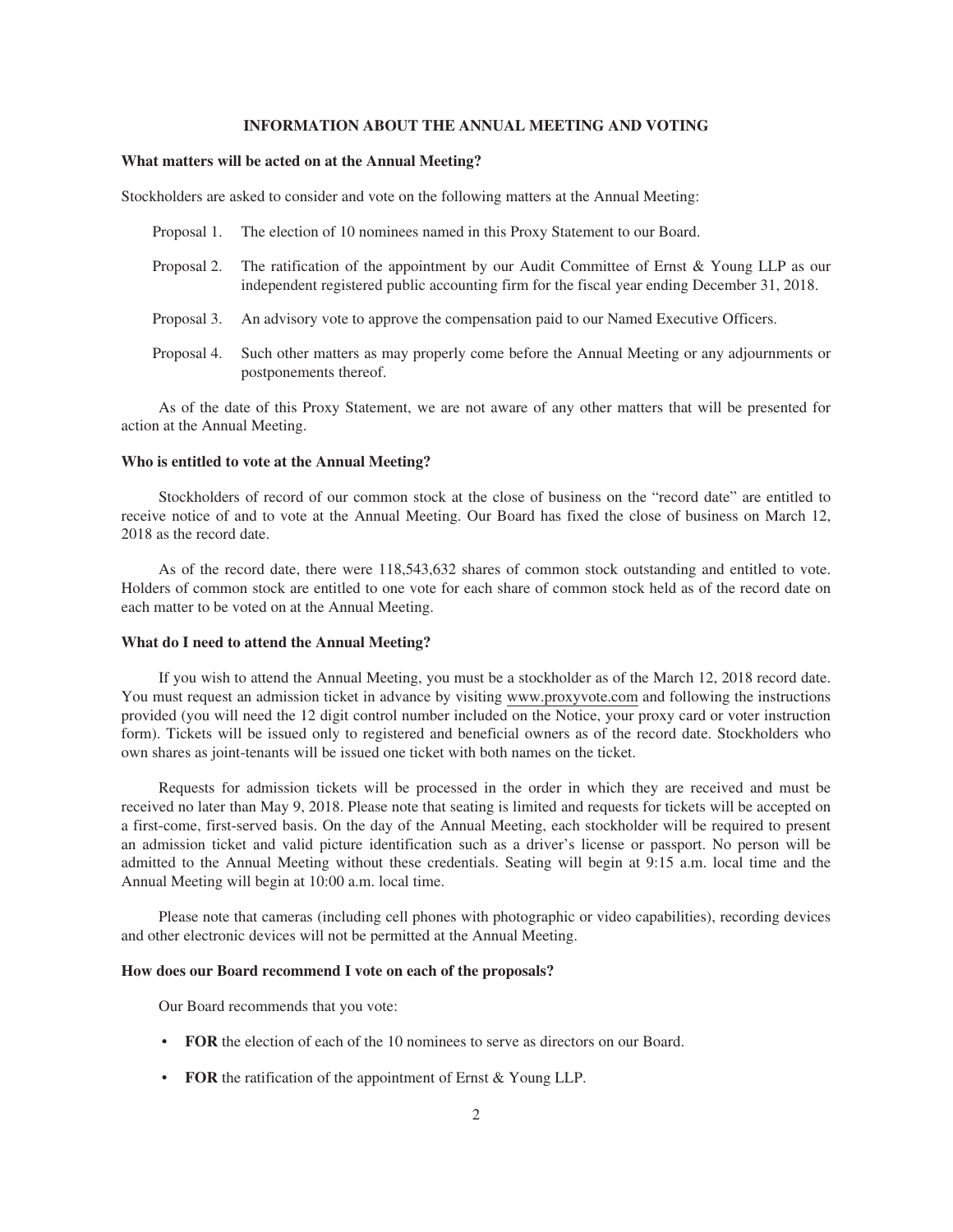• **FOR** the approval, by a non-binding advisory vote, of the compensation paid to our Named Executive Officers.

If you submit a signed proxy card or submit your proxy by telephone or internet and do not specify how you want your shares voted, the proxy holder will vote your shares according to the recommendations of our Board set forth above. Further, if any other matter properly comes before the Annual Meeting or any adjournments or postponements thereof, the proxy holders will vote as recommended by our Board or, if no recommendation is given, in their own discretion.

## **Why did I receive the Notice in the mail instead of a full set of printed proxy materials?**

Pursuant to rules adopted by the Securities and Exchange Commission (the "SEC"), we have elected to provide access to our proxy materials over the internet. Accordingly, we are sending the Notice regarding the internet availability of the proxy materials to most of our stockholders of record and beneficial owners. All stockholders will have the ability to access the proxy materials on the website referred to in the Notice or to request to receive a printed set of proxy materials. Instructions on how to access the proxy materials over the internet or to request a printed copy may be found in the Notice. In addition, stockholders may request receipt of proxy materials in printed form by mail or electronically by e-mail on an ongoing basis by following instructions set forth in the Notice.

## **How do I vote?**

You can vote either in person by attending the Annual Meeting or by proxy (whether or not you attend the Annual Meeting).

If you are a record holder, you can submit your vote by proxy in any of the following ways:

- vote by internet (instructions are in the Notice you received in the mail or the proxy card);
- vote by toll-free telephone (instructions are on the proxy card); or
- if you requested and received printed copies of this Proxy Statement and Annual Report to Stockholders (including our Letter to Stockholders and 2017 Annual Report on Form 10-K) and other proxy materials, you may vote by filling out the proxy card enclosed with the materials, date and sign it, and return it in the accompanying postage-paid envelope.

If a bank, broker or other nominee was the record holder of your stock on the record date, you will be able to instruct your bank, broker or other nominee on how to vote by following the instructions on the voting instruction form or the Notice you receive from your bank, broker or other nominee. If you wish to vote in person at the Annual Meeting, you will need to present a valid proxy from your broker, bank or other nominee authorizing you to vote your shares at the Annual Meeting.

As a record holder, if you submit voting instructions by telephone or by the internet, you may change your vote by following the same instructions used in originally voting your shares. If your shares are held in the name of a broker, bank, trust or other nominee, you may change your voting instructions by following the instructions of your broker, bank, trust or other nominee. Attendance at the Annual Meeting will not by itself revoke a previously granted proxy.

*Your vote is important. Whether or not you plan to attend the Annual Meeting in person, we urge you to submit your voting instructions to the proxy holders as soon as possible.*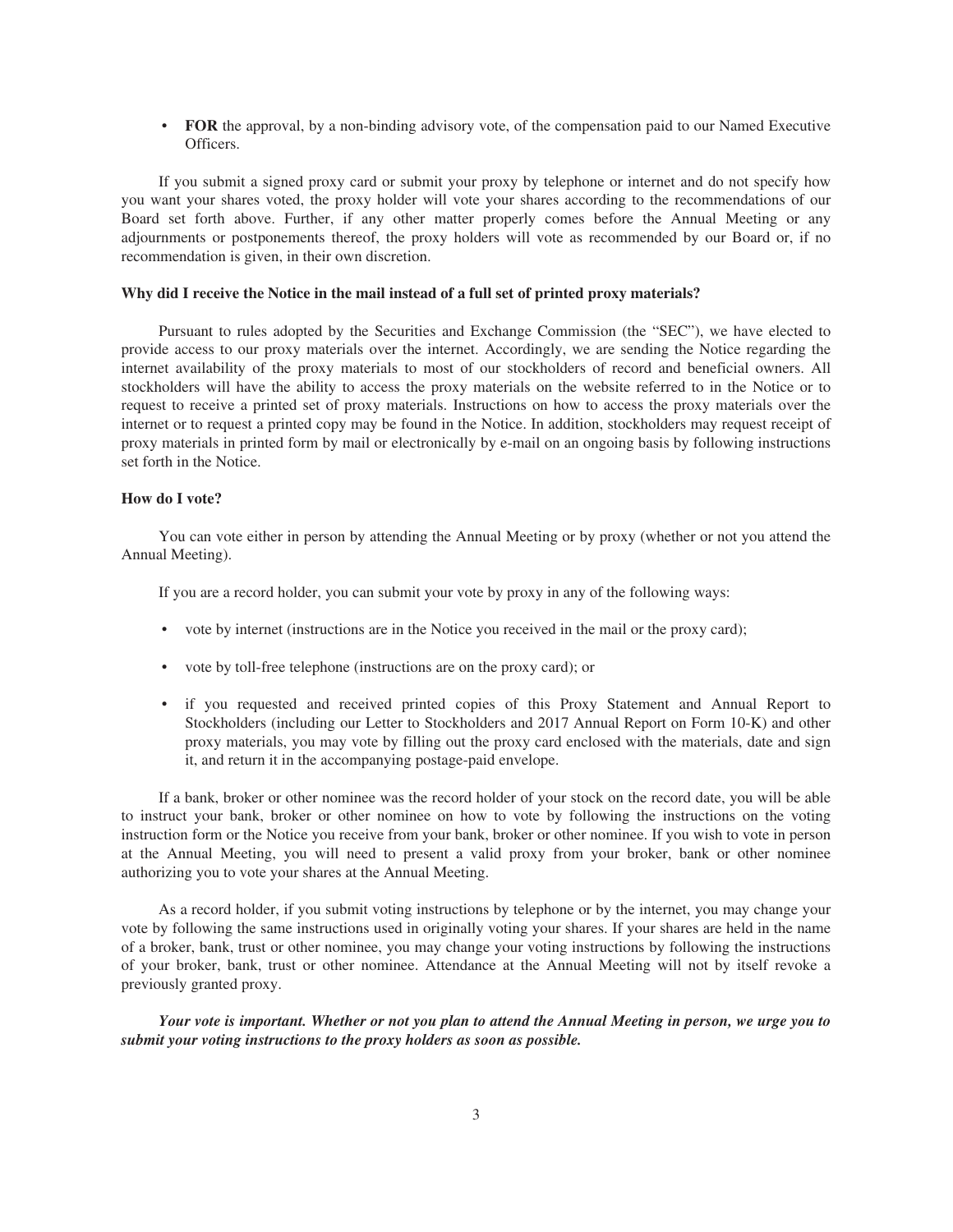## **What are broker non-votes?**

A "broker non-vote" occurs when a broker, bank or other nominee holding shares for a beneficial owner has not received voting instructions from the beneficial owner and the broker, bank or other nominee does not have discretionary authority to vote the shares. Brokers, banks and other nominees do not have discretionary authority to vote on the election of directors to serve on our Board (Proposal 1) or the advisory vote to approve the compensation paid to our Named Executive Officers (Proposal 3). Thus, if you hold your shares in street name and do not provide voting instructions on these proposals to your broker, bank or other nominee, your shares will be considered to be broker non-votes and will not be voted on such proposals. Shares that constitute broker non-votes will be counted as present at the Annual Meeting for the purpose of determining a quorum, but will not be considered entitled to vote on Proposal 1 or Proposal 3. Brokers, banks and other nominees generally have discretionary authority to vote on Proposal 2, the ratification of the selection of Ernst & Young LLP as our independent registered public accounting firm.

## **What vote is required to approve each proposal?**

*Quorum Requirement*. The presence, in person or by proxy, of the Company's stockholders entitled to cast a majority of the votes entitled to be cast at the Annual Meeting is necessary to constitute a quorum for the transaction of business at the Annual Meeting. Abstentions and broker non-votes will be treated as shares present and entitled to vote for purposes of determining the presence of a quorum. Failure of a quorum to be represented at the Annual Meeting will necessitate an adjournment or postponement of the Annual Meeting, and will subject the Company to additional expense.

*Election of Directors*. Under the Company's Ninth Amended and Restated Bylaws (the "Bylaws"), adopted by our Board in December 2017, a majority of all of the votes cast at the Annual Meeting is required for the election of each nominee in an uncontested election of directors. A majority of votes cast means the number of shares cast "for" a nominee's election exceeds the number of votes cast "against" that nominee. Brokers do not have discretionary authority to vote on the election of directors. Abstentions and broker non-votes will have no effect on the outcome of the vote of the election of directors as they are not considered votes cast.

If a director nominee is an incumbent director and does not receive a majority of the votes cast in an uncontested election, that director will continue to serve on our Board as a "holdover" director, but must tender his or her resignation to our Board promptly after certification of the election results of the stockholder vote. The Nominating and Governance Committee of our Board will then recommend to our Board whether to accept the resignation or whether other action should be taken. Our Board will act on the tendered resignation, taking into account the recommendation of our Nominating and Governance Committee, and our Board's decision will be publicly disclosed within 90 days after certification of the election results of the stockholder vote. A director who tenders his or her resignation after failing to receive a majority of the votes cast will not participate in the recommendation of our Nominating and Governance Committee or the decision of our Board with respect to his or her resignation.

*Ratification of Ernst & Young LLP*. The affirmative vote of the holders of a majority of the shares present in person or represented by proxy at the Annual Meeting and entitled to vote is required to approve the ratification of the appointment of Ernst & Young LLP as our independent registered public accounting firm for the fiscal year ending December 31, 2018. If our stockholders do not ratify the appointment of Ernst & Young LLP, our Audit Committee will reconsider the appointment and may affirm the appointment or retain another independent accounting firm. If the appointment is ratified, our Audit Committee may in the future replace Ernst & Young LLP as our independent registered public accounting firm if it is in our best interest to do so. Because brokers have discretionary authority to vote on the ratification of the selection of Ernst & Young LLP as our independent registered public accountants, we do not expect any broker non-votes in connection with this proposal. If you abstain from voting on this proposal, your abstention will have the same effect as a vote against the proposal.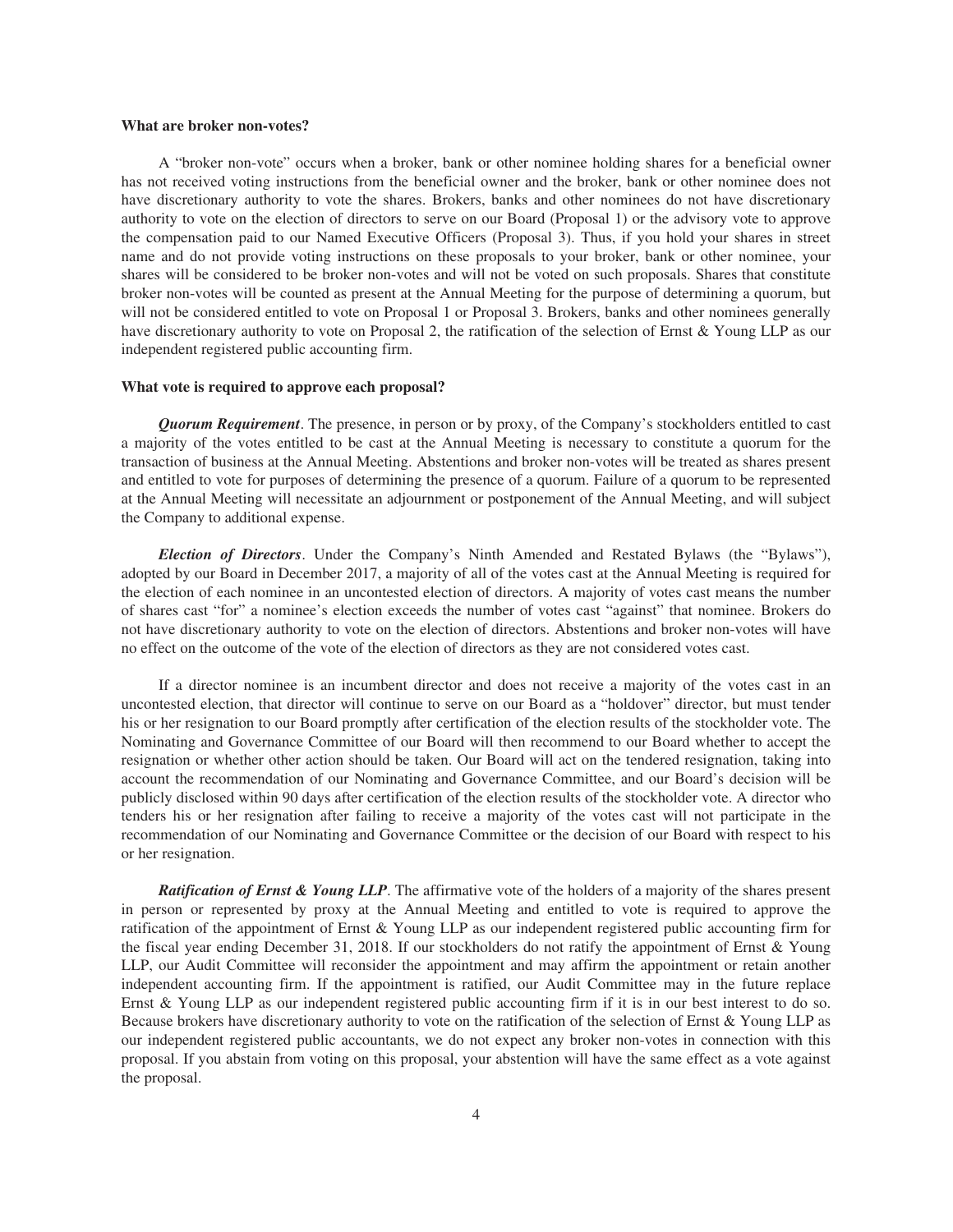*Advisory Vote on Executive Compensation*. The affirmative vote of the holders of a majority of the shares present in person or represented by proxy at the Annual Meeting and entitled to vote is required to approve the non-binding advisory vote of compensation paid to our Named Executive Officers. Because your vote is advisory, it will not be binding on our Board or the Company. However, our Board and our Compensation Committee will review the voting results and take them into consideration when making future decisions regarding executive compensation paid to our Named Executive Officers. If you abstain from voting on this proposal, your abstention will have the same effect as a vote against the proposal.

## **Where can I find the Annual Meeting voting results?**

We will announce the voting results at the Annual Meeting. We also will report the voting results on a Form 8-K, which we expect to file with the SEC within four business days after the Annual Meeting has been held.

## **How and when may I submit a stockholder proposal for the Company's 2019 Annual Meeting?**

Our annual meeting of stockholders generally is held in May of each year. Consistent with applicable SEC rules, we will consider for inclusion in our proxy materials for next year's annual meeting stockholder proposals that are actually received at our executive offices no later than November 29, 2018 and that comply with other SEC rules regarding form and content. Proposals must be sent to the following address: CoreCivic, Attention: Secretary, 10 Burton Hills Boulevard, Nashville, Tennessee 37215.

Other stockholder proposals may be raised at next year's annual meeting (but not considered for inclusion in our proxy materials) if timely received and otherwise in compliance with the advance notice provisions of our Bylaws. In order to be timely, notice must be actually received at our executive offices (the address listed above) between February 8, 2019 and March 11, 2019.

## **How can I obtain the Company's Annual Report on Form 10-K?**

Any stockholder who desires a copy of our Annual Report on Form 10-K for the year ended December 31, 2017, as filed with the SEC, may obtain a copy without charge by visiting our website, www.corecivic.com. A copy of our Annual Report on Form 10-K can also be obtained, free of charge, upon written request to CoreCivic, Attention: Cameron Hopewell, Managing Director of Investor Relations, 10 Burton Hills Boulevard, Nashville, Tennessee 37215.

## **What are the costs of soliciting these proxies?**

The Company pays the cost of soliciting proxies. Solicitation initially will be made by mail. Forms of proxies and proxy materials may also be distributed through brokers, custodians and other like parties to the beneficial owners of shares of our common stock, in which case we will reimburse these parties for their reasonable out-of-pocket expenses. Proxies may also be solicited personally or by telephone, e-mail or facsimile by directors, officers and employees of the Company. No additional compensation will be paid for these services.

## **How many copies of the Notice and proxy materials should I receive if I share an address with another stockholder?**

The SEC has adopted rules that permit companies and intermediaries such as brokers to satisfy delivery requirements for proxy statements and annual reports with respect to two or more stockholders sharing the same address by delivering a single copy of the Notice and, to the extent requested, a single set of proxy materials addressed to those stockholders. This process, which is commonly referred to as "householding," potentially provides extra convenience for stockholders and cost savings for companies. The Company and some brokers household proxy materials unless contrary instructions have been received from the affected stockholders. Once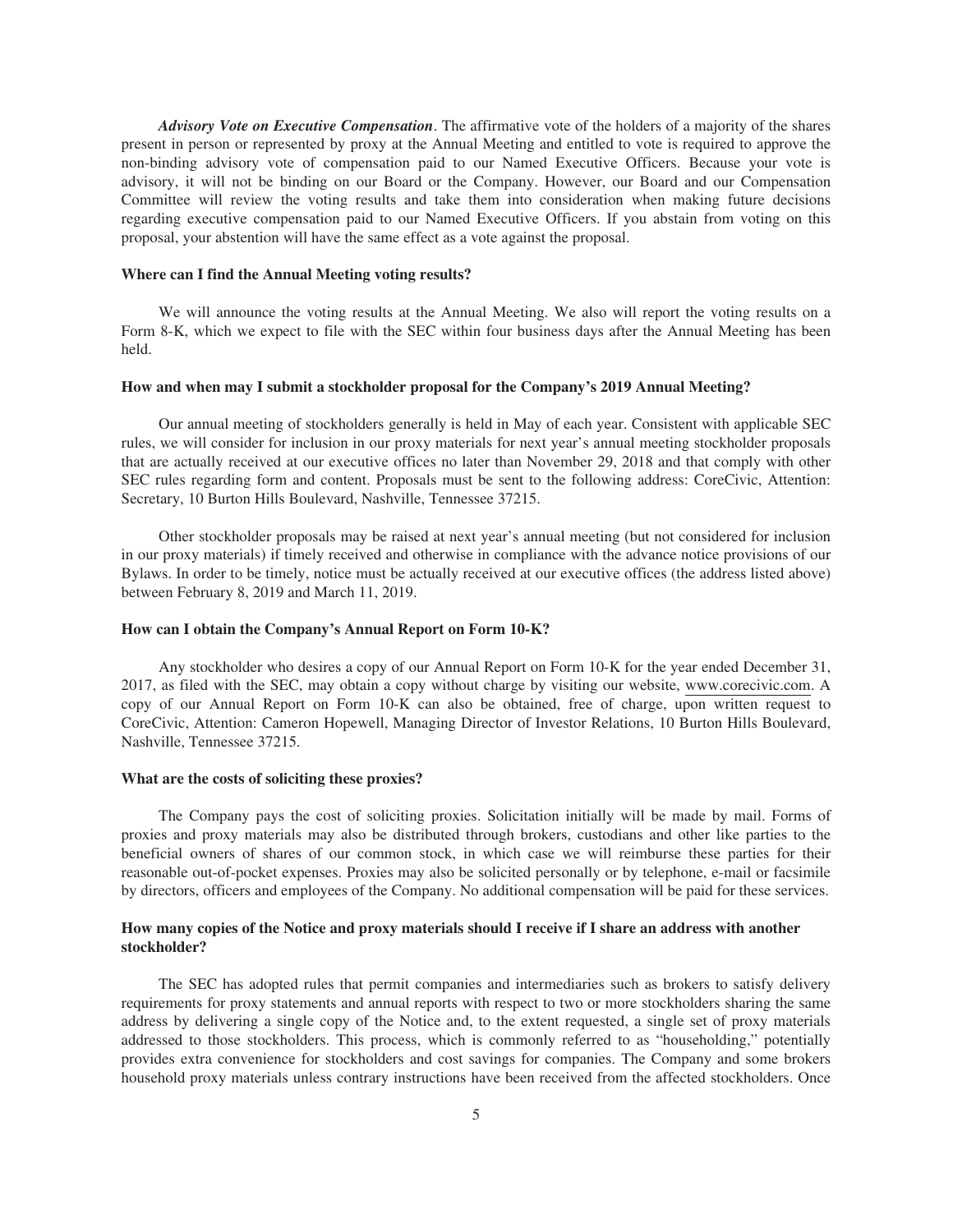you have received notice from your broker or us that they or we will be householding materials to your address, householding will continue until you are notified otherwise or until you revoke your consent. If at any time you no longer wish to participate in householding and would prefer to receive a separate copy of the Notice or, to the extent requested, set of proxy materials, or if you are receiving multiple copies of proxy materials and wish to receive only one, please notify your broker if your shares are held in a brokerage account or our transfer agent, identified below, if you hold registered shares. You may also notify us by sending a written request to CoreCivic, Attention: Cameron Hopewell, Managing Director of Investor Relations, 10 Burton Hills Boulevard, Nashville, Tennessee 37215, or by calling Cameron Hopewell at (615) 263-3000.

## **Whom should I contact if I have any questions?**

If you have any questions about the Annual Meeting or these proxy materials, please contact Cameron Hopewell, Managing Director of Investor Relations, at 10 Burton Hills Boulevard, Nashville, Tennessee 37215, (615) 263-3000. If you are a registered stockholder and have any questions about your ownership of our common stock, please contact our transfer agent, the American Stock Transfer and Trust Company, at 6201 15<sup>th</sup> Avenue, Brooklyn, New York 11219, (800) 937-5449, or Cameron Hopewell, Managing Director of Investor Relations, at the address and phone number above. If your shares are held in a brokerage account, please contact your broker.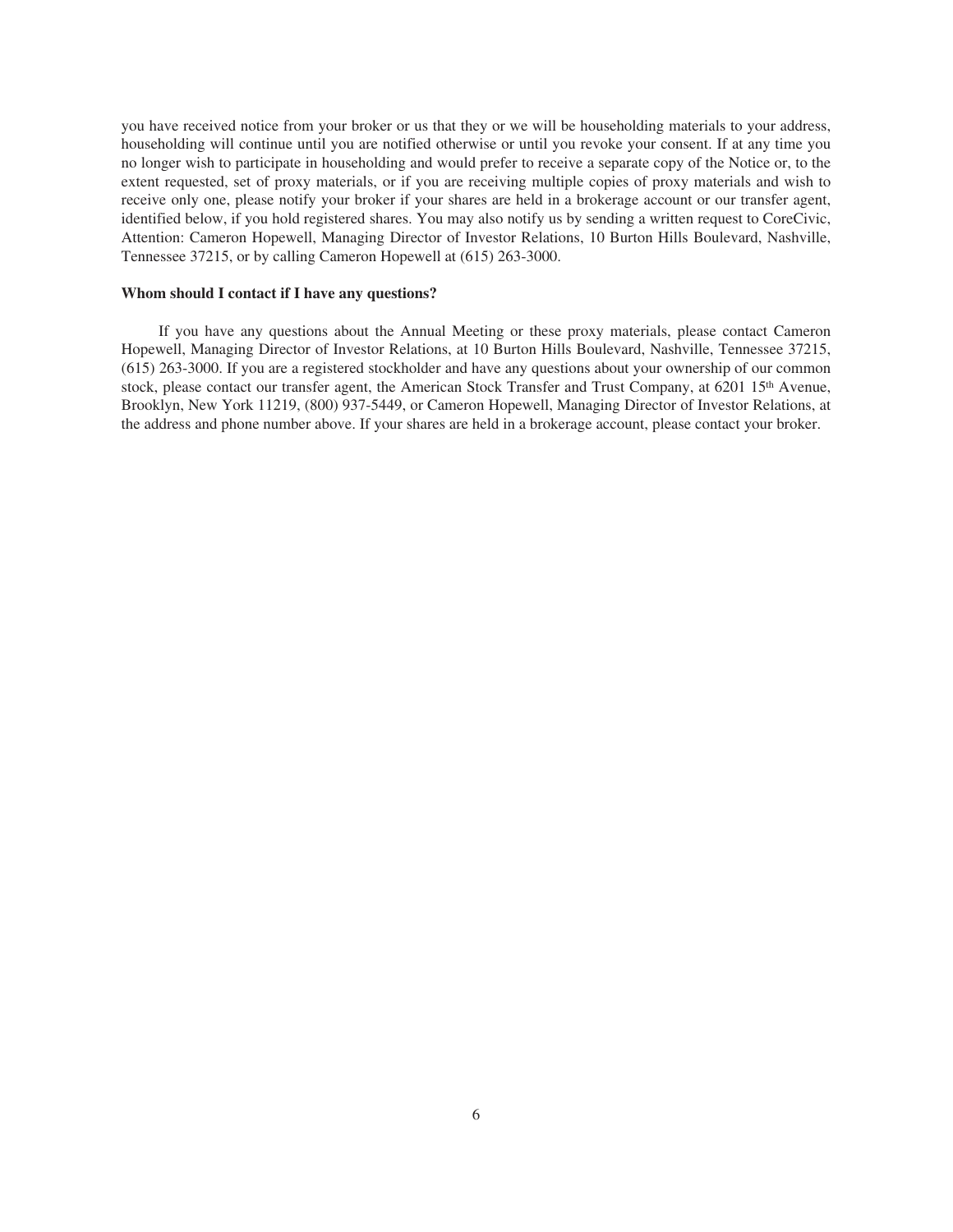## **CORPORATE GOVERNANCE**

We believe effective corporate governance is important to our long-term success and our ability to create value for our stockholders. With leadership from our Nominating and Governance Committee, our Board regularly evaluates regulatory developments and trends in corporate governance to determine whether our policies and practices in this area should be enhanced. Our Nominating and Governance Committee also administers an annual self-evaluation process for our Board and its standing committees. In addition, our directors are encouraged to attend director education programs, which are reimbursed by the Company.

You can access our current corporate charter, Bylaws, Corporate Governance Guidelines, Board committee charters, Code of Ethics and certain other corporate governance information on our website, www.corecivic.com (under the "Corporate Governance" section of the Investors page).

## **Director Independence**

Messrs. Hininger and Lappin are not independent directors because they are employed by the Company. Our Board has determined that all of our other directors are independent. Accordingly, eight of our 10 current directors and director nominees are independent. Our Audit, Risk, Compensation and Nominating and Governance Committees are composed entirely of independent directors. In making its independence determinations, our Board used the requirements and standards for director independence prescribed by the New York Stock Exchange ("NYSE") and the SEC, and considers all relevant facts and circumstances.

## **Separation of Chairman and Chief Executive Officer**

We do not have a formal policy regarding the separation of our Chairman of the Board of Directors (our "Chairman") and Chief Executive Officer ("CEO") positions. In general, our Board believes the determination depends on the circumstances, including our Board's evaluation of the person or persons available to serve in those positions and the needs of the Company at a particular time.

Pursuant to our Bylaws, our Chairman presides over meetings of our Board and meetings of the stockholders at which he or she is present, and has general oversight responsibility for our business and affairs. Our CEO has responsibility for implementation of the policies of the Company, as determined by our Board, and for the administration of our business affairs. Our CEO also has responsibility for presiding over any meeting of our Board or of the stockholders at which our Chairman is not present.

Since October 2009, the roles of Chairman and CEO have been held separately. Mark A. Emkes currently serves as our Chairman, while Damon T. Hininger serves as our President and CEO. Our Board believes the Company's leadership structure is appropriate. Having Mr. Hininger serve as President and CEO, while Mr. Emkes serves as our Chairman, helps us achieve important objectives. Mr. Hininger is positioned to fully focus his energies on implementing our business strategy and administering our day-to-day affairs. Mr. Emkes is positioned to draw on his relationships with Board members and his past experience to effectively discharge the duties of Chairman, while also serving as a resource to Mr. Hininger. Our Board considers many factors when determining how to best select our Chairman, including: familiarity with the Company and its business, proximity in location to the Company's headquarters, experience as a leader and consensus builder, willingness and availability to dedicate sufficient time to the Company and experience working with other public companies.

## **Executive Sessions of our Board**

Executive sessions of our Board, or meetings of our independent directors without management present, are held periodically in order to provide an opportunity for the directors to discuss openly any and all matters. Our Corporate Governance Guidelines provide that executive sessions of our Board are called and chaired by an independent director appointed from time to time by our Nominating and Governance Committee. Mark A. Emkes currently serves as the executive session chair.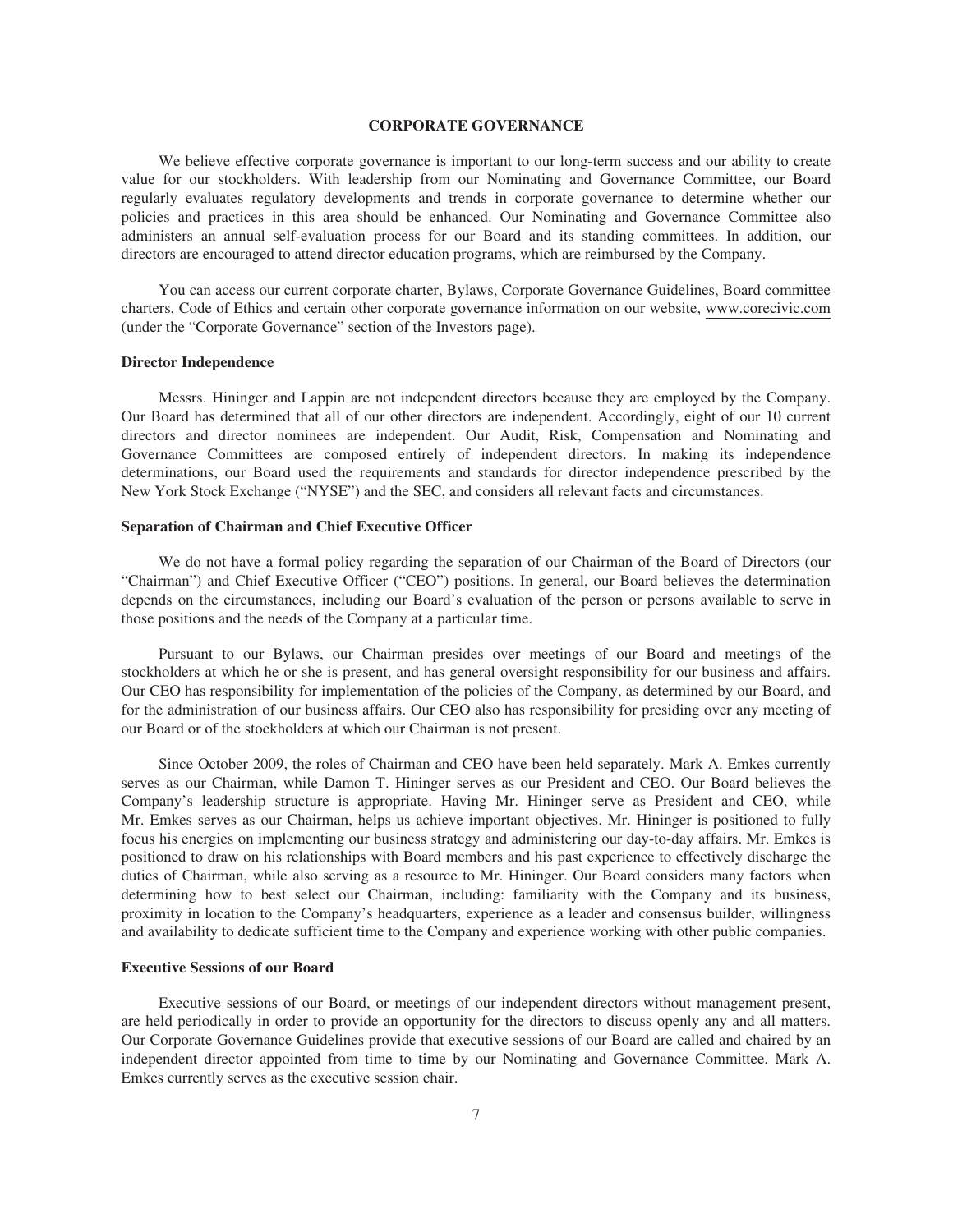## **Board Meetings and Committees**

Our Board is responsible for establishing our broad corporate policies and strategic objectives, reviewing our overall performance and overseeing management's performance. Among other things, our Board selects and evaluates our executive officers, establishes, reviews and approves our corporate objectives and strategies and evaluates and approves major acquisitions and capital commitments.

Our Board currently consists of 10 directors, all of whom are standing for election at the Annual Meeting and are identified, along with their biographical information, under "Proposal 1—Election of Directors" beginning on page16 of this Proxy Statement.

In 2017, our Board met four times in regular session, and our independent directors met eight times in executive session. It is customary for our independent directors to meet in executive session prior to, and following the conclusion of, regular meetings of our Board. Each director attended at least 75% of the meetings of our Board and of the committees of our Board on which such director served. Our Corporate Governance Guidelines provide that all directors are expected to attend each annual meeting of stockholders. All of the directors attended last year's annual meeting of stockholders.

Our Board has five regularly standing committees: the Audit, Compensation, Nominating and Governance, Risk and Executive Committees. Each regularly standing committee has a written charter that has been approved by the committee, the Nominating and Governance Committee and our Board. Each committee charter is reviewed at least annually. Our Board and its committees may act by unanimous written consent without convening a meeting, and our Board appoints and delegates certain duties to special committees from time to time as permitted by our Bylaws. The table below shows the current composition of each of our regularly standing and special committees as of the date of this Proxy Statement, together with a summary of each committee's responsibilities and the number of meetings each committee held in 2017. A more complete description of each standing committee follows the table.

| Committee                    | <b>Members</b>                                                                           | Summary of Responsibilities                                                                                                                                                                                                                                                 | 2017<br>Meetings<br>5 |  |
|------------------------------|------------------------------------------------------------------------------------------|-----------------------------------------------------------------------------------------------------------------------------------------------------------------------------------------------------------------------------------------------------------------------------|-----------------------|--|
| Audit                        | John R. Prann, Jr. (Chair)<br>Donna M. Alvarado<br>Anne L. Mariucci                      | Responsibilities include oversight of<br>the integrity of our financial<br>statements; the hiring, qualifications,<br>independence and performance of our<br>independent registered public<br>accountants; and the performance of<br>our internal audit function.           |                       |  |
| Compensation                 | Donna M. Alvarado (Chair)<br>Robert J. Dennis<br>Mark A. Emkes<br>John R. Prann, Jr.     | Responsibilities include setting<br>executive officer compensation and<br>overseeing the evaluation of the<br>executive officers' performance, and<br>periodically reviewing and approving<br>the Company's compensation<br>philosophy regarding executive<br>compensation. | 5                     |  |
| Nominating and<br>Governance | Charles L. Overby (Chair)<br>Mark A. Emkes<br>Stacia A. Hylton<br>Thurgood Marshall, Jr. | Responsibilities include identifying<br>and recommending director nominees<br>to the full Board and taking a<br>leadership role in shaping and<br>evaluating the Board's corporate<br>governance initiatives.                                                               | 4                     |  |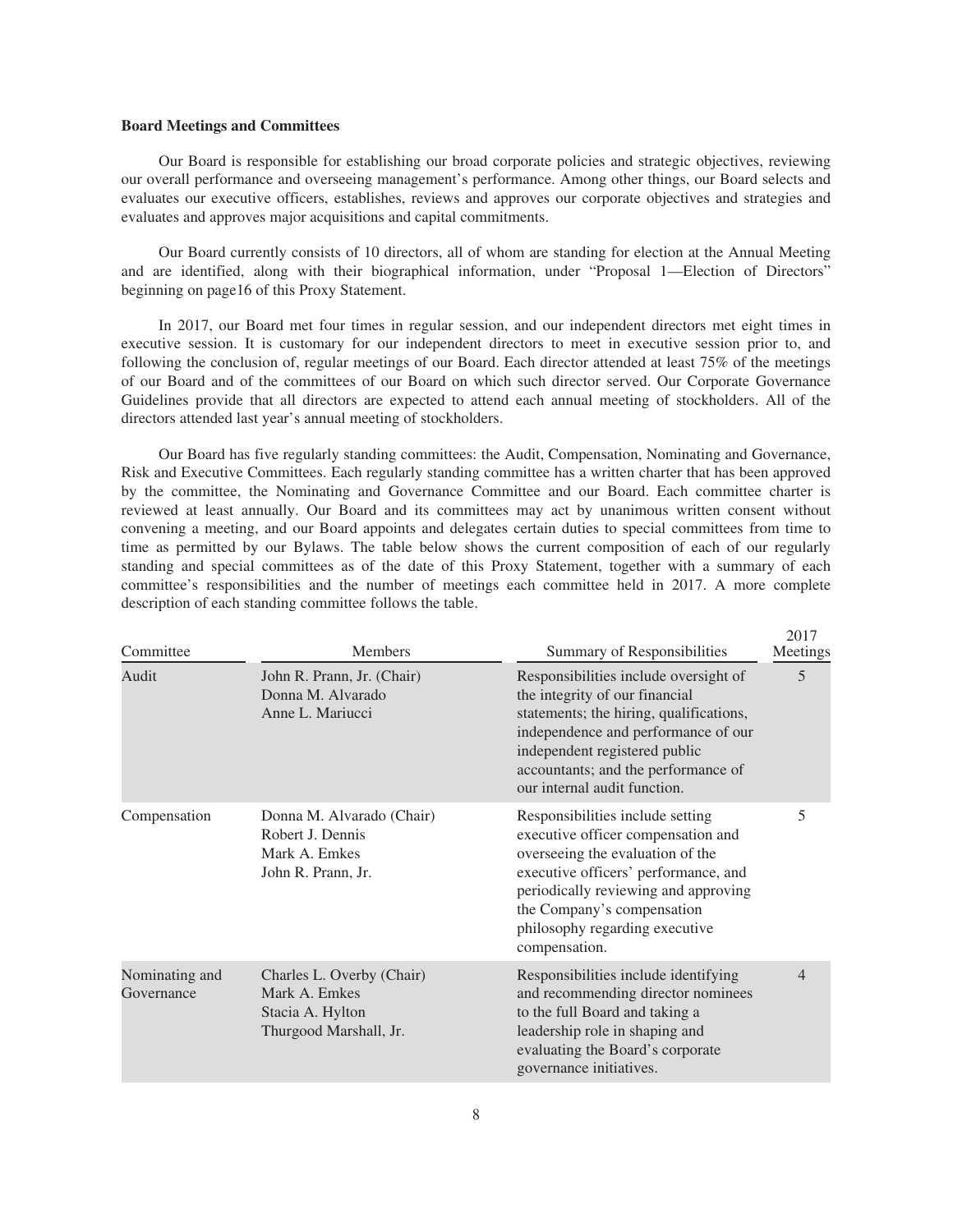| Committee                       | <b>Members</b>                                                                         | Summary of Responsibilities                                                                                                                                                                                               | 20T/<br>Meetings            |
|---------------------------------|----------------------------------------------------------------------------------------|---------------------------------------------------------------------------------------------------------------------------------------------------------------------------------------------------------------------------|-----------------------------|
| <b>Risk</b>                     | Thurgood Marshall, Jr. (Chair)<br>Donna Alvarado<br>Anne Mariucci<br>Charles L. Overby | Responsibilities include coordinating<br>the Board's oversight of the<br>Company's risk assessment and<br>enterprise risk management practices,<br>as well as the Company's legal,<br>regulatory and contract compliance. | 6                           |
| Executive                       | Mark A. Emkes (Chair)<br>Robert J. Dennis<br>Damon T. Hininger                         | When necessary, and subject to<br>authority limitations with respect to<br>significant corporate actions,<br>responsible for acting on behalf of the<br>full Board during intervals between<br>Board meetings.            |                             |
| Special Litigation<br>Committee | Stacia A. Hylton (Chair)<br>Thurgood Marshall, Jr.<br>Charles L. Overby                | In response to stockholder demand<br>letters our Board formed a<br>Special Litigation Committee in 2016.                                                                                                                  | $\mathcal{D}_{\mathcal{L}}$ |

 $2017$ 

## *Audit Committee*

Our Audit Committee is responsible for:

- overseeing the integrity of our financial statements;
- reviewing the effectiveness of our internal control over financial reporting;
- supervising our relationship with our independent registered public accounting firm, including making decisions with respect to appointment or removal, fees, scope of audit services, approval of audit and non-audit services and annual evaluation of the audit firm's independence;
- monitoring preparation by our management of quarterly and annual financial reports and interim earnings releases and the performance of our internal audit function;
- reviewing Management's Discussion and Analysis of Financial Condition and Results of Operations prior to the filing of our periodic reports with the SEC;
- overseeing management's implementation and maintenance of effective systems of internal accounting and disclosure controls, including review of our internal auditing program;
- overseeing and making determinations with respect to our Related Party Transaction policy; and
- issuing the Report of the Audit Committee in this Proxy Statement.

Our Board has determined that each member of our Audit Committee is independent as defined by the standards of the NYSE and Rule 10A-3 under the Securities Exchange Act of 1934, as amended (the "Exchange Act"). Our Board also has determined that each member is "financially literate" as defined by the rules of the NYSE, and that each of Ms. Mariucci and Mr. Prann is qualified as an "audit committee financial expert" as defined in Item 407(d) of Regulation S-K under the Exchange Act. The full text of the Audit Committee charter is available on the Company's website at www.corecivic.com (under the "Corporate Governance" section of the Investors page).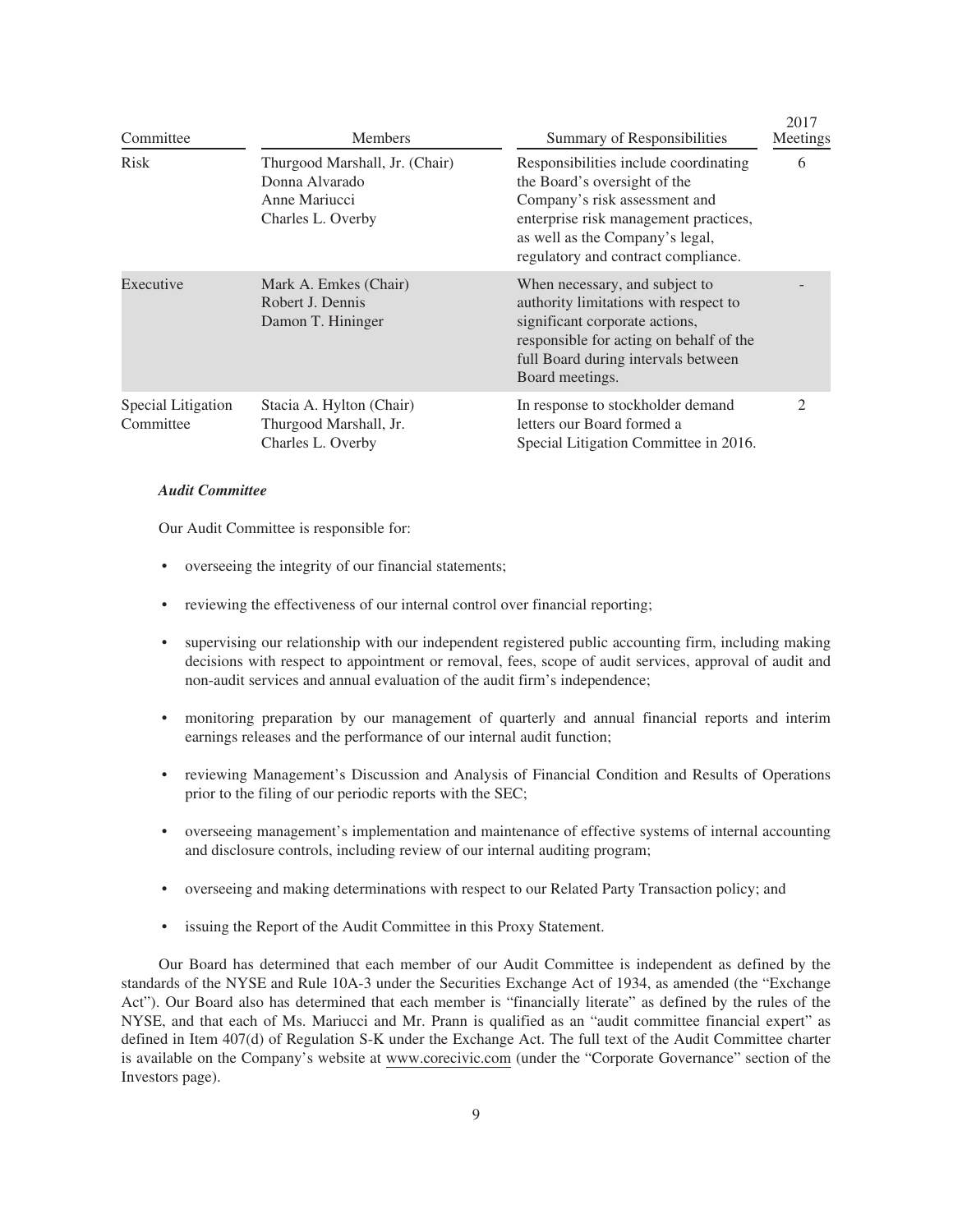## *Compensation Committee*

Our Compensation Committee approves the compensation of our CEO and other executive officers, including annually reviewing and approving corporate goals and objectives relevant to their compensation. Our Compensation Committee is responsible for ensuring that our compensation programs are designed to encourage high performance, promote accountability and adherence to Company values and align with the interests of our stockholders. Our Compensation Committee responsibilities include administration of cash and equity-based incentive compensation plans and stock ownership guidelines, evaluation of the performance of the executive officers and assessment of the material risks of our compensation programs. Our Compensation Committee is also responsible for reviewing, and making recommendations to our Board regarding, the compensation of our Board.

Our Compensation Committee has retained PricewaterhouseCoopers LLP ("PwC") as its independent compensation consultant since 2000, to provide advice and guidance on the design and market competitiveness of our executive compensation programs. PwC works directly with the chair of our Compensation Committee and, as directed by the chair of our Compensation Committee, with our CEO and other senior executives. In 2017, PwC was retained by the Company to provide asset valuation services with respect to which PwC was paid an aggregate amount of fees equal to approximately \$75,000. PwC was also paid an aggregate amount of approximately \$22,000 for consulting with our Compensation Committee on compensation matters. The valuation services were used in connection with REIT qualification testing and certain acquisitions. PwC has annually performed valuation services in anticipation of, and since, our initial conversion to a REIT. The decision to hire PwC for these services was made by management based on PwC's experience and familiarity with the Company. Management reviews and obtains approval of the chair of our Compensation Committee prior to engaging PwC for these services. Each year our Compensation Committee reviews the independence of the compensation consultants and other advisors who provide advice to our Compensation Committee, employing the independence factors specified in the NYSE listing standards. In its annual review of the independence of PwC in 2017, our Compensation Committee reviewed management's retention of PwC for the other services. Our Compensation Committee has determined PwC is independent within the meaning of the NYSE listing standards, and the work performed by PwC for the Company does not raise any conflicts of interest. In 2017, PwC assisted our Compensation Committee by providing the following compensation consulting services:

- performing a comprehensive review of our executive compensation program;
- assessing our current peer group and selection methodology;
- recommending companies for inclusion in our 2017 peer group; and
- assistance in preparing our annual proxy statement.

## *Compensation Committee Interlocks and Insider Participation*

Our Board has determined that each of Donna Alvarado, (Chair), Robert Dennis, Mark Emkes and John R. Prann, Jr., who comprise all members of our Compensation Committee is independent as defined by the listing standards of the NYSE. In addition, there are no relationships among our executive officers, members of our Compensation Committee or entities whose executives serve on our Board or our Compensation Committee that require disclosure. Each member also qualifies as an "outside director" within the meaning of Section 162(m) of the Internal Revenue Code of 1986, as amended (the "Code"), and as a "non-employee director" within the meaning of the SEC's Rule 16b-3. The full text of the Compensation Committee charter is available on the Company's website at www.corecivic.com (under the "Corporate Governance" section of the Investors page).

#### *Nominating and Governance Committee*

Our Nominating and Governance Committee is responsible for developing and overseeing our Board's Corporate Governance Guidelines, and for monitoring the independence of our Board. Our Nominating and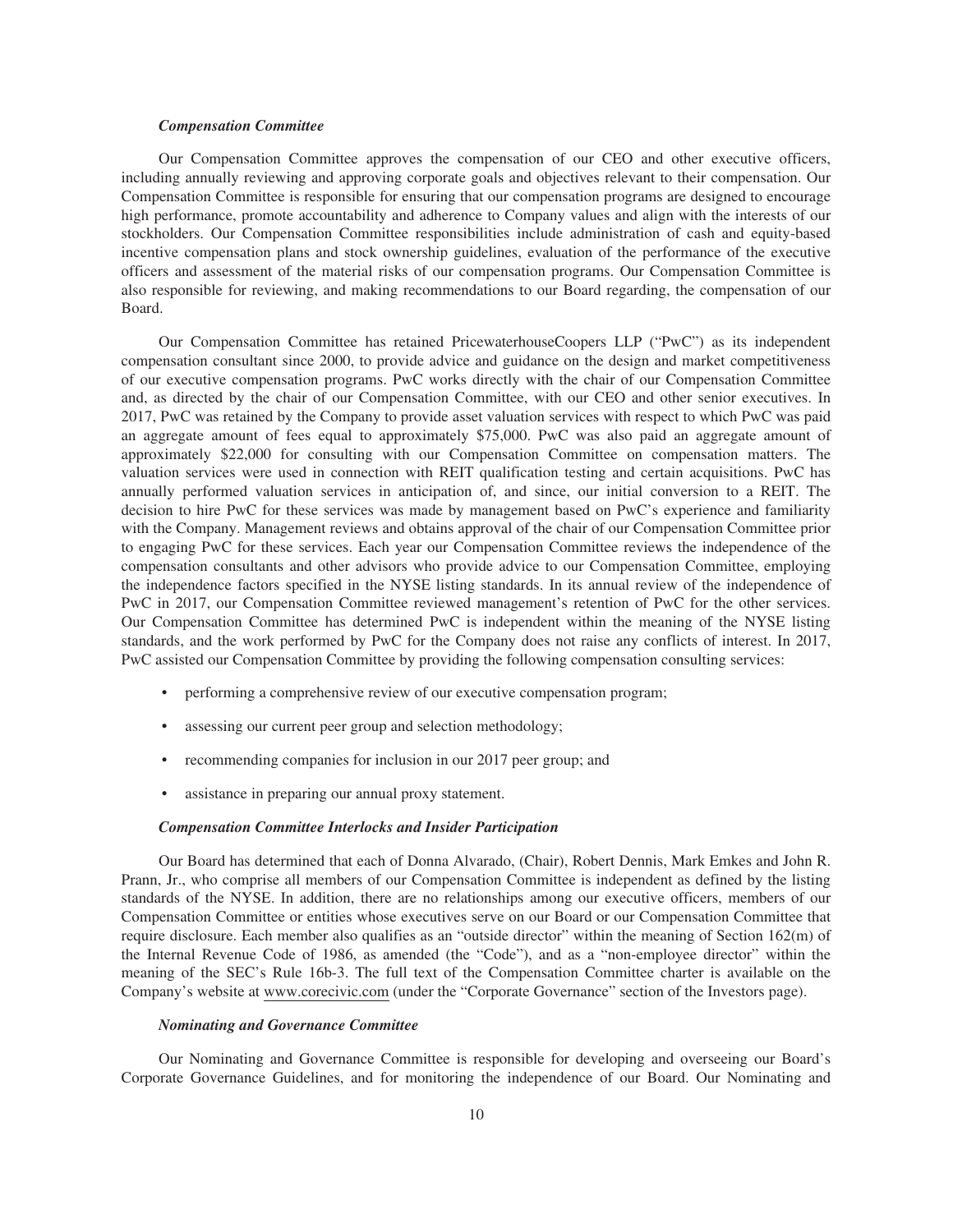Governance Committee also determines Board membership qualifications; selects, evaluates and recommends to the Board nominees to fill vacancies as they arise; reviews the performance of our Board and its committees; and is responsible for director education. Other responsibilities include oversight of our Board's self-evaluation process and leading our Board's executive succession planning efforts. Our Board has determined that each member of our Nominating and Governance Committee is independent as defined by the listing standards of the NYSE. The full text of the Nominating and Governance Committee charter is available on the Company's website at www.corecivic.com (under the "Corporate Governance" section of the Investors page).

Our Nominating and Governance Committee is authorized by our Board to identify director candidates; evaluate and consider candidates proposed by any director, member of management or stockholder; develop and implement screening processes it deems necessary and appropriate; and recommend for selection by our Board director nominees for each annual meeting of stockholders and, when necessary, vacancies on the Board. Our Nominating and Governance Committee is authorized by our Board to exercise sole authority in retaining any third-party search firm our Nominating and Governance Committee deems appropriate to identify and assist with the evaluation of director candidates; and has utilized that authority in past director searches.

Our Nominating and Governance Committee may utilize a variety of methods for identifying nominees for director. Candidates may come to the attention of our Nominating and Governance Committee through current Board members, stockholders, members of management, director search firms and other persons. A stockholder who wishes to recommend a prospective nominee for our Board should notify our Secretary in writing, along with any supporting material the stockholder considers appropriate, in accordance with the stockholder proposal provisions of our Bylaws. General information concerning the submission of stockholder proposals is provided above under the caption "How and when may I submit a stockholder proposal for the Company's 2019 Annual Meeting?" Pursuant to Board policy, there are to be no differences in the manner in which our Nominating and Governance Committee evaluates candidates based on the source of the recommendation.

Our Nominating and Governance Committee evaluates prospective nominees against the criteria in our Corporate Governance Guidelines, which include professional integrity and sound judgment; sufficient time available to devote to Board activities; a general understanding of marketing, finance and other elements relevant to the success of a publicly-traded company in today's business environment; an understanding of our business; and factors such as diversity, age, skills and educational and professional background. With respect to diversity, our Nominating and Governance Committee considers diversity in terms of age, gender and ethnicity, as well as diversity of skills, expertise and experience, in its deliberations.

Our Nominating and Governance Committee may also consider other factors it deems relevant, including the current composition of our Board in terms of independence, expertise, experience and special knowledge required for the effective discharge of Board responsibilities; whether there is a need to fill vacancies or expand or contract the size of the Board; the balance of management and independent directors; the structure, membership and need for expertise on our standing committees; and the qualifications of other prospective nominees. Nominees are not discriminated against on the basis of race, religion, national origin, sexual orientation, disability or any other basis proscribed by law.

With respect to determining whether current directors should stand for re-election, our Nominating and Governance Committee considers the director's past attendance at meetings and participation in and contributions to the activities of our Board and the Company. With respect to new candidates for Board service, a full evaluation may also include detailed background checks and in-person and telephonic interviews with our Nominating and Governance Committee and other Board members. Our Nominating and Governance Committee evaluation process culminates with a decision as to whether or not to recommend the prospective nominee to the full Board for appointment and/or nomination.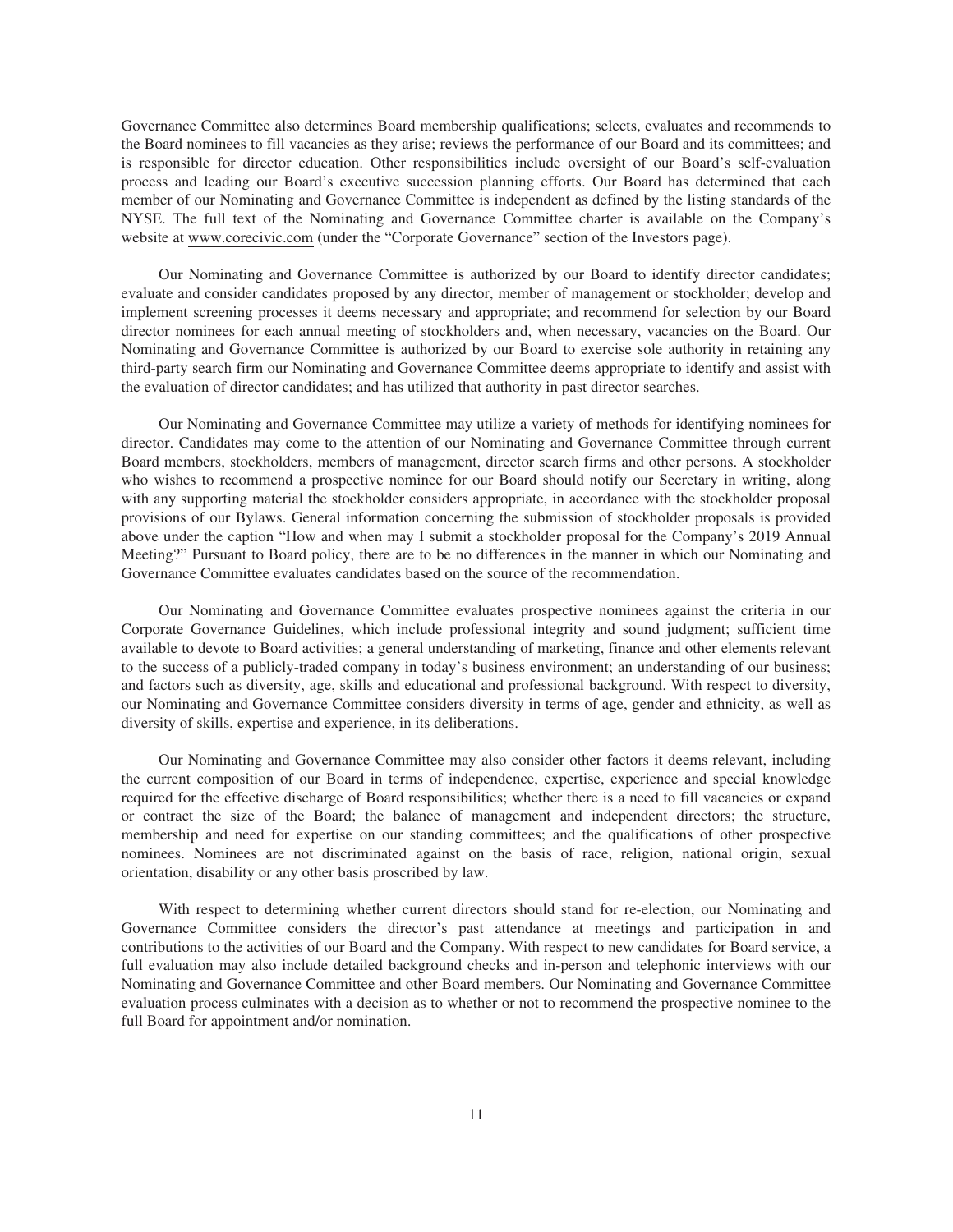## *Risk Committee*

Our Risk Committee is charged with coordinating our Board's oversight of our assessment and risk management practices (including our enterprise risk management program) and our legal, regulatory (including the special rules applicable to REITs) and contract compliance (particularly contracts with government entities). Our Risk Committee is also responsible for monitoring and reviewing public policy developments and other trends facing the Company that could impact our operations and performance. Our Risk Committee further assists our Board in fulfilling its oversight responsibility with respect to organizational ethics and compliance, and receives regular reports from our Corporate Ethics and Compliance Officer, who reports to the CEO, and to the chair of our Risk Committee. The full text of the Risk Committee charter is available on the Company's website at www.corecivic.com (under the "Corporate Governance" section of the Investors page).

## *Executive Committee*

Our Executive Committee is charged with acting on behalf of the full Board when necessary and subject to authority limitations with respect to the transaction of routine, administrative matters that occur between regularly scheduled Board meetings. The full text of the Executive Committee charter is available on the Company's website at www.corecivic.com (under the "Corporate Governance" section of the Investors page).

## *Special Litigation Committee*

In response to stockholder demand letters, our Board formed a Special Litigation Committee to take any actions it deems appropriate or necessary to investigate, respond and otherwise properly address the matters alleged in the demand letters. The Special Litigation Committee has retained independent legal counsel to advise the committee in the performance of its duties.

## **Limitations on Other Board Service**

The Audit Committee charter provides that a member of our Audit Committee may not serve on the audit committee of more than two other public companies without Board approval. Otherwise, we do not believe our directors should be categorically prohibited from serving on boards and/or board committees of other organizations. However, our Corporate Governance Guidelines instruct our Nominating and Governance Committee and our Board to take into account the nature of and time involved with respect to a director's service on other boards, as well as other job responsibilities, in evaluating the suitability of individual directors and in making its recommendations to our stockholders. Service on boards and/or committees of other organizations must also be consistent with our conflicts of interest policy, as set forth in our Code of Ethics. Our Corporate Governance Guidelines require a director to provide notice to the Chair of our Nominating and Governance Committee of his or her acceptance of a nomination to serve on the board of another public company in the case where such nomination has not been previously disclosed.

#### **Communications with Directors**

Stockholders, employees and other interested parties may communicate with members of our Board (including specific members of our Board or our independent directors as a group) by writing to CoreCivic, Attention: Secretary, 10 Burton Hills Boulevard, Nashville, Tennessee 37215. To the extent such communications are received, our Secretary compiles all substantive communications and periodically submits them to our Board, the group of directors or the individual directors to whom they are addressed. Communications that the Secretary would not consider "substantive," and therefore may exercise discretion in submitting to the addressee, may include junk mail, mass mailings, resumes and job inquiries, surveys, business solicitations, advertisements, frivolous communications and other similarly unsuitable communications.

Communications expressing concerns or complaints relating to accounting, internal controls or auditing matters are handled in accordance with procedures established by our Audit Committee. Under those procedures,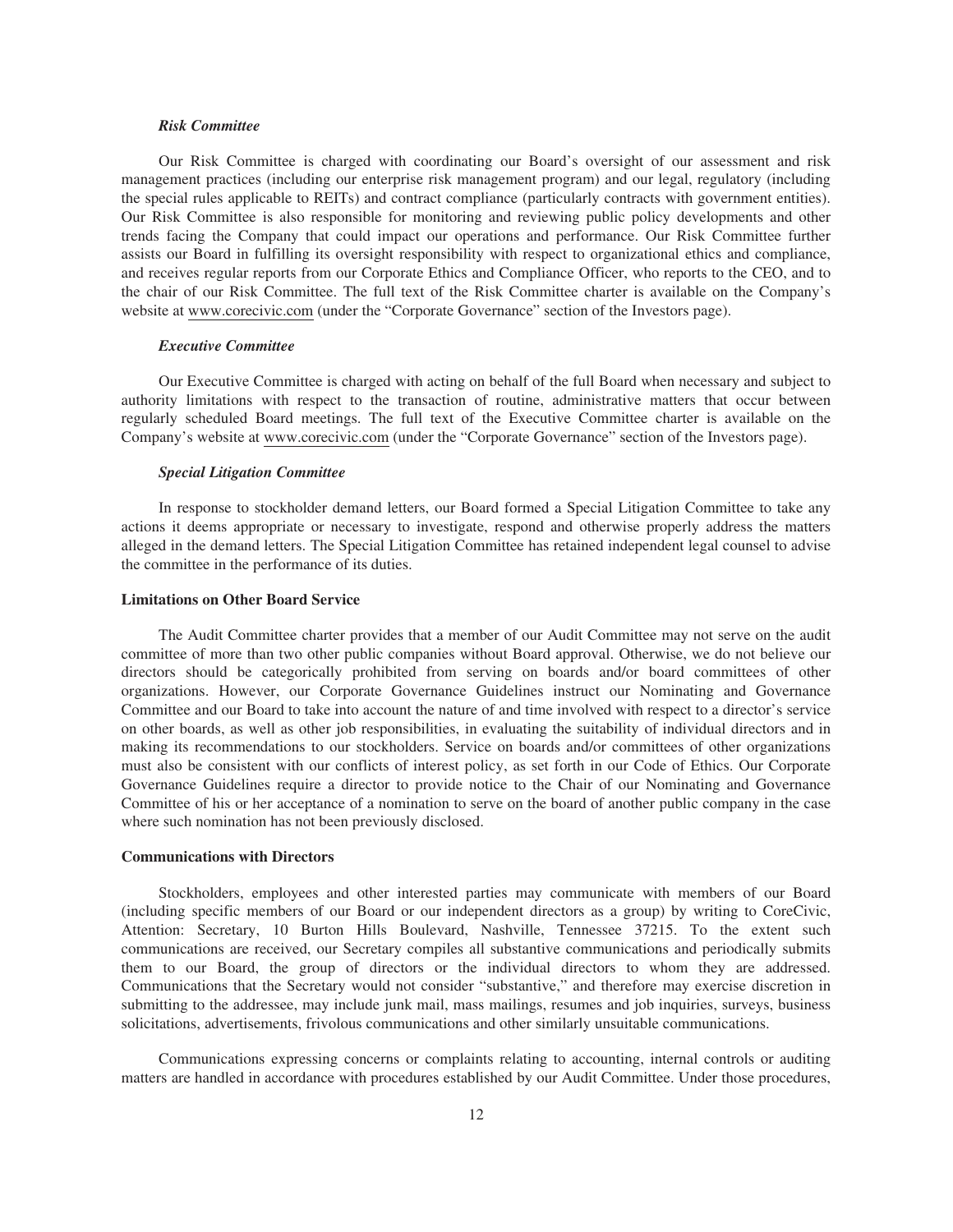concerns that are improperly characterized as having to do with accounting, internal controls or auditing matters or that are frivolous or clearly inconsequential may be addressed by the Secretary without presentation to our Audit Committee.

### **Certain Relationships and Related Party Transactions**

Since the beginning of the last fiscal year, we are aware of no related party transactions between us and any of our directors, executive officers, 5% stockholders or their family members that require disclosure under Item 404 of Regulation S-K under the Exchange Act.

Pursuant to its written charter, our Audit Committee has adopted a Related Party Transaction Policy that, subject to certain exceptions, requires our Audit Committee (or the chair of our Audit Committee in certain instances) to review and either ratify, approve or disapprove all "Interested Transactions," which are generally defined to include any transaction, arrangement or relationship or series of similar transactions, arrangements or relationships (including any indebtedness or guarantee of indebtedness) in which:

- the aggregate amount involved exceeded, or will or may be expected to exceed, \$120,000 in any calendar year;
- the Company was, is or will be a participant; and
- any Related Party had, has or will have a direct or indirect interest.

For purposes of the policy, a "Related Party" is any:

- person who is or was (since the beginning of the last fiscal year for which the Company has filed an Annual Report on Form 10-K and proxy statement, even if they do not presently serve in that role) an executive officer, director or nominee for election as a director;
- greater than 5% beneficial owner of the Company's common stock;
- immediate family member of any of the foregoing; or
- firm, corporation or other entity in which any of the foregoing persons is employed or is a general partner, managing member or principal or in a similar position or in which such person has a 10% or greater beneficial ownership interest.

In determining whether to approve or ratify an Interested Transaction under the policy, our Audit Committee is to consider all relevant information and facts available to it regarding the Interested Transaction and take into account factors such as the Related Party's relationship to the Company and interest (direct or indirect) in the transaction, the terms of the transaction and the benefits to the Company of the transaction. No director is to participate in the approval of an Interested Transaction for which he or she is a Related Party or otherwise has a direct or indirect interest.

In addition, our Audit Committee is to review and assess ongoing Interested Transactions, if any, on at least an annual basis to determine whether any such transactions remain appropriate or should be modified or terminated.

## **Stock Ownership Guidelines**

We maintain stock ownership guidelines for our executive officers and non-executive directors because we believe it is important to align the interests of our management and our Board with the interests of our stockholders. The guidelines are discussed in detail under "Executive and Director Compensation – Guidelines and Policies – Executive Officer Stock Ownership Guidelines" and "Executive and Director Compensation – Director Compensation – Directors Stock Ownership Guidelines" included in this Proxy Statement and are accessible on our website, www.corecivic.com (under the "Corporate Governance" section of the Investors page).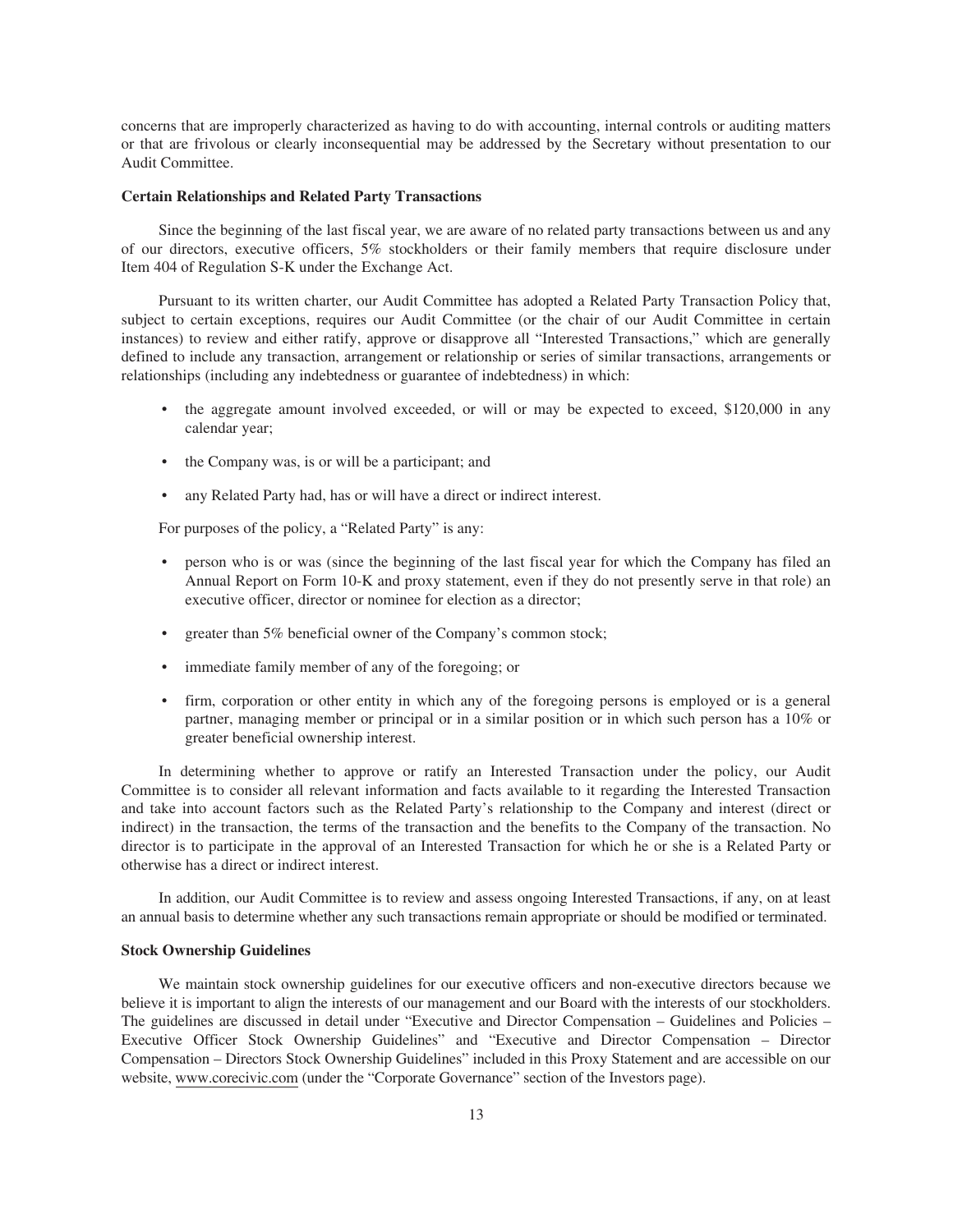## **No Hedging or Pledging Permitted**

Our insider trading guidelines include provisions that prohibit members of our Board, executive officers, other officers and employees from engaging in hedging or pledging transactions involving Company securities. None of the members of our Board or our executive officers are engaged in any hedging or pledging transactions involving Company securities.

## **Code of Ethics**

All of our directors and employees, including our CEO, Chief Financial Officer and principal accounting officer, are subject to our Code of Ethics. Our Code of Ethics and related compliance policies are designed to promote an environment in which integrity is valued, business is conducted in a legal and ethical manner and ethics and compliance issues are raised and addressed. Our Nominating and Governance Committee is responsible for reviewing our Code of Ethics annually, and our Risk Committee is responsible for addressing any violations or waivers involving our executive officers and directors. We intend to post amendments to or waivers from our Code of Ethics (to the extent applicable to our directors, CEO, principal financial officer or principal accounting officer) on our website. Our Code of Ethics is accessible on our website, www.corecivic.com (under the "Corporate Governance" section of the Investors page).

## **Board Oversight of Corporate Strategy and Enterprise Risk**

Our Board engages in proactive oversight and regular review of the development, evaluation and execution of our annual operating plan and long-term growth, diversification and investment strategies. Each regular meeting of our Board includes a comprehensive business update presented by our CEO, which addresses our progress in achieving near-term operational objectives, strategic transactions completed and new opportunities being actively pursued, as well as current and future challenges to our continued success. Each such meeting also includes presentations from members of the executive team who are directly responsible for the implementation of our growth and diversification strategy, the integration of new acquisitions and the financial performance of our business. At our Board's two-day retreat in August, management engages our Board in a detailed discussion of our growth and investment strategy, target opportunities, risks and challenges, and proposals for modifying our strategies to improve results. At its December meeting, our Board is provided the opportunity to challenge management on the details of our annual operating plan prior to its approval. In addition to the opportunity to engage management and independent consultants we retain to assist with the development and execution of our growth strategy, our independent directors set aside time at each meeting to meet in executive session to review and deliberate upon management's performance in strategy development and execution.

Our Risk Committee performs a leadership role on behalf of our Board and our Audit Committee in the oversight of our risk assessment and risk management practices, and assists our Board and Audit Committee with oversight of our financial, legal, contractual and regulatory risks and organizational ethics and compliance. Our Risk Committee is also charged with oversight of management's enterprise risk management ("ERM") program.

Management's ERM program entails the identification, prioritization and assessment of a broad range of risks (*e.g.*, financial, operational, business, reputational, governance and managerial), and the formulation of plans to develop and improve controls for managing these risks or mitigating their effects in an integrated effort involving our Board, relevant Board committees, management and other personnel. Our ERM program is led by our General Counsel, is a component of management's strategic planning process and is overseen by our Risk Committee with periodic reports to the full Board.

The full Board maintains an ongoing, direct role in risk oversight through, among other things, regular reports from the Chair of our Risk Committee, regular reports from our CEO on the ERM process and oversight of management's strategic planning process, which includes an evaluation of opportunities and risks presented by the Company's current strategies and alternative strategies. Our Board also receives regular reports from each of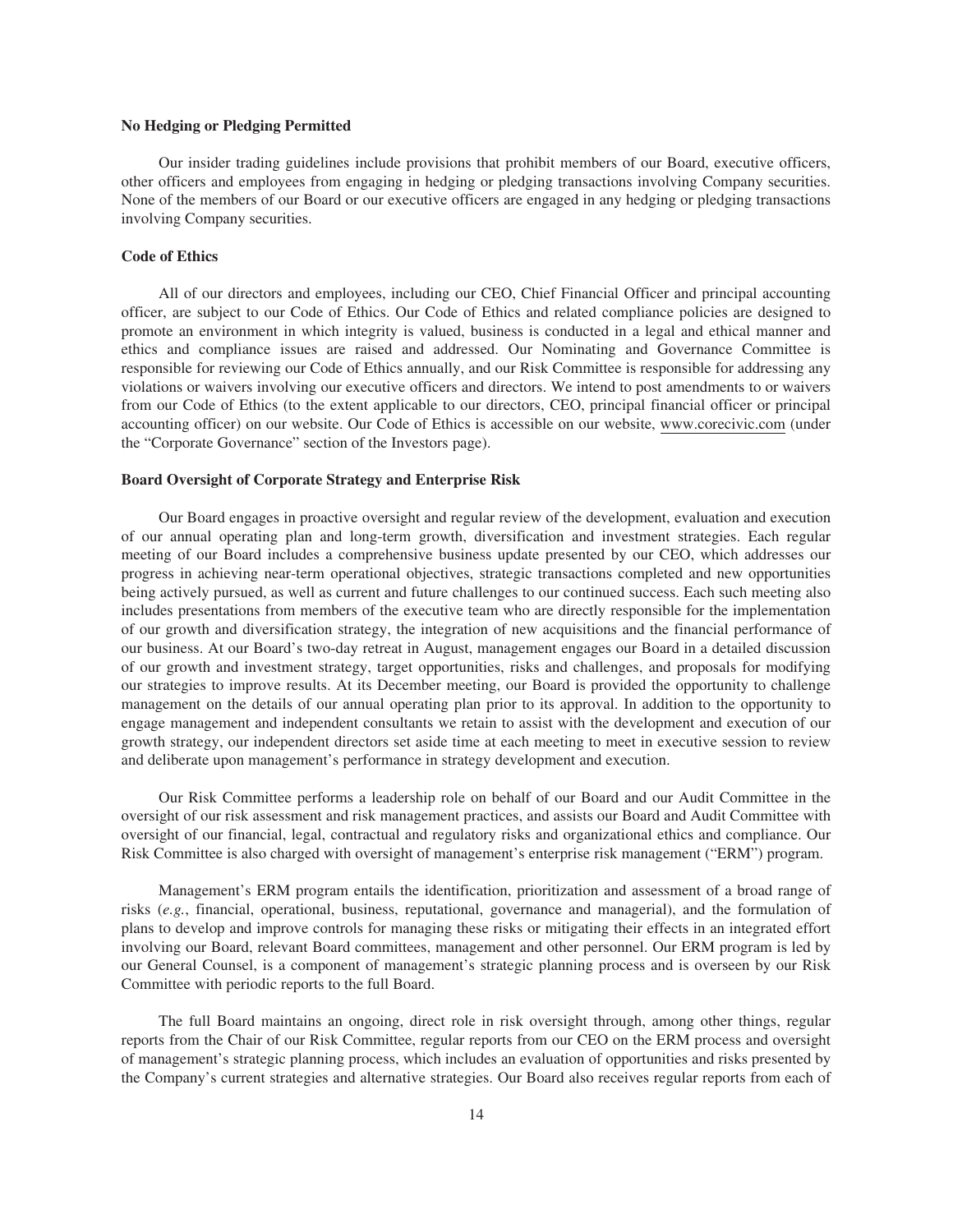the executives with respect to their areas of managerial responsibility. These reports include information concerning risks and risk mitigation strategies. For example, our Board receives regular reports from our Chief Corrections Officer with respect to key areas of operational risk; monitors risks relating to our partnership development efforts through regular reports from our Chief Development Officer; and receives regular reports from our General Counsel with respect to legal and compliance risks. In addition, our Board evaluates risk in the context of particular business strategies and transactions. For example, our Board monitors significant capital expenditures through its annual budget review and quarterly capital expenditure reports from management, and monitors risk relating to our acquisition and financing activities through in depth reviews of proposed acquisition and financing transactions.

In addition to our Risk Committee, other standing committees of our Board have responsibility for risk oversight within their areas of oversight. Our Audit Committee focuses on financial risk, including fraud risk and risks relating to our internal controls over financial reporting. It receives an annual risk assessment report from our internal auditors, as well as financial risk assessment information in connection with particular events or transactions. Our Nominating and Governance Committee addresses certain governance-related risks, such as risks related to Board and executive management succession planning. As discussed in detail below, our Compensation Committee addresses risks relating to our executive compensation strategies. The full Board receives regular reports from the chairs of these committees and receives copies of meeting materials provided to each of the committees.

## **Compensation Risk Assessment**

In setting compensation, our Compensation Committee considers the achievement of the Company's goals that may be inherent in the compensation program as well as the risks to CoreCivic's stockholders. Although a significant portion of our executives' compensation is performance-based and "at-risk," our Compensation Committee believes our executive compensation plans are appropriately structured and do not pose a material risk to CoreCivic. Our Compensation Committee considered the following elements of our executive compensation plans and policies when evaluating whether such plans and policies encourage our executives to take unreasonable risks:

- We set performance goals we believe are reasonable, but uncertain, in light of past performance and current market and economic conditions.
- The financial and strategic business goals used for determining payouts under our incentive compensation plans are aligned with our near-term and long-term operating and strategic growth plans, and are established at challenging, but appropriate, levels that do not encourage unnecessary or excessive risk taking.
- We use restricted stock units rather than stock options for equity awards because, unlike options, restricted stock units retain value even in a depressed market.
- Performance-based vesting over multiple years for our long-term equity incentive awards promotes the alignment of our executives' interests with those of our stockholders for the long-term performance of the Company.
- Assuming achievement of at least a minimum level of performance, payouts under our performancebased plans result in some compensation at levels below full target achievement, rather than an "all-or-nothing" approach.
- Our executive stock ownership guidelines require our executives to hold significant levels of our stock, which aligns an appropriate portion of their personal wealth to the long-term performance of the Company.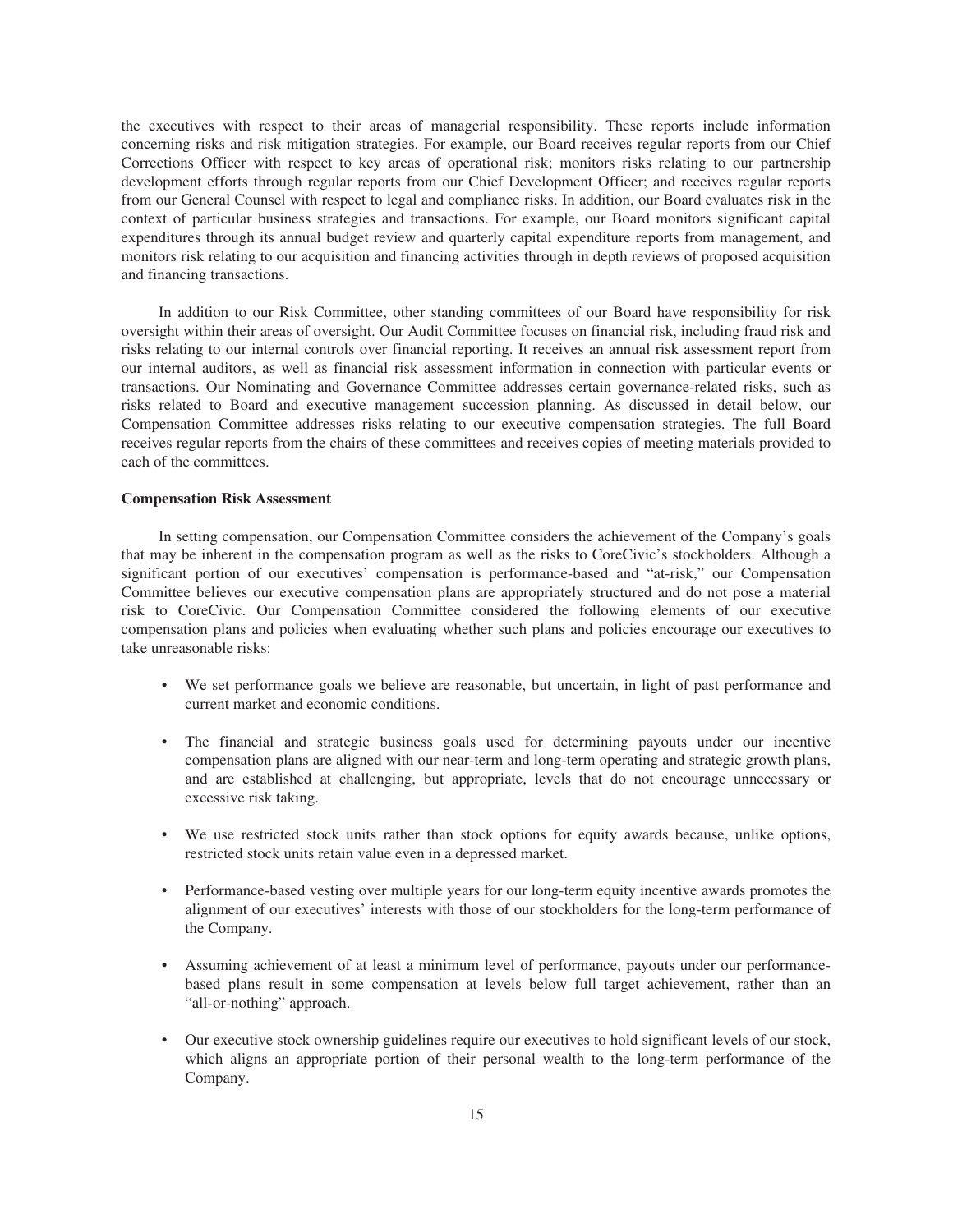## **PROPOSAL 1 - ELECTION OF DIRECTORS**

The current term of office of each of our 10 directors expires at the Annual Meeting. Our Board has nominated nine directors for re-election, and has nominated an additional non-executive director, Harley G. Lappin, who was recommended by our non-employee directors for election by our stockholders for the first time, at the Annual Meeting.

Our Board reflects a diverse, highly engaged group of directors with a wide range of relevant experience:

| Independence                                 |  | . |  |  |  | 80%     |
|----------------------------------------------|--|---|--|--|--|---------|
| <b>CEO / Senior Leadership Experience</b>    |  | . |  |  |  | $100\%$ |
| <b>Gender / Ethnic Diversity</b>             |  |   |  |  |  | $40\%$  |
| <b>Other Public Company Board Experience</b> |  |   |  |  |  | 60%     |
| <b>Tenure</b>                                |  |   |  |  |  |         |
| $1 - 4$ Years                                |  |   |  |  |  | 30%     |
| $5 - 9$ Years                                |  |   |  |  |  | 30%     |
| 10+ Years                                    |  |   |  |  |  | 40%     |

Based on the recommendation of our Nominating and Governance Committee, our Board has nominated the following 10 nominees, all of whom are currently serving as directors, for election to serve until the next annual meeting of stockholders and until their successors are duly elected and qualified. We expect each of the 10 nominees to serve if elected. If any of them becomes unavailable to serve as a director, our Board may designate a substitute nominee. In that case, the persons named as proxies will vote for the substitute nominee designated by our Board.

The general criteria considered by our Nominating and Governance Committee with respect to director nominees are discussed beginning on page 10 of this Proxy Statement under the heading "Nominating and Governance Committee." Based on the evaluation of those criteria, our Nominating and Governance Committee and Board believe each nominee contributes relevant skills, expertise and experience to our Board, and that the group of nominees collectively has the skills, expertise, experience, independence and other attributes necessary to discharge effectively our Board's oversight responsibilities on behalf of our stockholders.

#### **Nominees Standing for Election**

Information regarding each of the nominees for director, including particular qualifications considered for each nominee, is set forth below. Directors' ages are given as of the date of this Proxy Statement.

## **DAMON T. HININGER DIRECT SINCE 2009**

Mr. Hininger, age 48, has served as a director and our President and Chief Executive Officer since October 2009. From 2008 until 2009, he served as our President and Chief Operating Officer. From 2007 until 2008, he served as our Senior Vice President, Federal and Local Customer Relations, after having served as Vice President, Federal and Local Customer Relations since 2002. Prior to 2002, he held several positions of increasing responsibility with the Company. Mr. Hininger joined the Company in 1992 as a correctional officer at the Leavenworth Detention Center. He serves on the Board of Trustees of the United Way of Metropolitan Nashville and Belmont University, where he also serves on the Board of Advisors for the Massey School of Business. Mr. Hininger also serves on the Board of Directors of the Nashville Chamber of Commerce, the Kansas State University Foundation and as a member of the Executive Board of the Middle Tennessee Council of Boy Scouts of America. Mr. Hininger holds a bachelor's degree from Kansas State University and a master's degree in business administration from the Jack Massey School of Business at Belmont University.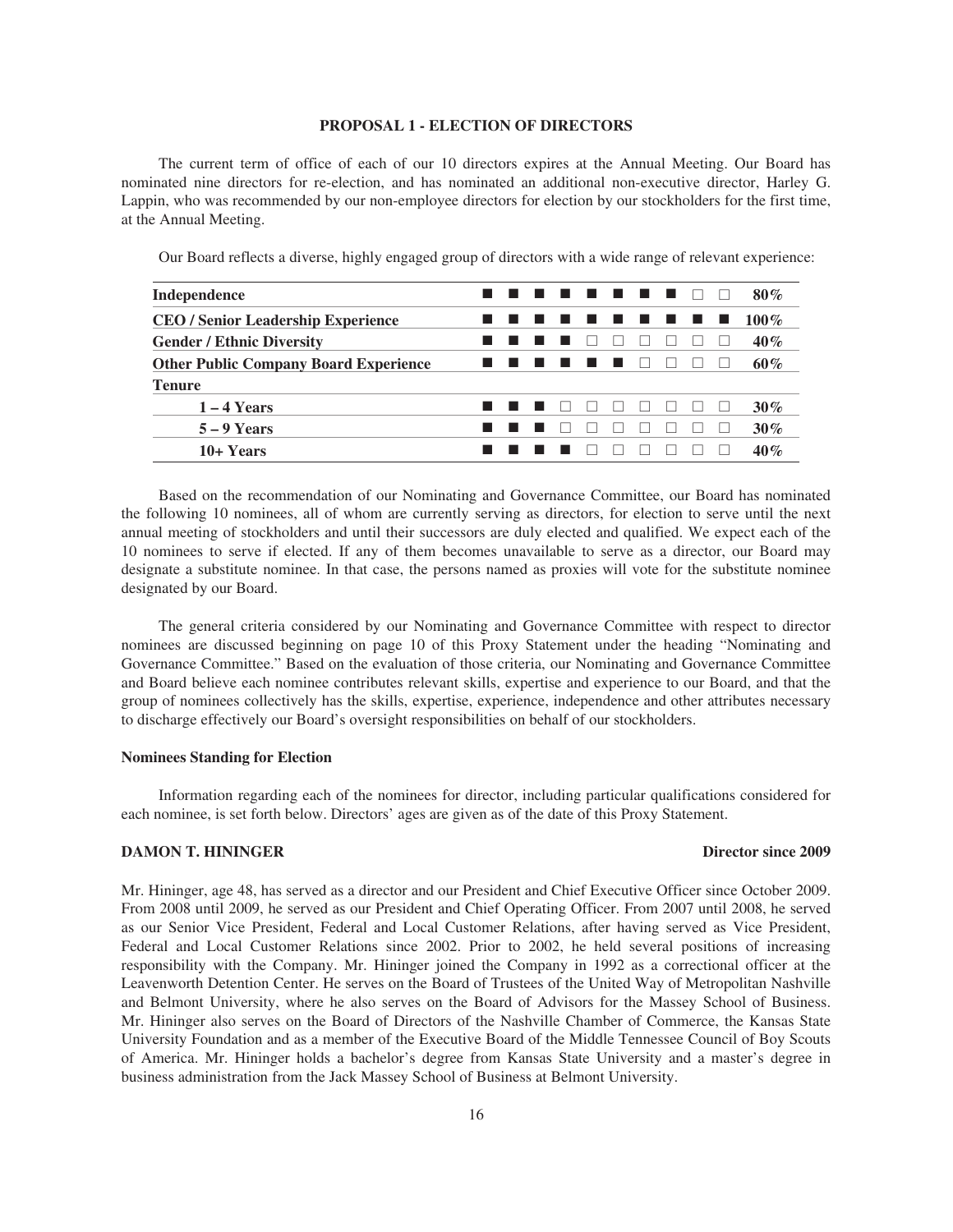In making the decision to nominate Mr. Hininger to serve as a director, our Nominating and Governance Committee considered, in addition to the criteria referred to above, his current service as our President and CEO and his comprehensive knowledge of the Company, its business, operations and management team through his current position and past roles with the Company, including roles at the facility operations level, as Chief Operating Officer and as Senior Vice President, Federal and Local Customer Relations.

## **DONNA M. ALVARADO** Director since 2003

Ms. Alvarado, age 69, has served as a director since December 2003, and serves as Chair of our Compensation Committee. She also serves as a member of our Audit Committee and Risk Committee. Ms. Alvarado is the founder and president of Aguila International, an international business consulting firm specializing in human resources and leadership development. Ms. Alvarado has held senior management positions in government, including Deputy Assistant Secretary of Defense with the U.S. Department of Defense and Director of ACTION, the federal domestic volunteer agency. Ms. Alvarado serves as a director and member of the audit, compensation and public affairs committees of CSX Corporation, a publicly-traded provider of rail and other transportation services. She serves as a director and chair of the nominating and corporate governance committee, as well as a member of the audit and risk committees, of Park National Corporation, a publicly-traded bank holding company. Ms. Alvarado has served as a member and as chair of both the Ohio Board of Regents and the Ohio Workforce Policy Board. She holds both a bachelor's degree and a master's degree in Spanish from The Ohio State University, completed doctoral coursework in Latin American literature at the University of Oklahoma and earned a postgraduate certificate in financial management from the Wharton School of Business at the University of Pennsylvania.

In making the decision to nominate Ms. Alvarado to serve as a director, our Nominating and Governance Committee considered, in addition to the criteria referred to above, her understanding of government through her public sector experience; her experience as a public company director and member of audit, compensation and nominating and corporate governance committees; her human resources and leadership development expertise; her civic and community involvement; and her contribution to the Board's gender and cultural diversity.

## **ROBERT J. DENNIS** Director since 2013

Mr. Dennis, age 64, has served as a director since February 2013, and serves as a member of our Compensation Committee and Executive Committee. Mr. Dennis is the President, Chief Executive Officer and Chairman of the board of directors of Genesco Inc., a publicly-traded retailer of footwear, headwear, sports apparel and accessories, where he has served in an executive capacity since 2004. Prior to joining Genesco, Mr. Dennis held senior management positions with Hat World Corporation and Asbury Automotive, and was a partner and leader of the North American Retail Practice with McKinsey & Company. Mr. Dennis serves as a director and member of the governance committee and the finance and investments committee of HCA Holdings, Inc., a publiclytraded health care services company. Mr. Dennis serves on the Board of Trustees of the United Way of Metropolitan Nashville, and serves on the Board of Visitors at Vanderbilt University's Owen School of Management. Mr. Dennis holds a master's degree in business administration, with distinction, from the Harvard Business School, and bachelor's and master's degrees from Rensselaer Polytechnic Institute.

In making the decision to nominate Mr. Dennis to serve as a director, our Nominating and Governance Committee considered, in addition to the criteria referred to above, his leadership experience as chief executive officer of a public company; his public company director experience; his demonstrated business acumen; his understanding of corporate finance and business development matters; and his civic and community involvement.

Mr. Emkes, age 65, has served as a director since August 2014, and serves as the independent Chairman of the Board. He also serves as a member of our Compensation Committee, Nominating and Governance Committee and Executive Committee. From 2011 until 2013, Mr. Emkes served as the State of Tennessee's Commissioner of

## **MARK A. EMKES** Director since 2014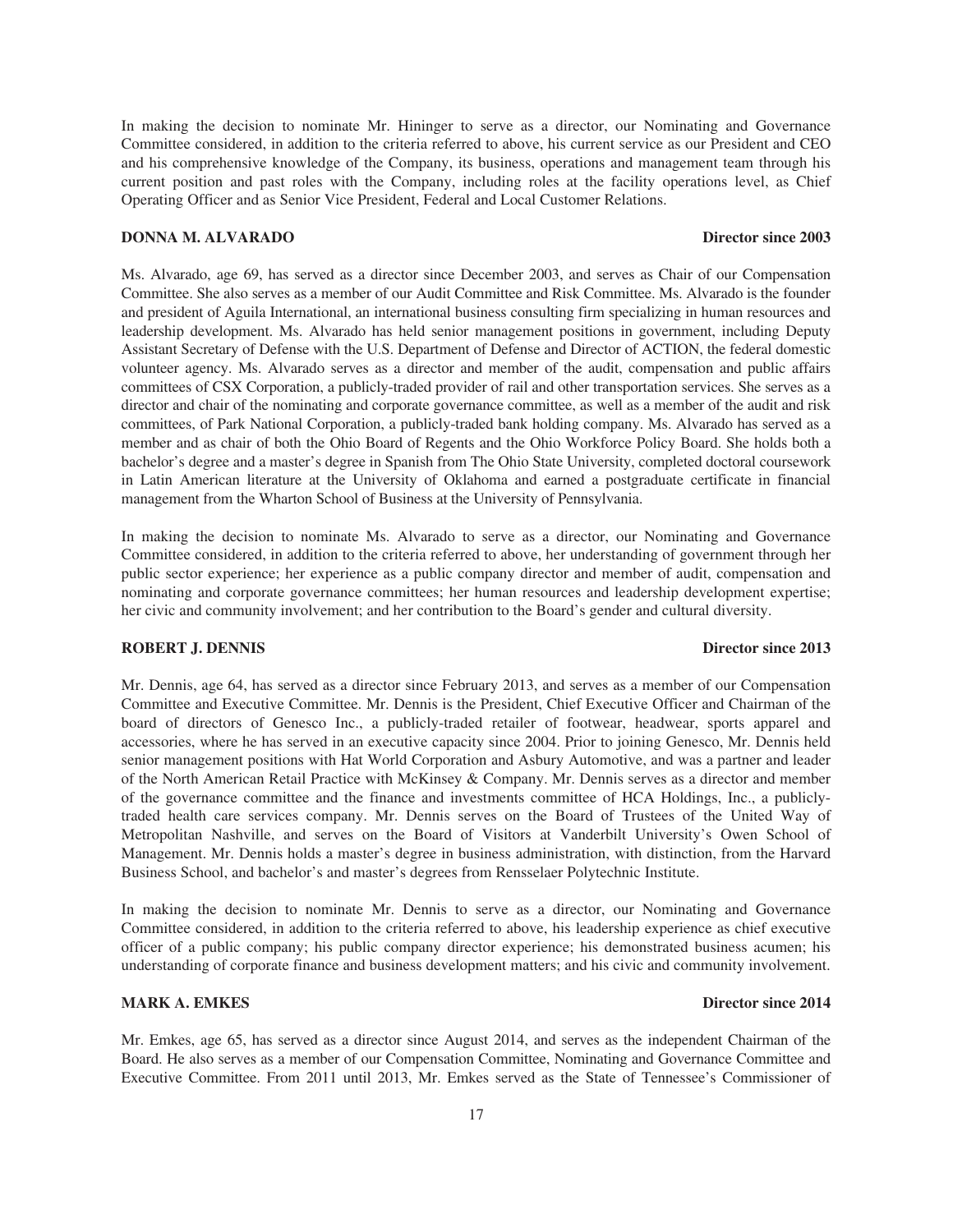Finance and Administration. For more than five years until his retirement in 2010, Mr. Emkes served as Chief Executive Officer and Chairman of the board of directors of Bridgestone Americas, Inc. and Bridgestone Americas Holdings, Inc., a tire and rubber manufacturing company. He also served as President of Bridgestone Americas, Inc. from January 2009 until his retirement. From 2004 until 2010, Mr. Emkes also served as a director of Bridgestone Corporation. Mr. Emkes serves as a director and member of the compensation committee of Greif, Inc., a publiclytraded industrial packaging products and services company, and as a director and chair of the audit committee of First Horizon National Corporation, a publicly-traded regional financial institution. Mr. Emkes has served as President of the Middle Tennessee Council of the Boy Scouts of America, the Board of Directors of the Community Foundation of Middle Tennessee and the Advisory Board of Habitat for Humanity, Nashville Chapter. Mr. Emkes was the 2011 recipient of the Jennings A. Jones Champion of Free Enterprise Award, and was inducted into the Nashville Business Hall of Fame in 2012. Mr. Emkes holds a bachelor's degree in economics from DePauw University and a master's degree in business administration from the Thunderbird School of Global Management.

In making the decision to nominate Mr. Emkes to serve as a director, our Nominating and Governance Committee considered, in addition to the criteria referred to above, his leadership experience in various management positions, including the chief executive officer and chairman of an international company; his demonstrated business acumen and his understanding of corporate finance and business development matters; and his civic and community involvement.

## **STACIA A. HYLTON** Director since 2016

Ms. Hylton, age 57, has served as a director since August 2016, and is a member of our Nominating and Governance Committee and Chair of our Special Litigation Committee. Since 2016, Ms. Hylton has served as a Principal for LS Advisory, a New Jersey-based business solutions advisory consultancy. In 2010, Ms. Hylton was nominated by U.S. President Barack Obama to serve as Director of the U.S. Marshals Service (USMS), a federal agency with more than 5,600 employees responsible for federal judiciary security, fugitive operations, asset forfeitures, prisoner operations, transportation and witness security, and served as Director of the USMS until her retirement in 2015. She served as the U.S. Attorney General's Federal Detention Trustee in the U.S. Department of Justice from 2004 to 2010. From 1980 to 2004, Ms. Hylton served in progressively senior leadership positions within the USMS. Ms. Hylton serves as a director and member of the audit committee of Spok Holdings, Inc., a publicly-traded provider of communications solutions. Ms. Hylton is a Fellow for the National Academy for Public Administration, and has served on the Board of Directors of the National Center for Missing and Exploited Children and Law Enforcement Exploring. Ms. Hylton has served on the Executive Committee for the International Chiefs of Police and the Accreditation and Policy Committees for the National Sheriffs Association. Ms. Hylton holds a bachelor's degree in criminal justice from Northeastern University.

In making the decision to nominate Ms. Hylton to serve as a director, our Nominating and Governance Committee considered, in addition to the criteria referred to above, her understanding of government through her public sector experience; her experience as a public company director and member of an audit committee; her unique understanding of the USMS; her civic and community involvement; and her contribution to the Board's gender diversity.

## **HARLEY G. LAPPIN Director since 2018**

Mr. Lappin, age 62, has served as a director since January 2018. From 2011 until his retirement effective January 1, 2018, Mr. Lappin served as our Executive Vice President and Chief Corrections Officer. Prior to joining the Company in 2011, Mr. Lappin served since 2003 as Director of the Federal Bureau of Prisons (BOP). As Director of the BOP, Mr. Lappin had oversight and management responsibility for 116 federal prisons, 14 large, private contract facilities and more than 250 contracts for community corrections facilities, in total comprising more than 215,000 offenders managed by 38,000 employees. Mr. Lappin has received numerous awards throughout his career, including the Associate Warden of the Year award for the BOP's South Central Region (1992); the BOP's Excellence in Prison Management Award (2000); the Attorney General's Award for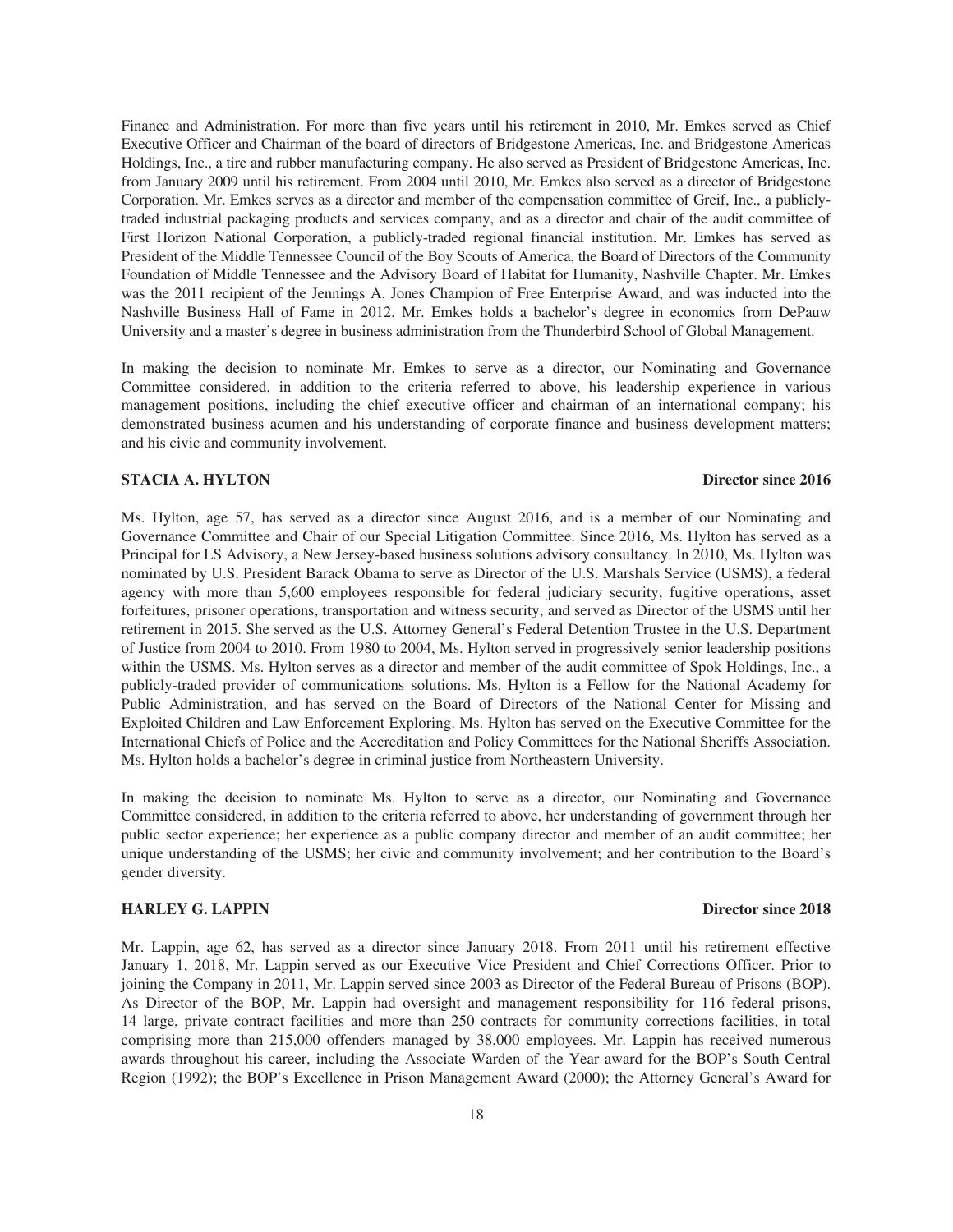Excellence in Management (2001); and the Presidential Rank Award of Meritorious Executive (2004). In 2010, he received the American Correctional Association's (ACA) E.R. Cass Award for Correctional Achievement, the highest honor bestowed by that organization. In 2015, Mr. Lappin received the Louie L. Wainwright Award from the Association of State Correctional Administrators (ASCA). Mr. Lappin has served as chair of the Standards Committee of the ACA, is a former board member of both the National Institute of Corrections and the Federal Prison Industry Board, and a former chair of the Prison Industry Committee of ASCA. Mr. Lappin holds a bachelor's degree from Indiana University and a master's degree in criminal justice from Kent State University.

In making the decision to nominate Mr. Lappin to serve as a director, our Nominating and Governance Committee considered, in addition to the criteria referred to above, his comprehensive corrections industry experience, including executive leadership of federal and private sector correctional system operations; his public company leadership experience; his understanding of government through his public sector experience; and his extensive knowledge of the Company, its business, operations, facilities, customers and personnel through his past role as our Chief Corrections Officer.

#### **ANNE L. MARIUCCI Director since 2011**

Ms. Mariucci, age 60, has served as a director since December 2011, and serves as a member of our Audit Committee and Risk Committee. Since 2003, she has been affiliated with private equity firms Hawkeye Partners (Austin, Texas), Inlign Capital Partners (Phoenix, Arizona) and Glencoe Capital (Chicago, Illinois). Prior to 2003, Ms. Mariucci served in a variety of senior executive roles with Del Webb Corporation, and following its 2001 merger with Pulte Homes, Inc., as President of Del Webb Group and Senior Vice President of Strategy for Pulte Homes, Inc. Ms. Mariucci serves as a director and member of the audit committee of Taylor Morrison Home Corporation, a publicly-traded homebuilder. Ms. Mariucci also serves as a director of Southwest Gas Holdings, Inc. a publicly-traded holding company, where she serves as chair of the pension investment committee and as a member of the nominating and corporate governance committee. Ms. Mariucci serves as a director of Banner Health, a non-profit health system, where she serves as a member of the audit and compensation committees. Ms. Mariucci serves as a director of the Arizona State University Foundation. Ms. Mariucci is a past director of the Arizona State Retirement System, Scottsdale Healthcare and Action Performance Companies, as well as a past trustee of the Urban Land Institute. She also served on the Arizona Board of Regents. Ms. Mariucci holds a bachelor's degree in accounting and finance from the University of Arizona and completed the corporate finance program at the Stanford University Graduate School of Business.

In making the decision to nominate Ms. Mariucci to serve as a director, our Nominating and Governance Committee considered, in addition to the criteria referred to above, her public company executive leadership experience; her understanding of and experience with the State of Arizona, a state where a significant portion of our operations is located; her background in accounting and corporate finance; her experience and knowledge with real estate; her experience as a public company director and member of audit and compensation committees; her civic and community involvement; and her contribution to the Board's gender diversity.

## **THURGOOD MARSHALL, JR. Director since 2002**

Mr. Marshall, age 61, has served as a director since December 2002, and serves as Chair of our Risk Committee and as a member of our Nominating and Governance Committee and our Special Litigation Committee. He is a partner in the Washington D.C. office of the law firm of Morgan, Lewis & Bockius LLP, and a principal in the firm's Morgan Lewis Consulting Group LLC, which assists business clients with communications, political and legal strategies. Mr. Marshall has held appointments in all three branches of the federal government. Prior to joining a predecessor of Morgan, Lewis & Bockius LLP in 2001, he served as Assistant to the President and Cabinet Secretary from 1997 to 2001. Mr. Marshall has served as Director of Legislative Affairs and Deputy Counsel to the Vice President, and as counsel to the Senate Judiciary Committee, the Senate Committee on Commerce, Science and Transportation and the Senate Government Affairs Committee. In 2006, he was confirmed by the United States Senate to serve on the Board of Governors of the United States Postal Service,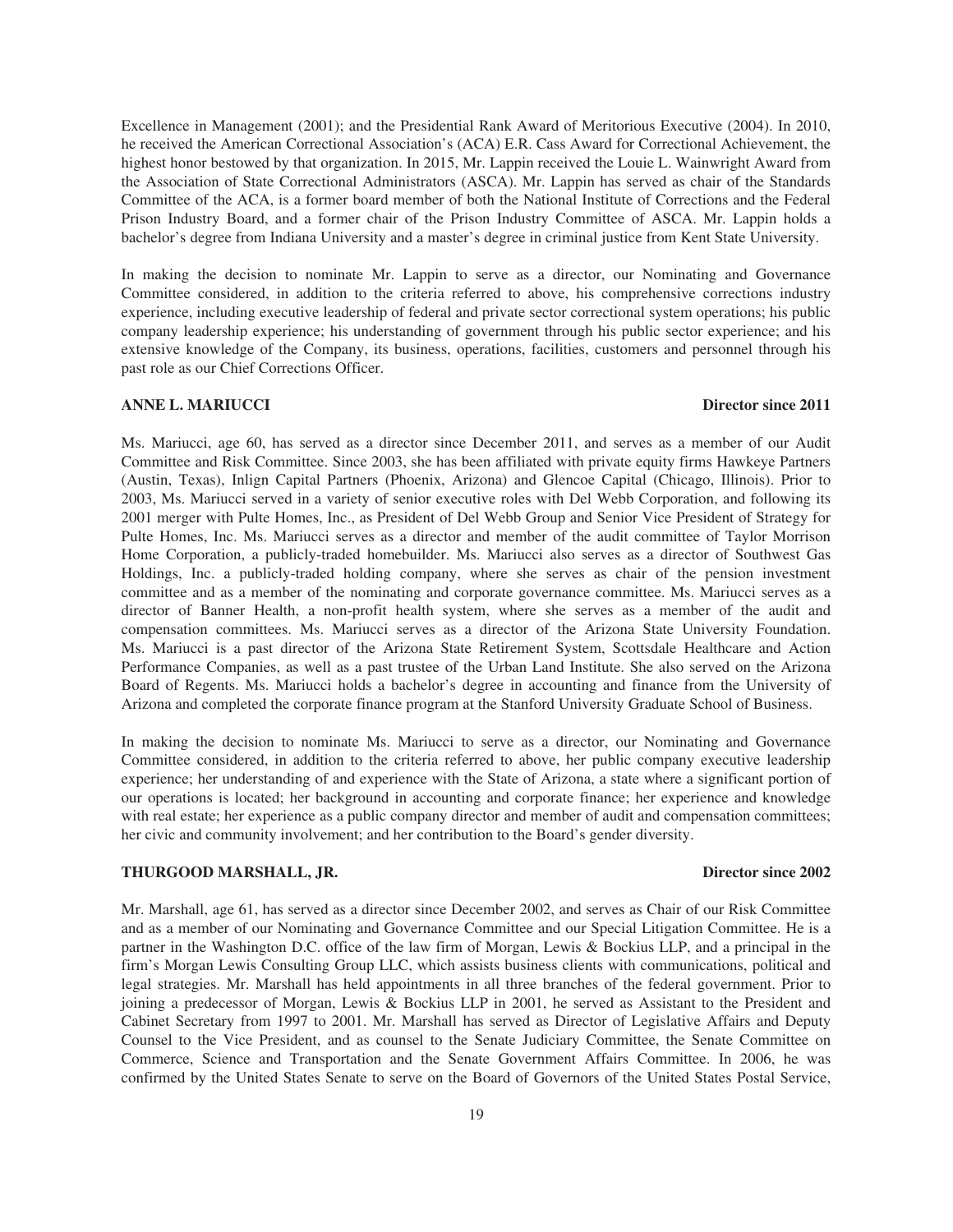and served as Chairman prior to completing his service in 2013. Mr. Marshall serves as a director of Genesco Inc., a publicly-traded retailer of footwear, headwear, sports apparel and accessories. He also serves on the Board of Trustees of the Ford Foundation and the Ethics & Compliance Certification Institute. Mr. Marshall holds a bachelor's degree and a juris doctor from the University of Virginia, and served as a law clerk for United States District Judge Barrington D. Parker.

In making the decision to nominate Mr. Marshall to serve as a director, our Nominating and Governance Committee considered, in addition to the criteria referred to above, his understanding of politics and the public sector through his varied government service and consulting work; his understanding of organizational governance and oversight through his service as a director in the public, non-profit and for-profit sectors; his understanding of legal, regulatory and compliance issues through his education and experience as a lawyer; and his contribution to the Board's cultural diversity.

## **CHARLES L. OVERBY** Director since 2001

Mr. Overby, age 71, has served as a director since December 2001, and serves as Chair of our Nominating and Governance Committee and as a member of our Special Litigation Committee. He also serves as a member of our Risk Committee. From 1989 until 2011, Mr. Overby served as Chief Executive Officer of The Freedom Forum, an independent, non-partisan foundation dedicated to the First Amendment and media issues, and its predecessor, The Gannett Foundation. Mr. Overby served from 1997 to 2011 as Chief Executive Officer of The Freedom Forum's affiliate, Newseum, an interactive museum in Washington, D.C. committed to educating visitors on free expression and the First Amendment. Prior to leading The Freedom Forum, Mr. Overby served for 16 years as a reporter, editor and corporate executive with Gannett Co., Inc., the nation's largest newspaper company and publisher of USA TODAY, including roles as a Pulitzer Prize-winning editor at The Clarion-Ledger in Jackson, Mississippi. Mr. Overby serves as Chairman of the Overby Center for Southern Journalism and Politics at the University of Mississippi and on the Board of Trustees of the Andrew Jackson Foundation. Mr. Overby holds a bachelor's degree from the University of Mississippi.

In making the decision to nominate Mr. Overby to serve as a director, our Nominating and Governance Committee considered, in addition to the criteria referred to above, his executive leadership experience and understanding of corporate governance as chief executive of several non-profit organizations; his understanding of media and public relations through his career as a journalist, print media executive and executive with other media-related organizations; his political experience; and his civic and community involvement and leadership.

## **JOHN R. PRANN, JR. Director since 2000**

Mr. Prann, age 67, has served as a director since December 2000, and serves as Chair of our Audit Committee. He also serves as a member of our Compensation Committee. From 2009 to 2016, Mr. Prann served as Chairman of the board of directors of a privately-held motorsports business. From 2012 to 2014, Mr. Prann served as a Senior Advisor to The Pritzker Group, a private capital, venture capital and asset management firm. From 1993 to 2001, Mr. Prann served as President, Chief Executive Officer and Chief Operating Officer of Katy Industries, Inc., a publicly-traded manufacturer and distributor of consumer products and maintenance cleaning products. Mr. Prann also served as President and Chief Executive Officer of CRL, Inc., a diversified holding company that held a 25% interest in Katy Industries, Inc. Mr. Prann served as a director of CPAC, Inc., a publicly-traded chemicals and equipment business, and Dynojet Research, Inc. He has served as a partner with the accounting firm of Deloitte & Touche. Mr. Prann holds a bachelor's degree in biology from the University of California, Riverside, and a master's degree in business administration from the University of Chicago.

In making the decision to nominate Mr. Prann to serve as a director, our Nominating and Governance Committee considered, in addition to the criteria referred to above, his executive leadership experience as president and chief executive of a public company and his understanding of accounting and finance issues through his education and career.

## **Our Board unanimously recommends a vote "FOR" each of the 10 nominees.**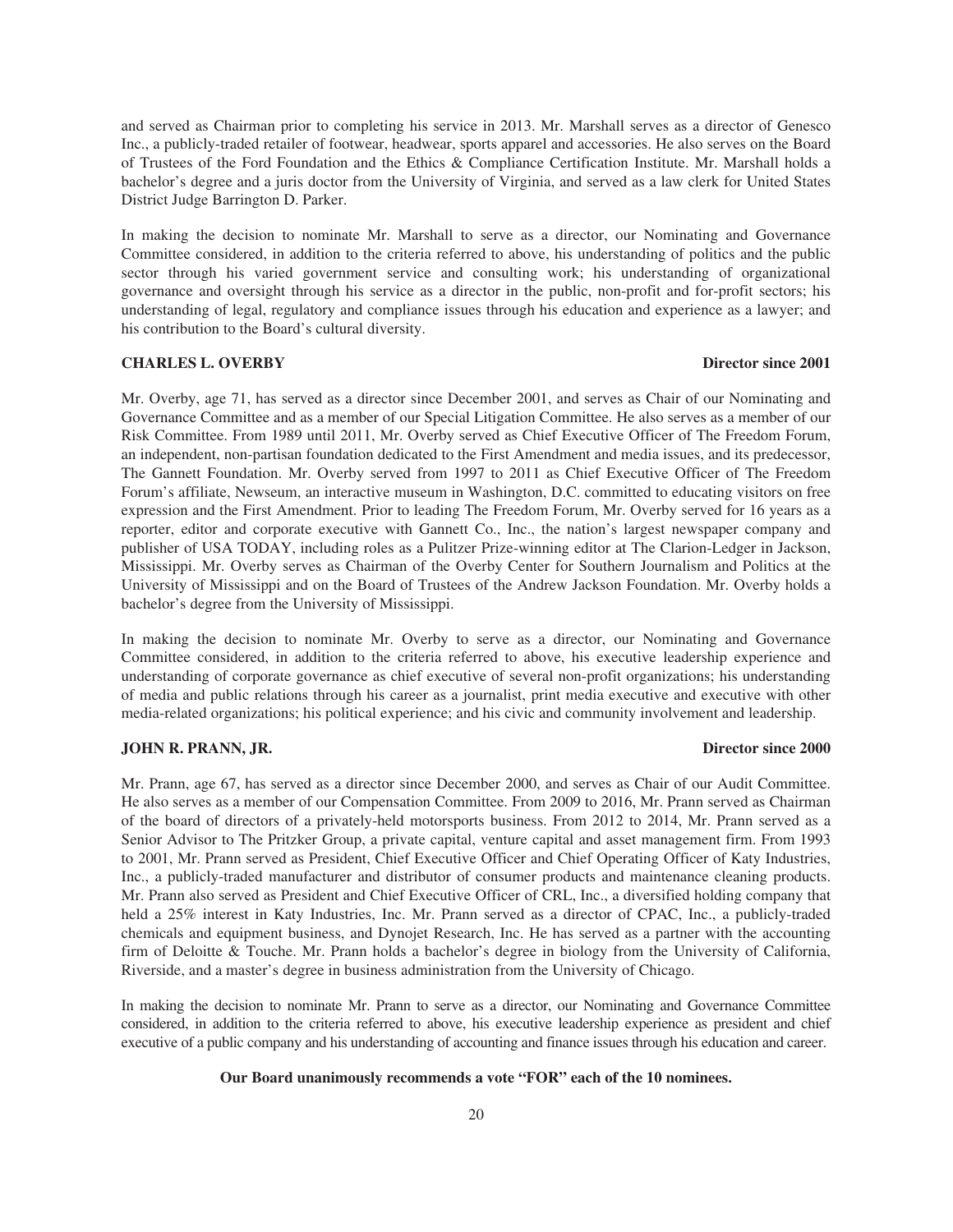## **PROPOSAL 2 - RATIFICATION OF APPOINTMENT OF INDEPENDENT REGISTERED PUBLIC ACCOUNTING FIRM**

Our Audit Committee has appointed Ernst & Young LLP as our independent registered public accounting firm for the fiscal year ending December 31, 2018. Services provided to the Company and its subsidiaries by Ernst & Young LLP in fiscal 2017 are described below under "Audit Matters."

Representatives of Ernst & Young LLP will be present at the Annual Meeting. They will have the opportunity to make a statement if they desire to do so and we expect that they will be available to respond to questions.

Ratification of the appointment of Ernst & Young LLP requires the affirmative vote of the holders of a majority of the shares present in person or represented by proxy at the Annual Meeting and entitled to vote. If you abstain from voting on this proposal, your abstention will have the same effect as a vote against the proposal. If the Company's stockholders do not ratify the appointment of Ernst & Young LLP, our Audit Committee will reconsider the appointment and may affirm the appointment or retain another independent accounting firm. If the appointment is ratified, our Audit Committee may in the future replace Ernst & Young LLP as our independent registered public accounting firm if it is determined that it is in the Company's best interest to do so.

**Our Board unanimously recommends a vote "FOR" the ratification of the appointment of Ernst & Young LLP as the independent registered public accounting firm of the Company for the fiscal year ending December 31, 2018.**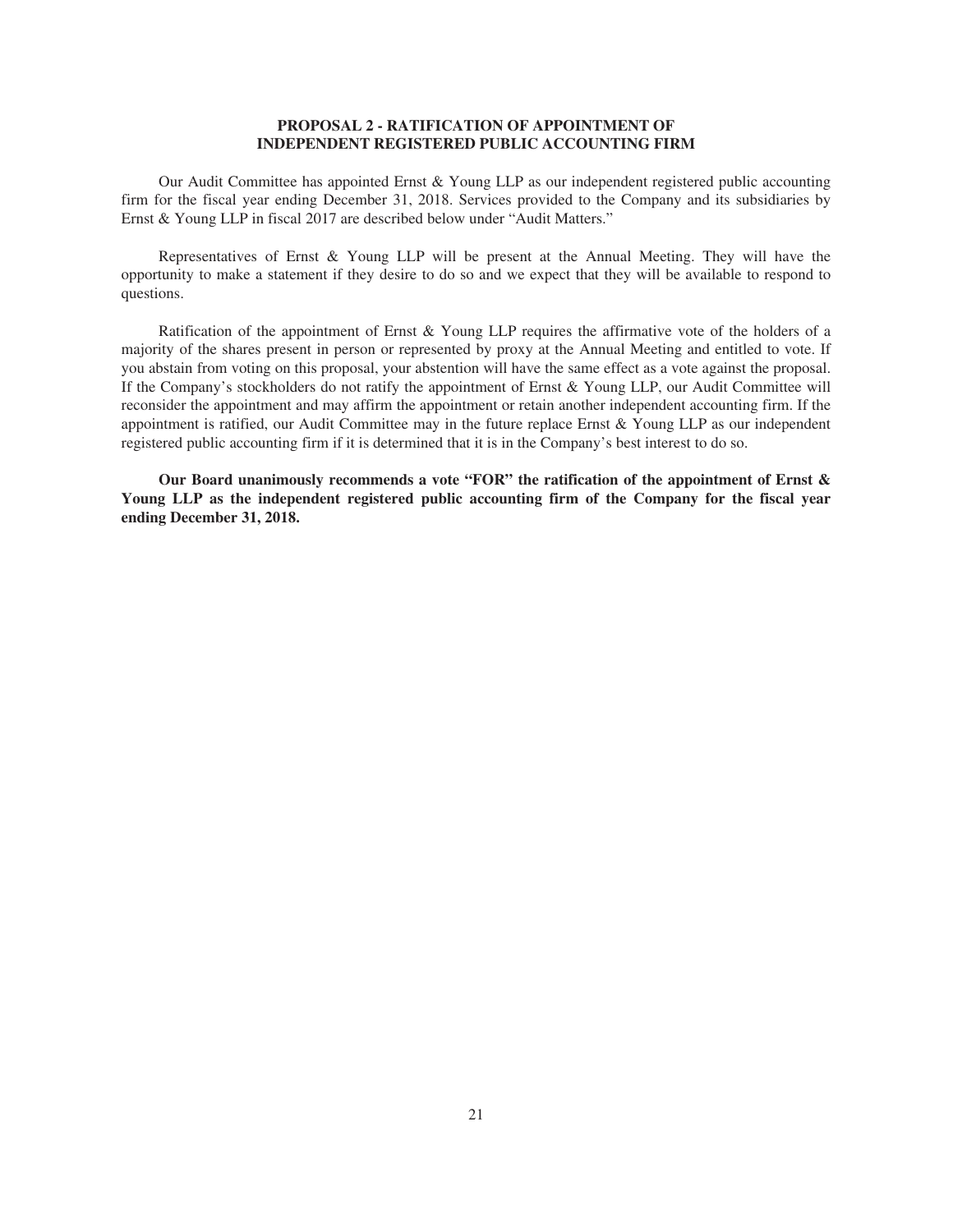## **AUDIT MATTERS**

## **Audit and Non-Audit Fees**

The following table presents fees for audit, audit-related, tax and other services rendered by the Company's principal independent registered public accounting firm, Ernst & Young LLP, for the years ended December 31, 2017 and 2016:

| <b>Fees</b>               | 2017                  | 2016                      |
|---------------------------|-----------------------|---------------------------|
| Audit Fees <sup>(1)</sup> | $\frac{1,320,932}{2}$ | $\mathbb{S}$<br>1,262,103 |
| Audit-Related Fees (2)    | 310,126               | 310,745                   |
| Tax Fees $(3)$            | 289,499               | 310,111                   |
| All Other Fees $(4)$      | 1.995                 | 1.995                     |
| <b>Total</b>              | \$1,922,552           | 1,884,954<br>\$           |

(1) Audit fees for 2017 and 2016 include fees associated with the audit of our consolidated financial statements, the audit of our internal control over financial reporting, reviews of our quarterly financial statements and assistance with filing prospectus supplements to our shelf registration statement.

(2) Audit-related fees in 2017 include due diligence and accounting consultations related primarily to our acquisitions of New Beginnings Treatment Center, Inc., Center Point, Inc., Time to Change, Inc. and Rocky Mountain Offender Management Systems, LLC, and analysis of other prospective acquisitions.

- (3) Tax fees for 2017 and 2016 were for services consisting primarily of federal and state tax planning, including the Company's activities relating to being taxed as a REIT.
- (4) All other fees for 2017 and 2016 consist of access fees to EY Online, an on-line information and communication tool available to Ernst & Young audit clients.

## **Pre-Approval of Audit and Non-Audit Fees**

Consistent with Section 202 of the Sarbanes-Oxley Act of 2002 and SEC rules regarding auditor independence, our Audit Committee pre-approves all audit and non-audit services provided by our independent registered public accounting firm. In 2017 and 2016, our Audit Committee pre-approved all amounts disclosed under "audit," "audit-related," "tax" and "all other" fees by Ernst & Young, LLP in accordance with applicable rules.

Our Audit Committee's Auditor Independence Policy prohibits our independent registered public accounting firm from performing certain non-audit services and any services that have not been approved by our Audit Committee in accordance with the policy and the Section 202 rules. The policy establishes procedures to ensure that proposed services are brought before our Audit Committee for consideration and, if determined by our Audit Committee to be consistent with the auditor's independence, approved prior to initiation, and to ensure that our Audit Committee has adequate information to assess the types of services being performed and fee amounts on an ongoing basis. Our Audit Committee has delegated to its Chair, Mr. Prann, the authority to pre-approve services between meetings when necessary, provided the full Audit Committee is apprised of the services approved at its next regularly scheduled meeting.

## **Report of the Audit Committee**

*The following Report of the Audit Committee does not constitute soliciting material and should not be deemed filed or incorporated by reference into any other Company filing under the Securities Act of 1933 or the Securities Exchange Act of 1934, except to the extent the Company specifically incorporates this Report by reference therein.*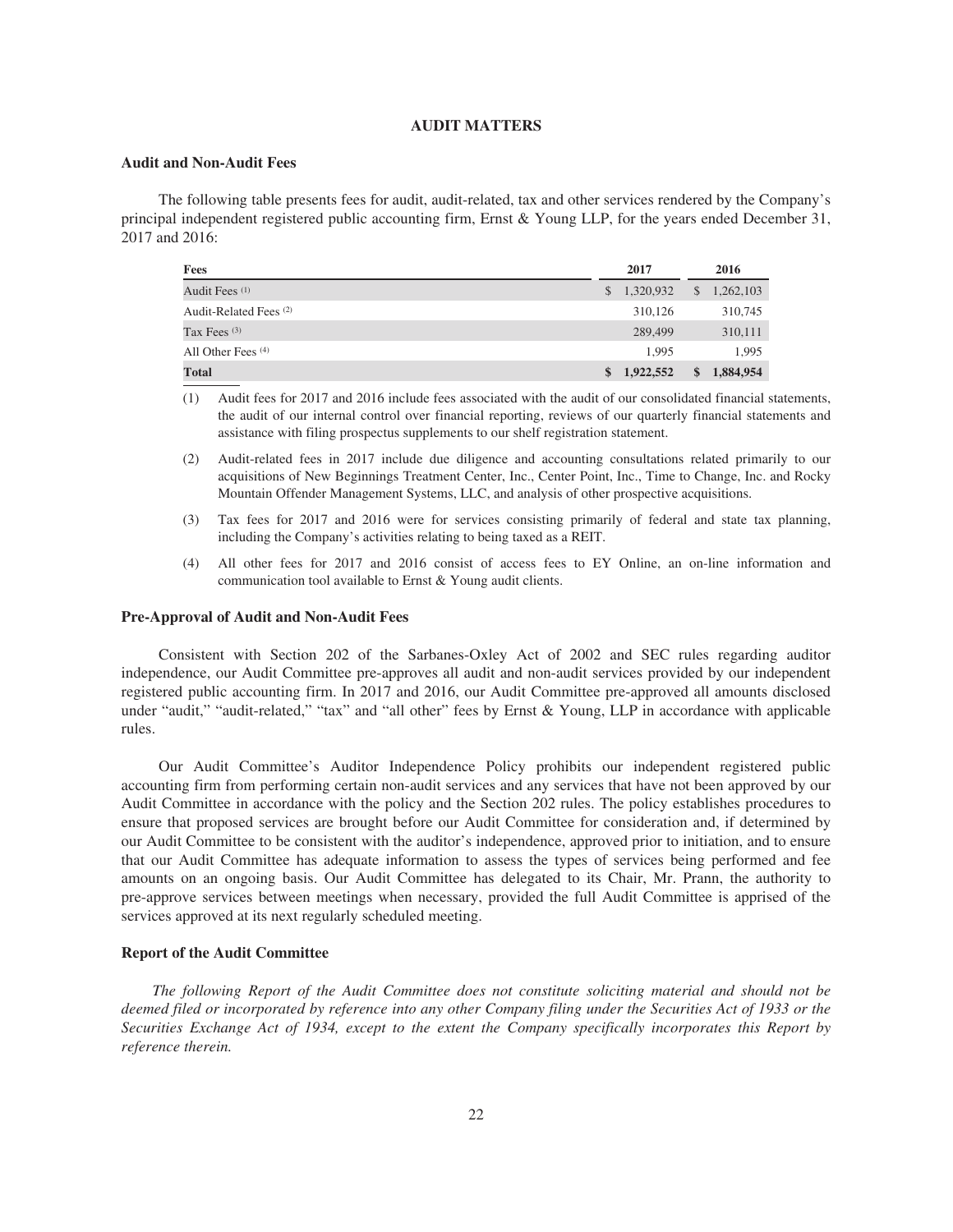## *Oversight of Financial Reporting*

As part of its oversight of our financial statements, our Audit Committee reviews and discusses with both management and our independent registered public accounting firm all annual and quarterly financial statements prior to their issuance. With respect to the 2017 fiscal year, management advised the Audit Committee that each set of financial statements reviewed had been prepared in accordance with generally accepted accounting principles ("GAAP") and reviewed significant accounting and disclosure issues with our Audit Committee. These reviews included discussion with the independent registered public accounting firm of matters required to be discussed pursuant to *Auditing Standard No. 1301 (Communications with Audit Committees)*, as amended, including the quality of our accounting principles, the reasonableness of significant judgments and the clarity of disclosures in the financial statements. Our Audit Committee also received the written disclosures and a letter from Ernst & Young LLP required by applicable requirements of the Public Company Accounting Oversight Board regarding its communications with our Audit Committee concerning independence, and has discussed with Ernst & Young LLP its independence.

Also with respect to fiscal 2017, our Audit Committee received periodic updates provided by management, the independent registered public accounting firm and the internal auditors at each regularly scheduled Audit Committee meetings and provided oversight during the process. At the conclusion of the process, management provided our Audit Committee with, and our Audit Committee reviewed a report on, the effectiveness of our internal control over financial reporting. Our Audit Committee also reviewed Management's Report on Internal Control over Financial Reporting and Ernst & Young LLP's Reports of Independent Registered Public Accounting Firm included in our Annual Report on Form 10-K for the year ended December 31, 2017.

Taking all of these reviews and discussions into account, the undersigned Committee members recommended to our Board that our Board approve the inclusion of our audited financial statements in our Annual Report on Form 10-K for the fiscal year ended December 31, 2017 for filing with the SEC.

Submitted by the Audit Committee:

John R. Prann, Jr., Chair Donna M. Alvarado Anne L. Mariucci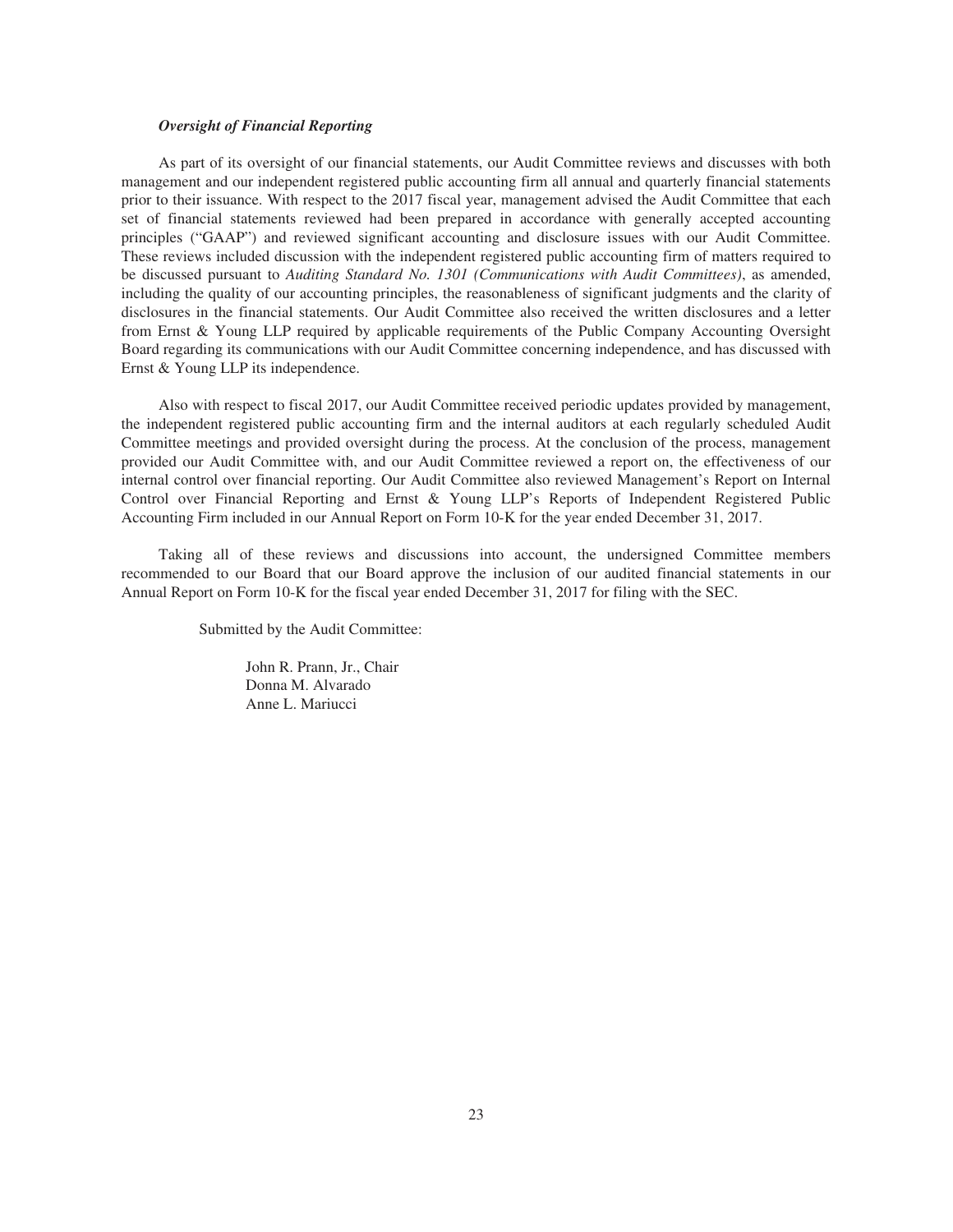## **PROPOSAL 3 - ADVISORY VOTE TO APPROVE THE COMPENSATION OF NAMED EXECUTIVE OFFICERS**

The Company seeks your non-binding advisory vote and asks that you support the compensation of our Named Executive Officers as disclosed in the Compensation Discussion and Analysis section (the "CD&A") and the accompanying tables contained in this Proxy Statement. At our 2017 Annual Meeting of Stockholders, our stockholders indicated on an advisory basis their preference that advisory votes to approve the compensation of our Named Executive Officers occur every year. Taking into account the non-binding advisory input of our stockholders and other relevant factors, our Board has determined to hold this advisory vote every year. The affirmative vote of the holders of a majority of the shares present in person or represented by proxy and entitled to vote is required to approve the non-binding advisory vote of compensation paid to our Named Executive Officers. If you abstain from voting on this proposal, your abstention will have the same effect as a vote against the proposal.

Because your vote is advisory, it will not be binding on our Compensation Committee. However, our Compensation Committee will review the voting results and take them into consideration when making future decisions regarding executive compensation for our Named Executive Officers. We urge you to read the CD&A, which begins on page 27 of this Proxy Statement, and other sections of this Proxy Statement that provide additional details on our executive compensation, including our compensation philosophy and objectives and the 2017 compensation of our Named Executive Officers.

As described in detail in the CD&A, our executive compensation programs are designed to ensure our executive officers are rewarded appropriately for their contributions to us, and that our overall compensation strategy supports the objectives and values of our organization, as well as stockholder interests. Our programs are designed to attract and retain executive leadership who will execute our business strategy, uphold our values and deliver results and long-term value to our stockholders. Our goal is to have a substantial portion of executive compensation contingent upon our performance.

Our Compensation Committee continually reviews the compensation programs for our Named Executive Officers to ensure our programs achieve the desired goals of aligning our executive compensation structure with our stockholders' interests and current market practices. Our Compensation Committee has engaged PwC as an independent compensation consultant to assist it in reviewing and assessing, as well as providing advice and guidance on the design and market competitiveness of, our compensation strategies and plans.

We believe our executive compensation programs are structured in the best manner possible to align the interests of our management team with those of our stockholders in the management of our business, the pursuit of our strategic objections and the creation of long-term value.

Stockholders are being asked to vote on the adoption of the following resolution:

RESOLVED: That the stockholders of CoreCivic, Inc. approve the compensation of the Company's Named Executive Officers, as described in the Compensation Discussion and Analysis section and related compensation tables, notes and narrative in the Proxy Statement for the Company's 2018 Annual Meeting of Stockholders.

**Our Board unanimously recommends a vote "FOR" the approval, on an advisory basis, of the compensation of our Named Executive Officers.**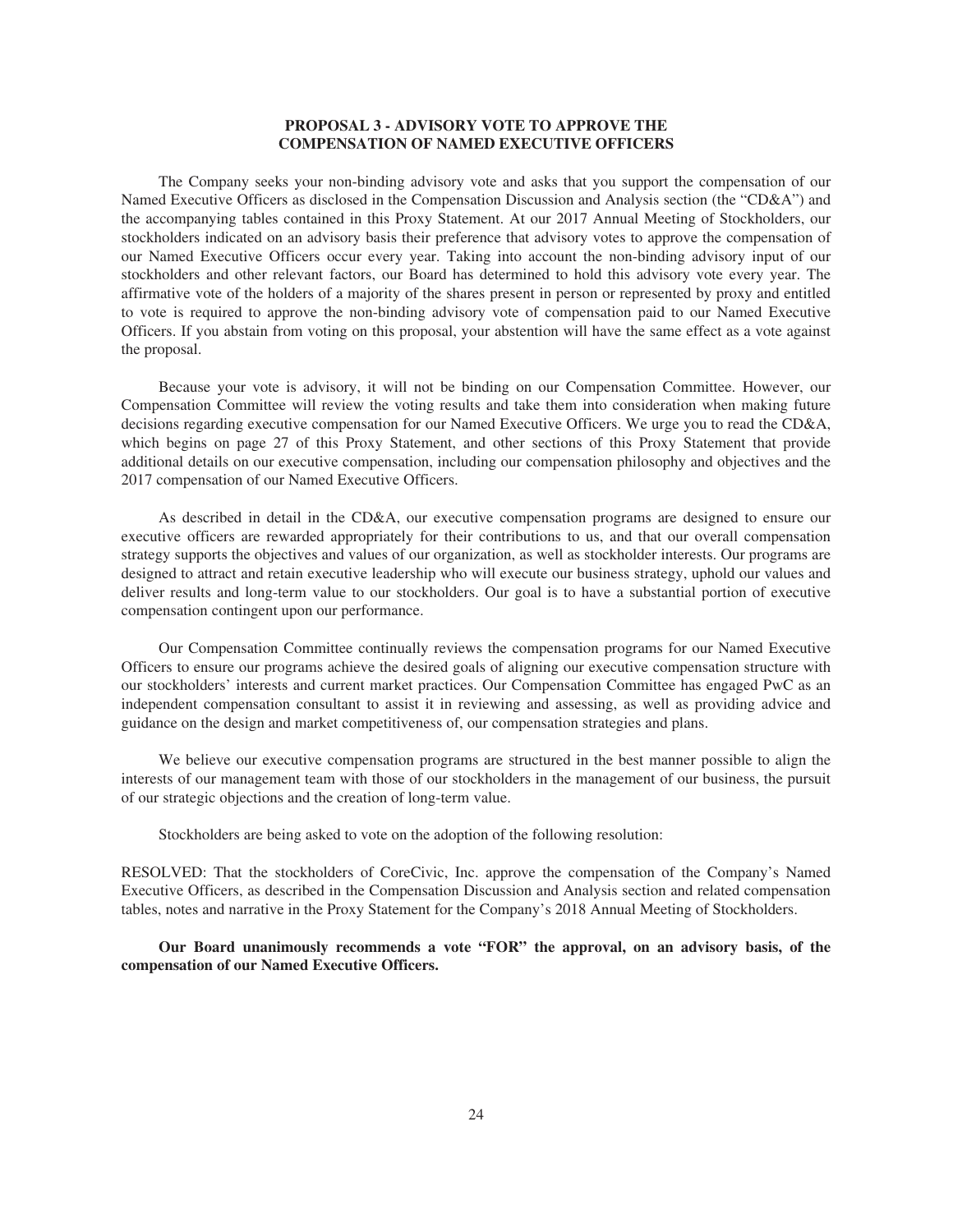## **EXECUTIVE OFFICERS**

The following table sets forth our executive officers as of March 29, 2018:

| Damon T. Hininger    | Chief Executive Officer and President, Director         |
|----------------------|---------------------------------------------------------|
| David M. Garfinkle   | Executive Vice President and Chief Financial Officer    |
| Patrick D. Swindle   | Executive Vice President and Chief Corrections Officer  |
| Anthony L. Grande    | Executive Vice President and Chief Development Officer  |
| Scott D. Irwin       | Executive Vice President, General Counsel and Secretary |
| Lucibeth N. Mayberry | Executive Vice President, Real Estate                   |
| Kim M. White         | Executive Vice President, Human Resources               |

Set forth below are the biographies of each of our current executive officers, except for Mr. Hininger, whose biography is set forth under "Proposal 1 – Election of Directors."

**David M. Garfinkle**, age 50, has served as our Executive Vice President and Chief Financial Officer since May 1, 2014. Mr. Garfinkle served as the Company's Vice President of Finance and Controller from February 2001 to May 2014. From 1996 to 2001, Mr. Garfinkle served as Vice President and Controller for Bradley Real Estate, Inc., a publicly traded real estate investment trust. Prior to joining Bradley Real Estate, Inc., Mr. Garfinkle was a Senior Manager at KPMG Peat Marwick, LLP. Mr. Garfinkle is a Certified Public Accountant and holds a bachelor's degree in business administration from St. Bonaventure University.

**Patrick D. Swindle**, age 42, has served as our Executive Vice President and Chief Corrections Officer since January 2018. From October 2016 to January 2018, Mr. Swindle served as our Senior Vice President, Operations. From April 2014 to October 2016, Mr. Swindle served as our Vice President, Treasury and Strategic Development. From August 2013 to April 2014, Mr. Swindle served as our Vice President, Strategic Development. From July 2009 to August 2013, Mr. Swindle served as our Vice President and Treasurer. Mr. Swindle joined the Company in 2007 as Managing Director, Treasury. Prior to joining the Company, he spent 10 years in equity research in the equity capital markets divisions of SunTrust Equitable Securities, Raymond James Financial Services, Inc. and Avondale Partners, LLC. During his time as an equity analyst, Mr. Swindle focused his research on outsourced business services, government and healthcare industries, including partnership corrections. He holds a bachelor's degree in finance from Western Kentucky University.

**Anthony L. Grande**, age 48, has served as our Executive Vice President and our Chief Development Officer since July 2008. From September 2007 to July 2008, Mr. Grande served as our Senior Vice President, State Customer Relations. Mr. Grande joined the Company in 2003 as Vice President, State Customer Relations. Prior to joining the Company, Mr. Grande served as the Commissioner of Economic and Community Development for the State of Tennessee. Mr. Grande holds a bachelor's degree from The American University and a master's degree in education from Vanderbilt University.

**Scott D. Irwin**, age 51, has served as our Executive Vice President, General Counsel and Secretary since June 2016. Previously, Mr. Irwin served as Senior Vice President, General Counsel and Secretary for Associated Estates Realty Corporation, a public REIT specializing in multifamily apartment properties, from 2013 to 2015. From 2010 to 2013, Mr. Irwin served as Executive Vice President, General Counsel and Secretary for Buffets, Inc. Previously, Mr. Irwin served in executive legal roles at International Paper Company and General Electric Company, as well as a Partner at an AmLaw 100 law firm. Mr. Irwin holds a bachelor's degree from Kent State University and a juris doctor from The Ohio State University College of Law.

**Lucibeth N. Mayberry**, age 46, has served as our Executive Vice President, Real Estate since May 2015. From November 2013 to May 2015, Ms. Mayberry served as our Senior Vice President, Real Estate. From August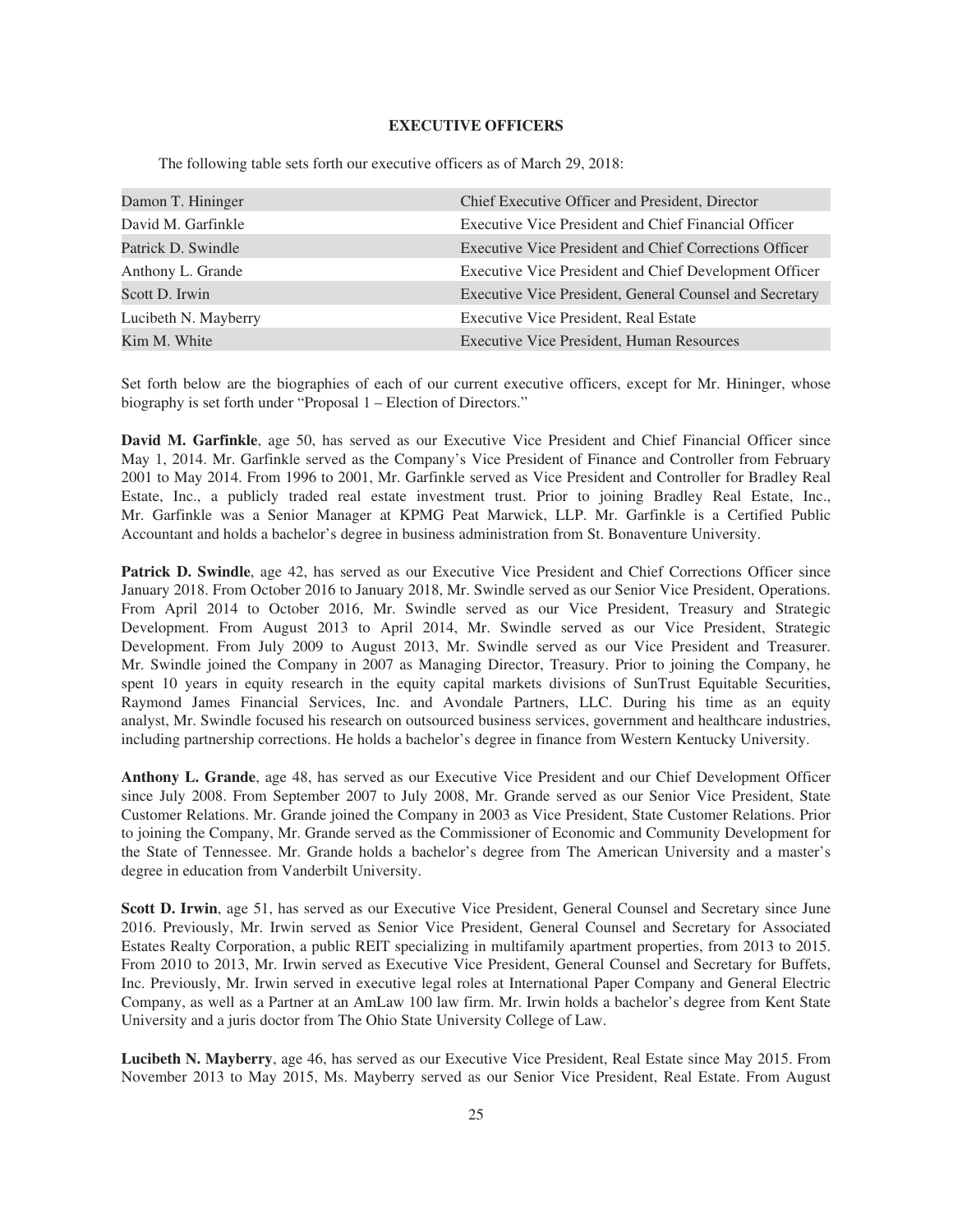2008 to November 2013, Ms. Mayberry served as our Vice President, Deputy Chief Development Officer. From March 2006 to August 2008, Ms. Mayberry served as Vice President, Research, Contract and Proposals. Ms. Mayberry joined CoreCivic in May 2003 as Senior Director, State Partnership Relations, and was promoted to Managing Director, State Partnership Relations in 2004. Before joining CoreCivic, Ms. Mayberry served as a Senior Associate of the Taxation and Estate Planning Practice Group at the Nashville-based law firm Stokes, Bartholomew, Evans and Petree. Ms. Mayberry holds a bachelor's degree from the University of Tennessee, a juris doctor from Vanderbilt University, and a master of laws degree in taxation from the University of Florida.

**Kim M. White**, age 57, has served as our Executive Vice President, Human Resources since May 2015. From November 2013 to May 2015, Ms. White served as our Senior Vice President, Human Resources. From March 2013 to November 2013, Ms. White served as our Vice President, Correctional Programs, and from August 2012 to March 2013, Ms. White served as Managing Director, Inmate Programs. Prior to joining CoreCivic, Ms. White served 26 years with the Federal Bureau of Prisons (BOP) in a wide variety of operational roles in the areas of Institutional Operations, Staffing and Inmate Programs, and**,** prior to her departure in 2012, as the Assistant Director, Human Resource Management Division, where she had oversight for the hiring, training and retention of the BOP's 38,000 employees. In 2007, Ms. White received the Presidential Rank Award of Meritorious Executive for her leadership with the BOP. Ms. White holds a bachelor's degree in corrections and criminal justice and a master's degree in corrections, criminology and juvenile justice from Kent State University. She has also completed Harvard University's Executive Education Program for senior managers in government.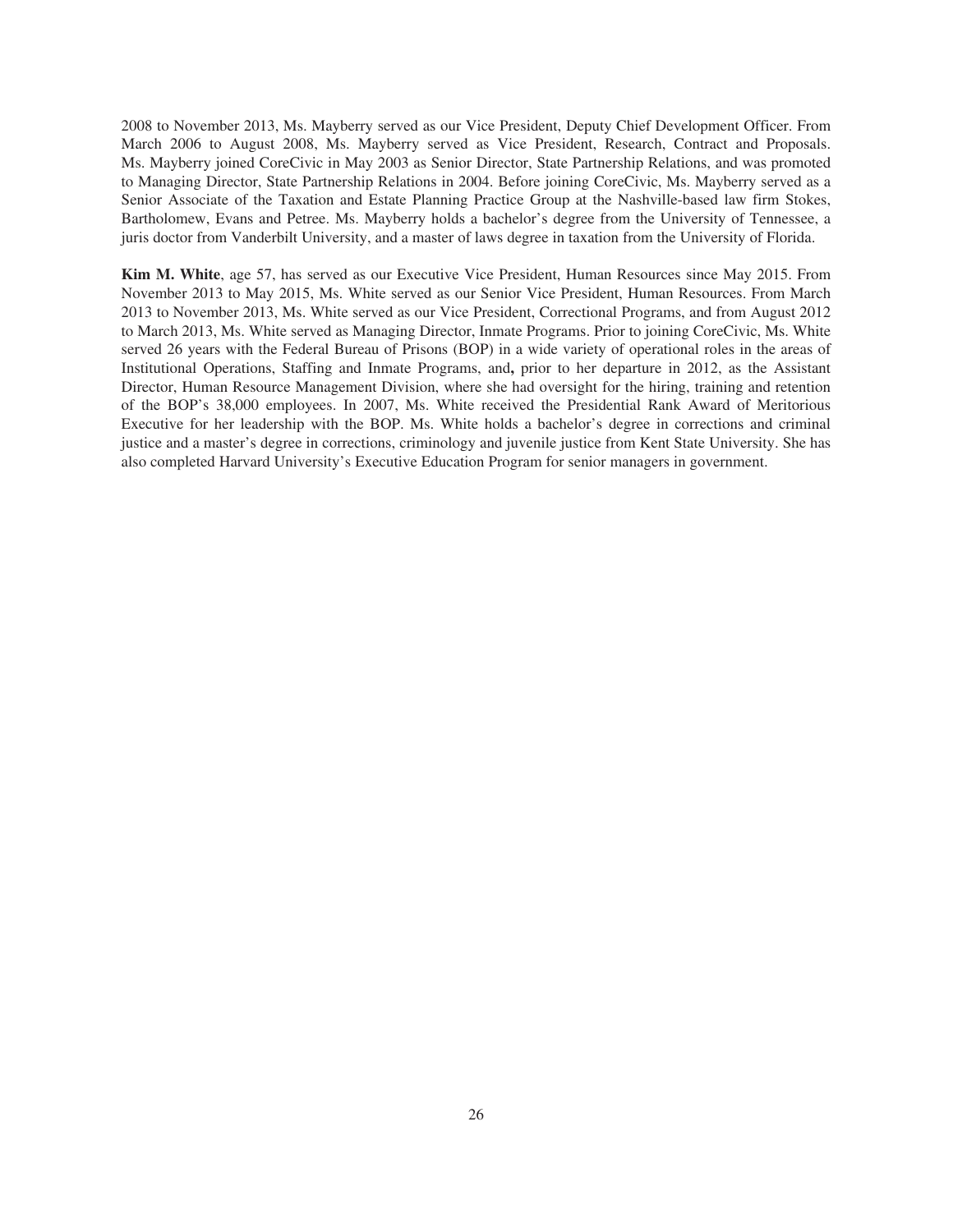## **EXECUTIVE AND DIRECTOR COMPENSATION**

#### **Compensation Discussion and Analysis**

This section of the Proxy Statement discusses the philosophy, objectives and elements of our executive compensation programs and the compensation awarded to our Named Executive Officers ("NEOs"), consisting of our Chief Executive Officer, Chief Financial Officer and our next three highest paid executives in 2017. This information should be read in conjunction with the Summary Compensation Table and the related tables and narratives that follow in this Proxy Statement. Based on SEC proxy disclosure rules, the following individuals were our NEOs for the fiscal year ended December 31, 2017:

| Damon T. Hininger    | Chief Executive Officer and President                  |
|----------------------|--------------------------------------------------------|
| David M. Garfinkle   | Executive Vice President and Chief Financial Officer   |
| Harley G. Lappin*    | Executive Vice President and Chief Corrections Officer |
| Anthony L. Grande    | Executive Vice President and Chief Development Officer |
| Lucibeth N. Mayberry | Executive Vice President, Real Estate                  |

**\*** Mr. Lappin retired from his position as our Executive Vice President and Chief Corrections Officer effective January 1, 2018, but continues to be employed by the Company in a non-executive role, and is a nominee for election to our Board at the Annual Meeting.

## **Executive Summary**

## *Our Company and Strategy*

CoreCivic is a self-managed, fully integrated equity REIT that is one of the nation's largest owners of partnership correctional, detention, and residential reentry facilities. We are one of the largest prison operators in the United States, and we believe we are the largest private owner of real estate used by government agencies. Under our three business offerings, CoreCivic Safety, CoreCivic Community and CoreCivic Properties, we offer multiple solutions that serve the public good by helping our government partners meet unique challenges in costeffective ways.

The keystone of our business strategy is creating long-term value for our stockholders by pursuing profitable growth in our primary CoreCivic Safety correctional and detention business while diversifying our revenues and cash flows by prudently expanding our CoreCivic Community and CoreCivic Properties businesses.

- CoreCivic Safety pursues profitable growth by improving performance under contracts with our existing government partners to maintain high renewal rates, marketing available facility capacity to existing and new government partners and providing new facility capacity as appropriate to meet specific partner needs.
- CoreCivic Community, the second largest community corrections provider in the United States with 33 residential reentry centers containing 6,261 beds, prudently pursues opportunities to acquire residential reentry centers that will further expand the network of reentry assets we own and reentry services we provide to existing and new government partners.
- CoreCivic Properties, which offers government partners and providers an attractive portfolio of facilities that can be leased for delivering mission-critical government services, not only supports CoreCivic Safety and CoreCivic Community by marketing our available facilities for lease (as an alternative to contracting for "turn-key" correctional, detention and residential reentry services), but prudently pursues opportunities to acquire existing government-leased assets and develop, build and lease new assets to our government partners.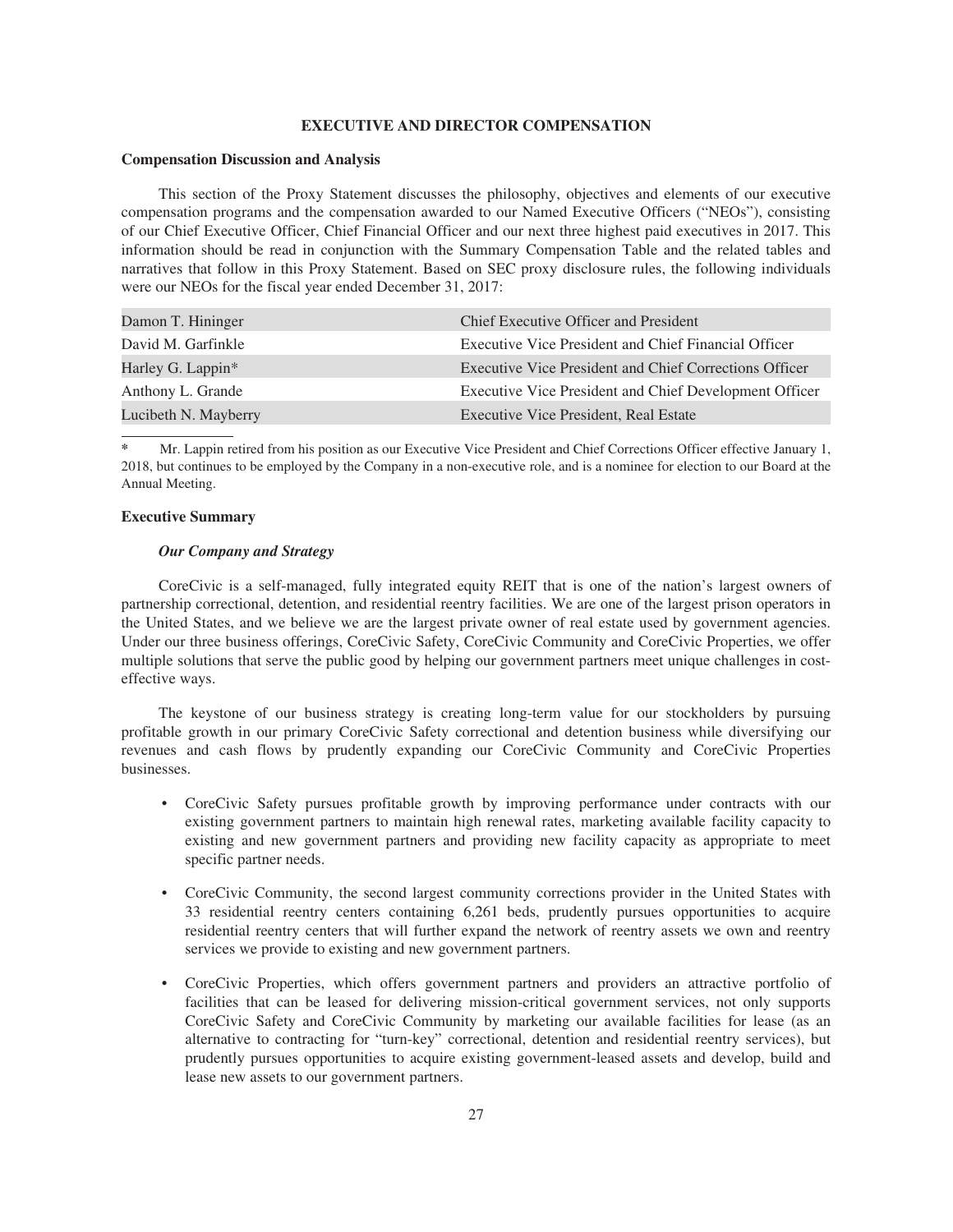## *2017 Company Performance Highlights*

Facing a challenging operating environment, which included budgetary constraints and political transitions impacting many of our government partners, our management team remained focused on our operational and financial performance while continuing our progress in executing our long-term growth and diversification strategy. Highlights from 2017 include:

• Although our financial performance was negatively impacted by the 2016 amendment and extension of the contract for our South Texas Family Residential Center, a decline of inmate populations from the State of California and the expiration of our contracts with the Federal Bureau of Prisons at our Eden Detention Center and our Cibola County Correctional Center, our full year financial results outperformed the high end of our 2017 financial guidance, as set forth in our quarterly earning's press release dated November 2, 2016, for Net Income, Adjusted EBITDA, Diluted EPS, Adjusted EPS and Normalized FFO per diluted share:

|                                      |    | <b>Low End</b> | <b>Mid-Point</b> | <b>High End</b> | Actual<br>Performance |         |
|--------------------------------------|----|----------------|------------------|-----------------|-----------------------|---------|
| Net Income (in thousands)            | \$ | 164,000        | \$<br>170,000    | \$<br>176,000   | \$                    | 178,040 |
| Adjusted EBITDA (in thousands) (1)   | \$ | 368,500        | \$<br>376,500    | \$<br>384,500   | \$                    | 387,881 |
| Diluted EPS                          | \$ | 1.38           | \$<br>1.44       | \$<br>1.49      | \$                    | 1.50    |
| Adjusted EPS <sup>(1)</sup>          | \$ | 1.40           | \$<br>1.45       | \$<br>1.50      | \$                    | 1.57    |
| Normalized FFO per diluted share (1) | \$ | 2.16           | \$<br>2.22       | \$<br>2.27      | \$                    | 2.38    |

(1) Adjusted EBITDA, Adjusted EPS, and Normalized FFO per diluted share are measures calculated and presented on the basis of methodologies other than in accordance with GAAP. Please refer to the Appendix for further discussion and reconciliations of these measures to their most comparable GAAP measures.

• We completed an offering of \$250.0 million principal amount of unsecured notes with a fixed stated interest rate of 4.75%, due October 15, 2027, using the net proceeds to pay down a portion of our revolving credit facility, which reduced our exposure to variable rate debt, extended our weighted average maturity and increased availability under our revolving credit facility to fund future growth opportunities.

## *CoreCivic Safety*

- Expanded contract with State of Ohio for up to an additional 996 offenders at our 2,016-bed Northeast Ohio Correctional Center
- New three-year contract with City of Mesa, Arizona for up to 200 offenders at our 4,128-bed Central Arizona Florence Correctional Complex
- New contract with State of Nevada for up to 200 offenders at our 1,896-bed Saguaro Correctional Facility in Arizona
- New contract with Hamilton County, Tennessee to continue management, operation and maintenance of the 1,046-bed Silverdale Detention Center
- New contract with Commonwealth of Kentucky Department of Corrections to house offenders at our previously idled 816-bed Lee Adjustment Center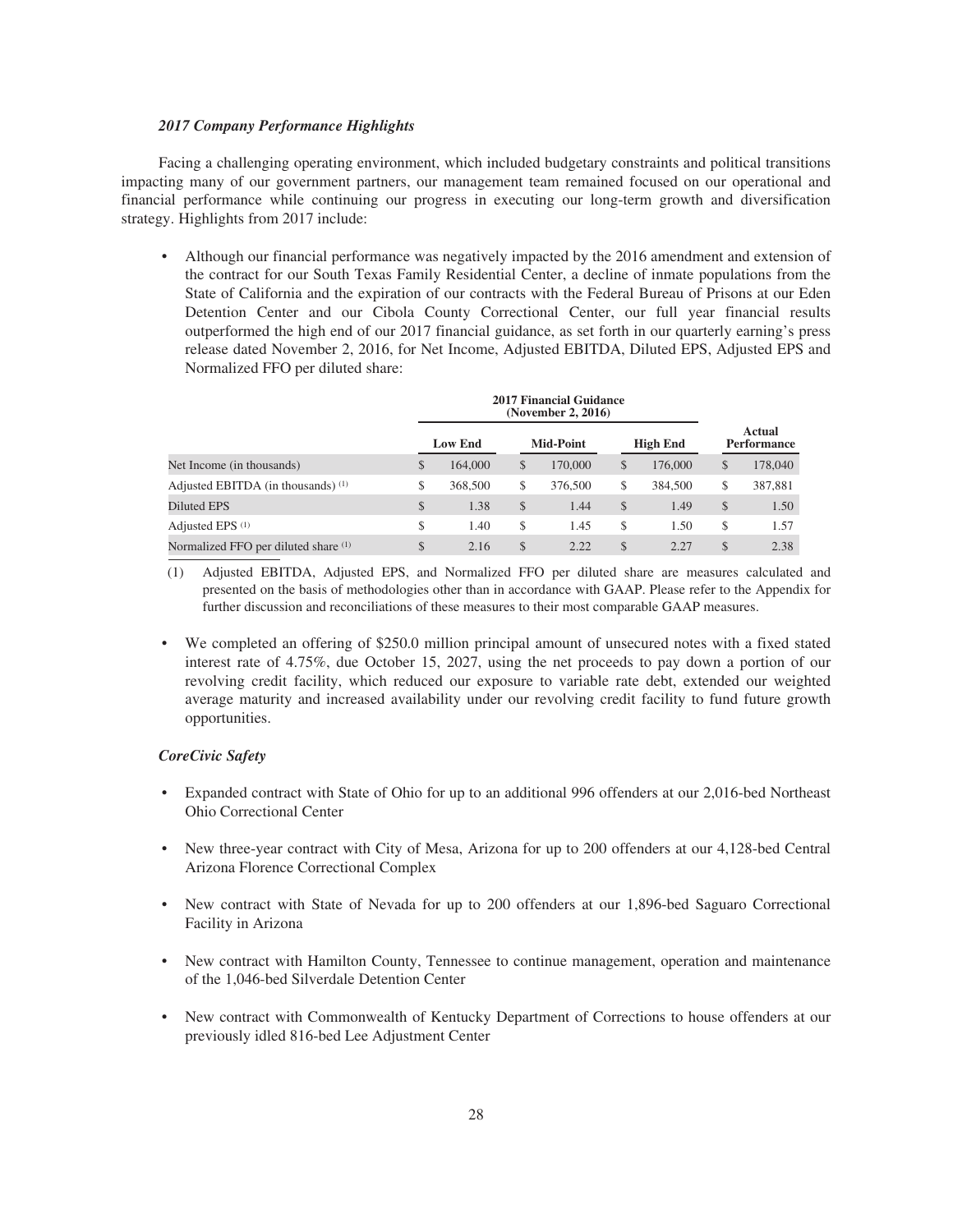## *CoreCivic Community*

- Acquired Arapahoe Community Treatment Center, a 135-bed residential reentry center in Colorado
- Acquired Time to Change, Inc., a community corrections company with three residential reentry facilities in Colorado containing a total of 422 beds
- Acquired Oklahoma City Transitional Center, a 200-bed residential reentry center in Oklahoma City, Oklahoma
- Acquired Oracle Transitional Center, a 92-bed residential reentry center in Tucson, Arizona

## *CoreCivic Properties*

- Acquired Stockton Female Community Corrections Facility, a 100-bed residential reentry center in California leased to a third-party operator
- Acquired portfolio of four properties leased to government agencies, including a 230-bed residential reentry center leased to the State of Georgia and three properties in North Carolina and Georgia leased to the General Services Administration

## *Stock Price Performance and TSR Ranking Within Our Peer Group*

Our stock price decreased from a closing price of \$24.46 at fiscal year-end 2016 to \$22.50 for fiscal year-end 2017. We believe our stock price was impaired by the generally negative correlation between rising interest rates and public REIT valuations, stricter immigration and criminal justice policies espoused by the Trump Administration not directly translating into significant new contract awards or further utilization of idle capacity in our portfolio, the renegotiation in the fourth quarter of 2016 of the contract at our South Texas Family Residential Center and uncertainty regarding future utilization of out-of-state capacity by the California Department of Corrections and Rehabilitation at two of our facilities. Our total stockholder return ("TSR") for 2017 and the three-year and five-year periods ended December 31, 2017, and ranking within our peer group, are illustrated below. On March 12, 2018, our closing stock price was \$21.93.

|                | <b>TSR</b>  | <b>Percentile Ranking</b><br>within Peer Group |
|----------------|-------------|------------------------------------------------|
| One-Year TSR   | $(3.63)\%$  | 21st                                           |
| Three-Year TSR | $(10.12)\%$ | 13 <sup>th</sup>                               |
| Five-Year TSR  | $1.14\%$    | 12 <sup>th</sup>                               |

#### *Pay for Performance*

Pay for performance is an important component of our longstanding executive compensation philosophy. Our compensation approach is designed to incentivize our executives to substantially contribute individually and collaboratively to our long-term, sustainable growth. We use Normalized FFO per share as one of the primary performance metrics by which annual cash incentive compensation may be earned, and as the sole performance metric for the determination of vesting of performance-based restricted stock units ("RSUs"). As a REIT, we believe Normalized FFO reflects the value we deliver to our stockholders, as well as the earnings and cashgenerating potential of our portfolio, and is comparable to performance metrics used by other REITs. In 2017, we added Adjusted EBITDA as a complimentary financial performance metric for our annual cash incentive plan because, unlike FFO, Adjusted EBITDA is not impacted by fluctuations in taxes and short-term financing issues, such as debt refinancing and equity issuances. We also allocated a portion of the total annual bonus opportunity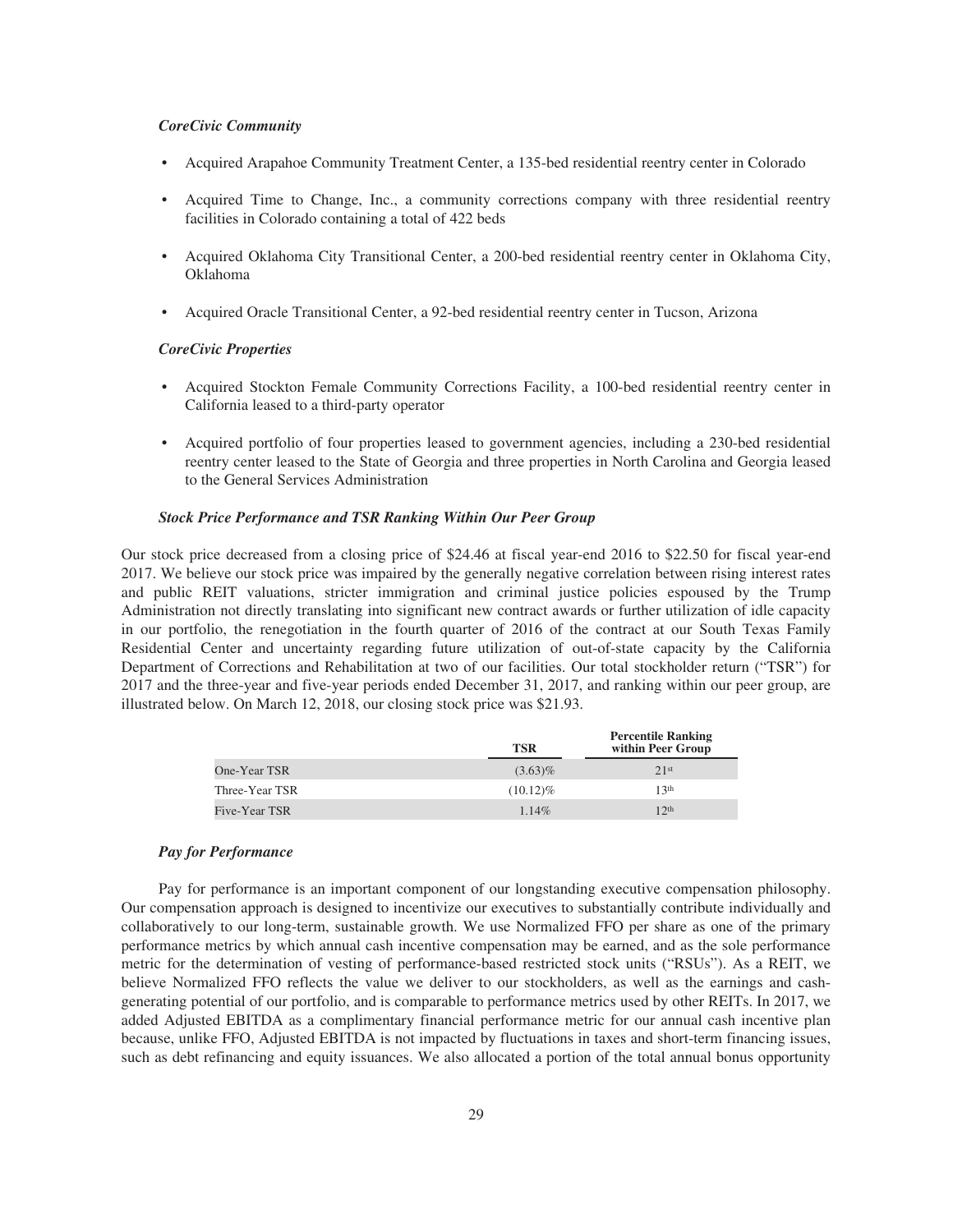to the achievement of objective, strategic business goals pre-established by our Compensation Committee that are related to the successful execution of our long-term growth and diversification strategy.

• *Financial Performance Drives Annual Cash Incentive Payout.* We generally target 75% of base salary for bonus awards under our annual cash incentive plan for all of our NEOs, including our Chief Executive Officer. Provided we generate positive adjusted earnings per diluted share ("Adjusted EPS"), annual cash incentives awarded to our NEOs as a percentage of base salary are determined by our actual performance against pre-established Normalized FFO, Adjusted EBITDA and objective, strategic business goals. Despite a challenging environment, our 2017 financial results outperformed our full year financial guidance set forth in our quarterly earnings press release dated November 2, 2016 for Adjusted EPS, Normalized FFO and Adjusted EBITDA, and we achieved each of the strategic business goals adopted by our Compensation Committee. Our performance resulted in each of our NEOs earning an annual cash incentive payout at 156.79% of actual base salary:

|                                                 | 4017 Financial Guiuance<br>(November 2, 2016) |                |    |                  |    |                                     |              |                              |                                  |
|-------------------------------------------------|-----------------------------------------------|----------------|----|------------------|----|-------------------------------------|--------------|------------------------------|----------------------------------|
|                                                 |                                               | <b>Low End</b> |    | <b>Mid-Point</b> |    | <b>High End</b>                     |              | Actual<br><b>Performance</b> | Bonus % of<br><b>Base Salary</b> |
| Adjusted $EPS(1)$                               | \$                                            | 1.40           | \$ | 1.45             | S  | 1.50                                | S.           | 1.57                         |                                  |
| Normalized FFO per diluted share <sup>(1)</sup> | S                                             | 2.16           | \$ | 2.22             | S  | 2.27                                | S            | 2.38                         | 75.00%                           |
| Adjusted EBITDA (in thousands) $(1)$            | \$                                            | 368,500        | \$ | 376,500          | \$ | 384,500                             | $\mathbb{S}$ | 387,881                      | 56.79%                           |
| Strategic Business Goals <sup>(2)</sup>         |                                               |                |    |                  |    |                                     |              | $100\%$                      | 25.00%                           |
|                                                 |                                               |                |    |                  |    | <b>Cash Incentive Bonus Earned:</b> |              |                              | $156.79\%$                       |

**2017 Financial Guidance**

- (1) Adjusted EBITDA, Adjusted EPS, and Normalized FFO per diluted share are measures calculated and presented on the basis of methodologies other than in accordance with GAAP. Please refer to the Appendix for further discussion and reconciliations of these measures to their most comparable GAAP measures.
- (2) The descriptions of our pre-established strategic business goals for 2017 and the bonus award levels available upon achievement of each such goal, are detailed under "Executive and Director Compensation—Executive Summary—NEO Compensation for 2017—Annual Cash Incentive Plan Compensation" in this Proxy Statement.
- *Performance-Based RSUs Align Interests of Executives with Stockholders***.** We align management's interests with those of our stockholders by ensuring a substantial portion of each executive officer's pay is at risk based on our objective performance. Long-term incentive compensation granted by our Compensation Committee consists solely of performance-based RSUs that vest ratably over a threeyear vesting period based on our performance against pre-established Normalized FFO goals. If the pre-established Normalized FFO performance goal for any one year is not met, the tranche of RSUs for such year will not vest and will be forfeited. Our 2017 Normalized FFO performance of \$2.38 per diluted share resulted in the vesting of the 2017 tranche of outstanding performance-based RSUs granted in 2017 and 2016. However, the 2017 tranche of performance-based RSUs granted in 2015 did not vest and was forfeited. The performance-based RSUs granted in 2017 and 2016 had a grant date fair value of \$32.69 per share and \$28.86 per share, respectively, but a realized value on the date they were earned and vested (February 22, 2018) of \$21.67 per share.

## *Substantial Compensation Tied to Our Objective Performance*

All of our equity is granted in the form of performance-based RSUs that vest only based upon our Normalized FFO performance, and our annual cash incentives are earned based upon our objective performance against pre-established financial performance and objective, strategic business goals. As a result, a substantial portion of executive compensation is at risk, paid based on our objective performance and tied to the interests of our stockholders and long-term value creation. The following chart illustrates the degree to which the actual total direct compensation of our CEO for 2017 was earned (or forfeited) based on our performance, as well as the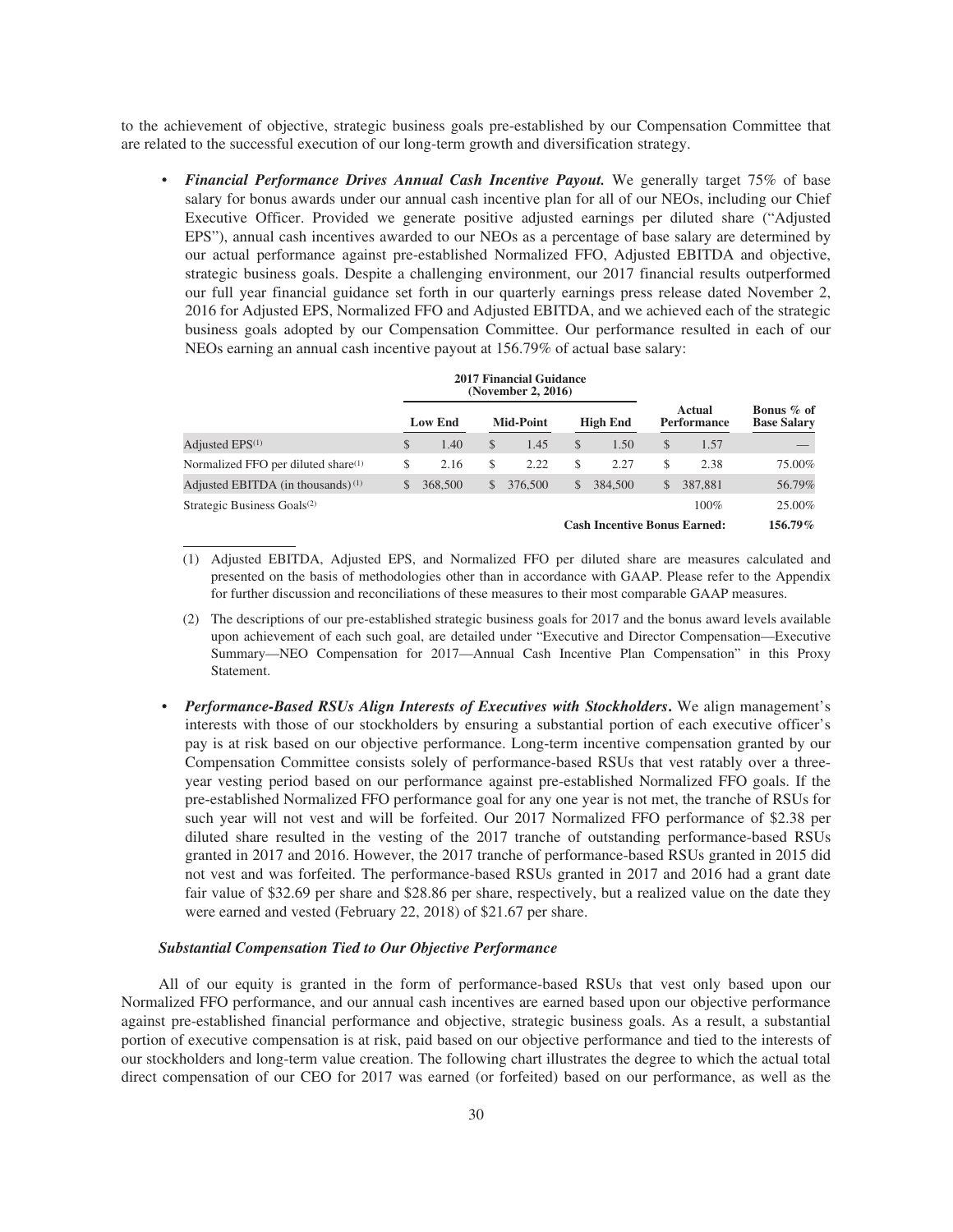value of performance-based RSUs voluntarily surrendered by, or not granted by our Compensation Committee at the request of, our CEO:



## **2017 CEO Total Direct Compensation\***

Base Salary, Annual Cash Incentive and Other Compensation values derive from the Summary Compensation Table for 2017 for Mr. Hininger. "Other Compensation" includes "Change in Nonqualified Deferred Compensation Earnings" and "All Other Compensation" as described in the Summary Compensation Table.

In support of the cost reduction plan we announced in 2016, Mr. Hininger voluntarily forfeited the 70,817 performance-based RSUs awarded to him in 2016, and, at Mr. Hininger's request, our Compensation Committee did not award him any RSUs in 2017. Our 2017 Normalized FFO performance of \$2.38 resulted in the vesting of the 2017 tranche of outstanding performance-based RSUs granted in 2017 and 2016, but the 2017 tranche of performance-based RSUs granted in 2015 did not vest and was forfeited. The table below sets forth the total value of at risk, incentive compensation Mr. Hininger did not receive for 2017 with respect to performance-based RSUs that were forfeited (voluntarily or based on performance) or not awarded to Mr. Hininger at his request:

| <b>Performance-Based</b><br><b>RSUs Tranche</b> | Performance-<br><b>Based</b><br>$RSUs$ (#) | <b>Disposition</b>             | <b>Fair Value on</b><br>2018 Vesting<br>$\mathbf{Date}^{(1)}$ | Accumulated<br><b>Dividend</b><br><b>Equivalent</b><br><b>Rights</b> |               | <b>Total</b><br><b>Compensation</b><br>Value |
|-------------------------------------------------|--------------------------------------------|--------------------------------|---------------------------------------------------------------|----------------------------------------------------------------------|---------------|----------------------------------------------|
| 2017 Tranche of 2015 RSUs                       |                                            | 16,125 Forfeited (Performance) | \$349,429                                                     | \$94,815                                                             | <sup>\$</sup> | 444,244                                      |
| 2017 Tranche of 2016 RSUs                       |                                            | 23,605 Forfeited (Voluntary)   | \$511,520                                                     | \$87,811                                                             | <b>S</b>      | 599.331                                      |
| 2017 Tranche of 2017 RSUs                       |                                            | 21,882 Not Awarded (Voluntary) | \$474,183                                                     | \$36,762                                                             | S             | 510.945                                      |
|                                                 |                                            |                                |                                                               |                                                                      | S             | 1.554.520                                    |

(1) The performance-based RSUs granted in 2017 had a realized value on the date they were earned and vested (February 22, 2018) of \$21.67 per share.

## *Compensation in Line with Market Median*

In 2017, our Compensation Committee, with the assistance of PwC, performed a comprehensive review of our executive compensation program, which included an extensive competitive market analysis. The PwC competitive market analysis indicated:

- Target total direct compensation for our NEOs (consisting of annual base salary, annual cash incentive and long-term equity-based incentive compensation) was in line with the market median of our peer group companies
- The annual base salaries for several of our NEOs were substantially below the market median and the 50th percentile of our peer group companies
- A greater amount of our long-term equity-based incentive compensation is subject to objective performance goals than many of our peer group companies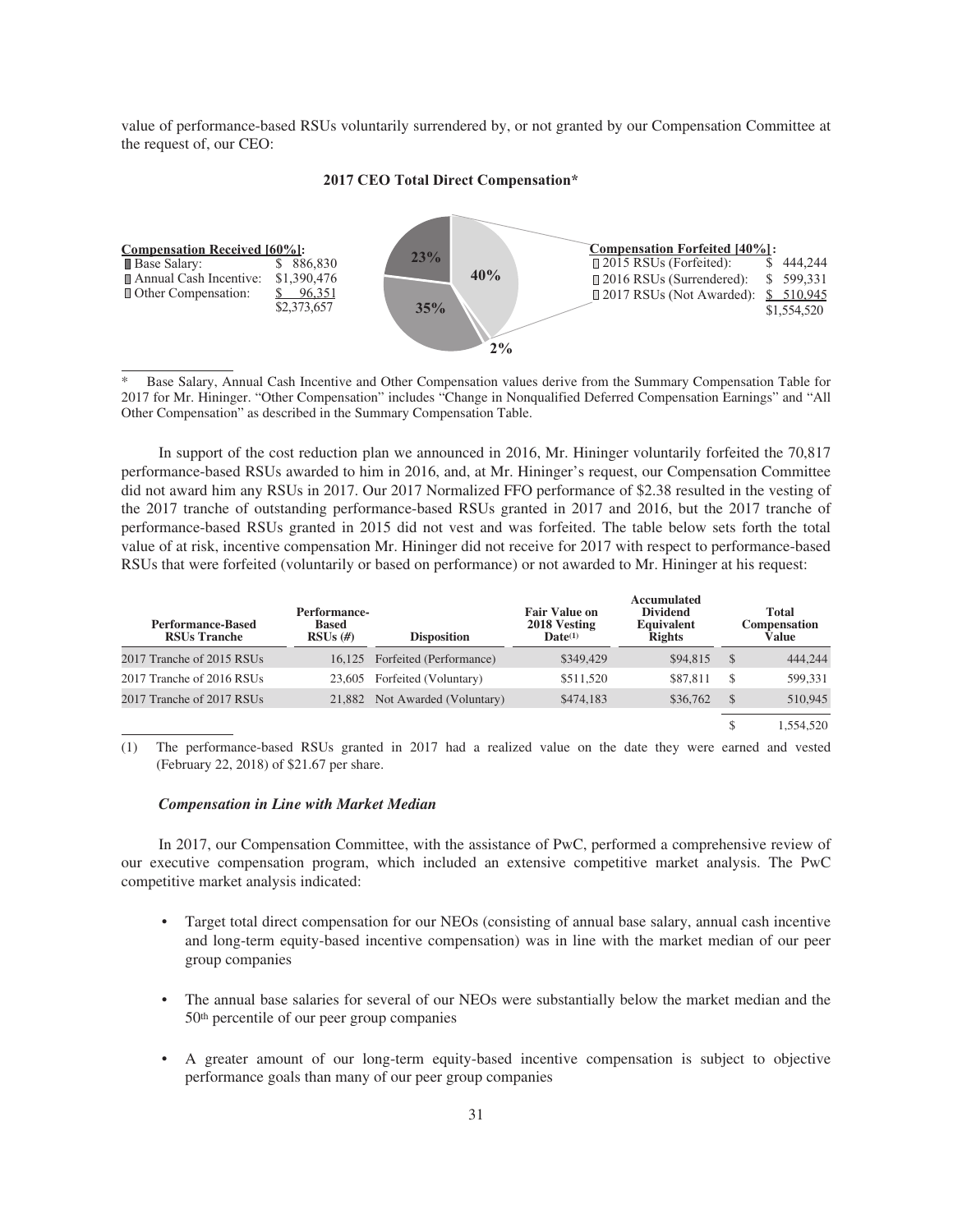## *Significant Compensation Committee Actions in 2017*

Prior to 2017, our Compensation Committee last conducted a comprehensive review of our executive compensation program in 2014 in connection with our conversion to a REIT. In 2017, our Compensation Committee, with the assistance of PwC, completed an in depth assessment of our executive compensation policies and practices to evaluate their alignment with our compensation philosophy and objectives, effectiveness and overall competitiveness as compared to market and peer group compensation practices. The 2017 assessment built upon the more targeted review of our incentive compensation programs our Compensation Committee completed, with the assistance of PwC, in 2016. With careful consideration of the analysis and competitive market data provided by PwC in 2016 and 2017, and other information it considered to be relevant, our Compensation Committee took the following actions in 2017:

- Updated our peer group selection methodology and composition
- Designed and adopted a four-factor formula for the determination of annual cash incentive compensation based on objective performance against pre-established goals for Adjusted EPS, Normalized FFO, Adjusted EBITDA and strategic business objectives
- Increased base salaries of our NEOs to bring them closer to, but generally still below, the 50<sup>th</sup> percentile of our peer group companies

## *Compensation Best Practices and Governance*

We are committed to managing our Company for the benefit of our stockholders, acting with the upmost integrity and serving as a responsible fiduciary to our stockholders regarding our executive compensation practices. Further, we are focused on adopting best practices and practicing good governance regarding our executive compensation programs that work within our objectives and which our Compensation Committee deems advisable. Compensation practices that illustrate these commitments include:

- Our Compensation Committee, working with an independent compensation consultant, completed a comprehensive review of our executive compensation program during 2017
- More than 74% of the compensation of our executive officers in 2017 was tied to performance
- We maintain stock ownership guidelines for our directors and executive officers
- We maintain anti-hedging and anti-pledging policies
- We provide limited perquisites to our NEOs and other executive officers
- We do NOT provide tax gross ups (except in connection with relocations)
- Dividend equivalents on our performance-based RSUs are earned and paid in cash only when and to the extent the underlying RSUs become vested

## *Results of 2017 Advisory Vote to Approve Executive Compensation*

At our 2017 Annual Meeting of Stockholders, our stockholders overwhelmingly approved the compensation of our NEOs with more than 98% of the votes cast voting in favor of our advisory "say on pay" proposal. Our Compensation Committee and the Company view these results as an indication that our stockholders support our executive compensation policies, and thus no changes were made to our compensation programs as a result of this vote. Nonetheless, our Compensation Committee regularly evaluates our executive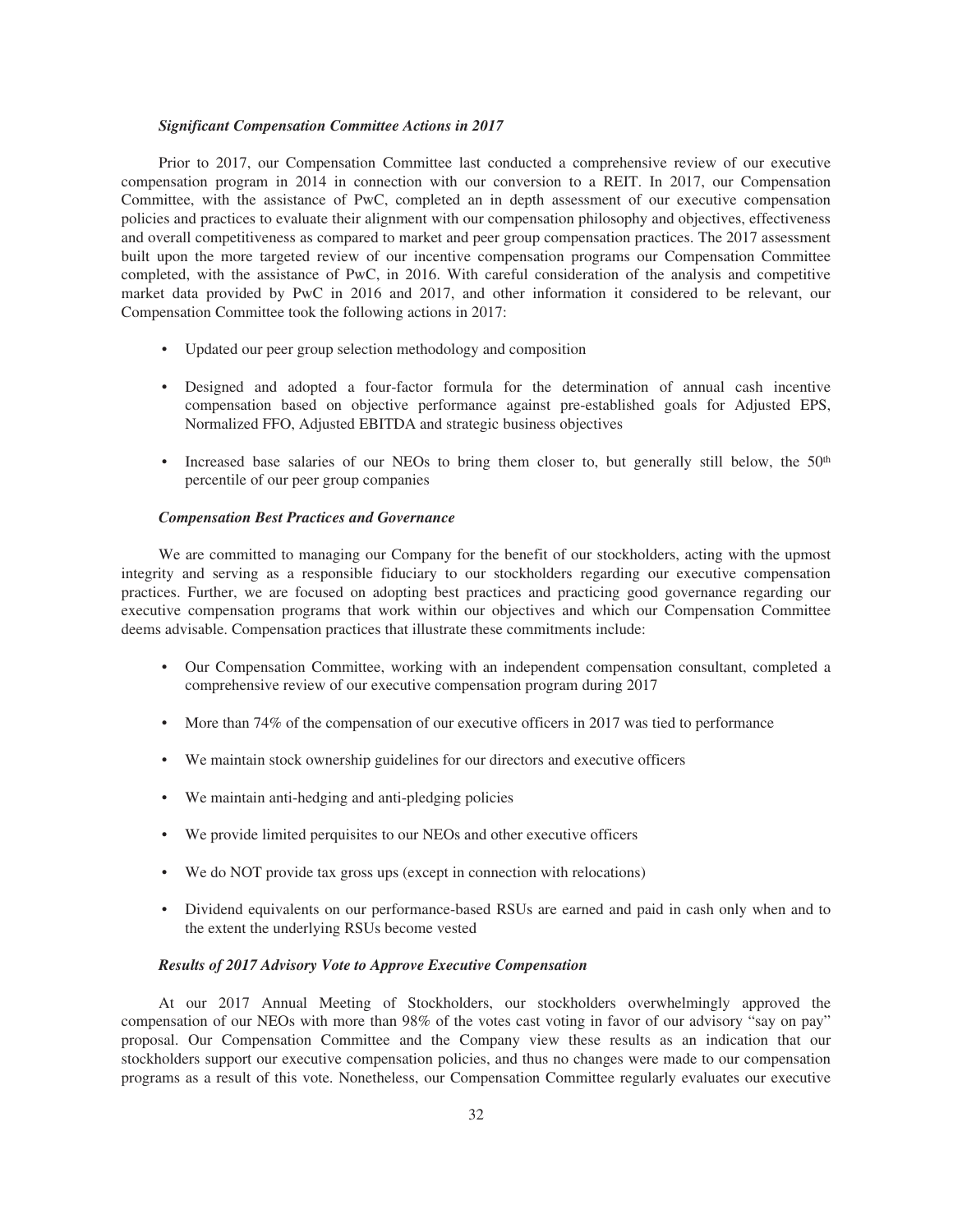compensation plans and policies, compensation best practices and market compensation trends, and considers alternatives for strengthening the alignment of our executive compensation program with our compensation philosophy and objectives, our business strategy, competitive market practices and long-term stockholder value creation.

## **Compensation Philosophy and Objectives**

The foundational philosophy of our executive compensation programs is to provide a total mix of compensation, comprised of base salary, annual cash incentive compensation and long-term equity-based incentive awards, which enables us to attract and retain executive leadership that will execute our business strategy, uphold our values, deliver positive results and create long-term value for our stockholders. Accordingly, our Compensation Committee develops compensation strategies and programs that will attract, retain and motivate highly qualified and high-performing executives through compensation that is:

- *Performance-based*: A significant component of total compensation should be determined based on whether or not we achieve objective performance criteria that are aligned with positive operational performance, the successful execution of our growth strategy and the creation of long-term stockholder value, and which do not encourage unreasonable risk-taking.
- *Competitive*: Total compensation should be market competitive relative to our peers, with total direct compensation generally being targeted at or below the 50<sup>th</sup> percentile of our peer group. We believe targeting total direct compensation at or below the 50th percentile of our peer group enables us to recruit and retain the best talent for the organization, while achieving an appropriate balance between paying for performance and maintaining control of our compensation expense. As a consequence of our full year financial results outperforming the high end of our 2017 financial guidance, the 156.79% of base salary payout under our annual cash incentive plan substantially exceeded the 75% of base salary target, which resulted in 2017 total direct compensation for certain of our NEOs that moderately exceeded the median of our peer group companies:

| <b>NEO</b>           | 2017 Total<br><b>Direct</b><br>Compensation | Peer Group<br><b>Median Total</b><br><b>Direct</b><br><b>Compensation</b> | <b>Variance to</b><br><b>Peer Group Median</b><br>$\left( \frac{\omega}{c} \right)$ |
|----------------------|---------------------------------------------|---------------------------------------------------------------------------|-------------------------------------------------------------------------------------|
| Damon T. Hininger    | \$<br>2,277,306                             | \$<br>5,437,000                                                           | $(58.11)\%$                                                                         |
| David M. Garfinkle   | \$<br>2,081,609                             | \$<br>1,927,000                                                           | 8.02%                                                                               |
| Harley G. Lappin     | \$<br>2,123,125                             | \$<br>2,299,000                                                           | $(7.65)\%$                                                                          |
| Anthony L. Grande    | \$<br>2,123,125                             | \$<br>2,107,000                                                           | 0.76%                                                                               |
| Lucibeth N. Mayberry | \$<br>1,740,150                             | \$<br>1,707,000                                                           | 1.94%                                                                               |
| <b>ALL NEOs</b>      | \$<br>10,345,315                            | \$<br>13,477,000                                                          | $(23.24)\%$                                                                         |

- *Balanced*: Performance-oriented features and retention-oriented features should be balanced so the entire program accomplishes both pay-for-performance and executive retention objectives, while encouraging prudent risk-taking that is aligned with our growth and diversification strategies.
- *Fair*: Compensation levels and plan design should fairly reflect competitive practices and the relationship of compensation levels among our executives.

## **Process for Determining Compensation – Independent Review and Use of Market Data**

## *Role of Compensation Committee*

Our Compensation Committee establishes and regularly reviews our compensation philosophy and programs, exercises authority with respect to the determination and payment of base and incentive compensation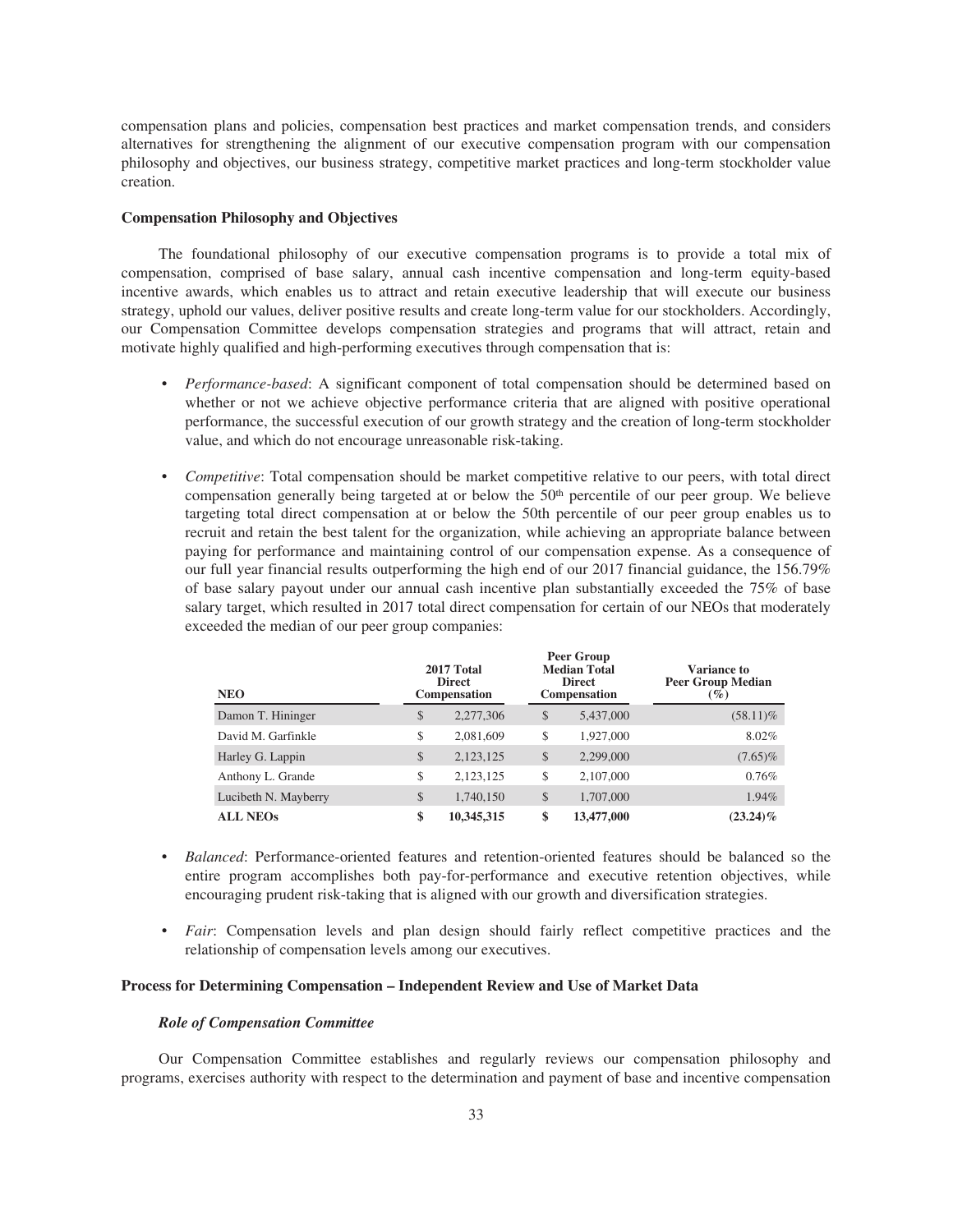to executive officers and administers our Second Amended and Restated 2008 Stock Incentive Plan (the "2008 Plan"). Our Compensation Committee annually reviews executive compensation and our compensation programs to ensure our CEO and the other executive officers are rewarded appropriately for their contributions to our success, and our overall compensation strategy supports the objectives and values of our organization, as well as stockholder interests. Our Compensation Committee conducts this review and makes compensation decisions through a comprehensive process involving a series of meetings primarily occurring in the first and second quarters of each year. Compensation Committee meetings typically are attended by our Compensation Committee members, legal advisors, our Chairman of the Board, our CEO and, upon request, PwC, the Compensation Committee's independent compensation consultant. As with all Board committees, other Board members also have a standing invitation to attend our Compensation Committee's meetings. Our CEO generally makes recommendations to our Compensation Committee regarding equity awards for the executive officers other than himself. Our Compensation Committee meets in executive session to the extent the members deem necessary or appropriate to ensure independent analysis and determinations. Additional information regarding our Compensation Committee and its meetings is included above under "Corporate Governance – Board of Director Meetings and Committees."

In making executive compensation determinations, our Compensation Committee performs an overall analysis of the executive's performance for the year, projected role and responsibilities, impact on execution of our strategy, external pay practices, emerging trends, total cash and total direct compensation positioning relative to our other executives, the recommendations of our CEO and such other factors our Compensation Committee deems appropriate. Our Compensation Committee also considers employee retention, vulnerability to recruitment by other companies and the difficulty and costs associated with replacing executive talent. Based on these objectives, our Compensation Committee has determined we should provide our executives with compensation packages comprised of three primary elements:

- 1) annual base salary, which takes individual performance into account and is designed to be competitive with median salary levels in an appropriate peer group;
- 2) annual cash incentive compensation, which is determined based on the achievement of objective financial performance and strategic business goals established by our Compensation Committee; and
- 3) long-term equity-based incentive awards that vest based on the performance of the Company, which strengthens the commonality of interests between executive officers and our stockholders.

Benefits and perquisites play a limited role in our executives' total compensation packages. Our Compensation Committee believes that, as a result of our balance of long- and short-term incentives, our use of performance-based RSUs with dividend equivalents that provide a tie to our stockholders interests and our stock ownership guidelines, our executive compensation programs currently serve our compensation philosophy and objectives well.

## *Role of Independent Compensation Consultant*

Since 2000, our Compensation Committee has engaged PwC from time to time to assist it in reviewing compensation strategies and plans and to provide market competitive data. When requested, PwC works directly with the chair of our Compensation Committee and, as directed by the chair of our Compensation Committee, with our CEO and other executive officers. PwC was selected due to its extensive experience in providing compensation consulting services. At our Compensation Committee's request, PwC has from time to time performed compensation analyses, including peer and market comparisons, internal pay equity assessments, updating of the executive salary structure and modeling of executive compensation levels at different levels of company performance. These analyses and input from PwC have assisted our Compensation Committee in determining whether our strategies and plans were advisable based on the Company's current financial position and strategic business goals, competitive with our peers and consistent with best practices, in corporate governance and compensation design. Additional information regarding the engagement and independence of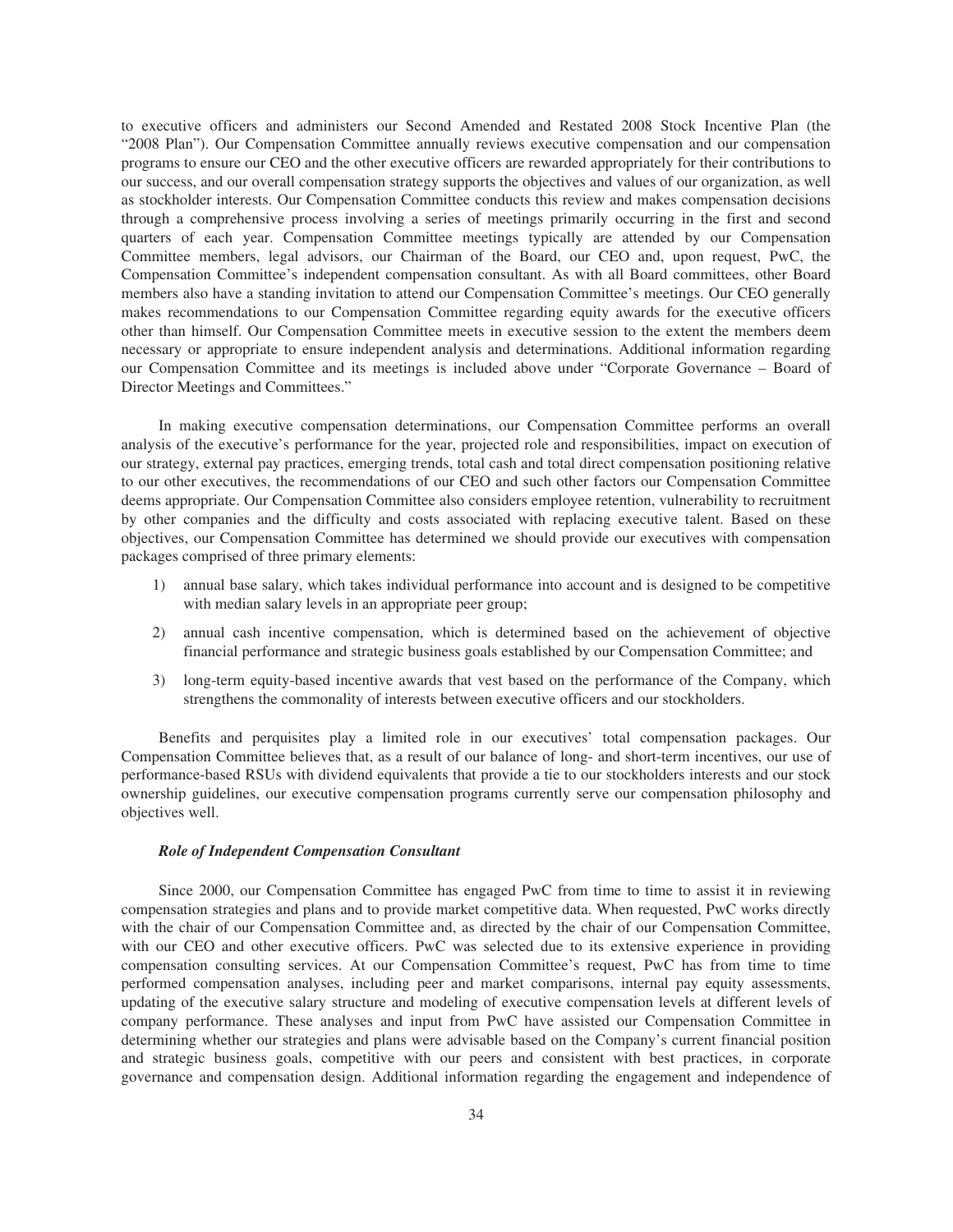PwC as independent compensation consultant to our Compensation Committee is included above under "Corporate Governance – Board of Director Meetings and Committees."

## *2017 Peer Group Review and Update*

At the request of our Compensation Committee, PwC assessed and recommended adjustments with respect to our peer group selection methodology and composition. Based on the recommendations of PwC, our Compensation Committee adopted the following criteria for identifying appropriate companies to include in our peer group:

- Owners and operators of multi-state facilities and complex operations;
- Global Industry Classification Standard (GICS) Code 601010 Equity REITs;
- Revenues of \$1 billion to \$6 billion;
- Greater than 10,000 employees;
- Market capitalization between \$3 billion to \$6 billion;
- Dividend payout ratio of greater than 60% of net income;
- Investment in fixed assets of \$1.5 billion to \$6 billion;
- Local competitors for executive talent; and
- Future growth heavily dependent upon the acquisition or development of additional facilities.

Applying the foregoing selection criteria, the following companies were recommended by PwC and approved by our Compensation Committee for inclusion in our 2017 peer group:

- Brookdale Senior Living, Inc. LaSalle Hotel Properties
- CBL & Associates Properties, Inc. LifePoint Health, Inc.
- 
- 
- Federal Realty Investment Trust Piedmont Office Realty Trust
- The Geo Group, Inc. Quanta Services, Inc.
- Encompass Health Corporation Rayonier, Inc. (f/k/a Health South Corporation) • Realty Income Corporation
- 
- Iron Mountain Incorporated Weingarten Realty Investors
- 
- 
- Cinemark Holdings, Inc. Packaging Corporation of America
- Duke Realty Corporation Penn National Gaming, Inc.
	-
	-
	-
	-
- Hyatt Hotels Corporation Regal Entertainment Group
	-

Hospitality Properties Trust and Senior Housing Properties Trust, which were included in our 2016 peer group, were not included in our 2017 peer group because they are externally managed REITs.

While none of our peer group companies met all of the selection criteria, each peer group company met two or more of the selection criteria. Generally, we were at the 50<sup>th</sup> percentile of market capitalization among our peers, and between the 25th and 50th percentile of revenues and fixed assets of our peers.

## **NEO Compensation for 2017**

## *Components of NEO Compensation*

The primary components of the 2017 compensation program for our NEOs were:

• Annual base salary;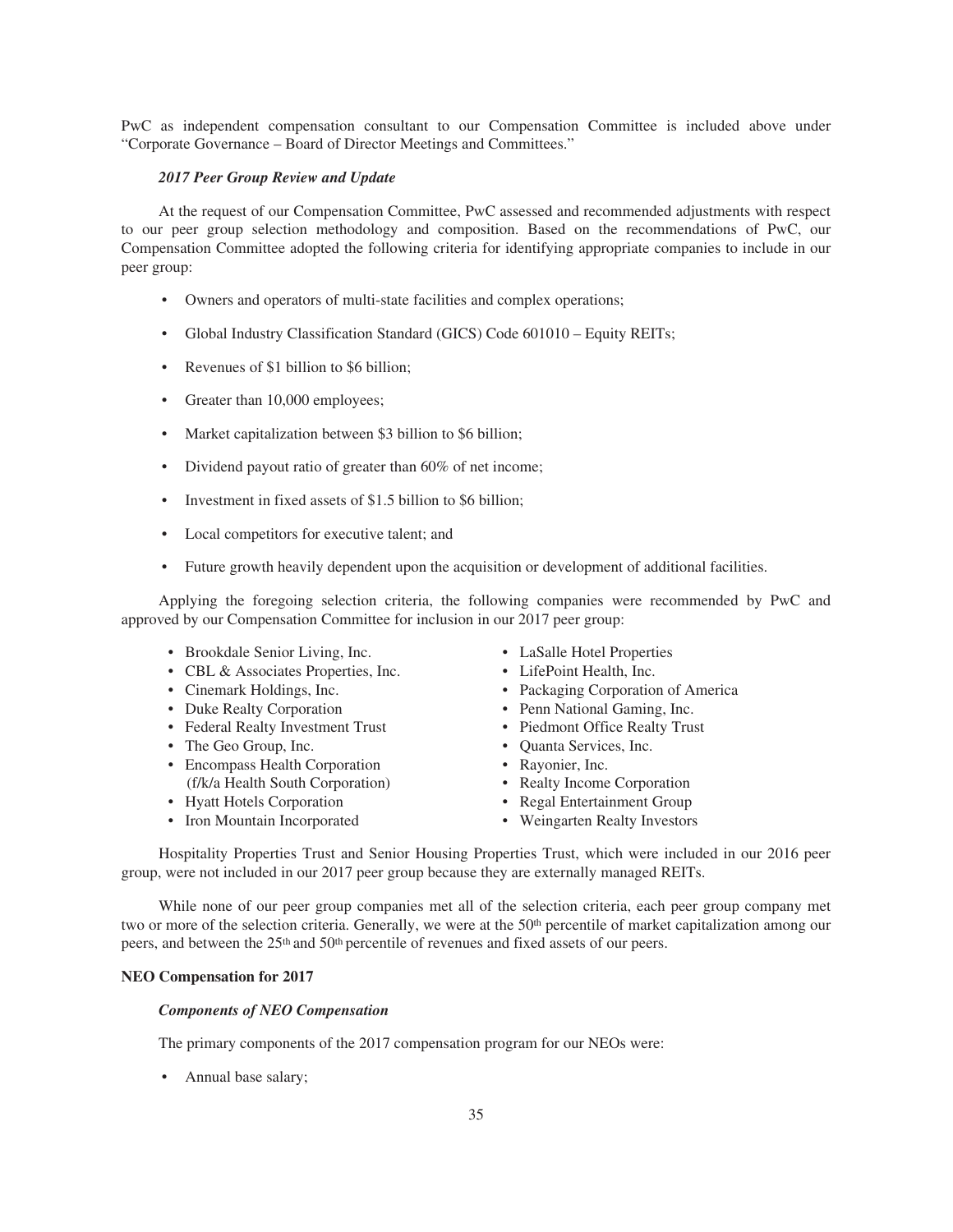- Annual cash incentive compensation; and
- Long-term incentive compensation consisting of RSU awards with performance-based vesting.

## *Annual Base Salary*

We seek to provide base salaries for our executive officers that provide a secure level of guaranteed cash compensation in accordance with their experience, professional status and job responsibilities. Typically in the second quarter of each year, our Compensation Committee reviews and, if applicable, approves a revised annual salary plan for our executive officers, taking into account several factors, including prior year's salary, responsibilities, tenure, individual performance, salaries paid by companies in our peer group for comparable positions, the Company's overall pay scale and the Company's recent and projected financial performance. As a general guideline, our Compensation Committee believes the base salary of each executive officer should be set at or below the 50th percentile of market survey and peer group benchmark data provided by PwC, subject to adjustment to account for the individual factors described above, in order to provide competitive base salaries for recruiting and retention purposes.

Our Compensation Committee also solicits the views and recommendations of our CEO, in consultation with our Chairman, when setting the base salaries of the other executive officers, given their respective insight into internal pay equity and positioning issues, as well as executive performance. At a Compensation Committee meeting typically held in the first or second quarter of each year, our CEO summarizes his assessment of the performance during the previous year of each of the other executive officers. Our CEO, in consultation with our Chairman, also provides his recommendations on any compensation adjustments. Our Compensation Committee approves any base salary adjustments for these executives based on factors such as the competitive compensation analysis, our CEO's assessment of individual performance, the Company's performance, the location of the executive's current salary within the applicable salary range, general market conditions and internal pay equity considerations.

The process is similar for determining any base salary adjustments for our CEO, except our CEO does not provide our Compensation Committee with a recommendation. Our CEO presents a self-assessment of his performance during the year to our Compensation Committee, which then approves any base salary adjustment based on the factors described above with respect to our other executives. To the extent it deems necessary and appropriate, our Compensation Committee meets in executive session to discuss adjustments to the base salaries of our executive officers, including our CEO. Such adjustments typically take effect on or about July 1 of each year.

Prior to 2017, our Compensation Committee last engaged PwC in 2014 to provide a market assessment and benchmarking data for the total cash compensation paid to our executive officers. The updated market compensation survey and peer data PwC provided to our Compensation Committee in 2017 indicated the base salaries paid to our NEOs were substantially below the 50<sup>th</sup> percentile of their peers. After reviewing PwC's updated peer and market data, and consulting with our CEO regarding the other NEOs' responsibilities, performance and his recommendations, our Compensation Committee approved the following increases to the base salaries paid to our NEOs:

| <b>Name</b>          | 2017 Base Salary | 2016 Base Salary | Percentage<br><b>Increase</b> |
|----------------------|------------------|------------------|-------------------------------|
| Damon T. Hininger    | \$912,660        | \$861,000        | $6.0\%$                       |
| David M. Garfinkle   | \$429,570        | \$387,000        | 11.0%                         |
| Harley G. Lappin     | \$436,814        | \$412,089        | 6.0%                          |
| Anthony L. Grande    | \$436,814        | \$412,089        | $6.0\%$                       |
| Lucibeth N. Mayberry | \$398,394        | \$314,600        | 26.6%                         |

These base salary increases, in our Compensation Committee's view, correctly positioned each of our NEO's salary relative to the 50th percentile of our peer group companies. In addition to the aforementioned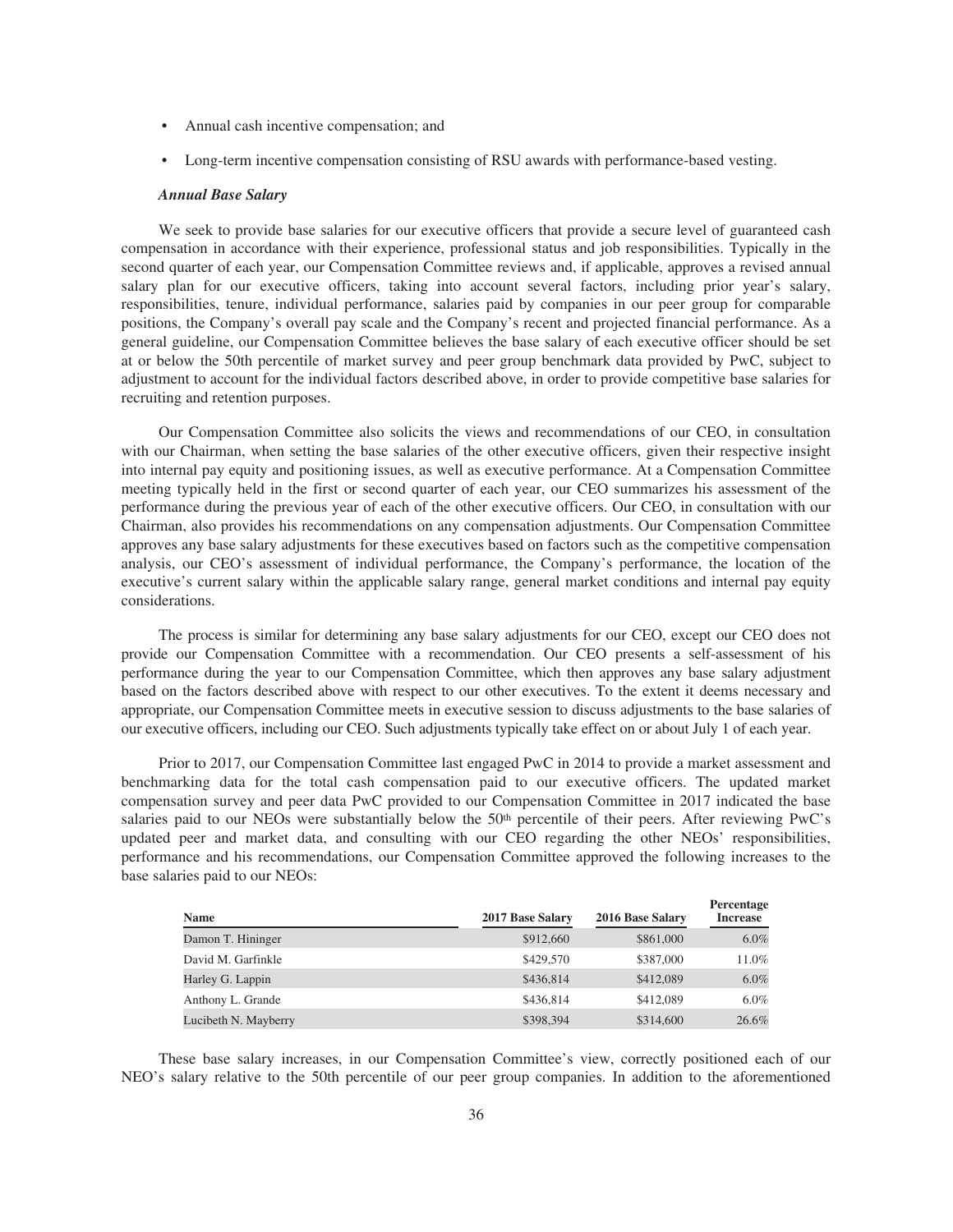factors, in determining the base salary increase for Ms. Mayberry, our Compensation Committee considered the expansion of Ms. Mayberry's role to include direct leadership responsibility for our CoreCivic Properties business and our mergers and acquisitions activities.

### *Annual Cash Incentive Plan Compensation*

Our annual cash incentive plan provides our executive officers with an opportunity to earn cash compensation based on the extent to which objective performance goals set in advance by our Compensation Committee are met. Generally, our Compensation Committee sets the maximum bonus opportunity at 200% of actual base salary paid during the year, with a target bonus opportunity of 75% of actual base salary, and exercises negative discretion to determine the actual annual cash incentive award for each of our executive officers based on our performance against the pre-established, objective goals. Prior to 2017, our annual cash incentive plan utilized two financial performance metrics for determining annual cash bonus awards: Adjusted EPS and Normalized FFO. Provided we achieved positive Adjusted EPS for the year, the annual cash bonus earned by each of our NEOs was determined by our Normalized FFO performance.

In 2016, our Compensation Committee, with the assistance of PwC, completed a comprehensive review of the annual and long-term incentive compensation plans for our executive management team. Based on this review, our Compensation Committee concluded the competitiveness of our annual cash incentive plan for attracting, retaining and rewarding high performing executives, as well its alignment with our growth, investment and diversification strategies, would be improved by:

- Adding Adjusted EBITDA as a complimentary financial performance metric to Normalized FFO
- Allocating a portion of the total incentive compensation opportunity to the achievement of objective, strategic business goals
- Providing for a minimum level of annual cash incentive compensation (assuming we achieve positive Adjusted EPS), while reducing the maximum bonus opportunity

Our Compensation Committee added Adjusted EBITDA as a complimentary financial performance goal to Normalized FFO because, unlike FFO, Adjusted EBITDA is not impacted by taxes and short-term financing issues, such as debt refinancing and equity issuances, that are not reflective of operating performance. Objective, strategic business goals were adopted as a performance metric because our Compensation Committee believes achieving meaningful progress in growing and diversifying our business and cash flows is critical to creating long-term value for our stockholders, but such progress may not be immediately reflected in our financial results. Our Compensation Committee believes the additional performance goals strike an appropriate balance in rewarding our executive officers for achieving positive financial results in the near-term, while strengthening their focus on the successful execution of our long-term growth strategy.

After careful consideration of the market data, peer benchmarking and input from PwC, our Compensation Committee adopted a four-factor formula (the "4-Factor Bonus Formula") for the determination of awards to our executive officers under our annual cash incentive plan:

|                                 | <b>2017 Bonus Opportunity</b> |               |                |  |  |
|---------------------------------|-------------------------------|---------------|----------------|--|--|
| <b>Performance Metric</b>       | <b>Minimum</b>                | <b>Target</b> | <b>Maximum</b> |  |  |
| Adjusted EPS*                   | N/A                           | N/A           | N/A            |  |  |
| Normalized FFO                  | 8.50%                         | 38.70%        | 75.00%         |  |  |
| <b>Adjusted EBITDA</b>          | 8.50%                         | 38.70%        | 75.00%         |  |  |
| <b>Strategic Business Goals</b> |                               |               | 25.00%         |  |  |
| <b>TOTAL</b>                    | 17.00%                        | 77.40%        | 175.00%        |  |  |

Positive Adjusted EPS is required as a threshold for incentive awards.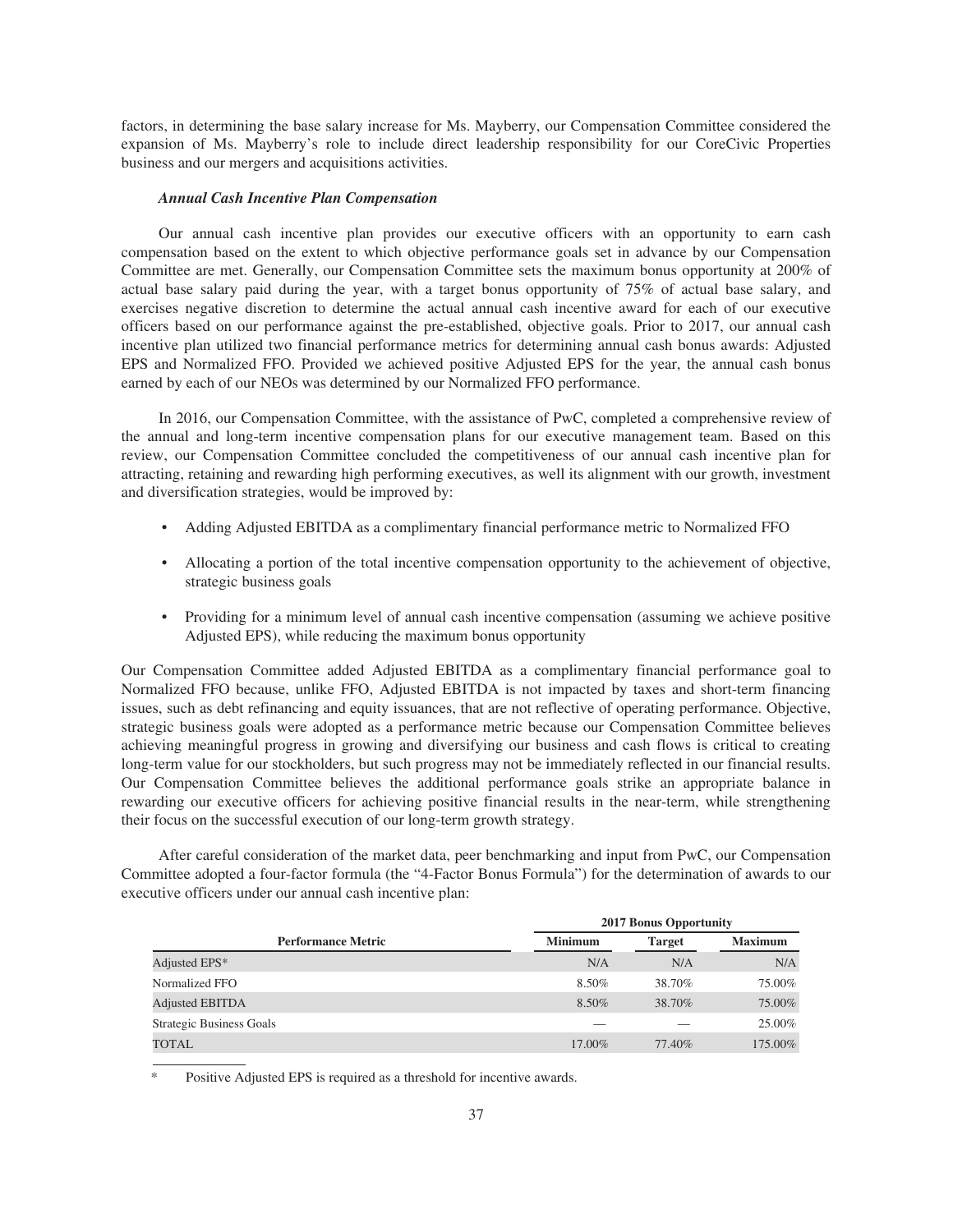Under the 4-Factor Bonus Formula, no cash incentive compensation is payable unless we generate positive Adjusted EPS for the year. Presuming we generate positive Adjusted EPS, the 4-Factor Bonus Formula provides for a minimum cash incentive of 17% of actual base salary, but contemplates the maximum bonus awarded will not exceed 175% (rather than 200%) of actual base salary. Whether the actual cash bonus will exceed the 17% minimum bonus principally depends on our objective performance against pre-established Normalized FFO and Adjusted EBITDA goals. An additional bonus amount not to exceed 25% of actual base salary may be awarded at the discretion of our Compensation Committee based on their assessment of our performance with respect to several pre-established, strategic business goals related to the successful execution of our long-term growth, investment and diversification strategy.

Our Compensation Committee established the following goals and corresponding cash bonus amounts under the 4-Factor Bonus Formula for Normalized FFO and Adjusted EBITDA based on the full year financial guidance set forth in our earnings press release dated November 2, 2016:

|                                       | <b>NORMALIZED FFO GOAL</b>       |                      | <b>ADJUSTED EBITDA GOAL</b>              |                                  |                      |
|---------------------------------------|----------------------------------|----------------------|------------------------------------------|----------------------------------|----------------------|
| <b>Normalized</b><br>FFO per<br>share | Bonus % of<br><b>Base Salary</b> |                      | <b>Adjusted EBITDA</b><br>(in thousands) | Bonus % of<br><b>Base Salary</b> |                      |
|                                       | 8.50%                            | Minimum Bonus        |                                          | 8.50%                            | Minimum Bonus        |
| \$2.16                                | 11.52%                           |                      | \$368,683                                | 11.52%                           |                      |
| \$2.17                                | 14.54%                           |                      | \$369,963                                | 14.54%                           |                      |
| \$2.18                                | 17.56%                           |                      | \$371,244                                | 17.56%                           |                      |
| \$2.19                                | 20.58%                           |                      | \$372,525                                | 20.58%                           |                      |
| \$2.20                                | 23.60%                           |                      | \$373,805                                | 23.60%                           |                      |
| \$2.21                                | 26.62%                           |                      | \$375,086                                | 26.62%                           |                      |
| \$2.22                                | 29.64%                           |                      | \$376,367                                | 29.64%                           |                      |
| \$2.23                                | 32.66%                           |                      | \$377,647                                | 32.66%                           |                      |
| \$2.24                                | 35.68%                           |                      | \$378,928                                | 35.68%                           |                      |
| \$2.25                                | 38.70%                           | <b>Target Bonus</b>  | \$380,209                                | 38.70%                           | <b>Target Bonus</b>  |
| \$2.26                                | 41.72%                           |                      | \$381,489                                | 41.72%                           |                      |
| \$2.27                                | 44.74%                           |                      | \$382,770                                | 44.74%                           |                      |
| \$2.28                                | 47.76%                           |                      | \$384,051                                | 47.76%                           |                      |
| \$2.29                                | 50.78%                           |                      | \$385,332                                | 50.78%                           |                      |
| \$2.30                                | 53.80%                           |                      | \$386,612                                | 53.80%                           |                      |
| \$2.31                                | 56.82%                           |                      | \$387,893                                | 56.82%                           |                      |
| \$2.32                                | 59.84%                           |                      | \$389,174                                | 59.84%                           |                      |
| \$2.33                                | 62.86%                           |                      | \$390,454                                | 62.86%                           |                      |
| \$2.34                                | 65.88%                           |                      | \$391,735                                | 65.88%                           |                      |
| \$2.35                                | 68.90%                           |                      | \$393,016                                | 68.90%                           |                      |
| \$2.36                                | 71.92%                           |                      | \$394,296                                | 71.92%                           |                      |
| \$2.37                                | 75.00%                           | <b>Maximum Bonus</b> | \$395,577                                | 75.00%                           | <b>Maximum Bonus</b> |

Adjusted EPS, Normalized FFO and Adjusted EBITDA are adjusted for any of the items set forth in Section 11.2 of the 2008 Plan. Adjusted EPS, Normalized FFO and Adjusted EBITDA are amounts calculated and presented on the basis of methodologies other than in accordance with GAAP. Please refer to the Appendix for further discussion and reconciliations of these measures to their most comparable GAAP measures.

For 2017, we generated \$1.57 of positive Adjusted EPS, \$2.38 of Normalized FFO and \$387,881,000 of Adjusted EBITDA, resulting in bonuses being earned under the 4-Factor Bonus Formula at 75.00% for our Normalized FFO performance and 56.79% for our Adjusted EBITDA performance. Our Compensation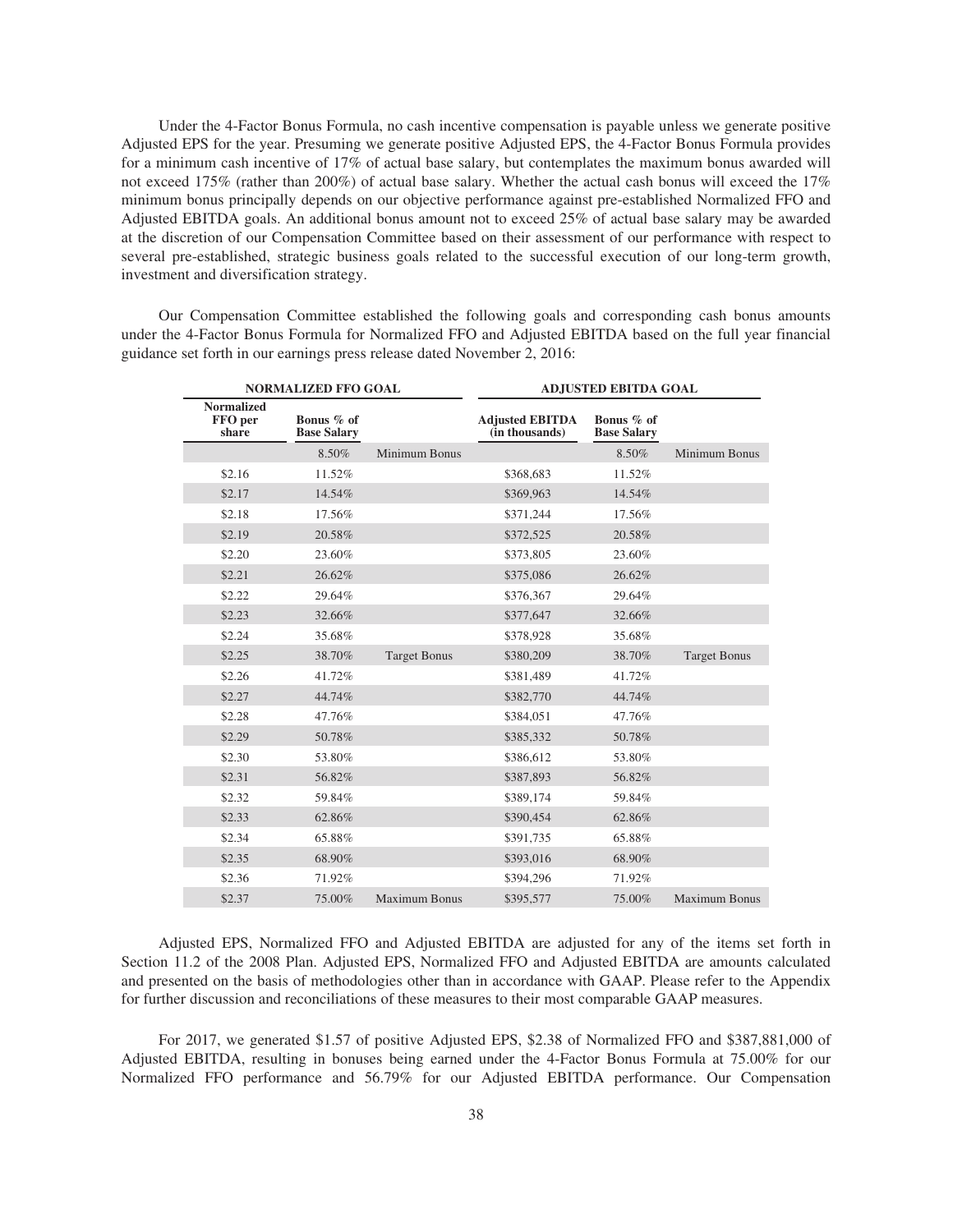Committee determined a bonus amount of 25.00% had been earned for our performance in achieving the pre-established 2017 strategic business goals:

| <b>Strategic Goal</b>                                                                                                                                                                                          | <b>Maximum Bonus</b><br>$(\%)$ | <b>2017 Performance</b> | <b>Actual Bonus</b><br>Award $(\% )$ |
|----------------------------------------------------------------------------------------------------------------------------------------------------------------------------------------------------------------|--------------------------------|-------------------------|--------------------------------------|
| Execute contract for CoreCivic Properties real estate-only<br>solution (develop new facility or lease owned facility)                                                                                          | 10%                            | $100\%$                 | 10%                                  |
| Complete financing transaction that extends weighted average<br>maturity, adds liquidity, reduces leverage, enables use of<br>project-specific financing or lowers overall weighted<br>average cost of capital | 10%                            | $100\%$                 | 10%                                  |
| Execute new contract(s) that offset(s) EBITDA erosion<br>attributable to reduced California out-of-state populations                                                                                           | 5%                             | 100%                    | 5%                                   |

Based on our 2017 performance, the following annual cash incentive plan compensation was awarded to our NEOs in February 2018 consistent with the 4-Factor Bonus Formula:

|                      |                                      |                        | Goal                                       |                        | Goal                   |                        | Goals                  |                        | Normalized FFO Adjusted EBITDA Strategic Business 2017 Cash Incentive<br><b>Compensation</b> |
|----------------------|--------------------------------------|------------------------|--------------------------------------------|------------------------|------------------------|------------------------|------------------------|------------------------|----------------------------------------------------------------------------------------------|
| <b>Name</b>          | 2017<br><b>Base</b><br><b>Salary</b> | <b>Bonus</b><br>$($ %) | <b>Bonus</b><br>$\left( \mathbb{S}\right)$ | <b>Bonus</b><br>$($ %) | <b>Bonus</b><br>$(\$)$ | <b>Bonus</b><br>$($ %) | <b>Bonus</b><br>$(\$)$ | <b>Bonus</b><br>$($ %) | <b>Bonus</b><br>$(\$)$                                                                       |
| Damon T. Hininger    |                                      |                        |                                            |                        |                        |                        |                        |                        | \$886,830 75.00% \$665,122 56.79% \$503,647 25.00% \$221,707 156.79% \$1,390,476             |
| David M. Garfinkle   |                                      |                        |                                            |                        |                        |                        |                        |                        | \$408,285 75.00% \$306,214 56.79% \$231,872 25.00% \$102,071 156.79% \$ 640,157              |
| Harley G. Lappin     |                                      |                        |                                            |                        |                        |                        |                        |                        | \$424,452 75.00% \$318,339 56.79% \$241,054 25.00% \$106,113 156.79% \$ 665,506              |
| Anthony L. Grande    |                                      |                        |                                            |                        |                        |                        |                        |                        | \$424.452 75.00% \$318.339 56.79% \$241.054 25.00% \$106.113 156.79% \$ 665.506              |
| Lucibeth N. Mayberry |                                      |                        |                                            |                        |                        |                        |                        |                        | \$346,310 75.00% \$259,733 56.79% \$196,675 25.00% \$ 86,577 156.79% \$ 542,985              |

## *Performance-Based Equity Incentive Compensation*

Our pay mix is shifted toward equity compensation because we believe long-term, equity-based incentive compensation strengthens and aligns the interests of our executive officers with our stockholders. Equity incentive awards are generally granted to our executive officers on an annual basis. For 2017, we granted all of our equity incentive awards in the form of performance-based RSUs, which align management's interests with those of our stockholders by putting a substantial portion of an executive's pay at risk and dependent upon our performance as a REIT.

Our Compensation Committee considered many factors in determining whether to grant performancebased RSUs to our NEOs (as well as the value of RSUs granted), including our financial performance, our progress in the successful execution of our growth and diversification strategy, competitive market practices, internal pay equity, executive recruitment and retention, and our focus on equity compensation in our pay mix to encourage long-term value creation. The grant date fair value of performance-based RSUs awarded in 2017 was 5% higher than RSUs awarded in 2016:

| <b>Name</b>             | 2017 Performance-based<br><b>RSUs Granted</b> | <b>Grant Date</b><br><b>Fair Value</b> |
|-------------------------|-----------------------------------------------|----------------------------------------|
| Damon T. Hininger $(1)$ |                                               |                                        |
| David M. Garfinkle      | 31,605                                        | \$1,033,167                            |
| Harley G. Lappin        | 31,605                                        | \$1,033,167                            |
| Anthony L. Grande       | 31,605                                        | \$1,033,167                            |
| Lucibeth N. Mayberry    | 26,028                                        | 850,855<br>\$.                         |

(1) In support of the cost reduction plan we announced in 2016, Mr. Hininger voluntarily forfeited the 70,817 performance-based RSUs awarded to him in 2016, and, at Mr. Hininger's request, our Compensation Committee did not award him any performance-based RSUs in 2017.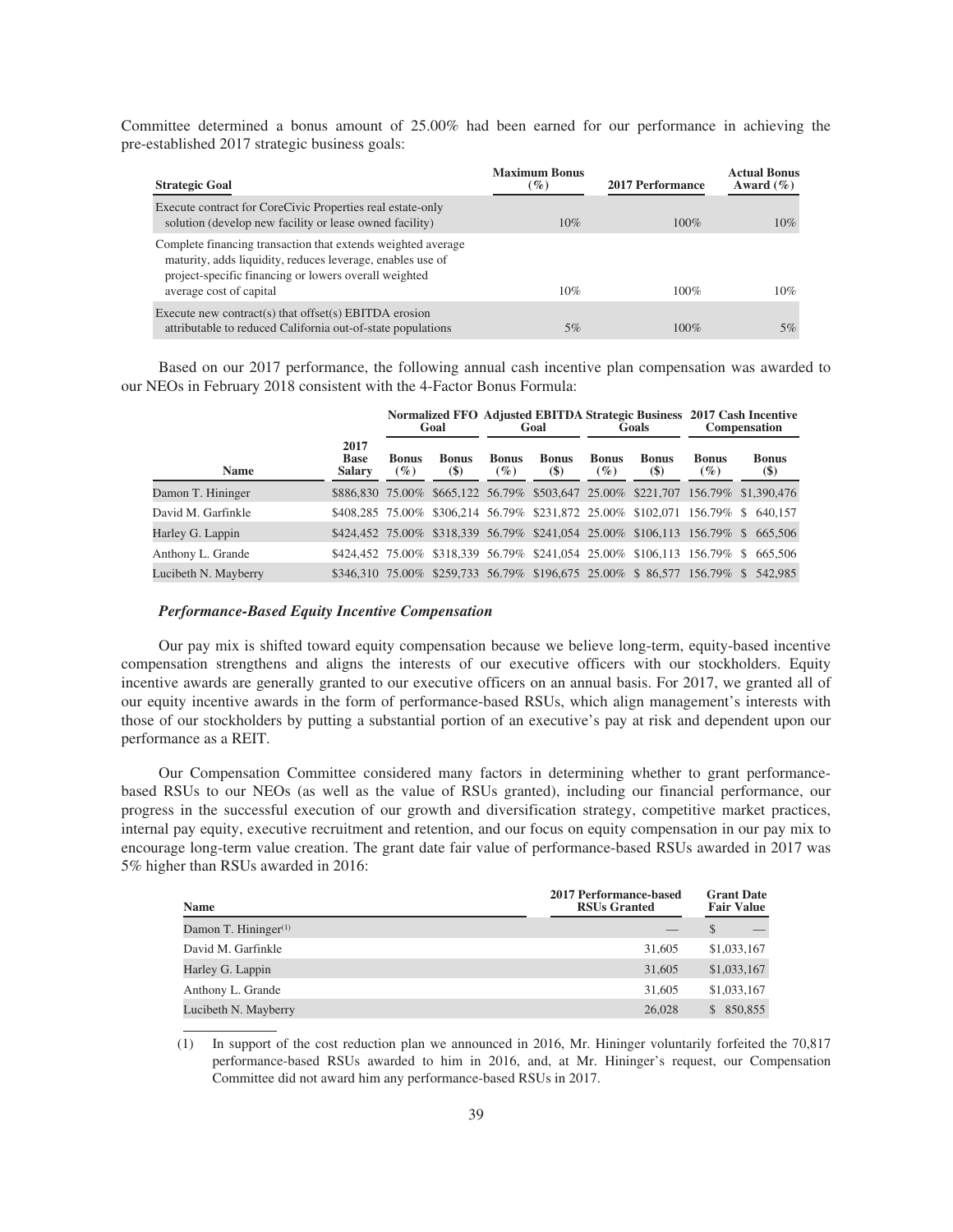*Terms of Performance-Based RSUs Granted in 2017.* The performance-based RSUs we granted in 2017 vest based on our achievement of Normalized FFO goals in each year of a three-year vesting period. The amount of performance-based RSUs granted is divided into three equal tranches, with each tranche vesting if we achieve the pre-established Normalized FFO performance goal assigned to the vesting year. If we fail to achieve the Normalized FFO performance goal for any vesting year, the tranche for such year will not vest and will, instead, be forfeited.

The table below sets forth the Normalized FFO performance goal for each year in the three-year vesting period for the performance-based RSUs granted in 2017:

| <b>Period/Tranche</b> | <b>Normalized FFO Required for</b><br><b>Vesting of Tranche Each Year</b> |      |
|-----------------------|---------------------------------------------------------------------------|------|
| 2017                  |                                                                           | 1.70 |
| 2018                  |                                                                           | 1.74 |
| 2019                  |                                                                           | 178  |

*Outstanding Performance-Based RSUs Granted in 2016.* In 2016, we granted performance-based RSUs that are subject to the same vesting principles as the performance-based RSUs granted in 2017. The table below sets forth the Normalized FFO performance goal for each year in the three-year vesting period for the performance-based RSUs granted in 2016:

| <b>Period/Tranche</b> | <b>Normalized FFO Required for</b><br><b>Vesting of Tranche Each Year</b> |
|-----------------------|---------------------------------------------------------------------------|
| 2016                  | 2.25                                                                      |
| 2017                  | 2.31                                                                      |
| 2018                  | 2.38                                                                      |

*Outstanding Performance-Based RSUs Granted in 2015.* In 2015, we granted performance-based RSUs that are subject to the same vesting principles as the performance-based RSUs granted in 2017. The table below sets forth the Normalized FFO performance goal for each year in the three-year vesting period for the performance-based RSUs granted in 2015:

| <b>Period/Tranche</b> | <b>Normalized FFO Required for</b><br><b>Vesting of Tranche Each Year</b> |      |
|-----------------------|---------------------------------------------------------------------------|------|
| 2015                  |                                                                           | 2.36 |
| 2016                  |                                                                           | 2.44 |
| 2017                  |                                                                           | 251  |

*Vesting of Performance-Based RSUs Based on 2017 Performance.* As set forth in the table below, our Normalized FFO of \$2.38 for 2017 resulted in the vesting of the 2017 tranche for outstanding performance-based RSUs granted in 2017 and 2016, but the 2017 tranche of performance-based RSUs granted in 2015 did not vest and was forfeited. In accordance with the terms of the awards, the vesting occurs and shares are issued on the later of (i) delivery of the audited financial statements by the Company's certified independent registered public accountants for the applicable fiscal year (in the Company's filing of the Annual Report on Form 10-K) and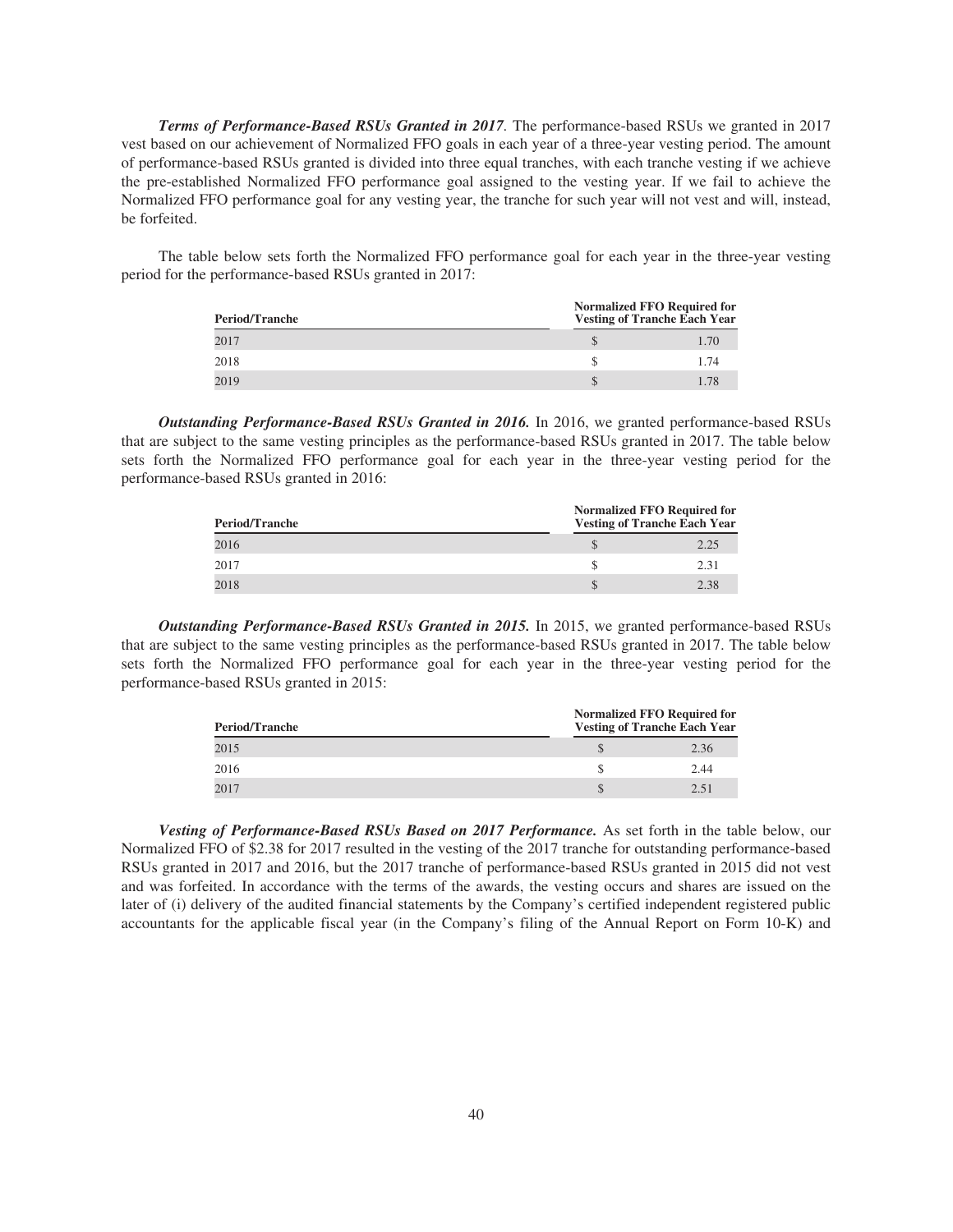(ii) the applicable anniversary of the grant date. Thus, the tranche of the 2017 and 2016 performance-based RSUs that vested based on 2017 performance were deemed vested, and the shares were issued, on February 22, 2018.

| <b>Name</b>             | <b>2017 Performance-Based</b><br>RSUs that Vested based on<br>2017 Performance and<br><b>Issued in 2018</b> | 2016 Performance-Based RSUs<br>that Vested based on 2017 | 2015 Performance-Based RSUs<br>that Vested based on 2017<br>Performance and Issued in 2018 Performance and Issued in 2018 |
|-------------------------|-------------------------------------------------------------------------------------------------------------|----------------------------------------------------------|---------------------------------------------------------------------------------------------------------------------------|
| Damon T. Hininger $(1)$ |                                                                                                             |                                                          |                                                                                                                           |
| David M. Garfinkle      | 10.535                                                                                                      | 11.365                                                   |                                                                                                                           |
| Harley G. Lappin        | 10,535                                                                                                      | 11,365                                                   |                                                                                                                           |
| Anthony L. Grande       | 10,535                                                                                                      | 11,365                                                   |                                                                                                                           |
| Lucibeth N. Mayberry    | 8.676                                                                                                       | 9.359                                                    |                                                                                                                           |

(1) In support of the cost reduction plan we announced in 2016, Mr. Hininger voluntarily forfeited the 70,817 performance-based RSUs awarded to him in 2016, and, at Mr. Hininger's request, our Compensation Committee did not award him any performance-based RSUs in 2017.

*Dividend Equivalent Rights.* The performance-based RSUs have associated dividend equivalent rights that are earned based on cash dividends paid by the Company while the award is unvested and outstanding. The dividend equivalent rights are paid in cash, and do not vest and are not paid until, and then only to the extent, the associated performance-based RSUs vest and the underlying shares are issued. This further aligns the executive officer's interests with our stockholders, encourages dividend growth performance and does not result in any unearned compensation.

## **Non-Direct Compensation**

## *Severance and Change in Control Benefits*

We believe reasonable severance and change in control benefits are necessary in order to recruit and retain effective senior managers. These severance benefits reflect the fact that it may be difficult for such executives to find comparable employment within a short period of time and are a product of a generally competitive recruiting environment within our industry. We also believe a change in control arrangement will provide an executive security that will likely reduce any reluctance of an executive to pursue a change in control transaction that could be in the best interests of our stockholders. In addition, we have sought to maintain a high level of consistency in the contractual terms applicable to all members of the executive team. We maintain employment agreements with each of our executive officers that provide cash severance equal to their then-current annual base salary for termination of employment by the Company without "cause" or resignation for "good reason," and a double trigger payment of 2.99 times their base salary, plus certain other benefits, in the event of termination of employment by the Company without "cause" or resignation for "good reason" in connection with a "change in control."

The executive employment agreements and the potential costs in the event of a change in control are reviewed periodically by our Compensation Committee, which stays abreast of developments and suggested best practices in compensation structure and design. The employment agreements with our executive officers other than Mr. Swindle were set to expire in December 2017. In 2017, we undertook a comprehensive review of the provisions of the executive employment agreements (including protections provided in the event of a change in control, compliance with applicable law and provisions related to post-termination non-competition, non-solicitation, confidentiality and non-disclosure) and, effective January 1, 2018, we entered into new employment agreements with each of our senior executives. The new employment agreements provide for an initial term of two years, with automatic renewal for an additional year absent notice of nonrenewal by the Company or the executive, update the base salary of the executive to the current amount, eliminate the accrual of paid vacation benefits and update post-termination covenants to enhance protections to the Company and ensure compliance with applicable law.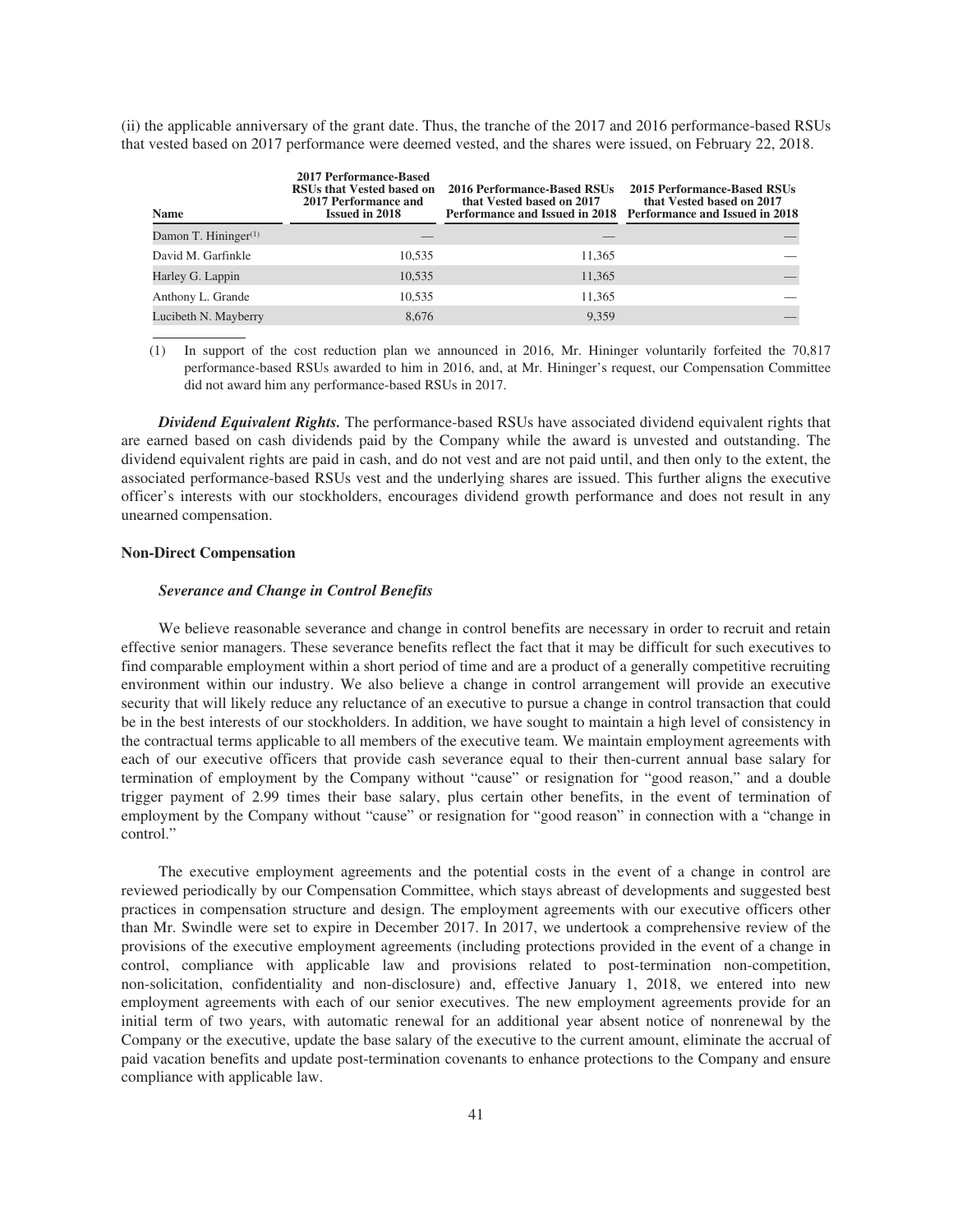Under our equity award agreements, all outstanding equity awards would accelerate upon a change in control. Our Compensation Committee believes the single trigger equity acceleration encourages management to stay committed towards any potential transaction that may be in the best interests of our stockholders. For a detailed discussion of potential severance and change in control benefits, see "Potential Payments Upon Termination or Change in Control," beginning on page 51 of this Proxy Statement.

#### *Perquisites and Other Benefits*

The Company has paid relocation expenses, either in the form of reimbursement or a lump sum payment, to the NEOs who have relocated to Nashville, Tennessee in order to assume their positions with the Company. We permit limited tax gross up payments to our executives to cover the income tax associated with the taxable portions (if any) of such relocation reimbursement payments.

The NEOs are also eligible for benefits generally available to and on the same terms as the Company's employees who are exempt for purposes of the Fair Labor Standards Act, including health insurance, short-term disability insurance and dental insurance. Additionally, the Company pays supplemental life and long-term disability insurance premiums for the NEOs. Pursuant to their employment agreements and in order to encourage community involvement, the named executive officers are also eligible for reimbursement for certain civic and professional memberships that are approved in advance. We also pay for physicals for executive officers up to \$2,000 per individual on an annual basis.

#### *Retirement Plans*

The Company maintains a qualified  $401(k)$  plan. The Company matches a percentage of eligible employee contributions to our 401(k) Plan. Employer matching contributions are made in cash on a dollar-for-dollar basis up to 5% of the employee's base salary and are 100% vested immediately.

The Company also maintains a nonqualified deferred compensation plan covering our executive officers and certain key employees (the "Executive Deferred Compensation Plan"). Under the terms of the Executive Deferred Compensation Plan, participants are eligible to defer up to 50% of their annual base salary and 100% of their incentive bonus each plan year. The Company, in its discretion, may make matching contributions to the plan. Currently, the Company makes matching contributions equal to 100% of amounts deferred up to 5% of total cash compensation. The matching contribution is credited on a monthly basis, but is reduced at the end of the plan year for any matching amounts contributed to the participant's 401(k) account. Any compensation deferred and matching contributions, if any, earn a return based on a fixed rate that is established by the Company based on the return received by the Company on certain investments designated as a funding mechanism for meeting its obligations under the plan. Participants are 100% vested in amounts deferred under the Executive Deferred Compensation Plan and earnings on those amounts, while the matching contributions vest 20% after two years of service, 40% after three years of service, 80% after four years of service and 100% after five years of service, subject to accelerated vesting in the event of a change in control, death, disability or retirement (age 62).

### **Guidelines and Policies**

#### *Executive Officer Stock Ownership Guidelines*

We maintain stock ownership guidelines applicable to our executive officers and non-executive directors. The stock ownership guidelines are designed to align the economic interests of executive officers and our Board with those of stockholders, and to discourage excessive risk-taking by management and directors. Under these guidelines, each of our executive officers is expected to own a fixed number of shares of the Company's common stock equal to three times such executive officer's base salary on his or her hire or promotion date divided by the Company's closing common stock price, as reported by the NYSE, on such date. Executive officers are expected to achieve these ownership levels, subject to a limited hardship exemption, within five years following their date of hire or promotion, as applicable, or (in the case of those serving at the time the guidelines were adopted) by March 1, 2012.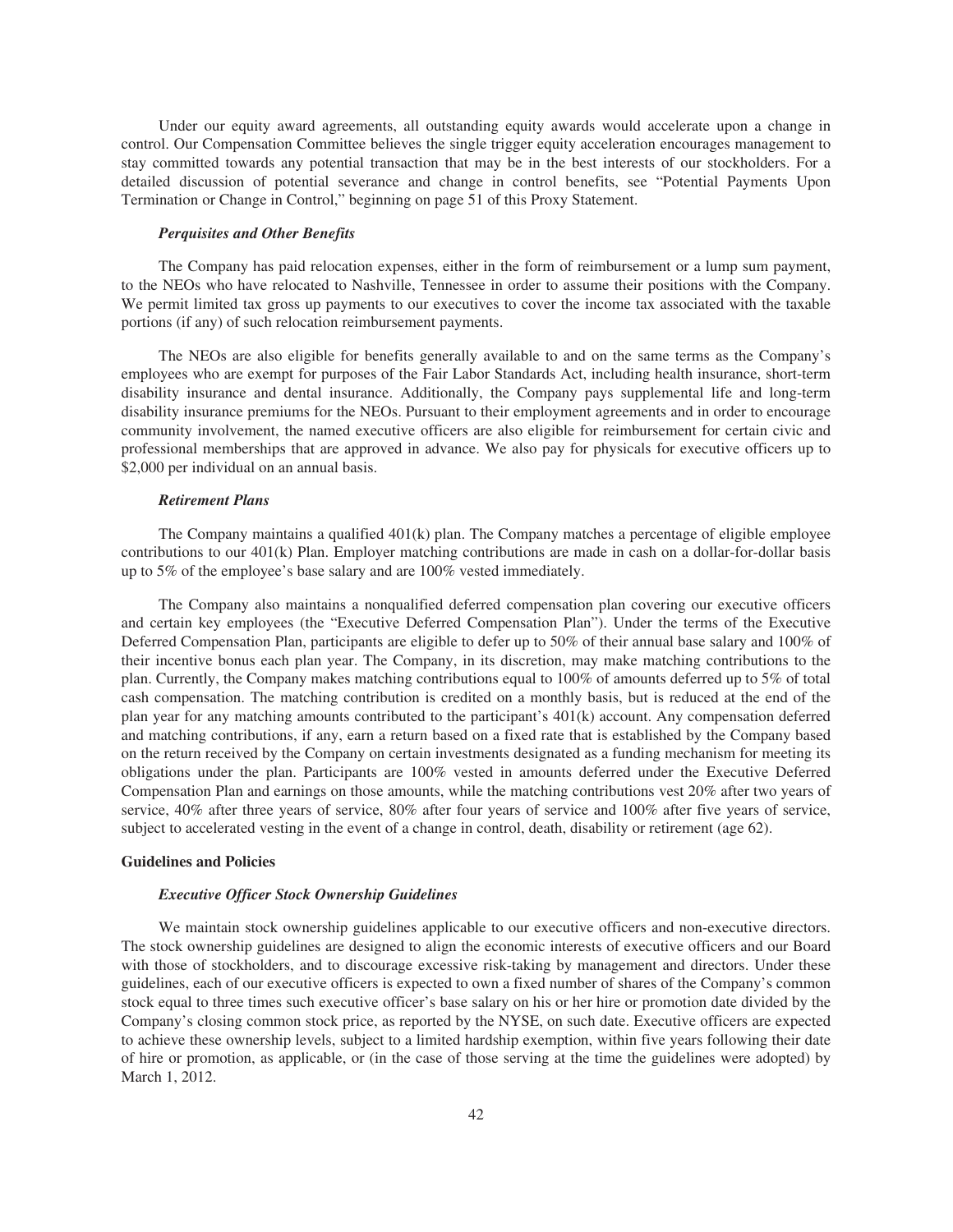The following rules are used in determining share ownership of our executive officers and directors under the guidelines:

- shares of common stock owned outright by the executive officer or director and his or her immediate family members who share the same household, whether held individually or jointly;
- shares of restricted stock or RSUs where the restrictions have lapsed, even though such shares may be subject to an election made by the holder to defer receipt of the shares; and
- shares held in trusts or other legal entities established for estate planning purposes with respect to which the executive officer or director retains beneficial ownership (due to complexities of these arrangements, requests to include shares held in such arrangements must be reviewed and approved by our Compensation Committee).

The guidelines were based, in part, on information provided by PwC that summarized the existence of such programs at Fortune 500 companies and reported on the most common types of such programs. Based on such research, our Board determined the ownership requirements were fair, yet challenging, ownership requirements and that five years was a reasonable time period during which executives and directors would be able to comply. Our Board believes these ownership guidelines encourage executive officers of the Company to act in the longterm interests of our stockholders, while discouraging excessive risk-taking.

Our guidelines and the compliance status of our NEOs as of the last quarterly review date of February 21, 2018 are shown in the table below:

| Name                   | <b>Shares Required</b><br>by Guidelines | <b>Number of Shares</b><br>Held | Compliance<br><b>Deadline</b> |
|------------------------|-----------------------------------------|---------------------------------|-------------------------------|
| Damon T. Hininger      | 87,138                                  | 224,758                         | 10/15/2014                    |
| David M. Garfinkle     | 32,777                                  | 84,106                          | 5/1/2019                      |
| Harley G. Lappin $(1)$ |                                         |                                 |                               |
| Anthony L. Grande      | 35,671                                  | 39.510                          | 8/21/2013                     |
| Lucibeth N. Mayberry   | 22,340                                  | 45,615                          | 11/01/2018                    |

(1) Mr. Lappin retired from his position as our Executive Vice President and Chief Corrections Officer effective January 1, 2018. Effective January 1, 2018, Mr. Lappin was appointed to our Board and became subject to the stock ownership guidelines applicable to our non-executive directors.

## *Grant Timing Policy*

To ensure our equity compensation awards are granted for stock option exercise price determinations:

- Grants of equity awards for executive officers are typically made on the date of the February Compensation Committee meeting, after our Compensation Committee has had the opportunity to review full year results for the prior year and consider anticipated results for the current year.
- Our Compensation Committee occasionally approves additional equity awards in certain special circumstances, such as upon an executive officer's initial employment with the Company, the promotion of an executive officer to a new position or in recognition of special contributions made by an executive officer. For grants to executive officers, all such grants are approved by our Compensation Committee with an effective date of grant on or after the date of such approval. If the grant date is after the date of approval, it is on a date that is specified by our Compensation Committee at the time of approval.
- The Company strives to ensure equity grants are made following the public release of important information such as year-end results or anticipated results for the succeeding year.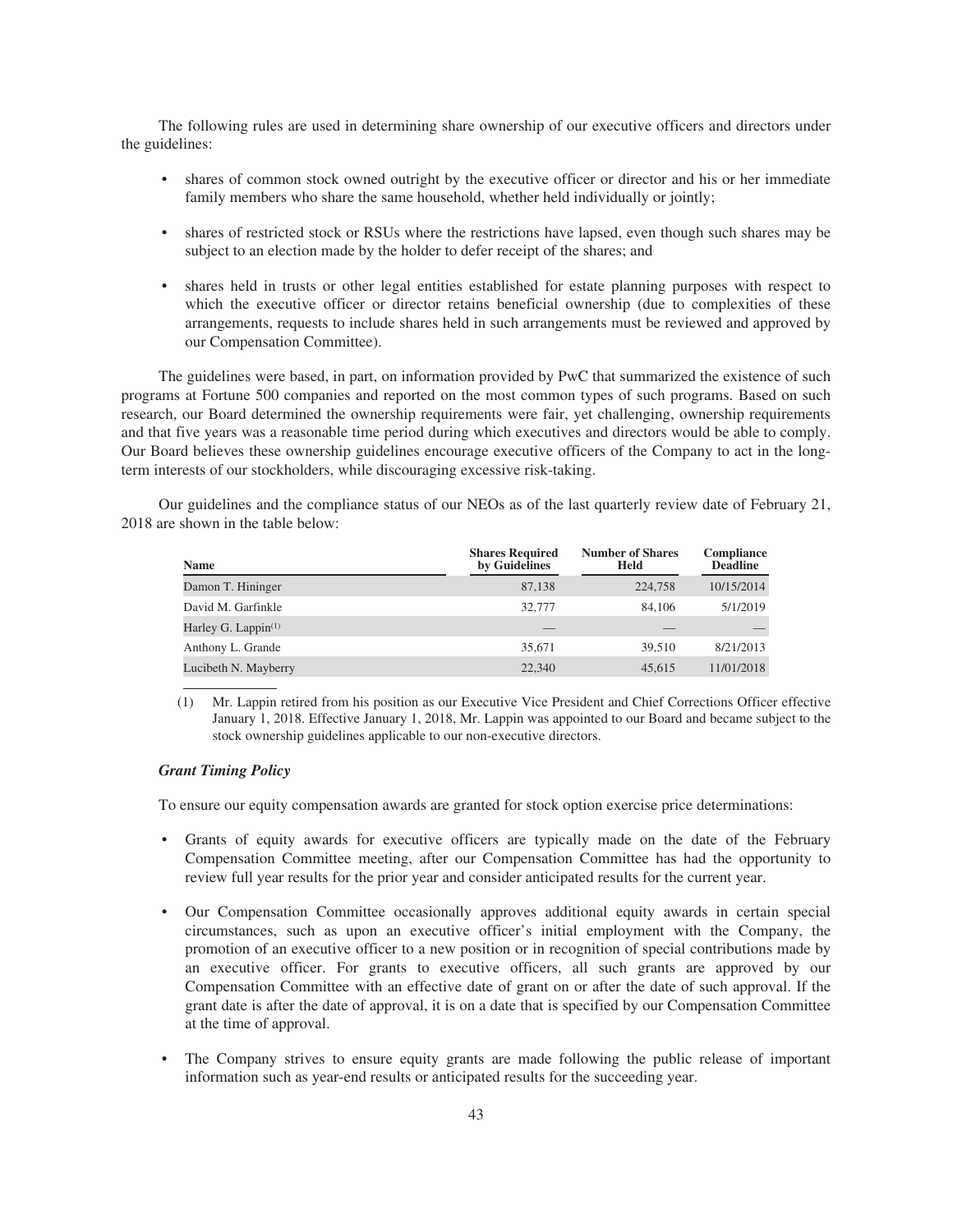## *Deductibility of Executive Compensation*

Section 162(m) of the Code limits the tax deductibility of compensation over \$1.0 million paid to the Chief Executive Officer and the three highest compensated officers (excluding the Chief Executive Officer) serving at the end of each fiscal year. Prior to the enactment of the Tax Cuts and Jobs Act (H.R. 1) (the "TCJA") on December 22, 2017, which is effective for tax years beginning after December 31, 2017, the Section 162(m) limit on deductible compensation did not apply to compensation that constituted "qualified performance-based compensation" or that was paid to our Chief Financial Officer. To meet this exception for performance-based compensation, all of the following criteria must have been met:

- the compensation is contingent on the attainment of one or more pre-established, objective performance goals;
- the performance goals are set by our Compensation Committee;
- the plan pursuant to which the performance-based compensation is determined are disclosed to and approved by our stockholders before the compensation is paid; and
- our Compensation Committee certifies in writing that the performance goals and any other material terms of the performance-based compensation were satisfied.

All Compensation Committee actions in 2017 were taken prior to the enactment of the TCJA and prior to November 2, 2017, and our Compensation Committee made reasonable efforts to ensure the Company's performance-based awards constituted "qualified performance-based compensation" under Section 162(m) while simultaneously providing appropriate rewards for actual performance; however, because of ambiguities and uncertainties as to the application and interpretation of Section  $162(m)$  and related regulations, no assurance can be given that compensation intended to satisfy the requirements for deductibility under Section 162(m) will in fact do so. Additionally, the Compensation Committee also believes that stockholder interests are best served if we retain discretion and flexibility in awarding compensation to our NEOs, even where the compensation paid under such programs may not be fully deductible, and the Compensation Committee has approved and will continue to approve, the payment of compensation outside of the deductibility limitations of Section 162(m).

As a result of the enactment of the TCJA, the exception of allowing the full deductibility of "qualified performance-based compensation" will no longer apply to compensation paid after January 1, 2018, unless paid pursuant to a written binding contract, such as certain long-term equity incentive compensation awards that the Compensation Committee granted in 2017 in effect on or before November 7, 2017. The Compensation Committee will continue to retain the flexibility to design and maintain the Company's executive compensation programs in a manner that is most beneficial to the Company's stockholders, including the payment of compensation that may not be deductible under Section 162(m).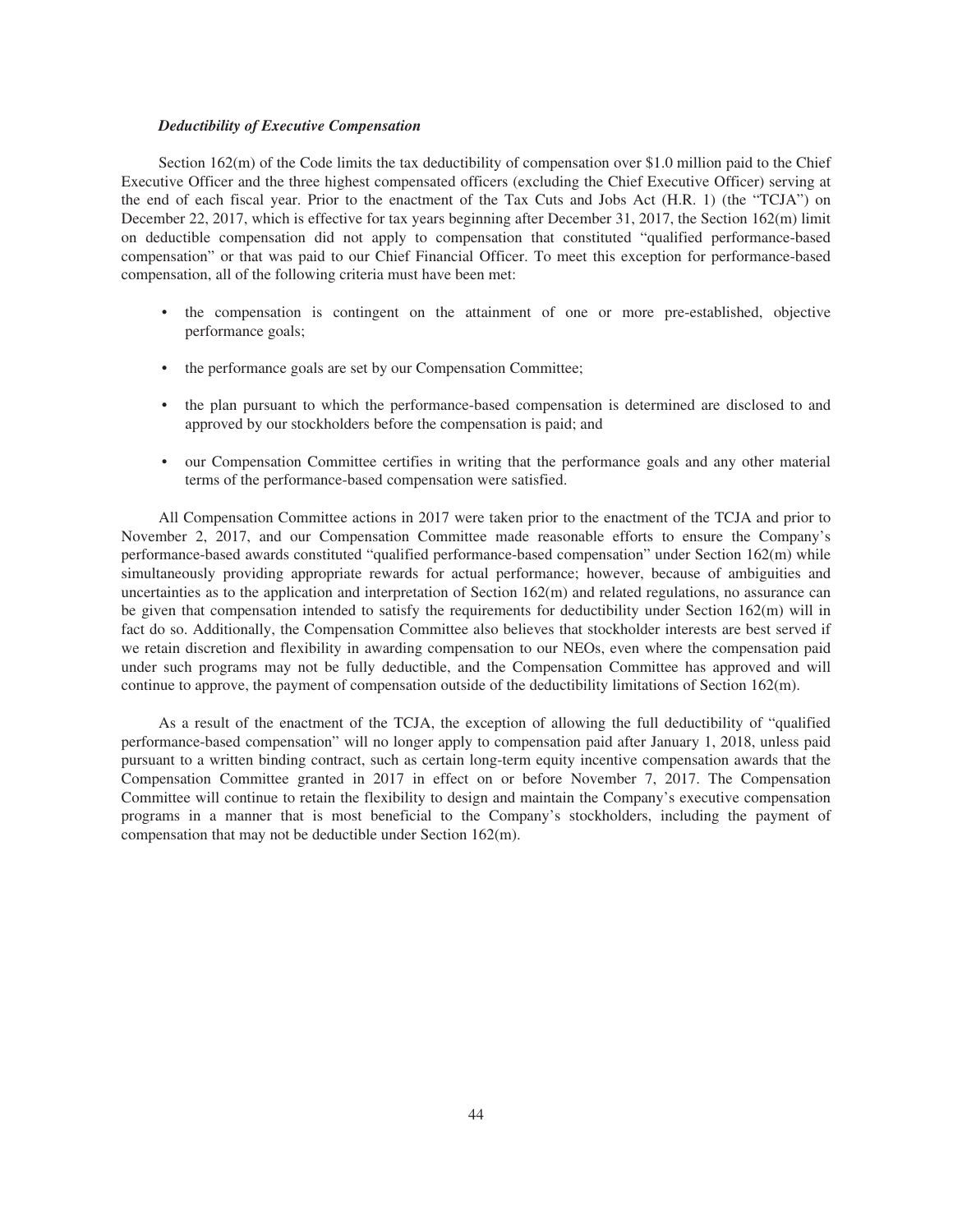## **Report of the Compensation Committee**

*The following Report of the Compensation Committee does not constitute soliciting material and should not be deemed filed or incorporated by reference into any other Company filing under the Securities Act of 1933 or the Securities Exchange Act of 1934, except to the extent the Company specifically incorporates this Report by reference therein.*

Our Compensation Committee has reviewed and discussed the Compensation Discussion and Analysis set forth above with our management. Taking this review and discussion into account, the undersigned Committee members recommended to our Board that our Board approve the inclusion of the Compensation Discussion and Analysis in our Proxy Statement on Schedule 14A for filing with the SEC.

Submitted by the Compensation Committee:

Donna M. Alvarado, Chair Robert J. Dennis Mark A. Emkes John R. Prann, Jr.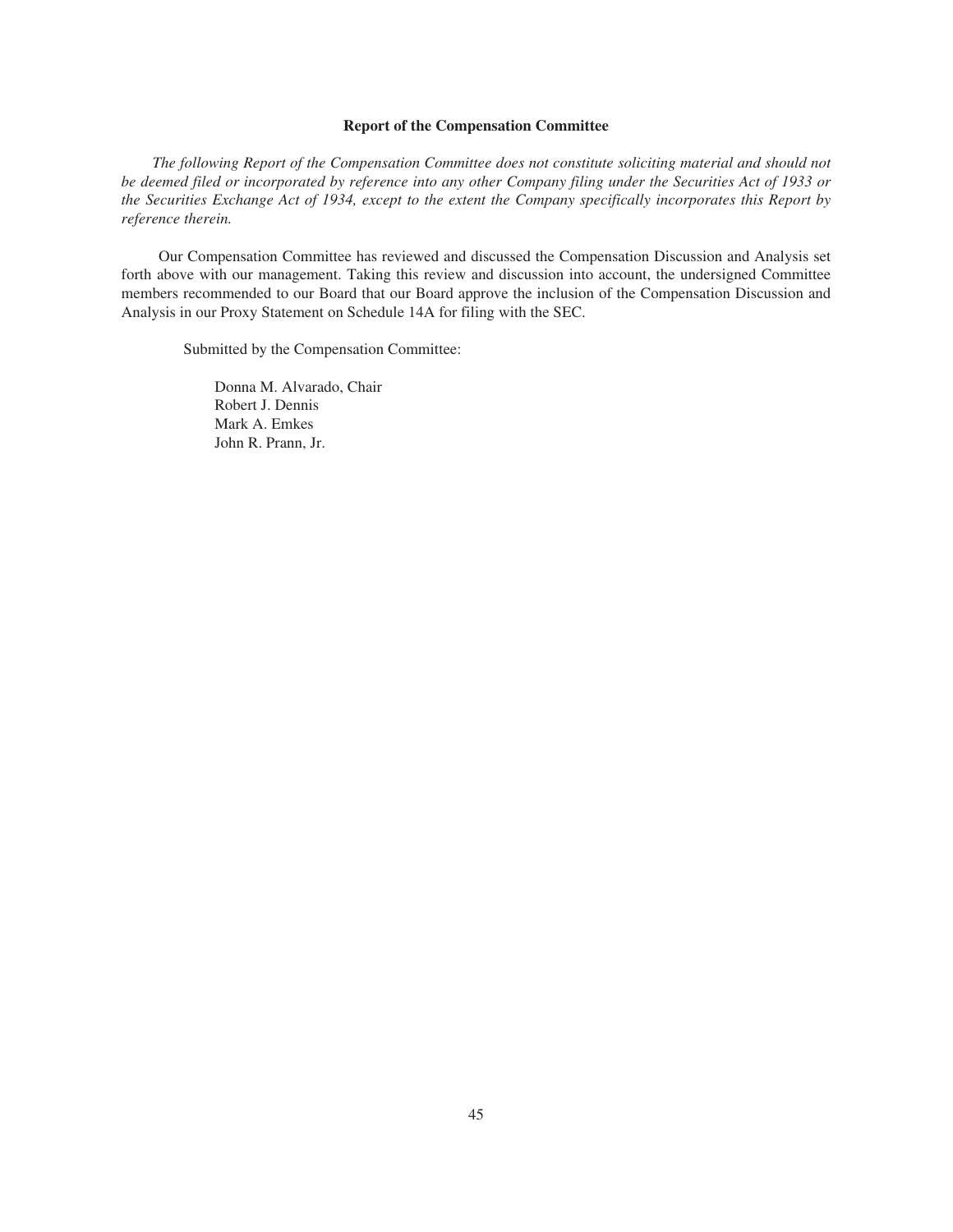## **Summary Compensation Table**

The following table summarizes the compensation earned or paid to our Named Executive Officers for service in the fiscal years ended December 31, 2017, 2016 and 2015, with the exception of Ms. Mayberry, who first became a Named Executive Officer in 2017:

| <b>Name and Principal Position</b>                                                                 | Year                 | <b>Salary</b><br>$(\$)$                     |                             | <b>Stock</b><br>Awards<br>$($ \$) $^{(1)}$ |                                                 | <b>Non-Equity</b><br><b>Incentive Plan</b><br><b>Compensation</b><br>$($ \$) $^{(2)}$ |                | Change in<br><b>Nonqualified</b><br><b>Deferred</b><br>Earnings $(\text{$\$})^{(3)}$ |                                                 | <b>All Other</b><br><b>Compensation Compensation</b><br>$($ \$) $^{(4)}$ |                       | <b>Total</b><br>\$)                 |
|----------------------------------------------------------------------------------------------------|----------------------|---------------------------------------------|-----------------------------|--------------------------------------------|-------------------------------------------------|---------------------------------------------------------------------------------------|----------------|--------------------------------------------------------------------------------------|-------------------------------------------------|--------------------------------------------------------------------------|-----------------------|-------------------------------------|
| Damon T. Hininger                                                                                  | 2017                 | $$86,830$ \$                                |                             |                                            | <sup>\$</sup>                                   | 1,390,476                                                                             | \$             | 32,303                                                                               | $\mathcal{S}$                                   | 64,048                                                                   | <sup>\$</sup>         | 2,373,657                           |
| President and Chief Executive                                                                      | 2016                 | \$861,000                                   | \$                          | 2,043,779                                  | <sup>\$</sup>                                   | 86,100                                                                                | \$             | 29,355                                                                               | $\mathcal{S}$                                   | 80,964                                                                   | <sup>\$</sup>         | 3,101,198                           |
| Officer                                                                                            | 2015                 | \$882,807                                   | <sup>\$</sup>               | 1,946,449                                  | <sup>\$</sup>                                   | 450,232                                                                               | \$             | 25,148                                                                               | $\mathcal{S}$                                   | 100,681                                                                  | - \$                  | 3,405,317                           |
| David M. Garfinkle<br><b>Executive Vice President and</b><br><b>Chief Financial Officer</b>        | 2017<br>2016<br>2015 | \$408,285<br>\$387,000<br>\$387,347         | <sup>\$</sup><br>- \$<br>-S | 1.033.167<br>983.982<br>937,109            | S.<br>\$.<br>\$.                                | 640,157<br>38,700<br>197.547                                                          | \$<br>\$<br>\$ | 7,688<br>6,930<br>5,697                                                              | \$.<br>\$.<br>\$                                | 37.312 \$<br>42,145<br>41,738                                            | - \$<br><sup>\$</sup> | 2,126,609<br>1,458,757<br>1,569,438 |
| <b>Harley G. Lappin</b><br><b>Executive Vice President and</b><br><b>Chief Corrections Officer</b> | 2017<br>2016<br>2015 | $$424,452$ \$<br>$$412,089$ \$<br>\$422,527 | - \$                        | 1,033,167<br>983,982<br>937,109            | $\mathcal{S}$<br><sup>\$</sup><br>$\mathcal{S}$ | 665,506<br>41,209<br>215,489                                                          | \$<br>\$<br>\$ | 4,010<br>5,677<br>4,347                                                              | $\mathcal{S}$<br>$\mathcal{S}$<br>$\mathcal{S}$ | 35,134 \$<br>53,076 \$<br>55,789                                         | - \$                  | 2,162,269<br>1,496,033<br>1,635,261 |
| <b>Anthony L. Grande</b><br><b>Executive Vice President and</b><br>Chief Development Officer       | 2017<br>2016<br>2015 | \$424,452<br>\$412,089<br>\$422,527         | <sup>\$</sup><br>-S<br>- \$ | 1,033,167<br>983,982<br>937,109            | \$<br>\$.<br>\$.                                | 665,506<br>41,209<br>215,489                                                          | \$<br>\$<br>\$ | 18.368<br>16,901<br>14,793                                                           | \$.<br>\$<br>\$                                 | 36,492 \$<br>44,588<br>49,941                                            | -\$<br>-S             | 2.177.985<br>1,498,769<br>1,639,859 |
| <b>Lucibeth N. Mayberry</b><br>Executive Vice President,<br><b>Real Estate</b>                     | 2017                 | $$346,310$ \$                               |                             | 850,855                                    | $\mathcal{S}$                                   | 542,985                                                                               | \$             | 7,667                                                                                | $\mathcal{S}$                                   | 22,999                                                                   | -S                    | 1,770,816                           |

- (1) The amounts shown in this column represent the aggregate grant-date fair value of performance-based RSUs granted during the given year calculated in accordance with FASB ASC Topic 718. Performance-based RSUs vest based upon achieving normalized FFO performance objectives that were pre-established by our Compensation Committee. The grant date values for the 2017 performance-based RSUs reflect the probable outcome that the performance conditions will be met as estimated on the date of grant. At the time of grant for the 2017 performance-based RSUs, it was determined that maximum performance under the performance condition was the probable outcome, and thus the grant date fair value was determined based on \$32.69 per share (reflecting such probability) multiplied by the maximum number of shares that may vest, which equates to the number granted. All grants of equity awards were made under the 2008 Plan and are subject to individual award agreements. RSUs earn dividend equivalent rights that accumulate and are paid in cash when and only to the extent the underlying award vests. In support of the cost reduction plan announced by the Company on September 27, 2016, Mr. Hininger voluntarily forfeited the 70,817 performance-based RSUs awarded to him on February 19, 2016, and requested that our Compensation Committee not award him any equitybased compensation in 2017.
- (2) The amounts shown in this column reflect cash incentive plan compensation earned pursuant to the Company's annual cash incentive plan, which is discussed in detail on page 37 under the heading "Annual Cash Incentive Plan Compensation" in the Compensation Discussion and Analysis section of this Proxy Statement.
- (3) The amounts shown in this column represent above-market earnings on amounts that the Named Executive Officer chose to defer pursuant to the Company's Executive Deferred Compensation Plan ("DCP"), which is more fully described under the heading "Nonqualified Deferred Compensation in 2017." Amounts shown are based on the excess of the Company's fixed rate for 2017 of 5.00% over 120% of the applicable federal long-term rate, with compounding (as prescribed under section 1274(d) of the Code of 2.72%.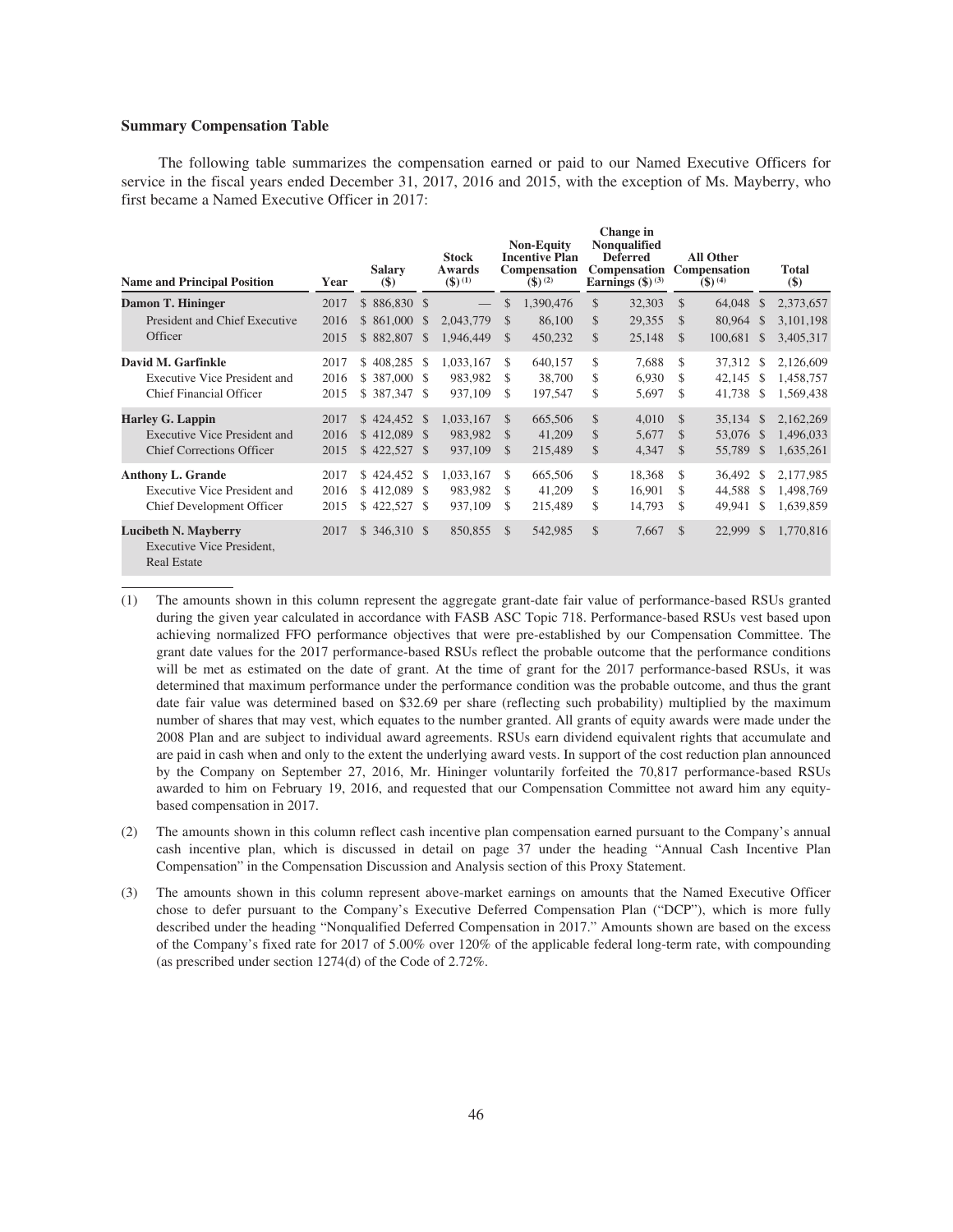(4) The amounts shown as All Other Compensation for 2017 include the following:

| <b>Name</b>          |    | $401(k)$ Plan Matching<br>Contributions |    | <b>DCP</b> Matching<br><b>Contributions</b> |    | Life Insurance<br><b>Premiums</b> | Long-Term Disability<br>Premiums <sup>(a)</sup> |
|----------------------|----|-----------------------------------------|----|---------------------------------------------|----|-----------------------------------|-------------------------------------------------|
| Damon T. Hininger    | \$ | 13.250                                  | S  | 35,396                                      | S  | 2.398                             | \$<br>13,004                                    |
| David M. Garfinkle   | S  | 13.250                                  | \$ | 9.099                                       | \$ | 3.091                             | \$<br>11.872                                    |
| Harley G. Lappin     | \$ | 13.250                                  | \$ |                                             | S  | 7.607                             | \$<br>14.277                                    |
| Anthony L. Grande    | \$ | 13.250                                  | S  | 10.033                                      | S  | 2.273                             | \$<br>10.936                                    |
| Lucibeth N. Mayberry | \$ | 13.250                                  | \$ |                                             | S. | 1.788                             | \$<br>7.961                                     |

(a) The Company pays the long term disability premiums of its executive officers and certain other employees, but does not pay such premiums for all employees.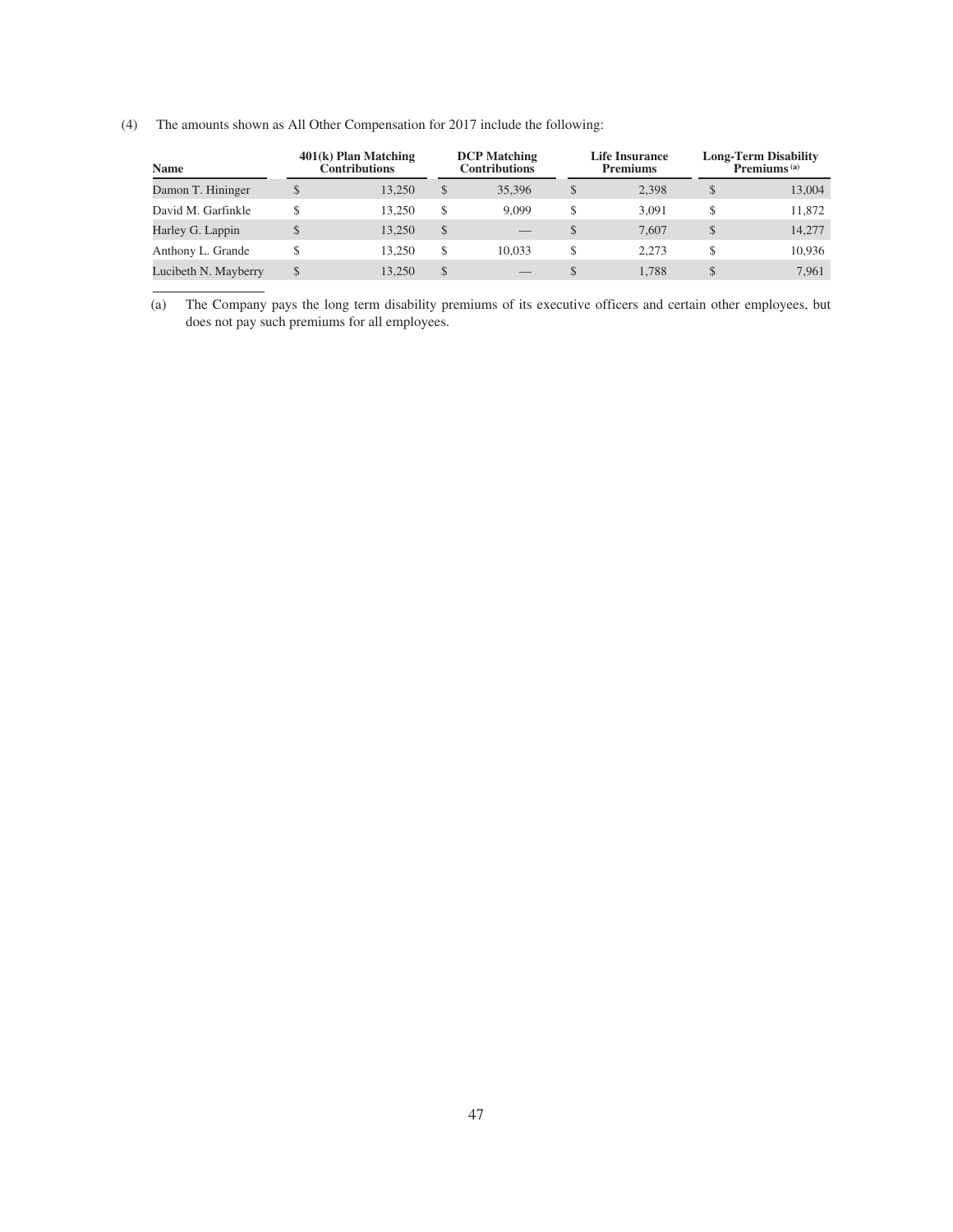## **Grants of Plan-Based Awards in 2017**

The following table sets forth the grants of plan-based awards that were made to the Named Executive Officers during the fiscal year ended December 31, 2017:

|                      |               |   |                |   | Equity Incentive Plan Awards <sup>(1)</sup> |               | <b>Estimated Possible Payouts Under Non-</b> |                  | <b>Estimated Possible Payouts Under</b><br>Equity Incentive Plan Awards <sup>(2)</sup> |                |               |                                                                   |  |
|----------------------|---------------|---|----------------|---|---------------------------------------------|---------------|----------------------------------------------|------------------|----------------------------------------------------------------------------------------|----------------|---------------|-------------------------------------------------------------------|--|
| <b>Name</b>          | Grant<br>Date |   | <b>Minimum</b> |   | <b>Target</b>                               |               | <b>Maximum</b>                               | <b>Threshold</b> | Target                                                                                 | <b>Maximum</b> |               | <b>Grant Date Fair</b><br>Value of RSU<br><b>Awards</b> $(\$)(3)$ |  |
| Damon T. Hininger    | 2/16/2017     |   | 150,761        |   | 686,406                                     | S             | .551,953                                     |                  | (2)                                                                                    |                | $\mathcal{S}$ |                                                                   |  |
| David M. Garfinkle   | 2/16/2017     | S | 69.408         | S | 316,013                                     | S             | 714,499                                      | 10.535           | $\left( 2\right)$                                                                      | 31,605         | S             | 1,033,167                                                         |  |
| Harley G. Lappin     | 2/16/2017     | S | 72.157         | S | 328,526                                     | <sup>\$</sup> | 742,791                                      | 10,535           | (2)                                                                                    | 31,605         | \$            | 1,033,167                                                         |  |
| Anthony L. Grande    | 2/16/2017     |   | 72.157         |   | 328,526                                     | S             | 742,791                                      | 10,535           | (2)                                                                                    | 31,605         | \$            | 1,033,167                                                         |  |
| Lucibeth N. Mayberry | 2/16/2017     | S | 58.873         |   | 268,044                                     | $\mathbb{S}$  | 606,043                                      | 8.676            | (2)                                                                                    | 26,028         | \$            | 850,855                                                           |  |

(1) The amounts shown in these columns reflect the minimum (17.00% of base salary), target (77.40% of base salary) and maximum (175.00% of base salary) amounts that each of the Named Executive Officers could have earned for the fiscal year ended December 31, 2017 pursuant to the Company's annual cash incentive plan, based on positive Adjusted EPS, Normalized FFO, Adjusted EBITDA and strategic business goals, as discussed in detail on page 37 under the heading "Annual Cash Incentive Plan Compensation" in the Compensation Discussion and Analysis section of this Proxy Statement. The amounts actually awarded to each of the named executive officers are reflected in the Summary Compensation Table.

- (2) The amounts shown in these columns as threshold reflect the minimum number (or  $1/3^{rd}$  of the granted amount) of performance-based RSUs that could vest if only one tranche of the performance-based RSUs achieve the Normalized FFO performance goals. Maximum reflects vesting in full of all of the performance-based RSUs granted, which occurs when maximum performance under the Normalized FFO performance goals is achieved for each of 2017, 2018 and 2019, resulting in the vesting of each of the three tranches following each such year. Target is not established, as vesting may range from 1/3rd, 2/3rd or 100% of the number of performance-based RSUs granted. The performancebased RSUs were awarded pursuant to the Company's 2008 Plan and have dividend equivalent rights payable in cash, but only to the extent and when the performance-based RSUs vest and the underlying shares are issued. The performance-based RSUs are discussed in detail beginning on page 39 under the heading "Performance-Based Equity Incentive Compensation" in the Compensation Discussion and Analysis section of this Proxy Statement.
- (3) The amounts shown in this column represent the aggregate grant-date fair value of the performance–based RSUs granted in 2017 calculated in accordance with FASB ASC Topic 718. These awards vest in 1/3rd increments based upon achieving Normalized FFO performance goals that were pre-established by our Compensation Committee. At the time of grant for the 2017 performance-based RSUs, it was determined that maximum performance under the performance condition was the probable outcome, and thus the grant date fair value was determined based on \$32.69 per share for the February 16, 2017 grants (reflecting such probability) multiplied by the maximum number of shares that may vest, which equates to the number of performance-based RSUs granted. No options were granted to our Named Executive Officers in 2017.

#### **Employment Agreements**

Effective January 1, 2018, the Company entered into new employment agreements with each of our NEOs, which replaced existing employment agreements, most of which were scheduled to expire on December 31, 2017. Each agreement has a two-year initial term, and is subject to one automatic one-year renewal unless either party provides notice of non-renewal at least 60 days in advance of the expiration of the initial term. Each of these agreements provides for a minimum annual salary. In addition, during the term, the executives are eligible to participate in all compensation or employee benefit plans or programs maintained by the Company for the benefit of its salaried employees or senior executives from time to time. These plans and programs may include health and life insurance. In addition, during the term, these agreements provide for reimbursement for certain professional and civic memberships that are approved in advance by the Company. Each of the employment agreements, provides for severance benefits which are more fully discussed under "Potential Payments Upon Termination or Change in Control" in the "Compensation Discussion and Analysis" included in this Proxy Statement.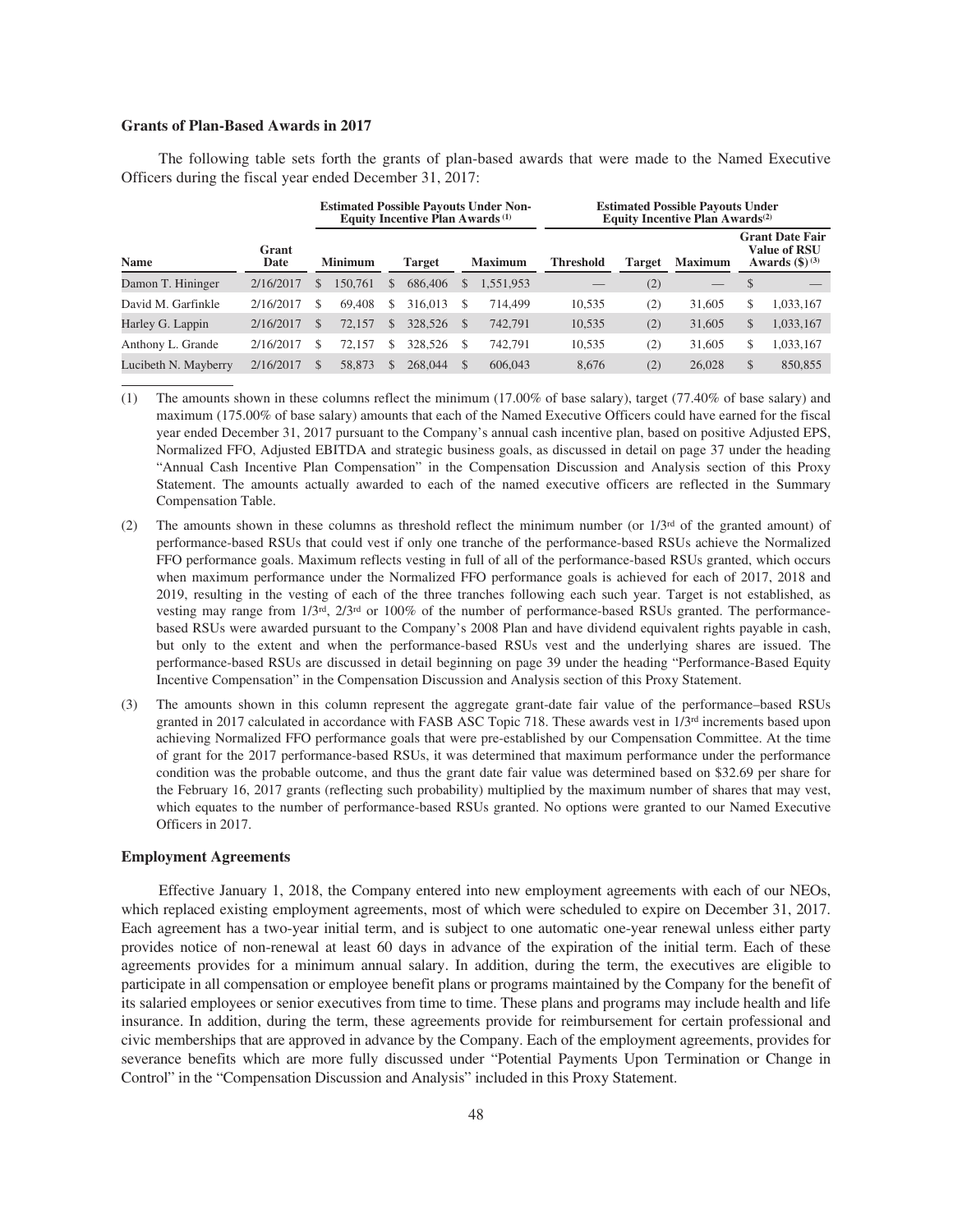## **Outstanding Equity Awards at 2017 Fiscal Year-End**

The following table sets forth information concerning options and unearned performance-based RSUs for each of the Named Executive Officers that were outstanding as of December 31, 2017:

|                      |                                                                                                           | Option Awards <sup>(1)</sup>                                                                         |                      |                                         |                                                  |                                                                                                                              |          |                                                                                                                                                                  |
|----------------------|-----------------------------------------------------------------------------------------------------------|------------------------------------------------------------------------------------------------------|----------------------|-----------------------------------------|--------------------------------------------------|------------------------------------------------------------------------------------------------------------------------------|----------|------------------------------------------------------------------------------------------------------------------------------------------------------------------|
| <b>Name</b>          | Number of<br><b>Securities</b><br>Underlying<br><b>Unexercised</b><br>Options $(H)$<br><b>Exercisable</b> | Number of<br><b>Securities</b><br>Underlying<br><b>Unexercised</b><br>Options $(H)$<br>Unexercisable |                      | Option<br><b>Exercise</b><br>Price (\$) | Option<br><b>Expiration</b><br>Date              | Number of<br><b>Unearned</b><br><b>Shares, Units</b><br>or Other<br><b>Rights That</b><br><b>Have Not</b><br>Vested $(H)(2)$ |          | <b>Market</b> or<br>Payout<br>Value of<br><b>Unearned</b><br>Shares,<br><b>Units or</b><br>Other<br><b>Rights That</b><br><b>Have Not</b><br>Vested $(\$)^{(2)}$ |
| Damon T. Hininger    | 38,112                                                                                                    |                                                                                                      | $\mathcal{S}$        | 22.72                                   | 2/20/2018                                        |                                                                                                                              |          |                                                                                                                                                                  |
|                      | 14,027                                                                                                    |                                                                                                      | \$                   | 24.00                                   | 8/14/2018                                        |                                                                                                                              |          |                                                                                                                                                                  |
|                      | 35,324                                                                                                    |                                                                                                      | \$                   | 17.38                                   | 8/13/2019                                        |                                                                                                                              |          |                                                                                                                                                                  |
|                      | 126,924                                                                                                   |                                                                                                      | \$                   | 17.57                                   | 2/18/2020                                        |                                                                                                                              |          |                                                                                                                                                                  |
|                      | 107,298                                                                                                   |                                                                                                      | \$                   | 20.78                                   | 2/23/2021                                        |                                                                                                                              |          |                                                                                                                                                                  |
|                      | 139,273                                                                                                   |                                                                                                      | \$                   | 22.34                                   | 3/16/2022                                        |                                                                                                                              |          |                                                                                                                                                                  |
| David M. Garfinkle   | 10,020<br>19,385<br>16,314<br>21,175                                                                      |                                                                                                      | \$<br>\$<br>\$<br>\$ | 9.13<br>17.57<br>20.78<br>22.34         | 2/18/2019<br>2/18/2020<br>2/23/2021<br>3/16/2022 | 22,730<br>31,605                                                                                                             | \$<br>\$ | 511,425<br>711,113                                                                                                                                               |
| Harley G. Lappin     |                                                                                                           |                                                                                                      |                      |                                         |                                                  | 22,730                                                                                                                       | \$       | 511,425                                                                                                                                                          |
|                      |                                                                                                           |                                                                                                      |                      |                                         |                                                  | 31,605                                                                                                                       | \$       | 711,113                                                                                                                                                          |
| Anthony L. Grande    |                                                                                                           |                                                                                                      |                      |                                         |                                                  | 22,730<br>31,605                                                                                                             | \$<br>\$ | 511,425<br>711,113                                                                                                                                               |
| Lucibeth N. Mayberry | 21,175                                                                                                    |                                                                                                      | \$                   | 22.34                                   | 3/16/2022                                        | 18,719                                                                                                                       | \$       | 421,178                                                                                                                                                          |
|                      |                                                                                                           |                                                                                                      |                      |                                         |                                                  | 26,028                                                                                                                       | \$       | 585,630                                                                                                                                                          |

(1) Option awards reflect the equitable and proportionate adjustments made to our outstanding options as a result of our REIT conversion special dividend of \$6.66 per share paid in May 2013, resulting in an increase in the outstanding number of options and a corresponding reduction in the exercise price.

(2) Performance-based RSUs granted in 2015, 2016 and 2017 vest and are earned based upon achieving Normalized FFO goals that are pre-established by our Compensation Committee, with  $1/3<sup>rd</sup>$  of the amount granted being earned and vested per year if we achieve the Normalized FFO goal for that year. If the Normalized FFO goal for that year is not achieved, then the 1/3rd tranche would not vest and is forfeited. Based on our Normalized FFO of \$2.38 for 2017,  $1/3<sup>rd</sup>$  of the 2016 and 2017 performance-based RSUs vested. However, the 2017 1/3<sup>rd</sup> tranche of the 2015 performancebased RSUs did not vest and was forfeited. The vesting date does not occur until delivery of the audited financial statements by the Company's certified independent registered public accountants for the respective fiscal year, or one-year anniversary, whichever is later. This table thus includes (a) the 1/3rd tranche of 2016 performance-based RSUs that vested in February 2018 based on 2017 performance and (b) the 1/3rd tranche of 2017 performance-based RSUs that vested in February 2018 based on 2017 performance. This table also includes the remaining 1/3rd tranches that vest based on 2018 and 2019 performance, as applicable. For further discussion of the performance-based RSUs, see "Performance-Based Equity Incentive Compensation" in the Compensation Discussion and Analysis section of this Proxy Statement.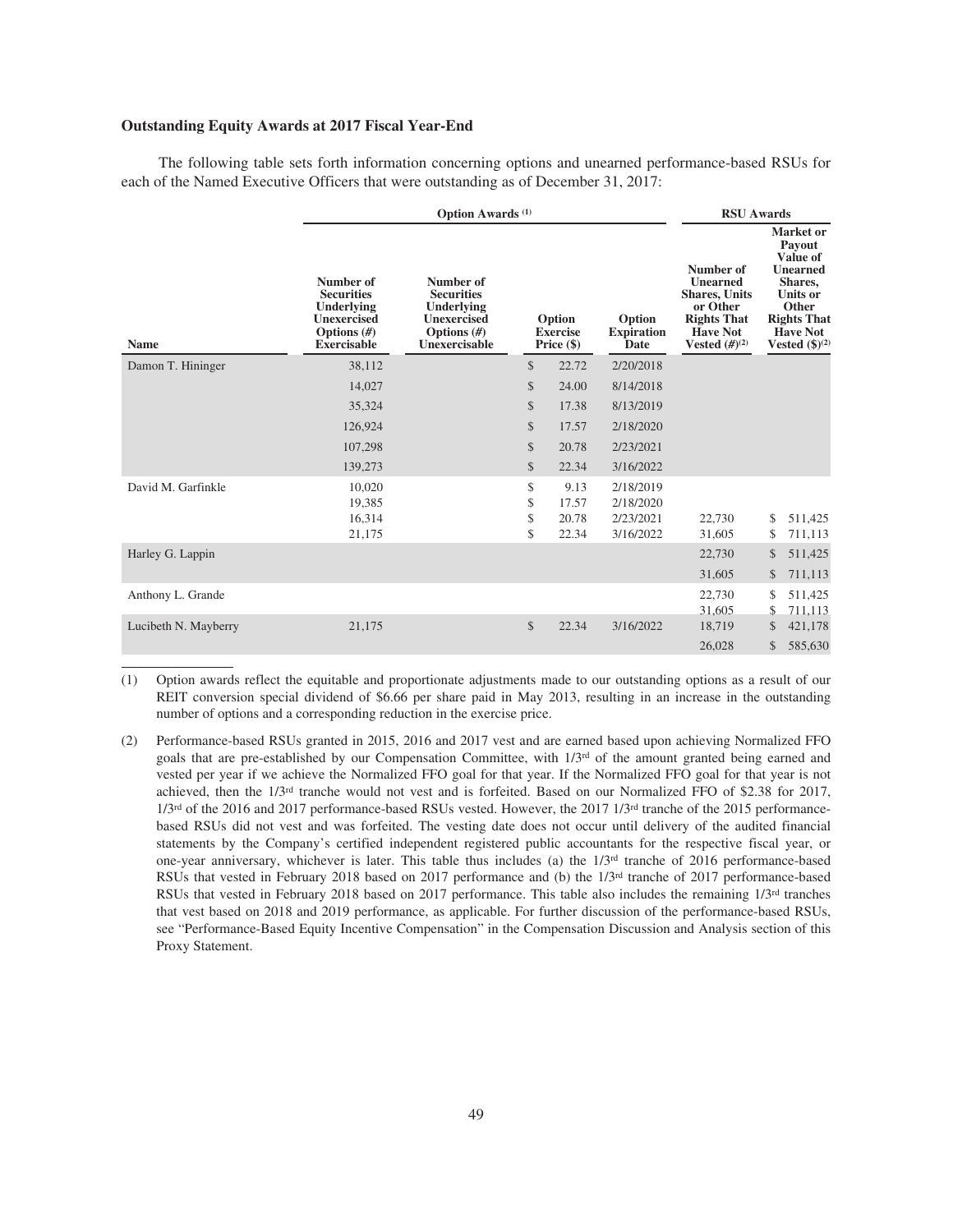## **Option Exercises and Stock Vested in 2017**

The following table sets forth information regarding the exercise of stock options and the vesting of performance-based RSUs during the fiscal year ended December 31, 2017 for each of the Named Executive Officers.

|                               |                                                                 | <b>Option Awards</b>                            |         |                                                         |                                                         |           |  |  |
|-------------------------------|-----------------------------------------------------------------|-------------------------------------------------|---------|---------------------------------------------------------|---------------------------------------------------------|-----------|--|--|
| $\mathbf{a}$ .<br><b>Name</b> | <b>Number of Shares</b><br><b>Acquired on</b><br>Exercise $(H)$ | <b>Value Realized</b><br>on Exercise $(\$)$ (1) |         | <b>Number of Shares</b><br>Acquired on<br>Vesting $(H)$ | <b>Value Realized</b><br>on Vesting<br>$($ \$) $^{(2)}$ |           |  |  |
| Damon T. Hininger             | 13,409                                                          | $\mathcal{S}$                                   | 119,916 | 36,156                                                  | \$                                                      | 1,229,304 |  |  |
| David M. Garfinkle            | 43,409                                                          | <sup>\$</sup>                                   | 467,006 | 28,759                                                  | S                                                       | 977,806   |  |  |
| Harley G. Lappin              |                                                                 | $\mathcal{S}$                                   |         | 28,772                                                  | \$                                                      | 978,248   |  |  |
| Anthony L. Grande             |                                                                 | <sup>\$</sup>                                   |         | 28,772                                                  | \$                                                      | 978,248   |  |  |
| Lucibeth N. Mayberry          | 6.236                                                           | $\mathcal{S}$                                   | 60,000  | 21,739                                                  | \$                                                      | 739,126   |  |  |

(1) The value realized upon exercise of stock options reflects the price at which shares acquired upon exercise of the stock options were sold or valued for income tax purposes, net of the exercise price for acquiring such shares.

(2) The value realized on vesting of performance-based RSUs was calculated as the product of the closing price of a share of our common stock on the vesting date, multiplied by the number of units vested*.* The performance-based RSUs that vested in 2017 were earned and vested based on our achievement of the applicable Normalized FFO goals for 2016.

## **Nonqualified Deferred Compensation in 2017**

The following table sets forth information concerning contributions made by the Named Executive Officers and the Company pursuant to the Company's Executive Deferred Compensation Plan as well as aggregate individual account balances as of December 31, 2017:

| <b>Name</b>          |              | <b>Executive</b><br><b>Contributions</b><br>in 2017 $(1)$ | Company<br><b>Contributions in</b><br>2017(2) |     | Aggregate<br>Earnings<br>in $2017^{(3)}$ |               | Aggregate<br>Withdrawals/<br><b>Distributions</b><br>in 2017 |               | <b>Aggregate Balance</b><br>at $12/31/2017$ <sup>(4)</sup> |
|----------------------|--------------|-----------------------------------------------------------|-----------------------------------------------|-----|------------------------------------------|---------------|--------------------------------------------------------------|---------------|------------------------------------------------------------|
| Damon T. Hininger    | \$           | 39,778                                                    | \$<br>35,396                                  | \$. | 70,840                                   | \$            |                                                              | <sup>\$</sup> | 1,531,227                                                  |
| David M. Garfinkle   | S            | 10.101                                                    | \$<br>9,099                                   | S.  | 16.859                                   | S             |                                                              |               | 366,674                                                    |
| Harley G. Lappin     | \$           |                                                           | \$                                            | \$  | 8.794                                    |               | \$(188,359)                                                  | \$            | 105,108                                                    |
| Anthony L. Grande    | \$           | 23.283                                                    | \$<br>10.033                                  | S   | 40,280                                   | \$.           |                                                              |               | 866,566                                                    |
| Lucibeth N. Mayberry | $\mathbb{S}$ |                                                           |                                               | \$  | 16.813                                   | <sup>\$</sup> |                                                              |               | 353,071                                                    |

(1) Of the amounts shown in this column, the following amounts are included in the "Salary" column of the Summary Compensation Table for 2017: Mr. Hininger - \$35,473; Mr. Garfinkle - \$8,166; and Mr. Grande - \$21,223; the remaining amounts are included in the "Non-Equity Incentive Plan Compensation" column of the Summary Compensation Table for 2017.

(2) Of the amounts shown in this column, the following amounts are also reported in the "All Other Compensation" column of the Summary Compensation Table for 2017: Mr. Hininger - \$35,396; Mr. Garfinkle - \$9,099; and Mr. Grande - \$10,033.

(3) Of the amounts shown in this column, the following amounts are reported in the "Change in Nonqualified Deferred Compensation Earnings" column of the Summary Compensation Table for 2017: Mr. Hininger - \$32,303; Mr. Garfinkle - \$7,688; Mr. Lappin - \$4,010; Mr. Grande - \$18,368; and Ms. Mayberry - \$7,667.

(4) Of the amounts shown in this column, the following amounts were reported as compensation to the NEOs in the Summary Compensation Table for 2017, 2016 and 2015: Mr. Hininger - \$103,172 for 2017, \$120,411 for 2016 and \$155,000 for 2015; Mr. Garfinkle - \$24,953 for 2017, \$28,712 for 2016 and \$55,412 for 2015; Mr. Lappin - \$4,010 for 2017, \$44,419 for 2016 and \$51,349 for 2015; Mr. Grande - \$49,624 for 2017, \$57,694 for 2016 and \$73,710 for 2015; and Ms. Mayberry - \$7,667 for 2017.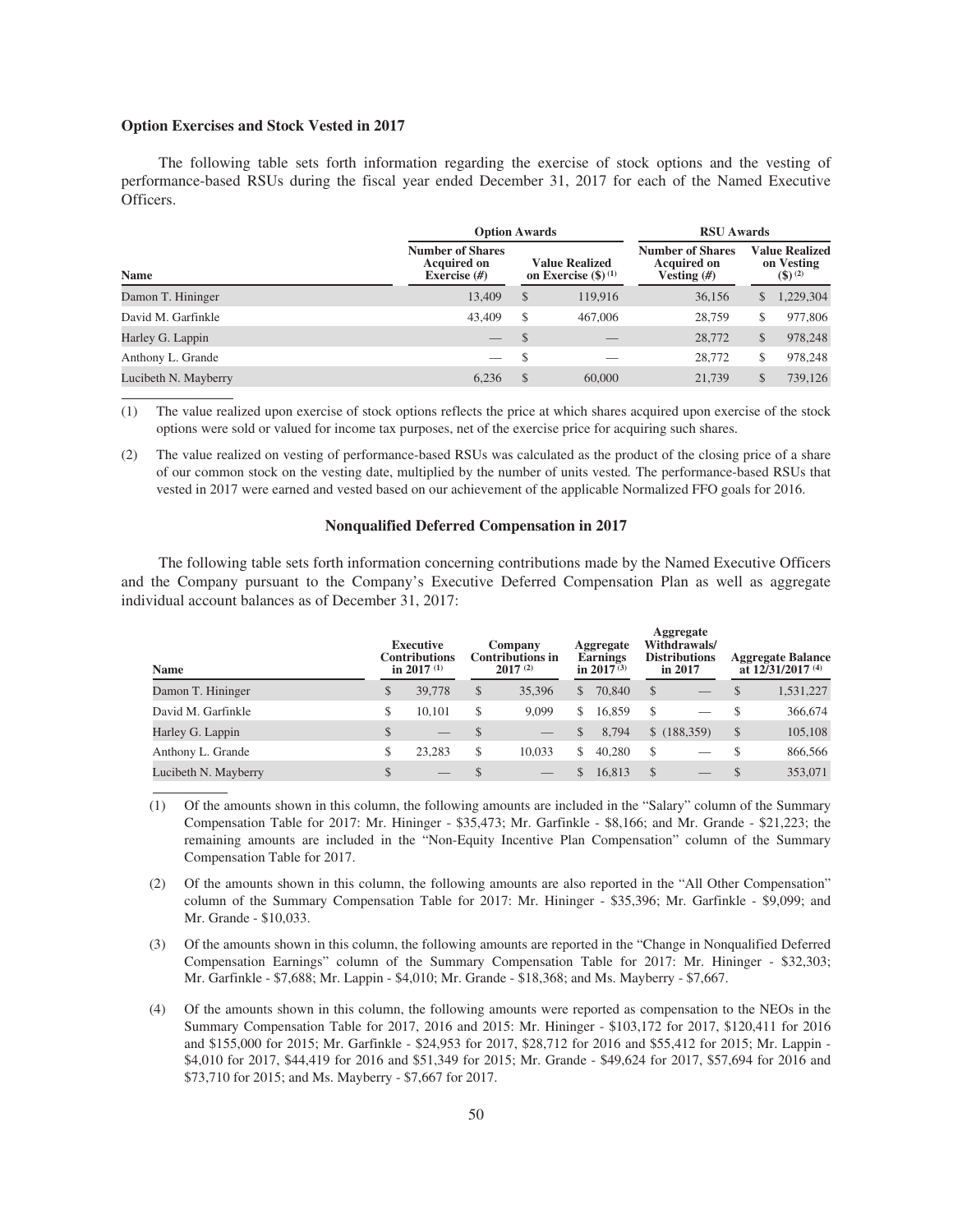The Executive Deferred Compensation Plan is an unfunded, non-qualified deferred compensation plan maintained by the Company for certain of its senior executives and other key employees, including the NEOs. Eligible employees who participate in the Executive Deferred Compensation Plan may defer a portion of their compensation by electing to contribute such compensation to the plan.

Pursuant to the Executive Deferred Compensation Plan, participating executives may elect to contribute on a pre-tax basis up to 50% of their base salary and up to 100% of their annual cash bonus. The Company matches 100% of contributions up to 5% of total cash compensation. The matching contribution is credited on a monthly basis, but is reduced at the end of the plan year for any matching amounts contributed to the participant's 401(k) account. The Company also contributes a fixed rate of return on balances in the Executive Deferred Compensation Plan, determined at the beginning of each plan year. Participants are 100% vested in amounts deferred under the plan and earnings on those amounts, while the matching contributions vest 20% after two years of service, 40% after three years of service, 80% after four years of service and 100% after five years of service. Each participant, however, shall become 100% vested in the matching contribution amounts upon termination of employment by reason of death, disability or retirement or upon the occurrence of a change in control; provided, however, that the Participant shall not become vested upon the occurrence of a change in control to the extent such vesting would cause any portion of his or her deferred compensation benefits to constitute an "excess parachute payment" under Section 280G of the Code.

Distributions to senior executives are generally payable no earlier than five years subsequent to the date an executive becomes a participant in the Plan, or upon termination of employment, at the election of the participant, but not later than the 15th day of the month following the month the individual attains age 65.

During 2017, the Company provided a fixed return of 5.00% to participants in the Executive Deferred Compensation Plan, which rate was based on the return received by the Company on the life insurance policies the Company has purchased on the lives of certain participating executives, including each of the Named Executive Officers. The life insurance policies are intended to partially fund distributions from the Executive Deferred Compensation Plans, and the Company is the sole beneficiary of such policies. The Company has established an irrevocable Rabbi Trust to secure the plan's obligations. However, assets in the Executive Deferred Compensation Plan are subject to creditor claims in the event of bankruptcy.

## **Potential Payments Upon Termination or Change in Control**

Each of our NEOs is eligible to receive certain payments upon termination of employment under the circumstances described below:

*Retirement*. In the event of a termination of employment due to retirement (generally after attaining age 62), our equity award agreements provide that:

- vested options would be exercisable for the remaining stated term of the option (as opposed to a voluntary or for "cause" termination, in which case the NEO would generally have three months following termination to exercise vested options); and
- if the retirement is effective after December 31 of any fiscal year but prior to the applicable performance-based RSU vesting date with respect to such year (which typically occurs in February of the immediately following fiscal year), the applicable portion of unvested performance-based RSUs, if any, that would vest on such vesting date but for the NEO's termination of employment would vest and be issued to the NEO despite the fact that the NEO is no longer an employee of the Company on such vesting date.

Furthermore, in the event of an NEO's retirement, matching contributions under the Executive Deferred Contribution Plan would become 100% vested.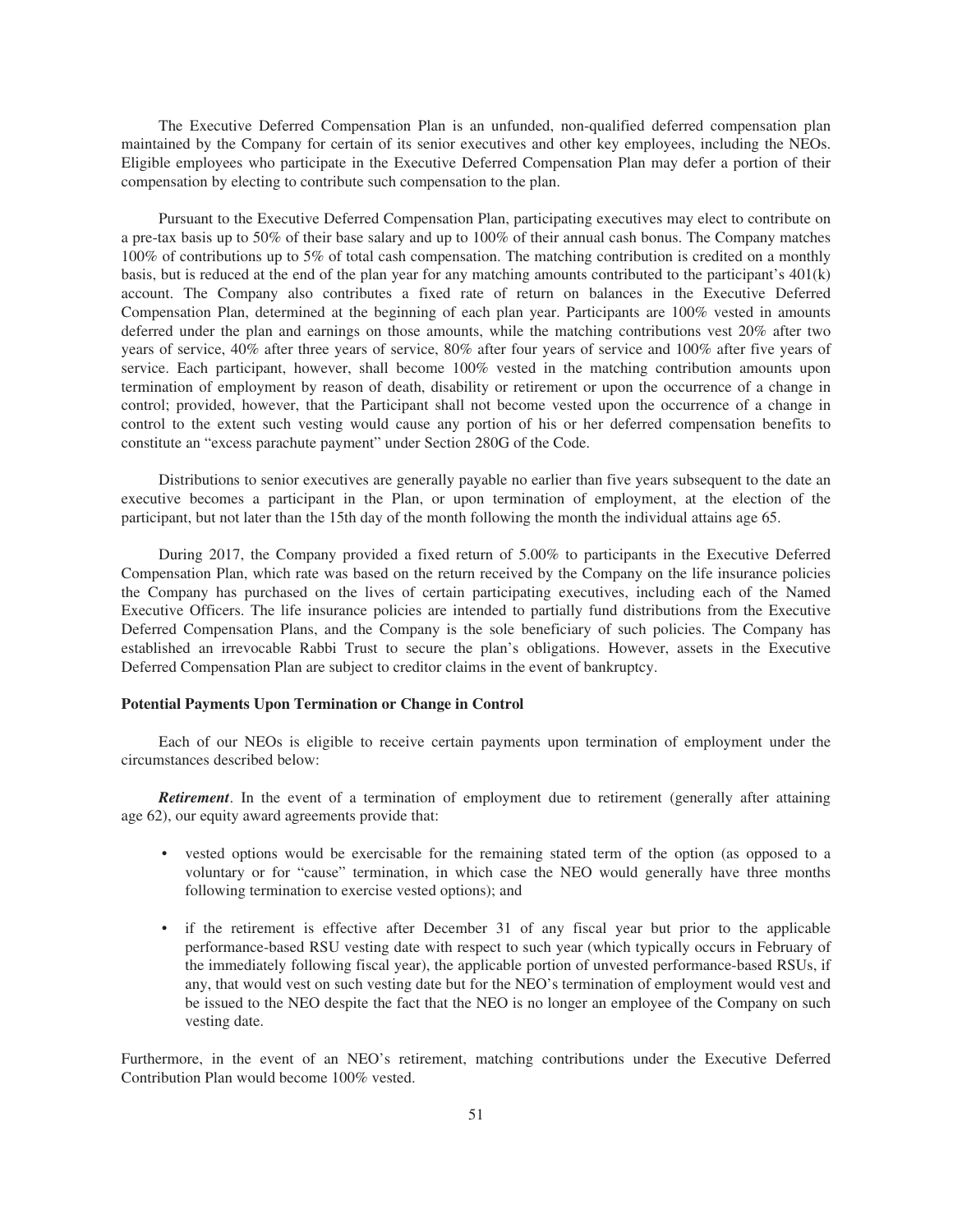*Death or Disability*. In the event of death or disability, benefits under our disability plan and payments under our life insurance plan, as applicable, would be payable, which, in the event of death, would equal twice the executive's compensation subject to certain caps. In addition, matching contributions under the Executive Deferred Contribution Plan would become 100% vested.

In accordance with the terms of our equity award agreements, in the event of the death or disability of a Named Executive Officer (1) all performance-based RSUs will become immediately and fully vested and non-forfeitable and (2) all unvested options that have not earlier terminated or expired in accordance with their terms will automatically vest in full and will be exercisable until the expiration of their stated term.

*Termination Without Cause or for Good Reason*. In accordance with the employment agreements with our current executive officers, if we terminate the employment of the executive without "cause," or if the executive terminates the employment for "good reason," we generally are required to pay a cash severance amount equal to the executive's annual base salary then in effect, payable in instalments in accordance with the terms of the agreements.

*Change in Control*. In accordance with the terms of our equity award agreements, in the event of a change of control (1) all performance-based RSUs will become immediately and fully vested and non-forfeitable and (2) all unvested options that have not earlier terminated or expired in accordance with their terms will automatically vest in full and will be exercisable until the expiration of their stated term.

Our Executive Deferred Compensation Plan provides that upon a change in control, the matching contributions would become 100% vested, unless such vesting would cause any portion of the deferred compensation benefits to constitute an "excess parachute payment" under Section 280G of the Code.

*Qualifying Termination Within 180 days of a Change in Control*. Pursuant to each of the employment agreements with our current executive officers, in the event of a termination by the Company (other than for "cause") or (subject to certain procedural requirements) termination by the executive for "good reason," within one-hundred eighty (180) days following a change in control, each NEO would be entitled to receive a lump sum cash payment equal to 2.99 times his or her base salary then in effect, and the NEO would continue to be covered under existing life, medical, disability and health insurance plans for a period of one year. All severance payments are made promptly after the time of termination in order to make a clean separation from, and avoid continued entanglement with, the NEO.

**Definitions.** Our employment agreements with our current executive officers and our equity plans generally provide for the following definitions:

The definition of "Good Reason" means when the executive terminates employment with the Company due to (i) a material reduction in the duties, powers or authority of the executive as an officer or employee of the Company or (ii) relocation of the Company's headquarters to a location more than 30 miles outside of the Nashville, Tennessee metropolitan area, in either case without the executive's consent. A termination under these circumstances shall be due to Good Reason only if (A) the executive notifies the Company of the existence of the condition that otherwise constitutes Good Reason within thirty (30) days of the initial existence of the condition, (B) the Company fails to remedy the condition within thirty (30) days following its receipt of executive's notice of the condition constituting Good Reason (the "Cure Period") and (C) if the Company fails to remedy the condition constituting Good Reason during the Cure Period, the executive terminates employment with the Company due to the condition within thirty (30) days of the expiration of the Cure Period.

The definition of "Cause" includes, among other things, the death or permanent disability of the executive, conviction of certain felonies or criminal acts, willful or material wrongdoing (including dishonesty or fraud), material breach by the executive of his employment agreement or of his fiduciary duty to the Company or its stockholders, material violations of the Company's Code of Conduct or intentional violation of any applicable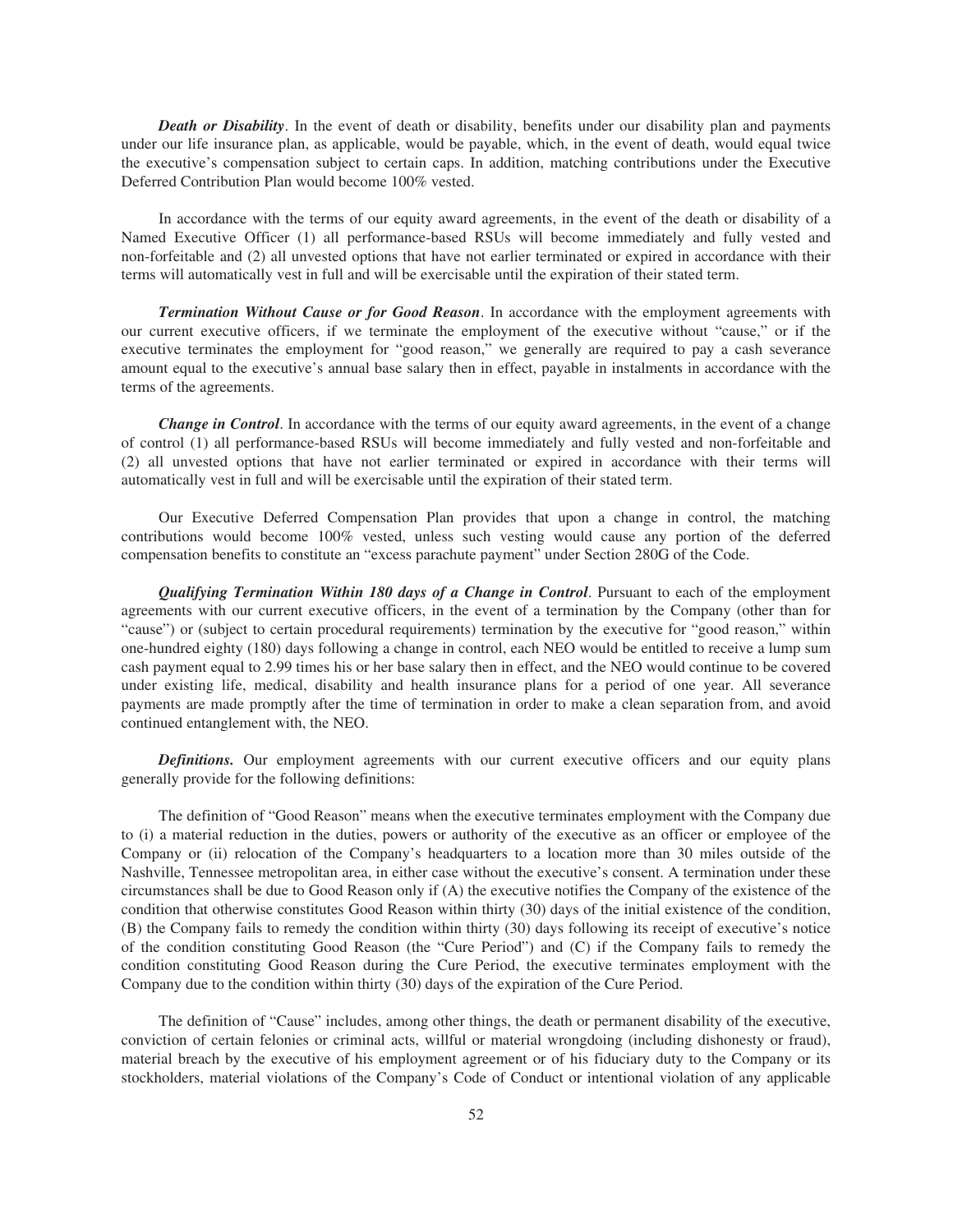law or regulation affecting the Company in a material respect, which event, action or breach may be subject to a right of the executive to cure under certain conditions.

The definition of "Change in Control" generally means:

- a "change in the ownership of the Company";
- a "change in the effective control of the Company"; or
- a "change in the ownership of a substantial portion of the assets of the Company",

as such terms are defined in Section 1.409A-3(i)(5) of the Treasury Regulations.

## **Table of Potential Payments Upon Termination or Change in Control**

The table below reflects the amount of compensation payable to each of the NEOs in the event of termination of such executive's employment. The amount of compensation payable to each NEOs upon a change of control, qualifying termination in connection with a change in control, involuntary termination not for cause, and in the event of disability or death of the executive is shown below. The amounts assume that such event was effective as of December 31, 2017, and thus do not include amounts earned through such time, and are estimates of the awards and amounts that would be paid out to the NEOs upon their termination. The amounts shown do not include: (i) benefits earned during the term of our NEOs' employment that are available to all salaried employees, and (ii) 2017 cash incentives that were earned as of December 31, 2017. The actual awards and amounts to be paid out can only be determined at the time of such executive's separation from the Company. Reference below to RSUs means our performance-based RSUs, and includes all dividend equivalent rights.

| <b>Name</b>                                            |                          | <b>Change in Control</b><br>Only |               | <b>Oualifying</b><br><b>Termination</b> upon<br>Change in<br>Control |               | <b>Involuntary</b><br><b>Termination</b><br><b>Without Cause</b> |               | Death or<br><b>Disability</b> |
|--------------------------------------------------------|--------------------------|----------------------------------|---------------|----------------------------------------------------------------------|---------------|------------------------------------------------------------------|---------------|-------------------------------|
| <b>Damon T. Hininger</b>                               |                          |                                  |               |                                                                      |               |                                                                  |               |                               |
| Accelerated Vesting of RSUs <sup>(1)</sup>             | \$                       |                                  | \$            |                                                                      | $\,$          |                                                                  | \$            |                               |
| Cash Severance <sup>(2)</sup>                          | \$                       |                                  | \$            | 2,728,853                                                            | \$            | 912,660                                                          | \$            |                               |
| Insurance Benefits <sup>(3)</sup>                      | \$                       |                                  | $\mathcal{S}$ | 31,181                                                               | \$            |                                                                  | \$            | 1,500,000                     |
| <b>Total:</b>                                          | \$                       |                                  | $\mathcal{S}$ | 2,760,034                                                            | $\mathcal{S}$ | 912,660                                                          | $\mathcal{S}$ | 1,500,000                     |
| David M. Garfinkle                                     |                          |                                  |               |                                                                      |               |                                                                  |               |                               |
| Accelerated Vesting of RSUs <sup>(1)</sup>             | \$                       | 1,360,190                        | \$            | 1,360,190                                                            | \$            |                                                                  | \$            | 1,360,190                     |
| Cash Severance <sup>(2)</sup>                          | \$                       |                                  | \$            | 1,284,414                                                            | \$            | 429,570                                                          | \$            |                               |
| Insurance Benefits <sup>(3)</sup>                      | \$                       |                                  | \$            | 30,214                                                               | \$            |                                                                  | \$            | 1,305,000                     |
| <b>Total:</b>                                          | \$                       | 1,360,190                        | \$            | 2,674,818                                                            | \$            | 429,570                                                          | \$            | 2,665,190                     |
| <b>Harley G. Lappin</b>                                |                          |                                  |               |                                                                      |               |                                                                  |               |                               |
| Accelerated Vesting of RSUs <sup>(1)</sup>             | \$                       | 1,360,190                        | \$            | 1,360,190                                                            | \$            |                                                                  | \$            | 1,360,190                     |
| Cash Severance <sup>(2)</sup>                          | \$                       |                                  | \$            | 1,306,074                                                            | \$            | 436,814                                                          | \$            |                               |
| Insurance Benefits <sup>(3)</sup>                      | \$                       |                                  | \$            | 9,240                                                                | \$            |                                                                  | \$            | 1,358,000                     |
| <b>Total:</b>                                          | $\overline{\mathcal{S}}$ | 1,360,190                        | \$            | 2,675,504                                                            | \$            | 436,814                                                          | \$            | 2,718,190                     |
| <b>Anthony L. Grande</b>                               |                          |                                  |               |                                                                      |               |                                                                  |               |                               |
| Accelerated Vesting of RSUs <sup>(1)</sup>             | \$                       | 1,360,190                        | \$            | 1,360,190                                                            | \$            |                                                                  | \$            | 1,360,190                     |
| Cash Severance <sup>(2)</sup>                          | \$                       |                                  | \$            | 1,306,074                                                            | \$            | 436,814                                                          | \$            |                               |
| Insurance Benefits <sup>(3)</sup>                      | \$                       |                                  | \$            | 29,114                                                               | \$            |                                                                  | \$            | 1,415,000                     |
| <b>Total:</b>                                          | \$                       | 1,360,190                        | \$            | 2,695,378                                                            | \$            | 436,814                                                          | \$            | 2,775,190                     |
| <b>Lucibeth N. Mayberry</b>                            |                          |                                  |               |                                                                      |               |                                                                  |               |                               |
| Accelerated Vesting of RSU <sub>s</sub> <sup>(1)</sup> | \$                       | 1,120,169                        | \$            | 1,120,169                                                            | \$            |                                                                  | \$            | 1,120,169                     |
| Cash Severance <sup>(2)</sup>                          | \$                       |                                  | \$            | 1,191,198                                                            | \$            | 398,394                                                          | \$            |                               |
| Insurance Benefits <sup>(3)</sup>                      | \$                       |                                  | \$            | 27,392                                                               | \$            |                                                                  | \$            | 1,052,000                     |
| <b>Total:</b>                                          | \$                       | 1,120,169                        | \$            | 2,338,759                                                            | \$            | 398,394                                                          | \$            | 2,172,169                     |
|                                                        |                          |                                  |               |                                                                      |               |                                                                  |               |                               |

(1) Represents the value of accelerated vesting of performance-based RSUs, which occurs upon a change in control (whether or not the executive's employment is terminated) and upon the death or disability of the executive.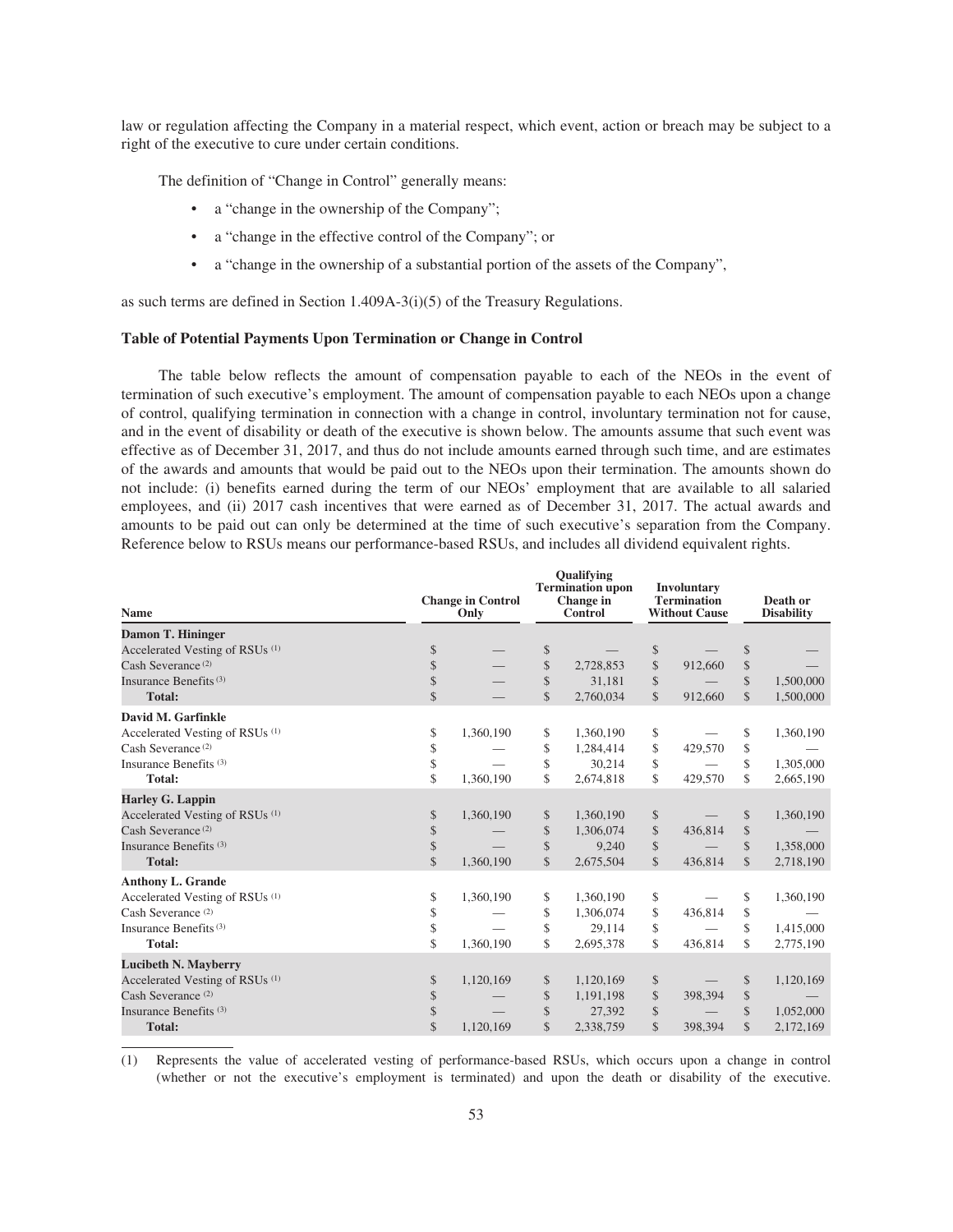Accelerated vesting of performance-based RSUs is calculated using the NYSE closing market price on December 29, 2017 (\$22.50 per share), and includes the outstanding dividend equivalents associated with such RSUs that similarly vest on an accelerated basis.

- (2) In the event of an involuntary termination absent a change in control and without cause, represents an amount equal to 100% of current base salary paid out on the same terms and with the same frequency as the executive's base salary was paid prior to December 31, 2017. In the event of a qualifying termination upon a change in control, represents an amount equal to 2.99 times current base salary, to be paid out in a lump sum within 40 days of the termination date.
- (3) In the event of a qualifying termination upon a change in control, represents the premiums expected to be paid based upon the types of insurance coverage the Company carried for such executive as of December 31, 2017 and the premiums in effect on such date. In the event of death, represents the payouts under life insurance policies, equal to two times total cash compensation, subject to certain caps. The benefits payable under supplemental long-term disability policies in the event of a disability are not shown in the table. In general, executive officers are entitled to higher payment formulas and higher caps for a potentially longer period of time than other employees under supplemental long term disability policies.

## **2017 CEO Pay Ratio**

As required by Section 953(b) of the Dodd-Frank Wall Street Reform and Consumer Protection Act and Regulation S-K under the Exchange Act, we are disclosing the ratio of CEO pay to the median employee pay of all our employees (other than the CEO) in 2017, calculated in accordance with Item 402(u) of Regulation S-K.

The ratio of the annual total compensation of our CEO to the median total compensation of all employees (other than our CEO) for 2017 was 62 to 1. This ratio was based on the following:

- the annual total compensation of our CEO, determined as described in the Summary Compensation Table included in this Proxy Statement, was \$2,373,657; and
- the median of the total compensation of all employees (other than our CEO), determined in accordance with SEC rules, was \$38,236.

To calculate our CEO pay ratio, we are required to identify a median employee based on our total workforce, without regard to their location, compensation arrangements or employment status (i.e., full-time or part-time). The methodology, as well as the material assumptions and estimates, we used to determine the median of the total compensation of our employee population were as follows:

- *Total Employee Population*: We determined that, as of November 30, 2017, the date we selected to identify the median employee, our employee population consisted of approximately 12,600 individuals. As permitted by Item 402(u) of Regulation S-K, we excluded from our total employee population those individuals who became our employees as the result of our acquisition during the 2017 calendar year of Arapahoe Community Treatment Center Inc., Center Point, Inc., New Beginnings Treatment Center, Inc. and Time to Change, Inc., which comprised approximately 139 employees.
- *Compensation Measure Used to Identify the Median Employee*: For purposes of measuring the total compensation of our employees to identify the median employee, we used base salary, including overtime pay, for the period beginning December 1, 2016 and ending November 30, 2017. We used base salary, including overtime pay, as our consistently applied compensation measure as it represents the primary compensation component paid to all of our employees. As a result, we believe base salary, including overtime pay, provides an accurate depiction of total earnings for the purpose of identifying our median employee. Compensation for employees hired during the period was annualized as permitted by SEC rules.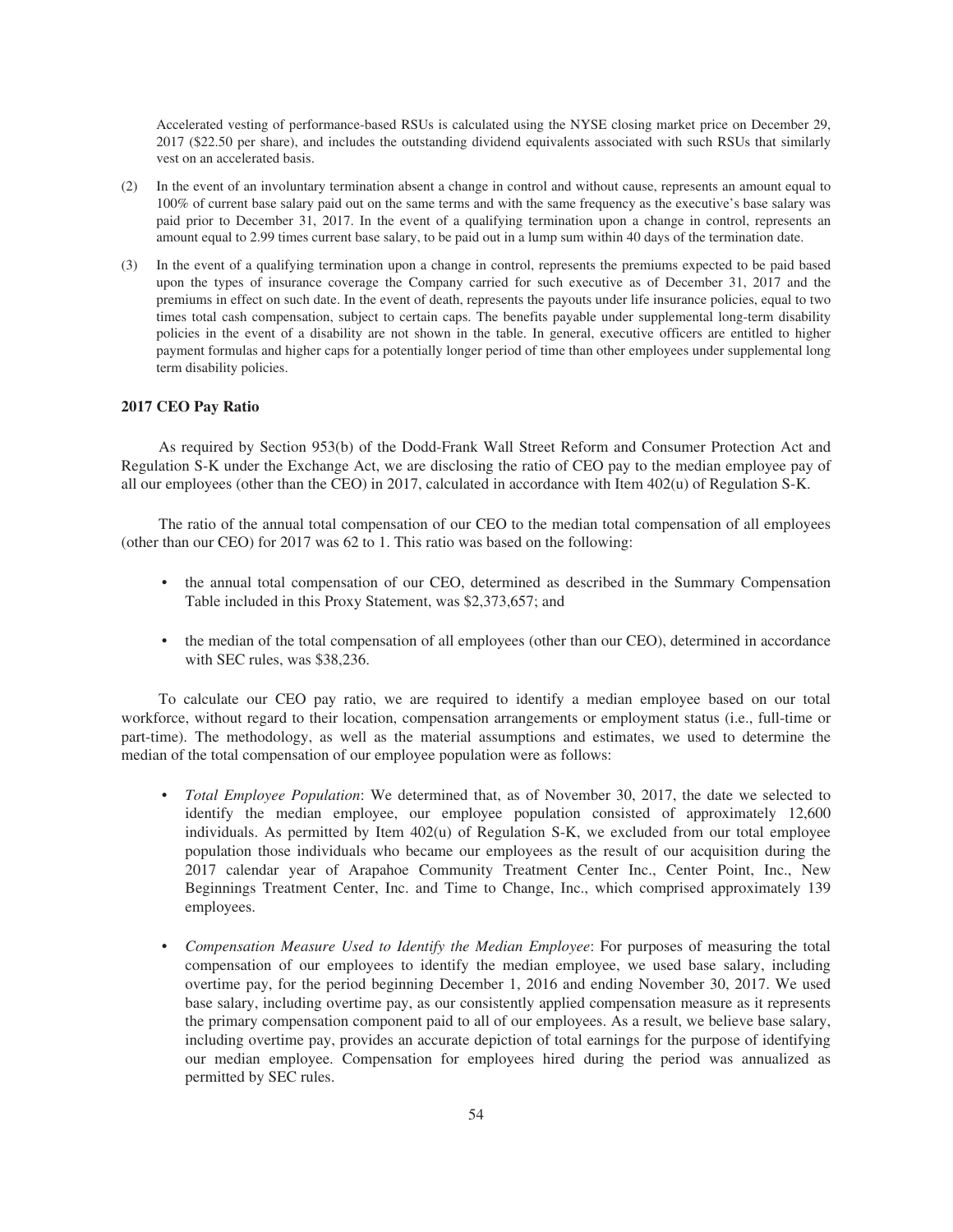- *Total Compensation of Median Employee*: In order to determine the total compensation of the median employee, we identified and calculated that employee's base salary, including overtime pay, for the period beginning December 1, 2016 and ending November 30, 2017 in accordance with the requirements of Item  $402(c)(2)(x)$  of Regulation S-K, resulting in total compensation of \$38,236.
- *Annual Total Compensation of CEO*: With respect to the annual total compensation of our CEO, in accordance with SEC rules, we used the amount reported for Mr. Hininger in the "Total" column for 2017 in the Summary Compensation Table included in this Proxy Statement.
- *Special Circumstances for 2017*: In support of the cost reduction plan we announced in 2016, at Mr. Hininger's request, our Compensation Committee did not award him any RSUs in 2017. Consequently, Mr. Hininger's annual total compensation (and the resulting pay ratio) for 2017 is lower than it would have been had our Compensation Committee not taken such action. If our Compensation Committee had awarded RSUs to Mr. Hininger in 2017, our CEO's annual total compensation for 2017 would have been approximately \$4,519,625, and the resulting pay ratio would have been 118 to 1.

Our reported pay ratio information is a reasonable estimate calculated in a manner consistent with Item 402(u) of Regulation S-K. The SEC rules for identifying the median employee and calculating pay ratio allow companies to use different methodologies, exemptions, estimates and assumptions. As a result, our pay ratio may not be comparable to the pay ratio reported by other companies.

#### **Director Compensation**

Non-employee directors (*i.e.,* all directors other than Messrs. Hininger and Lappin) are compensated pursuant to our Non-Employee Directors' Compensation Plan and the 2008 Stock Plan, which for 2017 provided for the following:

- Annual equity grants;
- Annual Board, committee and committee chair retainers; and
- Board and committee unscheduled meeting fees.

Non-employee directors may elect to receive all or a portion of their retainers in the form of common stock rather than cash. Non-executive directors may also defer all or a portion of their retainer and meeting fees pursuant to our Non-Employee Directors' Deferred Compensation Plan. In addition, non-employee directors are reimbursed for reasonable expenses incurred to attend Board and committee meetings, as well as director education programs.

The retainers paid to our non-employee directors for 2017 are as follows:

| <b>Retainers and Fees</b>                    | 2017          |
|----------------------------------------------|---------------|
| Independent Board Chairman retainer          | \$<br>100,000 |
| Non-Chair Board retainer                     | \$<br>80,000  |
| Audit Committee member retainer              | \$<br>8,000   |
| Special Litigation Committee member retainer | \$<br>20,000  |
| Other committee member retainer              | \$<br>4,000   |
| Audit Committee chair retainer               | \$<br>20,000  |
| Special Litigation Committee chair retainer  | \$<br>28,000  |
| Other committee chair retainer               | \$<br>10,000  |
| Board and committee unscheduled meeting fee  | \$<br>1.000   |

In addition to cash compensation, non-employee directors are granted RSUs with a grant date fair market value of approximately \$120,000 per year, generally on the same date as grants of equity awards are made to our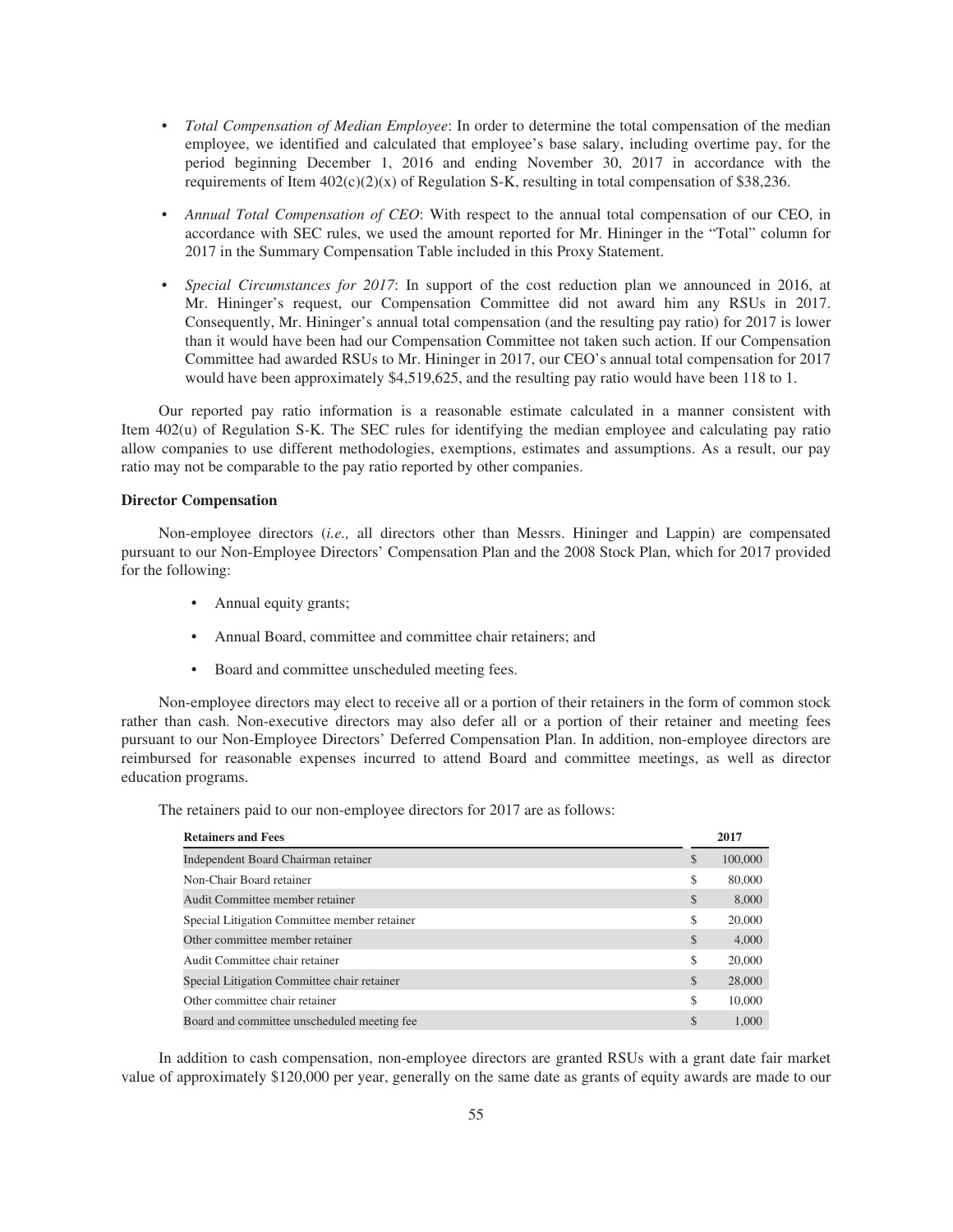executive officers and other employees. Subject to certain exceptions contained in the award agreement, these RSUs vest on the one-year anniversary of the grant date.

## **2017 Director Compensation Table**

The following table summarizes the compensation paid with respect to the fiscal year ended December 31, 2017 to each of the Company's directors except Messrs. Hininger and Lappin whose compensation is reflected in the Summary Compensation Table. C. Michael Jacobi did not stand for re-election at the 2017 Annual Meeting of Stockholders:

| <b>Name</b>                |              | Fees<br><b>Earned or</b><br>Paid in<br>Cash |               | <b>Stock</b><br>Awards $(2)$ $(4)$ |              | Change in<br>Nonqualified<br><b>Deferred</b><br><b>Compensation</b><br>Earnings $(3)$ |               | <b>All Other</b><br>Compensation | <b>Total</b> |
|----------------------------|--------------|---------------------------------------------|---------------|------------------------------------|--------------|---------------------------------------------------------------------------------------|---------------|----------------------------------|--------------|
| Donna M. Alvarado          | \$           | 103,000                                     | <sup>\$</sup> | 120,005                            | $\mathbb{S}$ |                                                                                       | \$            |                                  | \$223,005    |
| Robert J. Dennis           | \$           | 85,000                                      | \$.           | 120,005                            | \$           |                                                                                       | \$            |                                  | \$205,005    |
| Mark A. Emkes              | \$           | 139,000                                     | <sup>\$</sup> | 170,005                            | \$           |                                                                                       | \$            |                                  | \$309,005    |
| Stacia A. Hylton           | \$           | 112,000                                     | S.            | 120,005                            | \$           |                                                                                       | \$            |                                  | \$232,005    |
| C. Michael Jacobi $(1)(5)$ | $\mathbb{S}$ | 31,912                                      | - \$          |                                    | \$           |                                                                                       | $\mathcal{S}$ | 15,000                           | \$46,912     |
| Anne L. Mariucci           | \$           | 92,000                                      | \$.           | 120,005                            | \$           | 2,989                                                                                 | \$            |                                  | \$214,994    |
| Thurgood Marshall, Jr.     | \$           | 114,000                                     | <sup>\$</sup> | 120,005                            | \$           |                                                                                       | \$            |                                  | \$234,005    |
| Charles L. Overby          | \$           | 114,000                                     | S             | 120,005                            | \$           |                                                                                       | \$            |                                  | \$234,005    |
| John R. Prann, Jr.         | \$           | 105,000                                     | S             | 120,005                            | \$           | 21                                                                                    | \$            |                                  | \$225,026    |

(1) Mr. Jacobi retired from the Board at the Company's 2017 Annual Meeting of Shareholders. Consequently, the amounts listed represent compensation earned by Mr. Jacobi prior to the 2017 Annual Meeting.

- (2) The amounts shown in this column represent the aggregate grant-date fair value of RSUs based on the closing stock price of \$32.69 on February 16, 2017, the date of annual grant of 3,671 RSUs. Mr. Emkes' stock awards include an award of \$50,000, or 1,524 RSUs, which he elected to receive on May 11, 2017 as compensation for 50% of his annual independent Board Chairman retainer. The director RSUs vest on the anniversary date of the grant and have dividend equivalent rights that are payable in cash only when and to the extent the RSUs vest and the underlying shares are issued. All grants of RSUs and dividend equivalents were made under the 2008 Plan.
- (3) The amounts shown in this column represent above-market earnings on fees the director elected to defer pursuant to the Non-Employee Directors' Deferred Compensation Plan, which is more fully described below. Amounts shown are based on the excess of the Company's fixed rate for 2017 of 5.00%, over 120% of the applicable federal long-term rate, with compounding (as prescribed under section 1274(d) of the Code) of 2.72%.
- (4) As of December 31, 2017, the aggregate number of unvested stock awards and option awards outstanding for each of the Company's non-employee directors were as follows:

| Name                   | Outstanding as of<br>December 31, 2017 | <b>Aggregate RSU Awards Aggregate Option Awards</b><br>Outstanding as of<br>December 31, 2017 |
|------------------------|----------------------------------------|-----------------------------------------------------------------------------------------------|
| Donna M. Alvarado      | 3,671                                  | 59,532                                                                                        |
| Robert J. Dennis       | 3,671                                  |                                                                                               |
| Mark A. Emkes          | 5,195                                  |                                                                                               |
| Stacia A. Hylton       | 3,671                                  |                                                                                               |
| Anne L. Mariucci       | 3,671                                  | 10,952                                                                                        |
| Thurgood Marshall, Jr. | 3,671                                  | 59,532                                                                                        |
| Charles L. Overby      | 3,671                                  | 59,532                                                                                        |
| John R. Prann, Jr.     | 3.671                                  | 29.430                                                                                        |

(5) On February 16, 2017, the Compensation Committee approved a retirement gift to Mr. Jacobi with a value of up to \$15,000, including a tax gross up.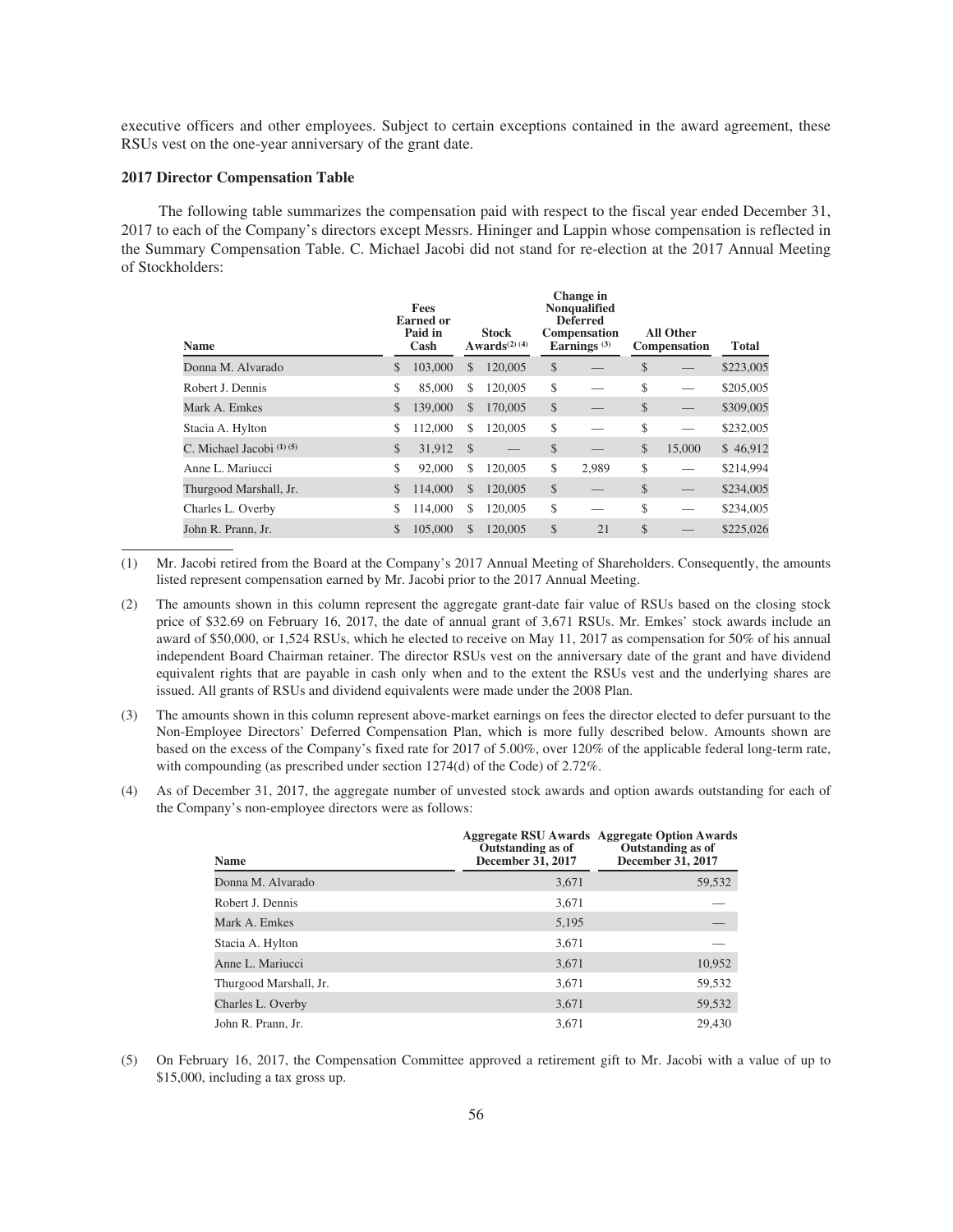## **Director Stock Ownership Guidelines**

We maintain stock ownership guidelines applicable to our executive officers and non-executive directors. The stock ownership guidelines are designed to align the economic interests of executive officers and the Board with those of stockholders, and to discourage excessive risk-taking by management and directors. The guidelines as applied to our directors provide that the Company's non-executive directors are expected to own a fixed number of shares of common stock of the Company equal to four times such director's annual retainer (excluding any retainer for chairing or serving as a member of a committee) in effect as of the later of March 1, 2012 or the date of their initial election or appointment to the Board, divided by the Company's closing common stock price, as reported on the NYSE, on such date. The stock ownership guidelines were amended by our Board in May 2013 to increase the number of shares our executive officers and non-executive directors are expected to own to give effect to the REIT conversion special dividend. Non-executive directors are expected to achieve these ownership levels, subject to a limited hardship exemption, five years following their initial election or appointment to the Board, or (in the case of directors serving on the Board at the time the guidelines were adopted) by March 1, 2012. See "Executive Officer Stock Ownership Guidelines" in the "Compensation Discussion and Analysis" included in this Proxy Statement for a description of the shares counted in determining share ownership.

Our guidelines and the compliance status of the Company's current non-executive directors as of the last quarterly review date of February 21, 2018 are shown in the table below.

| <b>Name</b>            | <b>Shares Required by Number of Shares</b><br><b>Guidelines</b> | Held   | <b>Compliance Date</b> |
|------------------------|-----------------------------------------------------------------|--------|------------------------|
| Donna M. Alvarado      | 9,105                                                           | 53,133 | 3/1/2012               |
| Robert J. Dennis       | 7,112                                                           | 21,534 | 2/21/2018              |
| Mark A. Emkes          | 6,050                                                           | 44,426 | 8/14/2019              |
| Stacia A. Hylton       | 12,353                                                          | 5,877  | 8/11/2021              |
| Harley G. Lappin       | 14,222                                                          | 47,846 | 1/1/2023               |
| Anne L. Mariucci       | 11,909                                                          | 37,142 | 12/8/2016              |
| Thurgood Marshall, Jr. | 9,105                                                           | 31,083 | 3/1/2012               |
| Charles L. Overby      | 9,105                                                           | 35,709 | 3/1/2012               |
| John R. Prann. Jr.     | 9.105                                                           | 38,504 | 3/1/2012               |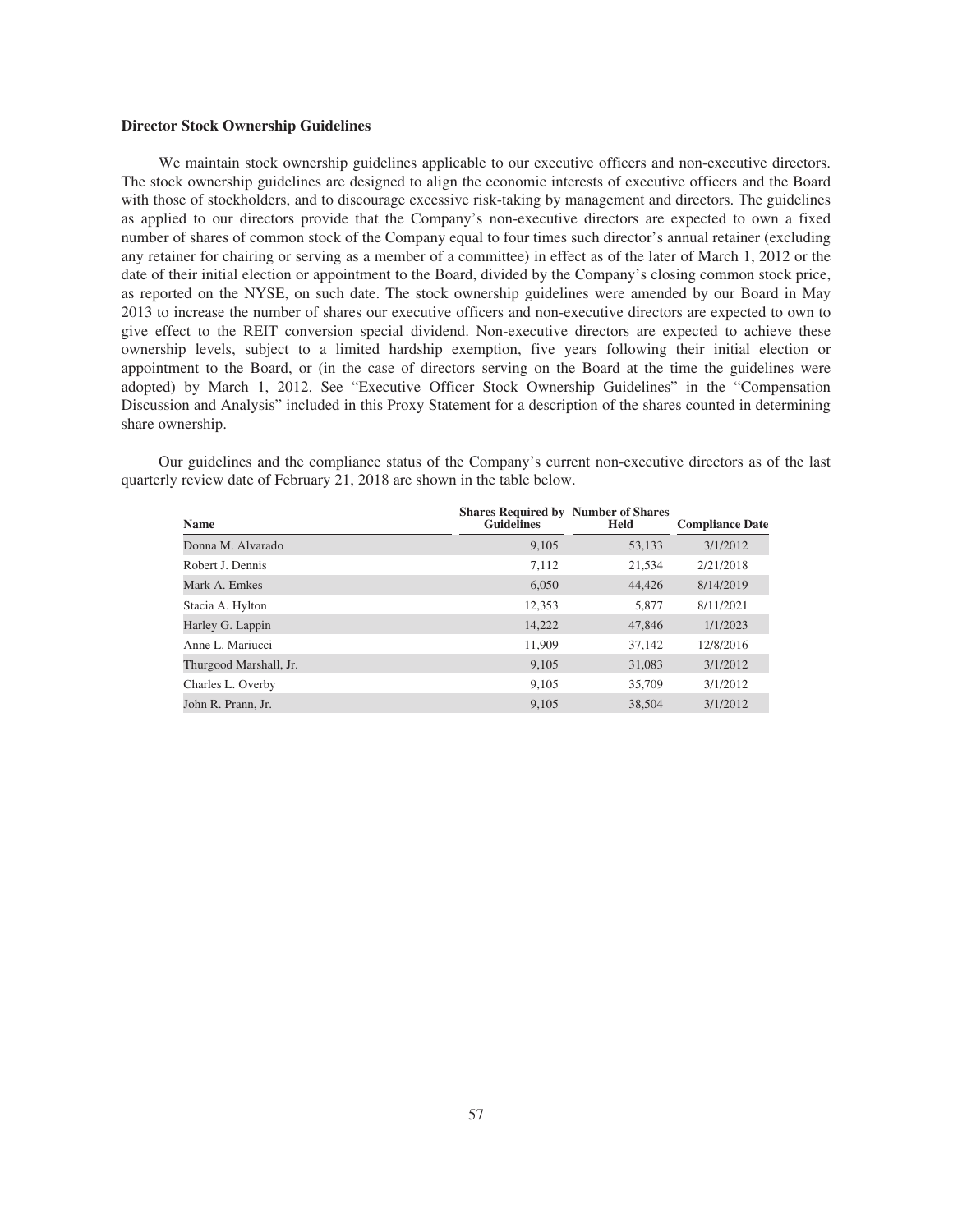## **SECURITY OWNERSHIP OF CERTAIN BENEFICIAL OWNERS AND MANAGEMENT**

## **Ownership of Common Stock – Directors and Executive Officers**

The following table contains information regarding the beneficial ownership of our common stock as of March 12, 2018 by (i) each current director and nominee, (ii) our named executive officers, and (iii) all of our current directors and executive officers as a group.

| Name of Beneficial Owner (1)                                         | Number of<br><b>Shares</b><br><b>Beneficially</b><br>Owned $(2)$ | <b>Shares</b><br>Acquirable<br>Within 60<br>Days $(3)$ | <b>Total</b><br><b>Beneficial</b><br>Ownership | Percent of<br><b>Common Stock</b><br><b>Beneficially</b><br>Owned $(4)$ |
|----------------------------------------------------------------------|------------------------------------------------------------------|--------------------------------------------------------|------------------------------------------------|-------------------------------------------------------------------------|
| Damon T. Hininger                                                    | 224,758                                                          | 422,846                                                | 647,604                                        | $*$                                                                     |
| Donna M. Alvarado                                                    | 53,133                                                           | 59,532                                                 | 112,665                                        | 水                                                                       |
| Robert J. Dennis                                                     | 21,534                                                           |                                                        | 21,534                                         | $\frac{1}{2}$                                                           |
| Mark A. Emkes                                                        | 49,426                                                           | 1,524                                                  | 50,950                                         | *                                                                       |
| Stacia A. Hylton                                                     | 5,877                                                            |                                                        | 5,877                                          | $\frac{1}{2}$                                                           |
| Anne L. Mariucci                                                     | 37,142                                                           | 10,952                                                 | 48,094                                         | *                                                                       |
| Thurgood Marshall, Jr.                                               | 31,083                                                           | 59,532                                                 | 90,615                                         | $\frac{1}{2}$                                                           |
| Charles L. Overby                                                    | 35,709                                                           | 59,532                                                 | 95,241                                         | $\frac{1}{2}$                                                           |
| John R. Prann, Jr.                                                   | 38,504                                                           | 29,430                                                 | 67,934                                         | $\frac{1}{2}$                                                           |
| David M. Garfinkle                                                   | 100,072                                                          | 66,894                                                 | 166,966                                        | *                                                                       |
| Anthony L. Grande                                                    | 55,438                                                           |                                                        | 55,438                                         | $\frac{1}{2}$                                                           |
| Harley G. Lappin                                                     | 63,443                                                           |                                                        | 63,443                                         | $\frac{1}{2}$                                                           |
| Lucibeth N. Mayberry                                                 | 59,258                                                           | 21,175                                                 | 80,433                                         | $\frac{1}{2}$                                                           |
| All current directors and executive officers as a group (16 persons) | 832,609                                                          | 731,417                                                | 1,564,026                                      | 1.3%                                                                    |

Represents beneficial ownership of less than 1% of the outstanding shares of our common stock.

(1) The address for each listed person is our corporate headquarters.

(2) Each person in the table has sole voting and investment power over the shares listed.

- (3) Reflects the number of shares that could be purchased upon exercise of stock options that are exercisable within 60 days of March 12, 2018. None of our outstanding RSUs will vest within 60 days of March 12, 2018, with the exception of 1,524 RSUs that will vest on May 11, 2018, for Mr. Emkes, which he elected to receive as compensation for 50% of his annual independent Board Chairman retainer.
- (4) The percentages in this column are based on 118,543,632 shares outstanding as of March 12, 2018. In addition, pursuant to SEC rules, shares of the Company's common stock that an individual owner has a right to acquire within 60 days pursuant to the exercise of stock options are deemed to be outstanding for the purpose of computing the ownership of that owner and for the purpose of computing the ownership of all directors and executive officers as a group, but are not deemed outstanding for the purpose of computing the ownership of any other owner.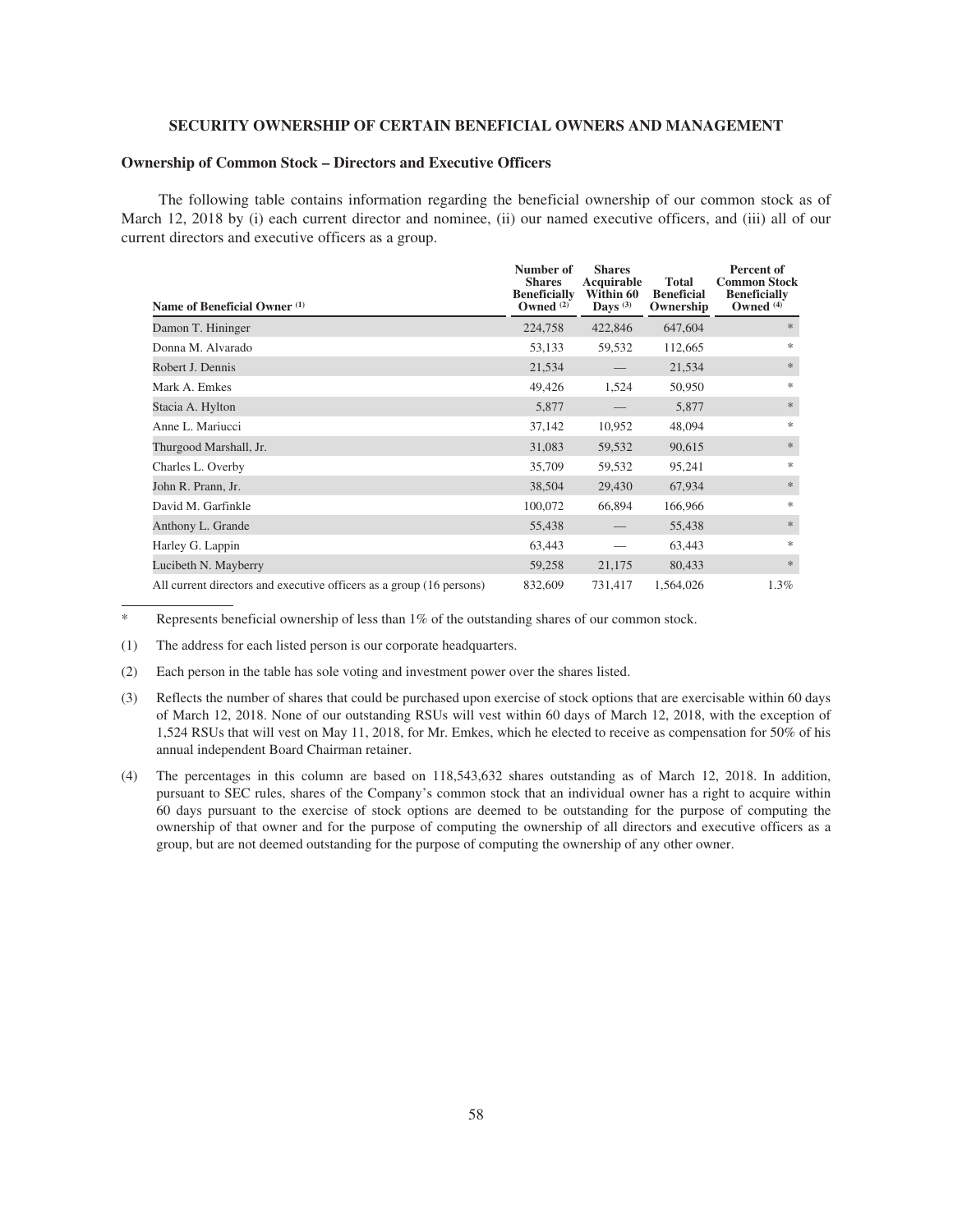## **Ownership of Common Stock – Principal Stockholders**

The following table sets forth certain information with respect to the beneficial ownership of our voting securities as of March 12, 2018 by each person who is known by the Company to own beneficially more than 5% of any class of our outstanding voting securities of the Company:

| <b>Name and Address of Beneficial Owner</b> | Number of<br><b>Shares</b><br><b>Beneficially Owned</b> | Percent of<br><b>Common Stock</b><br><b>Beneficially Owned</b> <sup>(1)</sup> |  |
|---------------------------------------------|---------------------------------------------------------|-------------------------------------------------------------------------------|--|
| The Vanguard Group, Inc. (2)                |                                                         |                                                                               |  |
| 100 Vanguard Blvd.                          |                                                         |                                                                               |  |
| Malvern, PA 19355                           | 20,150,432                                              | 17.00%                                                                        |  |
| BlackRock, Inc. <sup>(3)</sup>              |                                                         |                                                                               |  |
| 55 East 52 <sup>nd</sup> Street             |                                                         |                                                                               |  |
| New York, NY 10055                          | 10,766,519                                              | 9.08%                                                                         |  |
| Vanguard Specialized Funds <sup>(4)</sup>   |                                                         |                                                                               |  |
| Vanguard REIT Index Fund                    |                                                         |                                                                               |  |
| 100 Vanguard Blvd.                          |                                                         |                                                                               |  |
| Malvern, PA 19355                           | 7,957,900                                               | 6.71%                                                                         |  |
| FMR LLC <sup>(5)</sup>                      |                                                         |                                                                               |  |
| 245 Summer Street                           |                                                         |                                                                               |  |
| Boston, MA 02210                            | 6,433,882                                               | 5.44%                                                                         |  |

- (1) The percentages in this column are based on 118,543,632 shares outstanding as of March 12, 2018.
- (2) Based on the Schedule 13G/A filed with the SEC on February 9, 2018 by The Vanguard Group, which reported sole voting power over 64,294 shares, shared voting power over 12,964 shares, sole dispositive power over 20,083,256 shares and shared dispositive power over 67,176 shares. 7,790,614 shares included in this amount are owned by Vanguard Specialized Funds (see footnote 4 below).
- (3) Based on the Schedule 13G/A filed with the SEC on January 29, 2018 by Blackrock, Inc., which reported sole voting power over 10,491,988 shares and sole dispositive power over 10,766,519 shares.
- (4) Based on the Schedule 13G/A filed with the SEC on February 2, 2018 by Vanguard Specialized Funds Vanguard REIT Index Fund, which reported sole voting power over all of the shares and dispositive power over none of the shares.
- (5) Based on the schedule13G filed with the SEC on February 13, 2018 by FMR LLC, which reported sole voting power over 3,202,284 shares and sole disposition power over 6,433,882 shares.

#### **Section 16(a) Beneficial Ownership Reporting Compliance**

Section 16(a) of the Exchange Act requires our executive officers and directors to file reports of ownership and changes in ownership with the SEC and the NYSE. Based on our records and other information, all Section 16(a) filing requirements were satisfied by our executive officers and directors in 2017, except for the following:

- A Form 4 for Mr. Jacobi was filed late on March 2, 2017 to report the disposition of 5,058 shares of Company stock on February 14, 2017.
- A Form 5 was filed on January 24, 2018 to report the issuance of 1,524 RSUs on May 11, 2017 to Mr. Emkes, which he elected to receive as compensation for 50% of his annual independent Board Chairman retainer, but with respect to which a Form 4 had not been timely filed.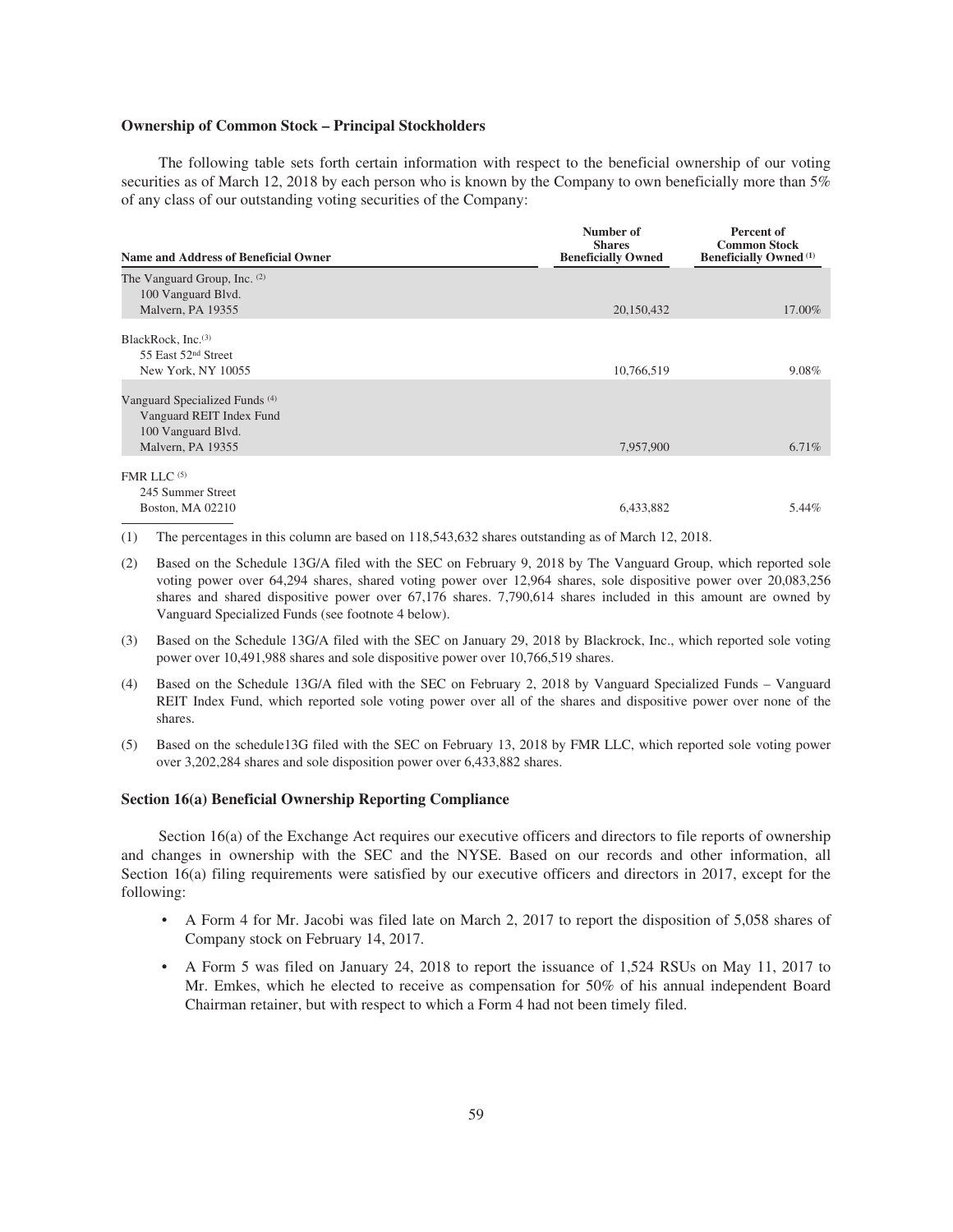#### **OTHER**

### **No Incorporation by Reference**

To the extent that this Proxy Statement is incorporated by reference into any other filing by us under the Securities Act of 1933 or the Exchange Act, the sections of this Proxy Statement entitled "Report of the Audit Committee" or "Report of the Compensation Committee" will not be deemed incorporated, unless specifically provided otherwise in such filing.

In addition, references to our website are not intended to function as a hyperlink and the information contained on our website is not intended to be part of this Proxy Statement. Information on our website, other than this Proxy Statement, Notice of Annual Meeting of Stockholders and form of proxy, is not part of the proxy soliciting material and is not incorporated herein by reference.

## **Forward-Looking Statements**

This Proxy Statement contains "forward-looking statements" (as defined in the Private Securities Litigation Reform Act of 1995). These statements are based on our current expectations and beliefs and are subject to a number of risks, uncertainties and assumptions that could cause actual results to differ materially from those set forth in the statements. All statements, other than statements of historical fact, are statements that could be deemed forward-looking statements. The forward-looking statements may include statements regarding actions to be taken by us. We undertake no obligation to publicly update any forward-looking statement, whether as a result of new information, future events or otherwise. Forward-looking statements involve significant risks and uncertainties, including those mentioned in the risk factors in Item 1A of our Annual Report on Form 10-K for the year ended December 31, 2017 and in our most recent periodic reports on Form 10-Q and Form 8-K filed with the SEC, and actual results may vary materially.

By Order of the Board of Directors,

/s/ Scott D. Irwin Scott D. Irwin Executive Vice President, General Counsel and Secretary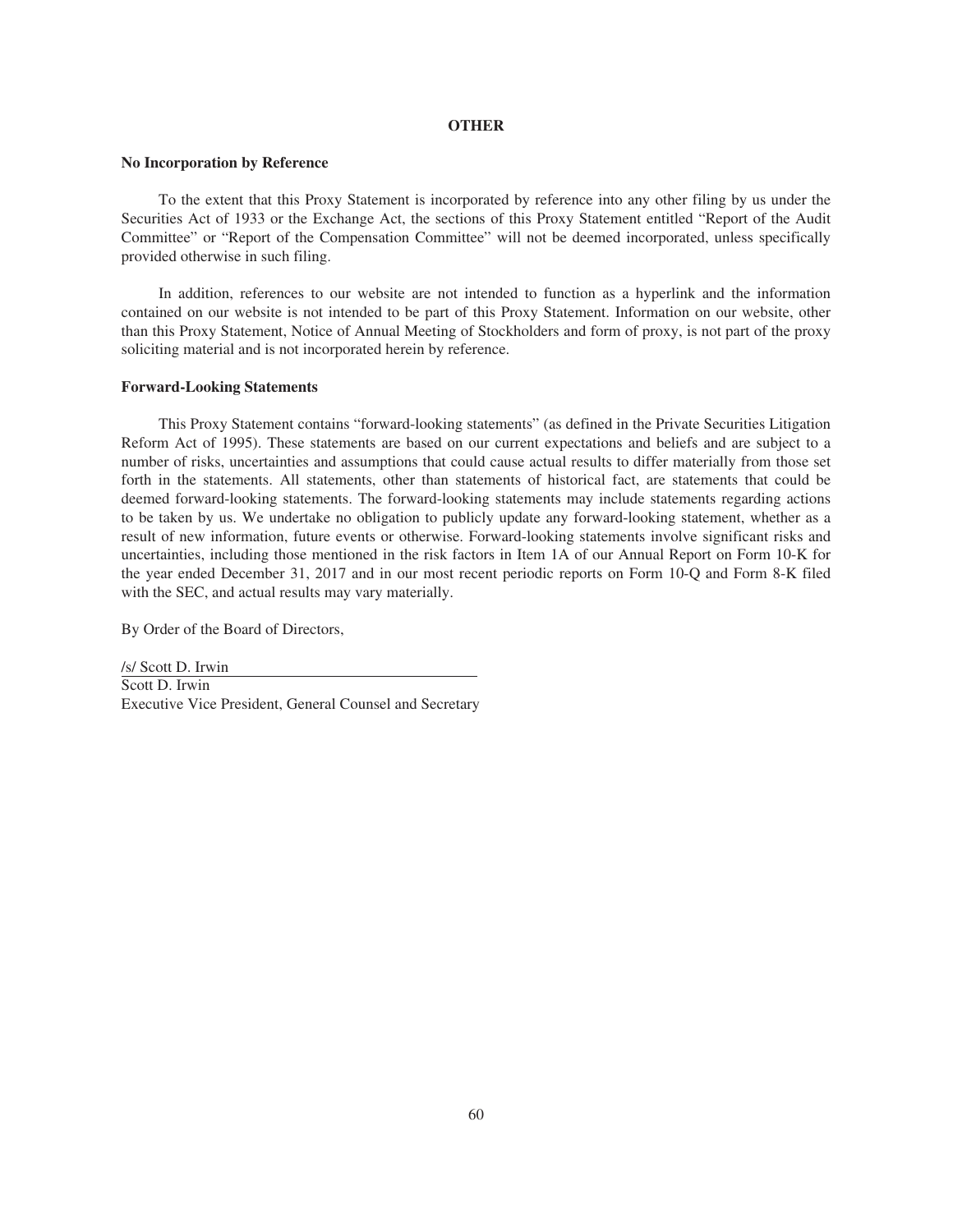# **APPENDIX: RECONCILIATION OF NON-GAAP DISCLOSURES**

# **APPENDIX A TO 2018 PROXY STATEMENT**

# Reconciliation of Non-GAAP Disclosures *(\$ in thousands, except per share amounts)*

|                                                                                                                                                                                                                                                          |    | For the Years Ended December 31,<br>2017<br>2016 |    |                                    |
|----------------------------------------------------------------------------------------------------------------------------------------------------------------------------------------------------------------------------------------------------------|----|--------------------------------------------------|----|------------------------------------|
| Net Income                                                                                                                                                                                                                                               | \$ | 178,040                                          | \$ | 219,919                            |
| Special items:                                                                                                                                                                                                                                           |    |                                                  |    |                                    |
| Charges associated with adoption of tax reform                                                                                                                                                                                                           |    | 4,548                                            |    |                                    |
| Expenses associated with mergers and acquisitions                                                                                                                                                                                                        |    | 2,530                                            |    | 1,586                              |
| Gain on settlement of contingent consideration                                                                                                                                                                                                           |    |                                                  |    | (2,000)                            |
| Restructuring charges                                                                                                                                                                                                                                    |    |                                                  |    | 4,010                              |
| Asset impairments                                                                                                                                                                                                                                        |    | 614                                              |    |                                    |
| Income tax benefit for special items                                                                                                                                                                                                                     |    |                                                  |    | (215)                              |
| Adjusted net income                                                                                                                                                                                                                                      | \$ | 185,732                                          | \$ | 223,300                            |
| Weighted average common shares outstanding - basic<br>Effect of dilutive securities:<br>Stock options                                                                                                                                                    |    | 118,084<br>310                                   |    | 117,384<br>306                     |
|                                                                                                                                                                                                                                                          |    |                                                  |    |                                    |
| Restricted stock-based awards                                                                                                                                                                                                                            |    | 71                                               |    | 101                                |
| Weighted average shares and assumed conversions - diluted                                                                                                                                                                                                |    | 118,465                                          |    | 117,791                            |
| <b>Diluted Earnings Per Share</b>                                                                                                                                                                                                                        | \$ | 1.50                                             | \$ | 1.87                               |
| <b>Adjusted Diluted Earnings Per Share</b>                                                                                                                                                                                                               | \$ | 1.57                                             | \$ | 1.90                               |
|                                                                                                                                                                                                                                                          |    | For the Years Ended December 31,<br>2017         |    | 2016                               |
| Net income<br>Depreciation of real estate assets<br>Impairment of real estate assets                                                                                                                                                                     | \$ | 178,040<br>95,902<br>355                         | \$ | 219,919<br>94,346                  |
| Funds From Operations                                                                                                                                                                                                                                    | \$ | 274,297                                          | \$ | 314,265                            |
| Charges associated with adoption of tax reform<br>Expenses associated with mergers and acquisitions<br>Gain on settlement of contingent consideration<br>Restructuring charges<br>Goodwill and other impairments<br>Income tax benefit for special items |    | 4,548<br>2,530<br>259                            |    | 1.586<br>(2,000)<br>4,010<br>(215) |
| Normalized Funds From Operations                                                                                                                                                                                                                         | \$ | 281,634                                          | \$ | 317,646                            |
| FUNDS FROM OPERATIONS PER DILUTED SHARE:                                                                                                                                                                                                                 | \$ | 2.32                                             | \$ | 2.67                               |
| NORMALIZED FUNDS FROM OPERATIONS PER DILUTED SHARE:                                                                                                                                                                                                      | \$ | 2.38                                             | \$ | 2.70                               |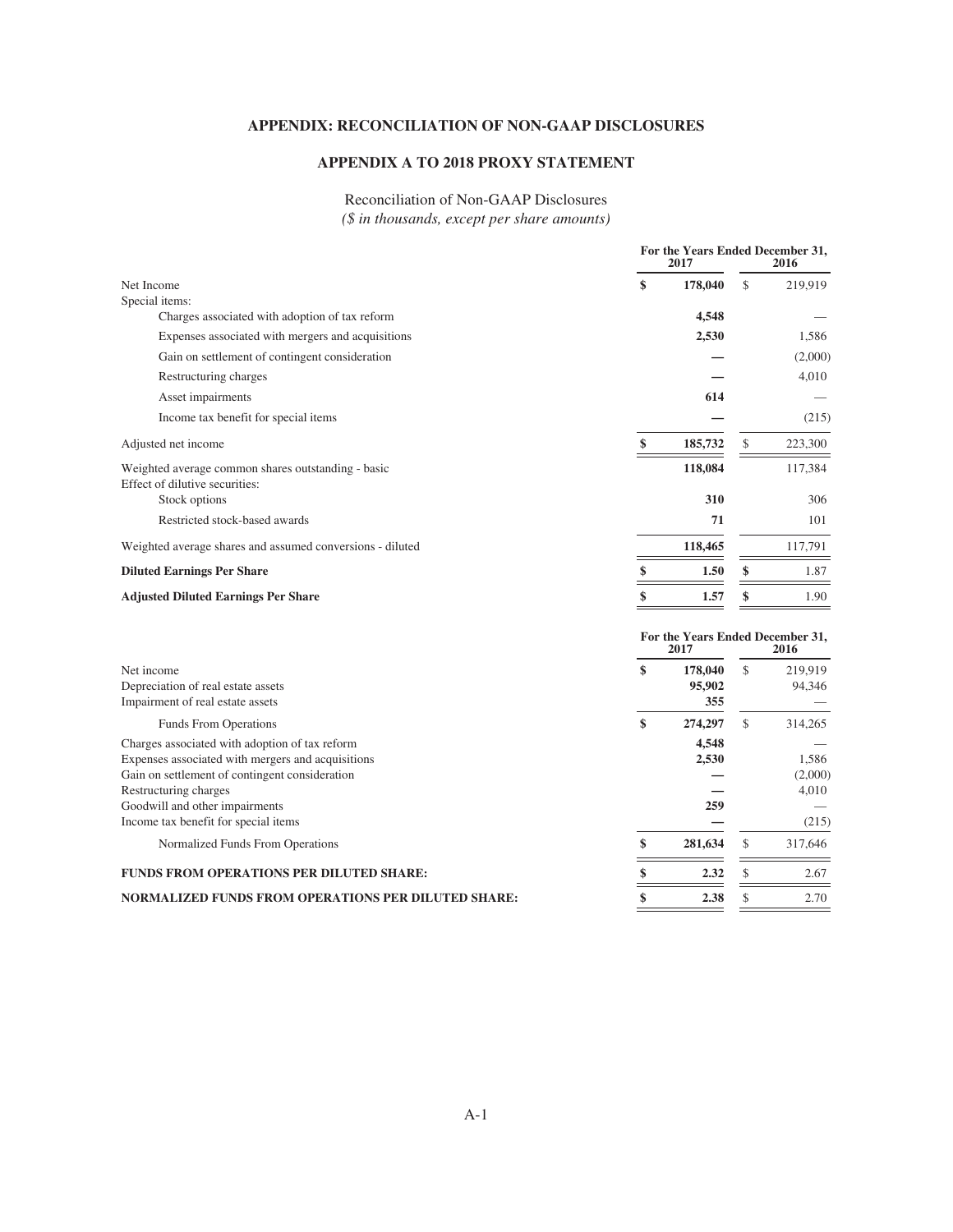## **APPENDIX TO 2018 PROXY STATEMENT**

Reconciliation of Non-GAAP Disclosures *(\$ in thousands, except per share amounts)*

|                                                   | For the Years Ended December 31,<br>2017 |    | 2016      |
|---------------------------------------------------|------------------------------------------|----|-----------|
| Net Income                                        | \$<br>178,040                            | S  | 219,919   |
| Interest expense, net                             | 68,535                                   |    | 67,755    |
| Depreciation and amortization                     | 147,129                                  |    | 166,746   |
| Income tax expense                                | 13,911                                   |    | 8,253     |
| <b>EBITDA</b>                                     | \$<br>407,615                            | £. | 462,673   |
| Expenses associated with mergers and acquisitions | 2,530                                    |    | 1,586     |
| Gain on settlement of contingent consideration    |                                          |    | (2,000)   |
| Restructuring charges                             |                                          |    | 4.010     |
| Depreciation expense associated with STFRC lease  | (16, 453)                                |    | (38, 678) |
| Interest expense associated with STFRC lease      | (6,425)                                  |    | (10,040)  |
| Asset impairments                                 | 614                                      |    |           |
| <b>Adjusted EBITDA</b>                            | 387,881                                  |    | 417,551   |
|                                                   |                                          |    |           |

Adjusted Net Income, Adjusted EPS, EBITDA, Adjusted EBITDA, Funds From Operations (FFO), Normalized FFO and, where appropriate, their corresponding per share metrics, are non-GAAP financial measures. CoreCivic believes these measures are important operating measures that supplement discussion and analysis of the Company's results of operations and are used to review and assess operating performance of the Company and its correctional facilities and their management teams. CoreCivic believes it is useful to provide investors, lenders and security analysts disclosures of its results of operations on the same basis that is used by management. FFO, in particular, is a widely accepted non-GAAP supplemental measure of REIT performance, grounded in the standards for FFO established by the National Association of Real Estate Investment Trusts (NAREIT). NAREIT defines FFO as net income computed in accordance with generally accepted accounting principles, excluding gains (or losses) from sales of property and extraordinary items, plus depreciation and amortization of real estate and impairment of depreciable real estate. EBITDA, Adjusted EBITDA and Normalized FFO are useful as supplemental measures of the performance of the Company's properties because such measures do not take into account depreciation and amortization, or with respect to EBITDA, the impact of the Company's tax provisions and financing strategies. Because the historical cost accounting convention used for real estate assets requires depreciation (except on land), this accounting presentation assumes the value of real estate assets diminishes at a level rate over time. Due to the unique structure, design and use of the Company's properties, management believes assessing performance of the Company's properties without the impact of depreciation or amortization is useful. However, a portion of the rental payments for the South Texas Family Residential Center (STFRC) is classified as depreciation and interest expense for financial reporting purposes. Adjusted EBITDA includes such depreciation and interest expense in order to more properly reflect the cash flows associated with this lease. CoreCivic may make adjustments to FFO from time to time for certain other income and expenses it considers non-recurring, infrequent or unusual, even though such items may require cash settlement, because such items do not reflect a necessary component of the ongoing operations of the Company. Normalized FFO excludes the effects of such items. CoreCivic calculates Adjusted Net Income by adding to GAAP Net Income expenses associated with the Company's debt refinancing, mergers and acquisitions (M&A) activity, restructuring charges, and certain impairments and other charges that the Company believes are unusual or nonrecurring to provide an alternative measure of comparing operating performance for the periods presented. Even though expenses associated with M&A activity may be recurring, the magnitude and timing fluctuate based on the timing and scope of M&A activity, and therefore, such expenses, which are not a necessary component of the ongoing operations of the Company, may not be comparable from period to period. Other companies may calculate Adjusted Net Income, EBITDA, Adjusted EBITDA, FFO and Normalized FFO differently than the Company does, or adjust for other items, and therefore comparability may be limited. Adjusted Net Income, EBITDA, Adjusted EBITDA, FFO and Normalized FFO and their corresponding per share measures are not measures of